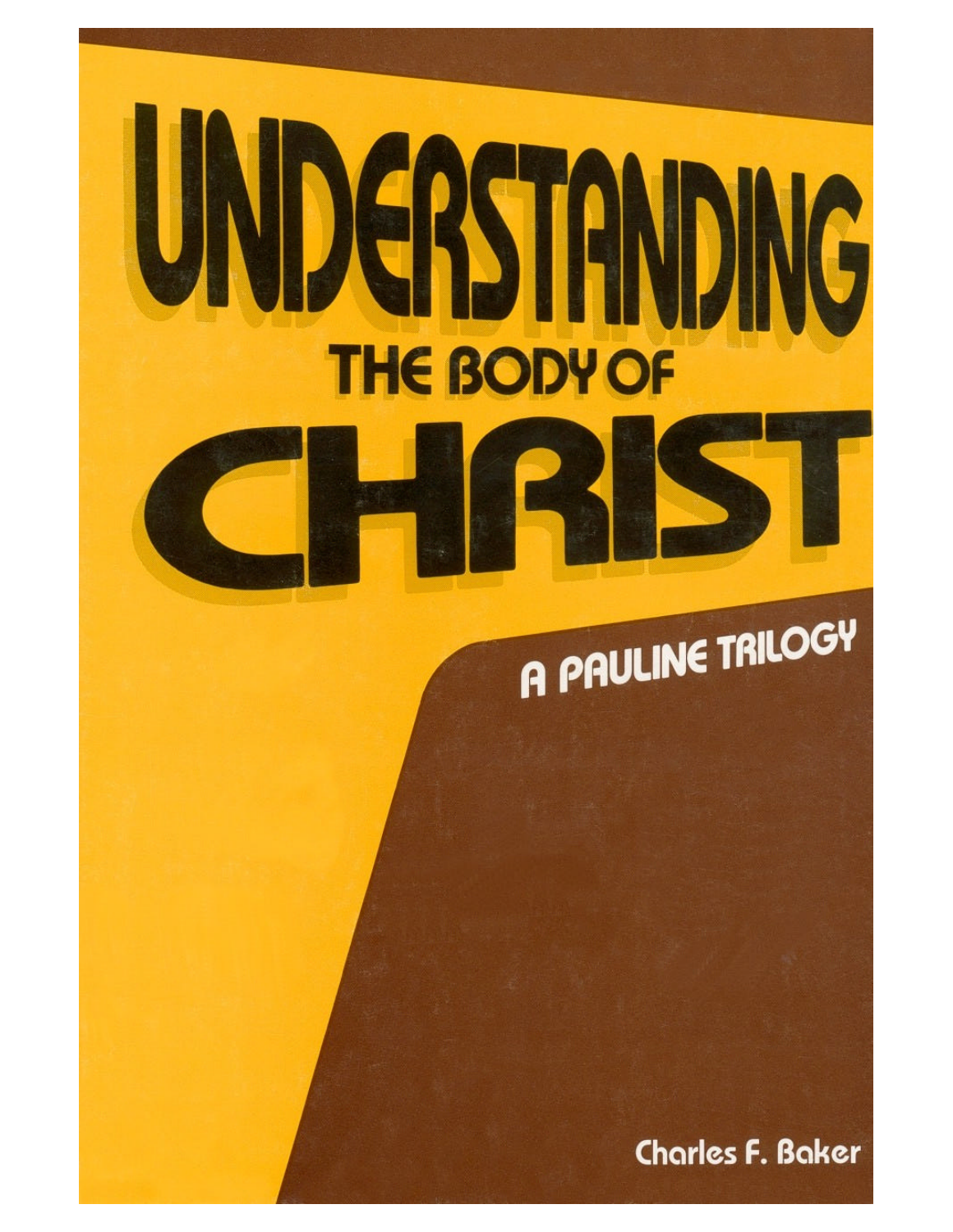### *UNDERSTANDING* **THE BODY OF** *CHRIST A PAULINE TRILOGY*

Charles F. Baker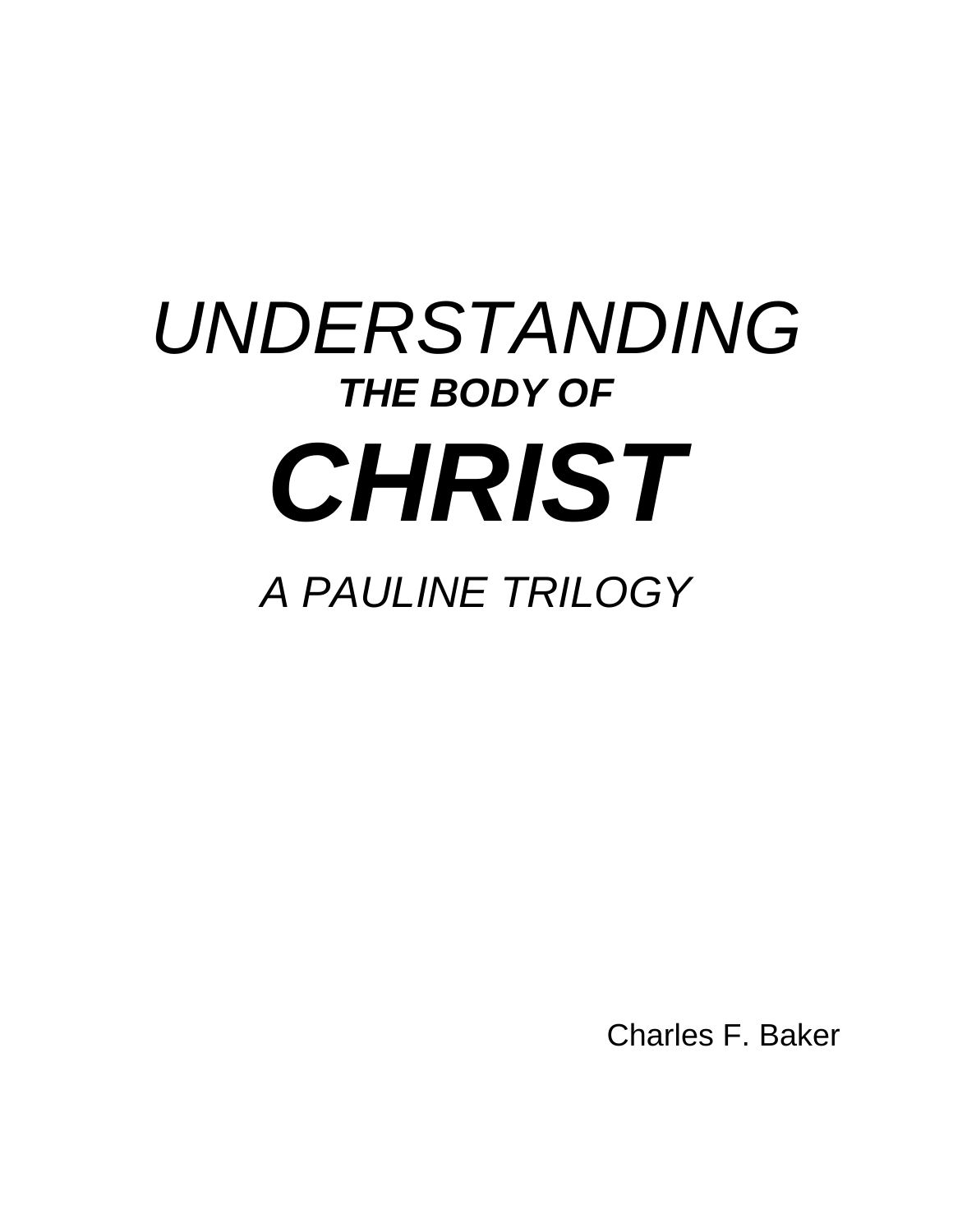#### UNDERSTANDING THE BODY OF CHRIST A PAULINE TRILOGY

**Copyright** © 1985 by Grace Bible College Publications, 1011 Aldon Street, S.W., Grand Rapids, Michigan 49509. *All rights reserved.* No portion of this book may be reproduced in any way without written permission from the publisher, except for brief excerpts in magazine reviews, etc.

#### **Library of Congress Cataloging in Publication Data**

Baker, Charles F.

Understanding the Body of Christ

Includes index.

1. Bible. N. T. Ephesians – Commentaries. 2. Bible. N. T. Philippians – Commentaries. 3. Bible. N. T. Colossians – Commentaries. I. Bible. N. T. Ephesians. 1985. II. Bible. N. T. Philippians. 1985. III. Bible. N. T. Colossians. 1985. IV. Title. BS2650.3.B32 227 85-769 ISBN 0-912340-04-5

The American Standard Version of the New Testament  $\odot$  1901 by Thomas Nelson and Sons, has been chosen as the biblical text for this book because of its accuracy in the translation of Greek verbs and for its close adherence to the dignified style of the King James Version. This text has been printed in smaller bold type to distinguish it from the commentary.

Brief quotations as noted in the text and in footnotes have been made from the following versions:

The Holy Bible: *New International Version.* Copyright © 1973, 1978 by the International Bible Society. Used by permission of Zondervan Bible Publishers.

*The Good News Bible, The Bible in Today's English Version. Copyright © 1976* American Bible Society. Used by permission.

*The Living Bible, copyright © 1971 by Tyndale House Publishers. Wheaton, II.* Used by permission.

Printed in the United States of America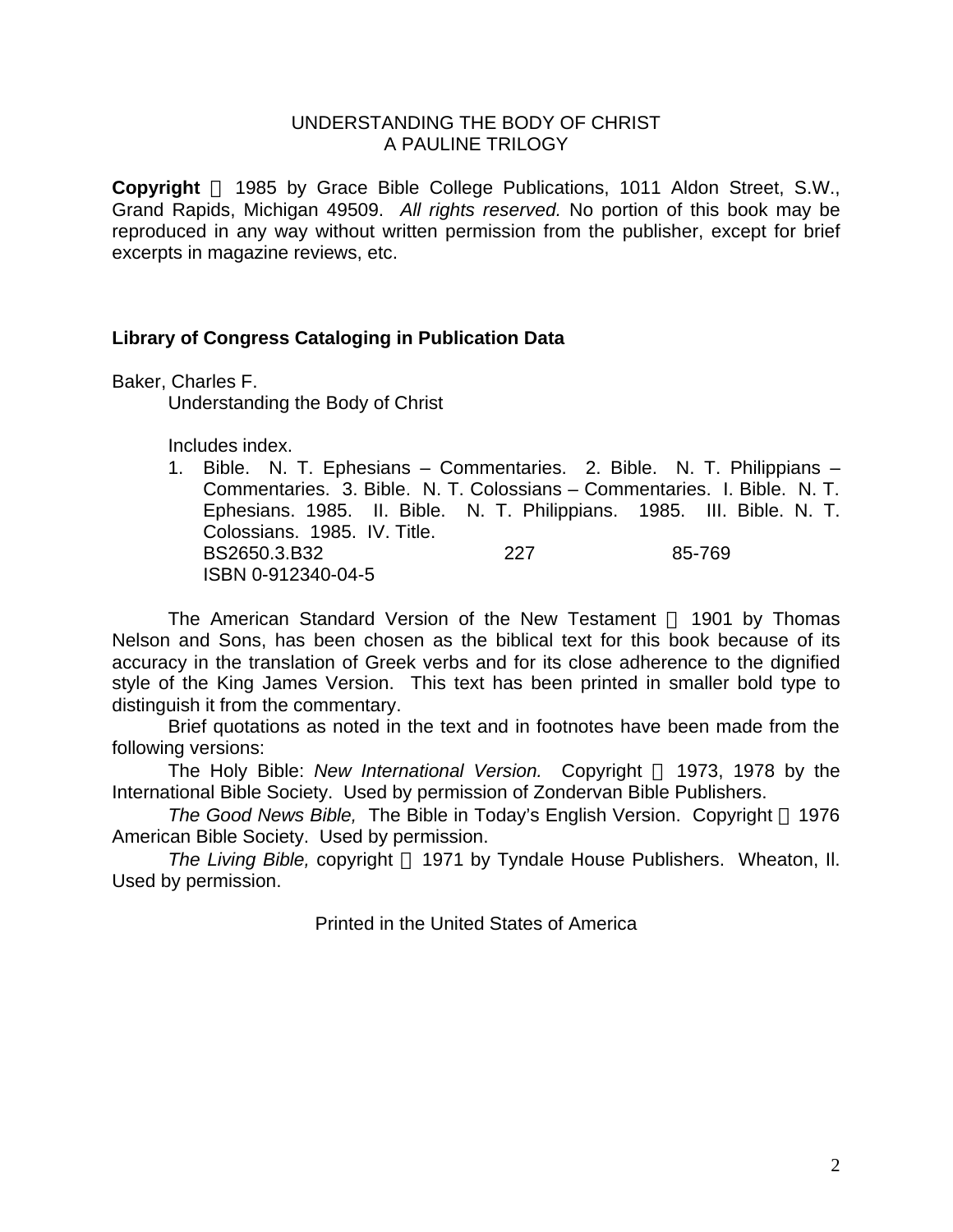#### **Table of Contents**

#### **GENERAL INTRODUCTION**

Page<br>5

#### **EPHESIANS**

| <b>INTRODUCTION</b>                               | 10              |
|---------------------------------------------------|-----------------|
| <b>OUTLINE</b>                                    | 10              |
| <b>I. SALUTATION – 1:1, 2</b>                     | 12 <sup>2</sup> |
| <b>II. SPIRITUAL BLESSINGS - 1:3-14</b>           | 12 <sup>2</sup> |
| III. PRAYER FOR KNOWLEDGE AND UNDERSTANDING       | 16              |
| IV. CONDITIONS AND RELATIONSHIPS - 2:1-18         | 18              |
| V. THE FOUNDATION $- 2:19-22$                     | 25              |
| VI. THE DISPENSATION OF THE GRACE OF GOD - 3:1-13 | 26              |
| VII. PRAYER FOR FILLING - 3:14-19                 | 31              |
| <b>VIII. DOXOLOGY - 3:20, 21</b>                  | 32              |
| <b>IX. WALK AND MINISTRY</b>                      | 33              |
| X. SPIRIT-FILLED RELATIONS $-5:22 - 6:9$          | 49              |
| XI. SPIRITUAL WARFARE - 6:10-20                   | 54              |
| XII. BENEDICTION $-6:21-24$                       | 58              |

#### **PHILIPPIANS**

| <b>INTRODUCTION</b>                 | 60 |
|-------------------------------------|----|
| <b>OUTLINE</b>                      | 62 |
| I. CHRIST OUR LIFE - Chapter 1      | 63 |
| II. CHRIST OUR MIND - Chapter 2     | 70 |
| III. CHRIST OUR GOAL – Chapter 3    | 79 |
| IV. CHRIST OUR STRENGTH - Chapter 4 | 89 |

#### **COLOSSIANS**

| <b>INTRODUCTION</b>                             | 96  |
|-------------------------------------------------|-----|
| <b>OUTLINE</b>                                  | 96  |
| I. APOSTOLIC GREETING - 1:1,2                   | 97  |
| <b>II. THANKSGIVING - 1:3-8</b>                 | 98  |
| III. PRAYER FOR SPIRIT OF WISDOM - 1:9-14       | 99  |
| IV. DOCTRINAL: HEADSHIP OF CHRIST - 1:15 - 2:7  | 101 |
| V. WARNING AGAINST FALSE DOCTRINE - 2:8-23      | 112 |
| VI. SPIRITUAL LIVING $-3:18-4:6$                | 117 |
| VII. PRACTICAL LIVING - 3:18 - 4:6              | 124 |
| <b>VIII. GREETINGS AND SALUTATIONS - 4:7-18</b> | 128 |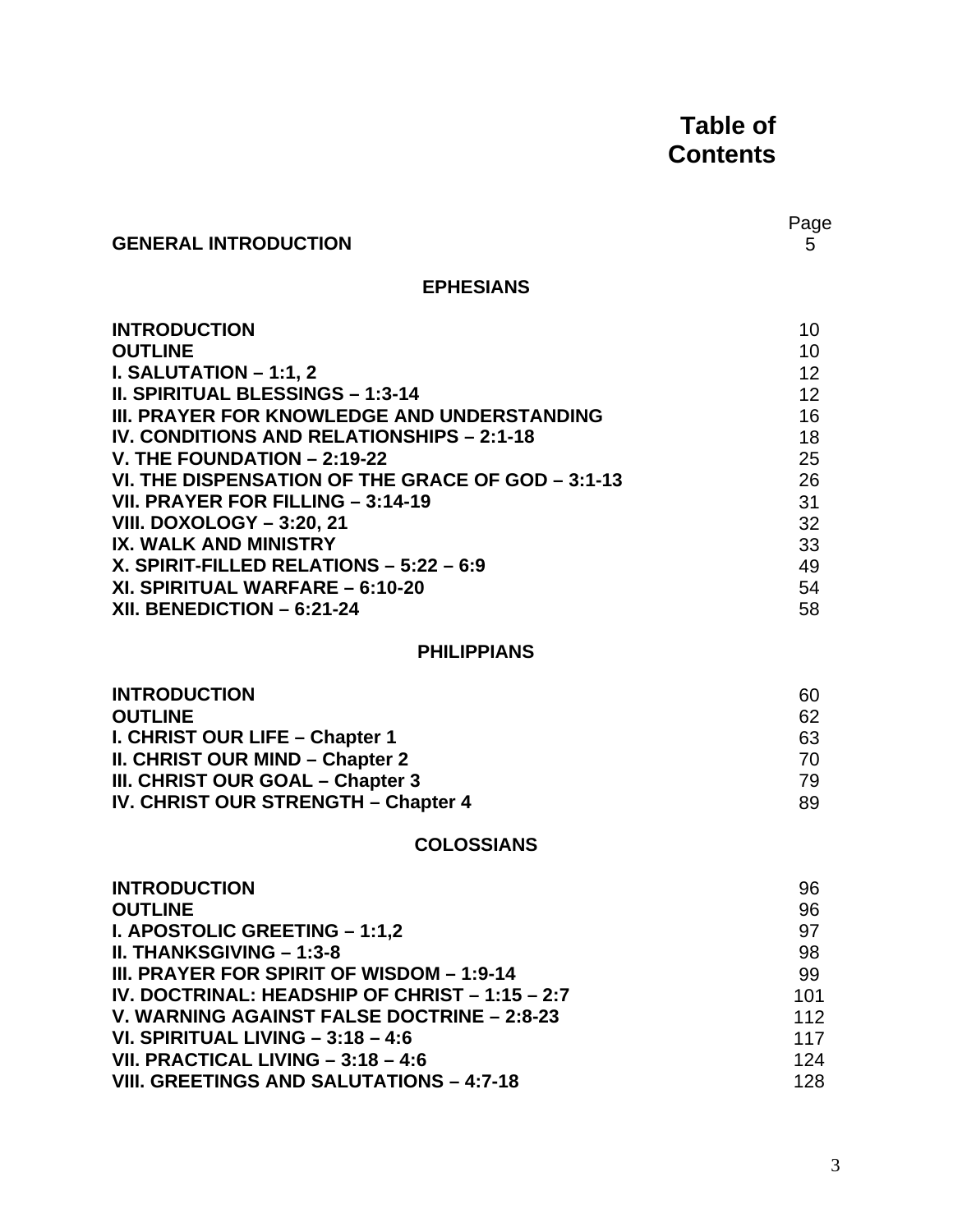**The author is deeply indebted to the following people who reviewed this manuscript and offered helpful criticisms and suggestions: Dr. Jack Dean, Professor Dale DeWitt, Mr. Carl Smith, Mr. Ernest Green, and Pastor James Carlson.** 

**Thanks are also due to Mrs. Scott Mayham and Mrs. Jacob Molenkamp for their help in proofreading and grammatical corrections.**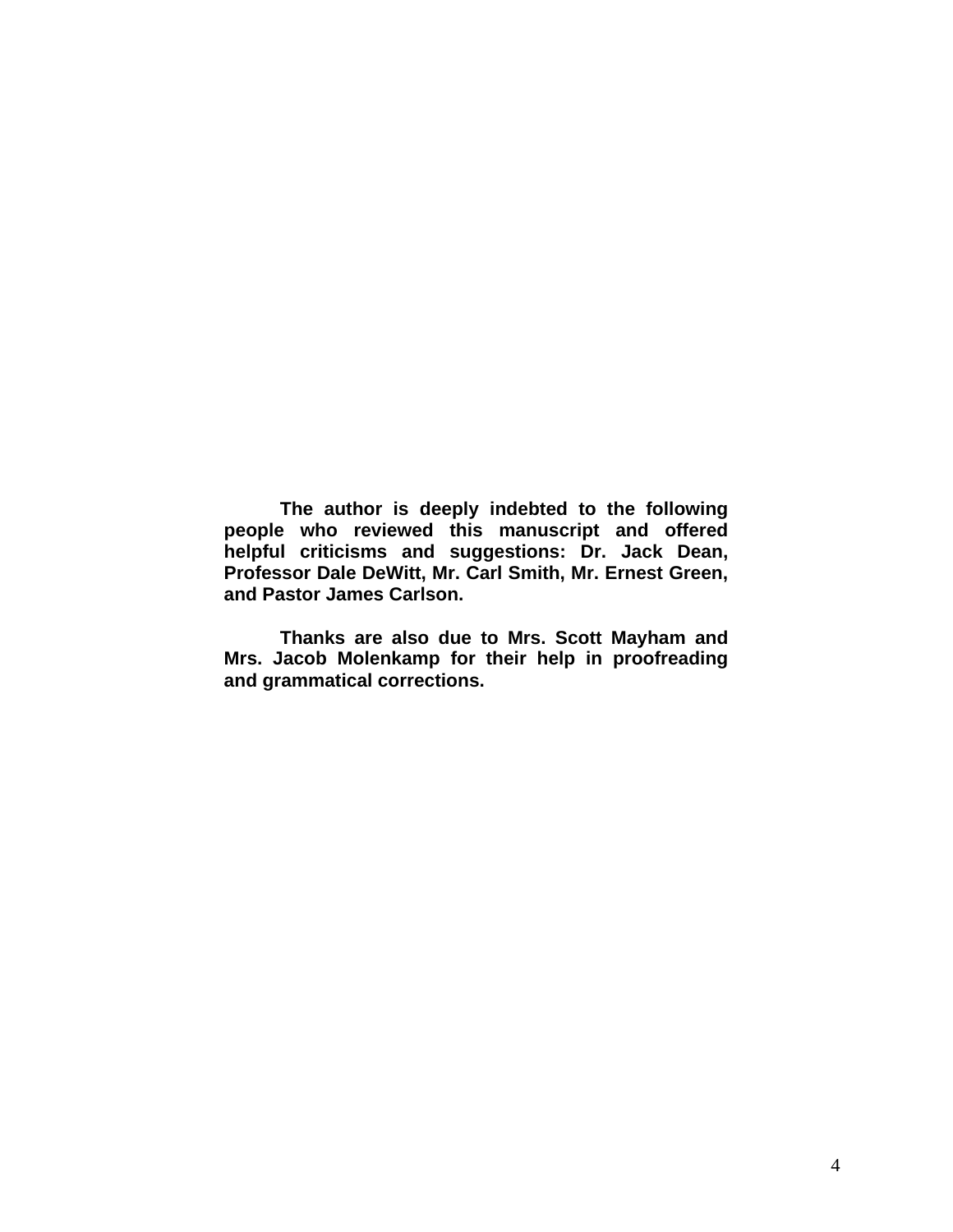#### **Introduction**

Our subject is, *Understanding the Body of Christ.* But since there are two different bodies of Christ mentioned in the Bible, we must first make some distinctions. One of the bodies mentioned is the physical, fleshly body in which the Son of God became incarnate. There are some twenty-seven references to the Savior's physical body in the New Testament. Probably the most familiar passage is that at the Last Supper, "This is my body which is given for you" (Lk. 22:19). Another often quoted passage is 1 Peter 2:24: "Who His own self bare our sins in His own body upon the tree, that we, having died unto sins, might live unto righteousness."

The other Body of Christ, and the one which is the subject of this book, is "the Church which is His Body" (Eph. 1:22, 23). This Body is mentioned only in Paul's epistles. Paul uses the word "body" approximately twenty-nine times in reference to the corporate Body of Christ, composed of all of the saved people of this present dispensation with Christ as its Head.

Likewise, there are two Christs in the New Testament. There is first of all the personal Christ. Most of the references to that name refer to Jesus Christ personally. However, Paul does use this word in referring to both the Head and the Church which is His Body. Paul states in 1 Corinthians 12:12: "For as the body is one, and hath many members, and all the members of the body, being many, are one body; so also is (the) Christ." Paul is not speaking of the personal Christ or of His physical body. Paul also seems to use the word "Christ" in this sense in Ephesians 3:4 and in Colossians 4:3 where he speaks of "the mystery of the Christ." When Paul speaks of the Mystery in these two epistles, he is speaking of the hitherto unprophesied Church which is His Body. Christ personally was prophesied hundreds of times, but the Christ, composed of the Body and the Head, was never predicted.

The subtitle to this book, A *Pauline Trilogy,* describes its content. A Trilogy is defined as "a set of three related writings which, though each has its own unity, form together a larger work." Paul's three Prison Epistles, Ephesians, Philippians, and Colossians are the three related writings, forming together the larger work, the Mystery concerning the Church which is the Body of Christ.

The word *Mystery* is a translation of the Greek word, *musterion,* derived from the verb *muo*, to shut the mouth, to keep silent. The Mystery of which Paul speaks is thus a body of truth about which God had kept silent. Paul's own words are, "the mystery which hath been hid for ages and generations: but now hath it been manifested to his saints" (Col. 1:26). The mystery is described as a Dispensation or Stewardship which was committed to Paul concerning the Church, "Now I rejoice in my sufferings for your sake, and fill up on my part that which is lacking of the afflictions of Christ in my flesh for his body's sake, which is the church; whereof I was made a minister according to the dispensation of God which was given me to you-ward, to fulfill the word of God" (Col. 1:25). The Mystery is that which "fulfills the word of God." The word *fulfill* means to complete. There was a gap in the revelation of God's great plan caused by the fact that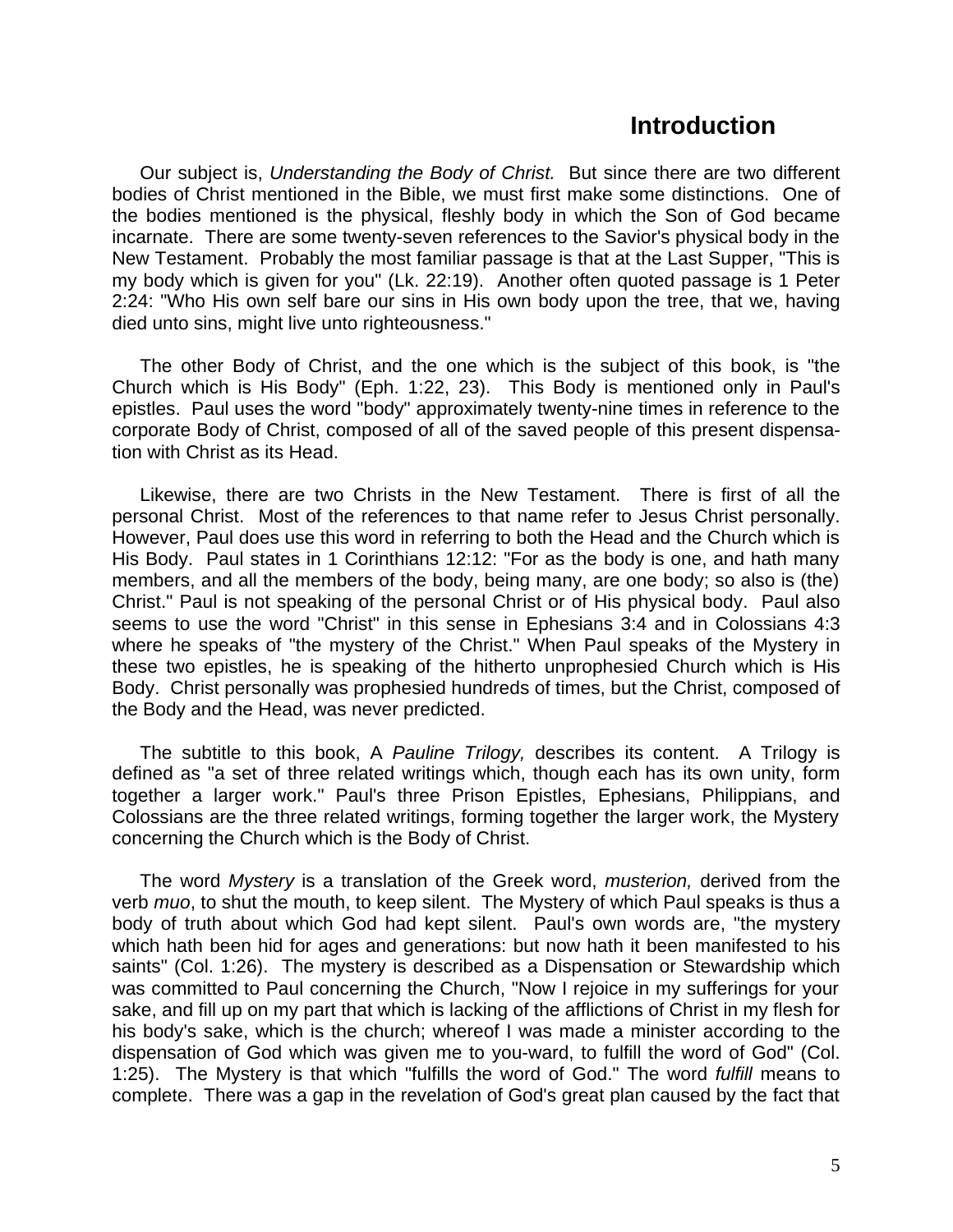God had kept silent about a part of it, and this secret or mystery part which is now revealed, fills up to the full that gap.

The Mystery is not only a distinct part of God's eternal purpose which He had never before made known: it is also a revelation of a distinct outcalling or church, which is called *the Body of Christ.* The subject of the Mystery is the Body of Christ, of which He is the Head. The word *church* simply means an outcalling or assembly of people. This word needs to be qualified in order to determine what particular assembly is in view. In the Bible the word is first used of the Israelites who carne out of Egypt under Moses (Acts 7:38). Some forty times the congregation of Israel is called a church in the Septuagint Greek version of the Old Testament, as in Nehemiah 13:1. Then Jesus called His little band of disciples whom He had called out by this same name in Matthew 18:17. In the Millennial Kingdom, yet to come, Christ's redeemed Jewish brethren will be called a church (Heb. 2:12 quoted from Ps. 22:22). God's called out people in our present dispensation are also called a church, and this church is identified as *the Church which is His Body,* or as *the Body of Christ.* Much confusion bas resulted from a failure to keep the Church which is His Body separate and distinct from the other churches of the Bible. The Body of Christ church is the subject of the Mystery which was never before made known to the sons of men until it was revealed to Paul by the ascended Lord Jesus Christ.

The word *mystery* occurs six times in Ephesians (1:9; 3:3, 4, 9; 5:32; 6:19), and four times in Colossians (1:26, 27; 2:2; 4:3). The Church as the Body of Christ is mentioned eight times in Ephesians (1:23; 2:16; 4:4, 12, 16, 16; 5:23, 30), and five times in Colossians (1:18, 24; 2:17, 19; 3:15). Christ is referred to as head of the Body three times in Ephesians  $(1:22; 4:15; 5:23)$ , and twice in Colossians  $(1:18; 2:19)$ . But what about the epistle in between Ephesians and Colossians? Strangely enough, Philippians contains no reference to the Mystery, to the Body of Christ, or to Christ as Head of the Body. It was the discovery of this fact that led to this present study on these three epistles, which we have entitled, A *Pauline Trilogy.*

It is generally agreed that these three epistles, Ephesians, Philippians, and Colossians were all written in the same time frame, at the end of the Book of Acts, while Paul was undergoing his first Roman imprisonment. It would therefore seem logical to suppose that all three should have a somewhat common theme. Most commentaries are quick to recognize the similarity of Ephesians and Colossians, but what about the epistle in between? Almost universally the theme of Philippians is said to be that of Joy and Rejoicing, this being a dominant expression in the epistle. But we believe there is an even more dominant theme, one that identifies the epistle with its neighbors. That theme is *the Mind of Christ.* "Have this mind in you, which was also in Christ Jesus" (Phil. 2:5).

The headship of Christ as presented in Ephesians is universal. He is exalted far above all heavens; His Name heads the list of all names in this world and in that which is to come; He has a position as Head over all rule and authority and power and dominion; all things have been put in subjection under His feet; and He has been given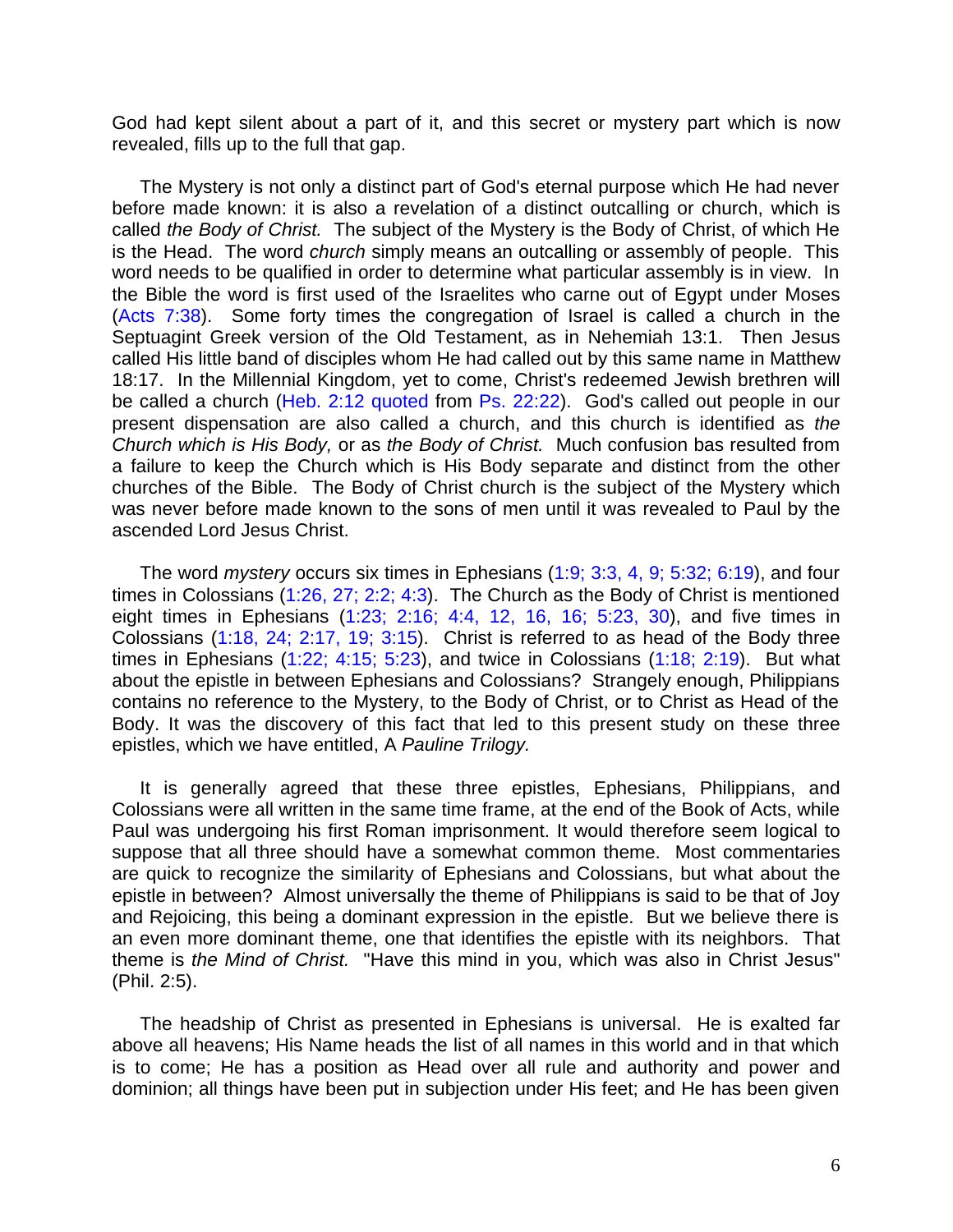to be Head over all things to the Church which is His Body. Contrastingly in Philippians, He is the Mind which is in every member of the Body, even as the human mind is in every member of the human body, operating through the brain and its nervous system, controlling and regulating the functions of every member. The words *mind*, *minds, minded* occur eleven times in the Authorized Version (1:27; 2:2, 2, 3, 5; 3:15, 15, 16, 19; 4:2, 7). The verb, *to be minded,* also occurs in 1:7 where it is translated think, and twice in 4:10, where it is translated *care* and *careful,* in the sense of thinking and being concerned about. Thus the mind is the central theme of Philippians, presenting the outworking of His Headship in the life of every member of the Body.

In order to understand the significance of these epistles, we must compare them with Paul's epistles written during the latter half of the Book of Acts. This period is described by Paul as a growing up period from childhood to adulthood. It is a period of transition from God's dealings exclusively with the nation of Israel under the gospel of the Kingdom to the setting aside of Israel and the sending of the gospel of the Grace of God to the Gentile world completely apart from Judaism. The transition was in the outward religious program which accompanied the preaching of the gospel. The new dispensation of the Church began in the environment of the Jewish believers among whom God had distributed various sign gifts, such as tongues, healings, miracles, interpretation of tongues, special knowledge, prophecy. Thus at the beginning of the Church these gifts were in manifestation among the Jewish believers. These gifts are enumerated in 1 Corinthians 12:1-11. ln vs. 13 we learn that the Corinthian believers became members of the Body of Christ by a baptizing work of the Holy Spirit, and not by any baptizing work that man might do. Then in chapter 13 of this epistle Paul shows that these gifts had to be exercised in love, and that their possession was not necessarily indicative of spirituality, for they abounded in a church marked by carnality. The apostle then proceeds to show that these gifts belong to a temporary period which he likens to childhood. When this period ends with mature manhood, the gifts will no longer be needed and will therefore cease, just as one puts away childish things when he becomes a man. It is when "that which is perfect has come," (vs. 10), that these temporary gifts will fail, cease, and pass away.

The key question we must ask ourselves is, What is meant by "that which is perfect"? The generally accepted interpretation is that perfect refers to the future heavenly state which will be ushered in by the return of Christ. While it is true that there will be no need or place for tongues, healing, special knowledge, prophecy, miracles, etc. in heaven, is Paul actually saying that all of these gifts are going to continue until the second coming of Christ? Take the gift of prophecy for example. This gift was given to several men in each Christian assembly that they might receive revelations from God and communicate them to the congregation, as we learn in chapter 14. At this time there was no New Testament canon. It is doubtful that the Corinthians had any New Testament books until Paul wrote to them. The questions arise, Is the canon still open? Is the gift of prophecy still in operation? Does God still give special revelations to men? Or is the canon closed? Is God's revelation completed? Is the New Testament the completed Word of God? Most conservative scholars take the latter position. They could hardly take this position if the gift of prophecy is still operative. For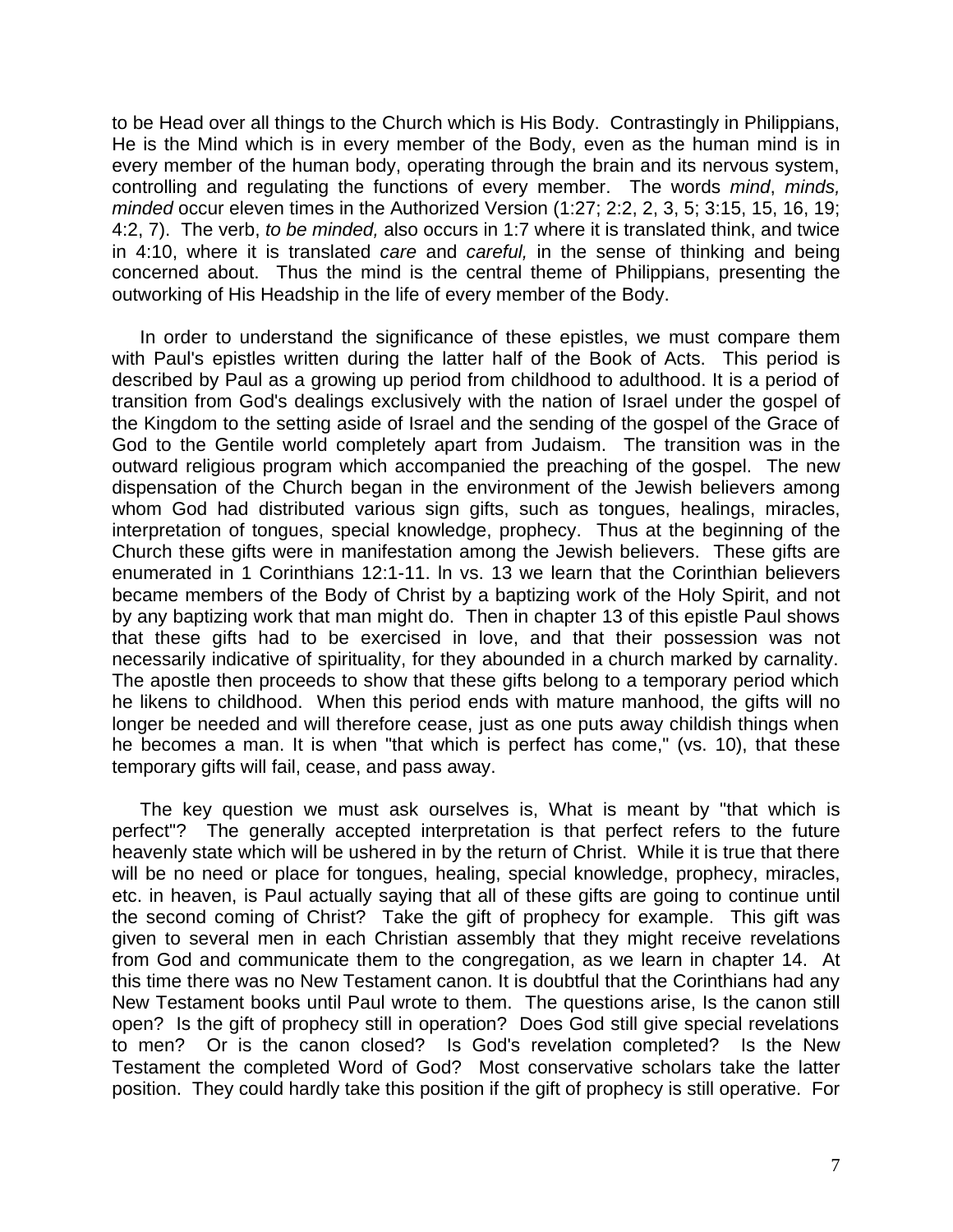this reason and for reasons associated with the other gifts, it appears that Paul intended something other than heaven when he spoke of that which is perfect.

Our English word perfect connotes that which is absolutely without flaw, that which cannot be improved upon. But that is not necessarily the meaning of the Greek word *telios.* This is evident even from our English versions of the Bible. For example, Paul states, "We speak wisdom among them that are perfect" (1 Cor. 2:6). Or again, "Let us, therefore, as many as be perfect, be thus minded" (Phil. 3:15). Not even Paul was perfect in this flawless, sinless sense. The Greek word has the sense of maturity, or of arriving at the end for which a thing was made. In 1 Corinthians 14:20 it is translated "men" in contrast to "children." A similar usage is seen in Hebrews 5:14, milk is for the babes, but strong meat belongs to those who are of *full age.* It seems significant that immediately after stating, "when that which is perfect is come," he goes on to say, "When I was a child, I spake as a child, I felt as a child, I thought as a child: but now that I am become a man, I have put away childish things." (1 Corinthians 13:11).

If the canon of Scripture is closed; if God is no longer giving special revelations to His people, then it is evident that the gift of prophecy has ceased. Dr. C.I. Scofield rightly states, "The N.T. prophet was not merely a preacher, but an inspired preacher, through whom, until the N.T. was written, new revelations suited to the new dispensation were given (1 Cor. 14:29, 30)."<sup>1</sup> If prophecy has ceased, so have the other sign gifts. Prophecy was the most valuable of the gifts and was in a class by itself. The other gifts, such as tongues, were called *sign gifts* (1 Cor. 14:22). Paul states that "the Jews require a sign" (1 Cor. 1:22), but the Gentile Greeks were not interested in signs; they were seeking for wisdom. God has always dealt in signs with Israel. Signs are mentioned 14 times in the Pentateuch, 10 times in the Gospels, and 8 times in Acts. God predicted that these miraculous things would occur when the Messiah came, and when they did occur they were signs pointing to Him and validating His claims (cf. Matt. 11:2-6 cf. Isa. 35:4-6).

It is therefore plain to see why the signs would pass away when this new dispensation of the Mystery came to maturity. On the one hand, the sign or signs, which were necessary before the Word of God was completed, passed away when the canon was completed. The revelation of the Mystery was that which completed the written Word of God. On the other hand, the sign gifts which were intended especially for Israel, had no further use after the end of Acts. There blindness was pronounced upon Israel, and God set Israel aside until the time He takes up dealings again with the nation during the Tribulation period.

We thus see some of the distinctions between Paul's earlier and later epistles. The earlier epistles were written in the childhood of the new dispensation, before there was a written and completed revelation, and during the time while God in His longsuffering was still dealing in covenant relationship with Israel in signs and wonders. But when we come to the prison epistles, written at the end of the transition period, we come into the mature state of the dispensation. The signs have passed away and the exceeding

 1 C.I. Scofield *The Scofield Reference Bible* (New York, Oxford University Press, 1917), p. 1224.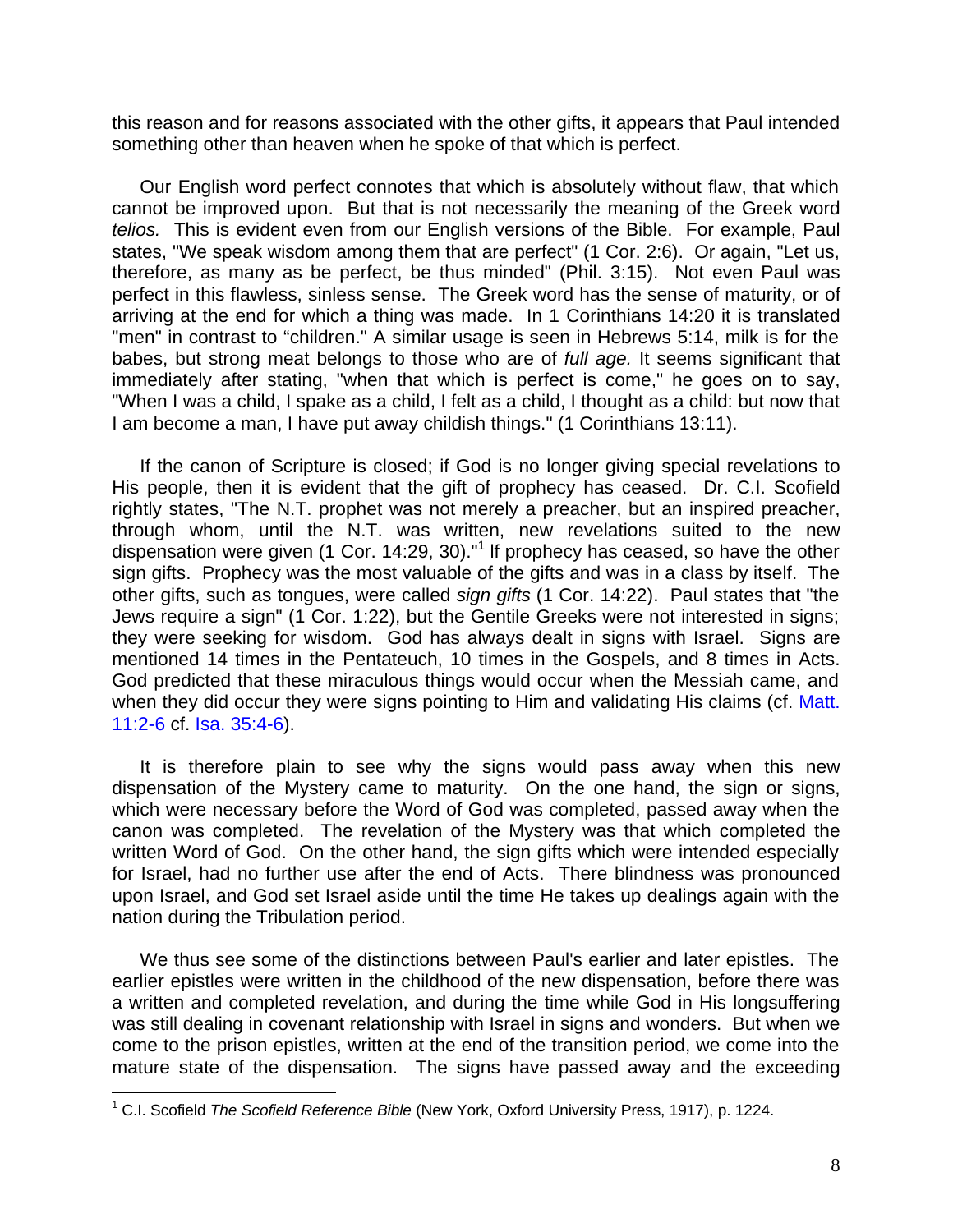riches of the new dispensation are unfolded. Instead of exercising the gift of healing, Paul now tells Timothy, "Drink no longer water only, but use a little wine for thy stomach's sake and thine often infirmities" (1 Tim. 5:23). And Trophimus, one of his dear fellow-workers, Paul had to leave behind at Miletum sick (2 Tim. 4:20).

There are gifts in the Body of Christ, but these gifts are men, not miraculous signs. Apostles and prophets are in the list, because these men were still alive when Ephesians was written, and we still have these men in their written word. Other gifts that are enumerated are evangelists, pastors, and teachers  $(Eph. 4:11)$ . It thus appears that Paul did not set forth the distinctive details of the dispensation of the Mystery concerning the Body of Christ (as distinct and separate from Israel) until Israel was finally set aside.

"All scripture is God-breathed, and is profitable for doctrine, for reproof, for correction, for instruction in righteousness: that the man of God may be perfect, throughly furnished unto all good works" (2 Tim. 3:16, 17). It would seem that God has seen to it that Paul's epistles, though written in a somewhat different order, are arranged in the canon in the order of doctrine, reproof, and correction. Romans is the great doctrinal epistle on justification by faith. The Corinthian epistles are letters of reproof for failure to live according to the doctrine of Romans. Likewise Ephesians presents the great doctrine of the Church as the Body of Christ of which He is the Head. Philippians contains the element of reproof for failure to keep the unity of the Body in practical life, while Colossians uncovers a serious deviation from the doctrine of Ephesians. Their error was "Not holding fast the Head." "He has lost connection with the Head, from whom the whole body, supported and held together by its ligaments and sinews, grows as God causes it to grow" $2$  (Col. 2:19 - N.I.V.).

"The Galatian and the Roman Epistles (as the history of the Reformation of the sixteenth century showed) are the treasure-house of the truths of personal Christianity; for the very thought of justification, dominant in them, brings each soul face to face with its own sin and its own salvation, in that supreme crisis of life and death in which it is conscious of but two existencies - God and itself. These *latter* epistles are equally the storehouse of the less vivid, yet grander conception of the Holy Catholic Church. The central idea is of Christ the Head, and the whole collective Christianity of the Church as His Body. He is conceived not solely or mainly as the Savior of each individual soul but rather as 'gathering up' all humanity, or even all created being, in Himself. The two conceptions are, of course, inseparable. In the *earlier* epistles, the Church is constantly recognized; in these latter the individual relationship to God in Christ is never for a moment ignored. But the proportion (so to speak) of the two truths is changed. What is primary in the one case is secondary in the other.<sup>"3</sup>

With this general introduction to the Pauline epistles and to the prison church epistles in particular, we will proceed to the exposition of these latter epistles, giving

 $\overline{a}$ <sup>2</sup> *New International Version* (Grand Rapids: Zondervan Bible Publishers, 1978), Col. 2:19.

<sup>&</sup>lt;sup>3</sup> C.J. Ellicott, quoted by J. Sidlow Baxter, *Explore the Book* (Grand Rapids, Zondervan Publishing House 1972) Vol. VI, p. 162.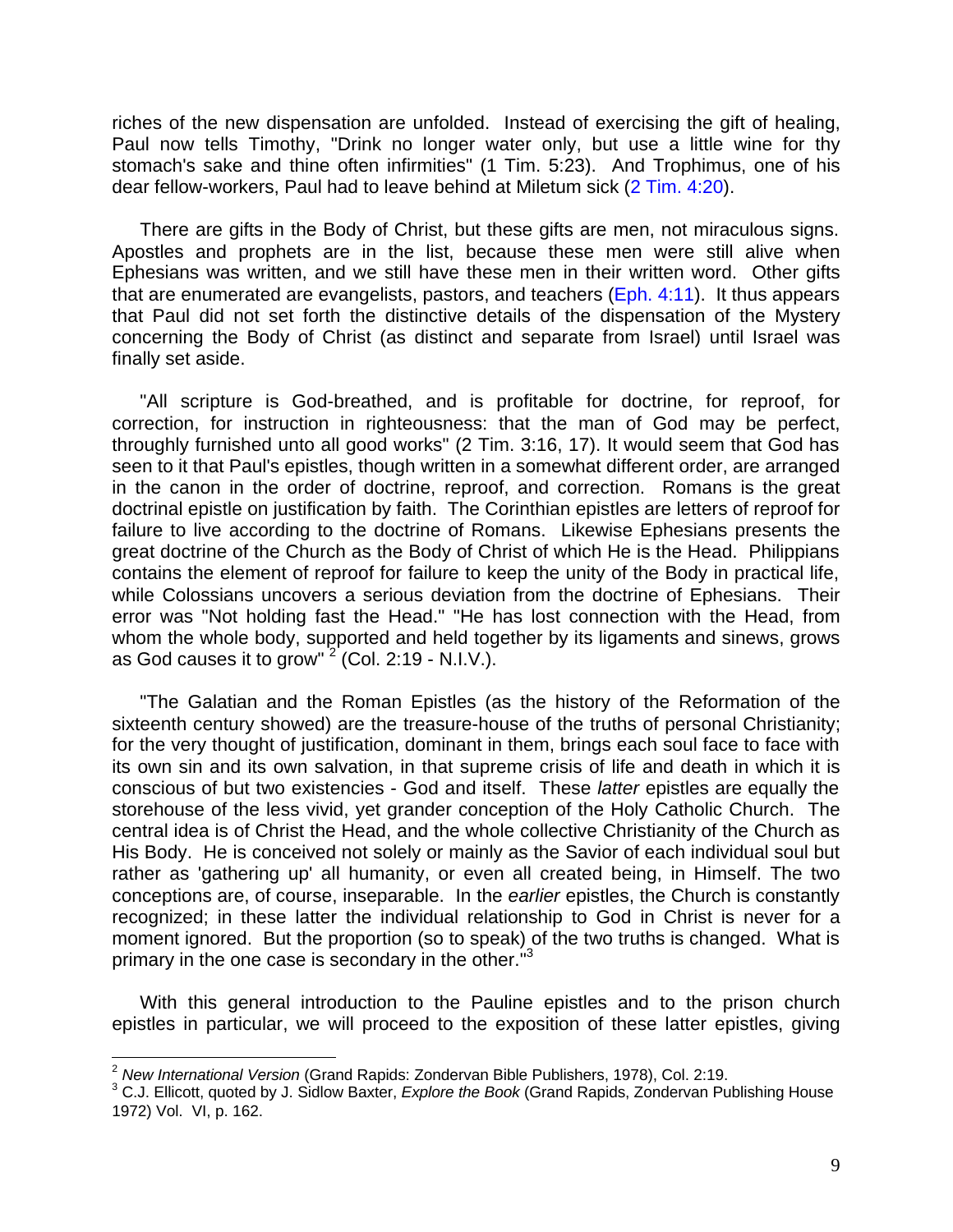special emphasis to the unique truth of the Mystery which ties these epistles together as a Trilogy.

#### **Ephesians**

#### **EMPHASIS ON THE BODY OF CHRIST**

#### **Introduction**

The Apostle Paul first visited Ephesus near the end of his second missionary journey (Acts 18:19-21). He reasoned with the Jews in the synagogue briefly, and although they wanted him to stay longer, he felt the urgency of getting to Jerusalem for the coming feast, but he promised to return. The next year, about 53 A.D. he returned to Ephesus where he carried on an intensive ministry for three years (Acts 19:1-41). Finally at the end of his third missionary journey he stopped at Miletus and sent for the elders of the Ephesian church to meet with him (Acts 20:17-38). Paul had great success at Ephesus, for we read, "so that all they which dwelt in Asia heard the word of the Lord Jesus, both Jews and Greeks" (Acts 19:10). He must have gathered a sizable congregation, for, when his converts brought their heathen books of magic which they had previously practiced in order to burn them, they estimated the value of the books to be fifty thousand pieces of silver.

Ephesus, which was near modern Seljuk on the Aegean coast in Turkey, was the metropolis of proconsular Asia in Paul's day. During the past century archaeologists have uncovered the ruins of that ancient city. Ephesus was the center of the cult for the worship of Artemis, known also as Diana. The temple was a vast edifice 340 feet long and 160 feet wide, adorned with 100 columns each over 50 feet high. It has been estimated that the population of the city in Paul's day was over a quarter million.

Since Ephesus served as an evangelizing center for that whole region of Asia Minor it is thought that the Ephesian letter was originally addressed as a circular letter to all of the churches in the region. The fact that two of the most ancient Greek manuscripts omit the words, "at Ephesus," suggests that this was true. After being read in all of the churches in the area, the letter probably was returned to the main church in Ephesus and the Ephesian name became permanently attached to it.

#### **OUTLINE**

#### **Doctrinal**

- I. SALUTATION 1:1, 2
- II. SPIRITUAL BLESSINGS 1:3-14
	- A. BLESSED BY THE FATHER 1:3-6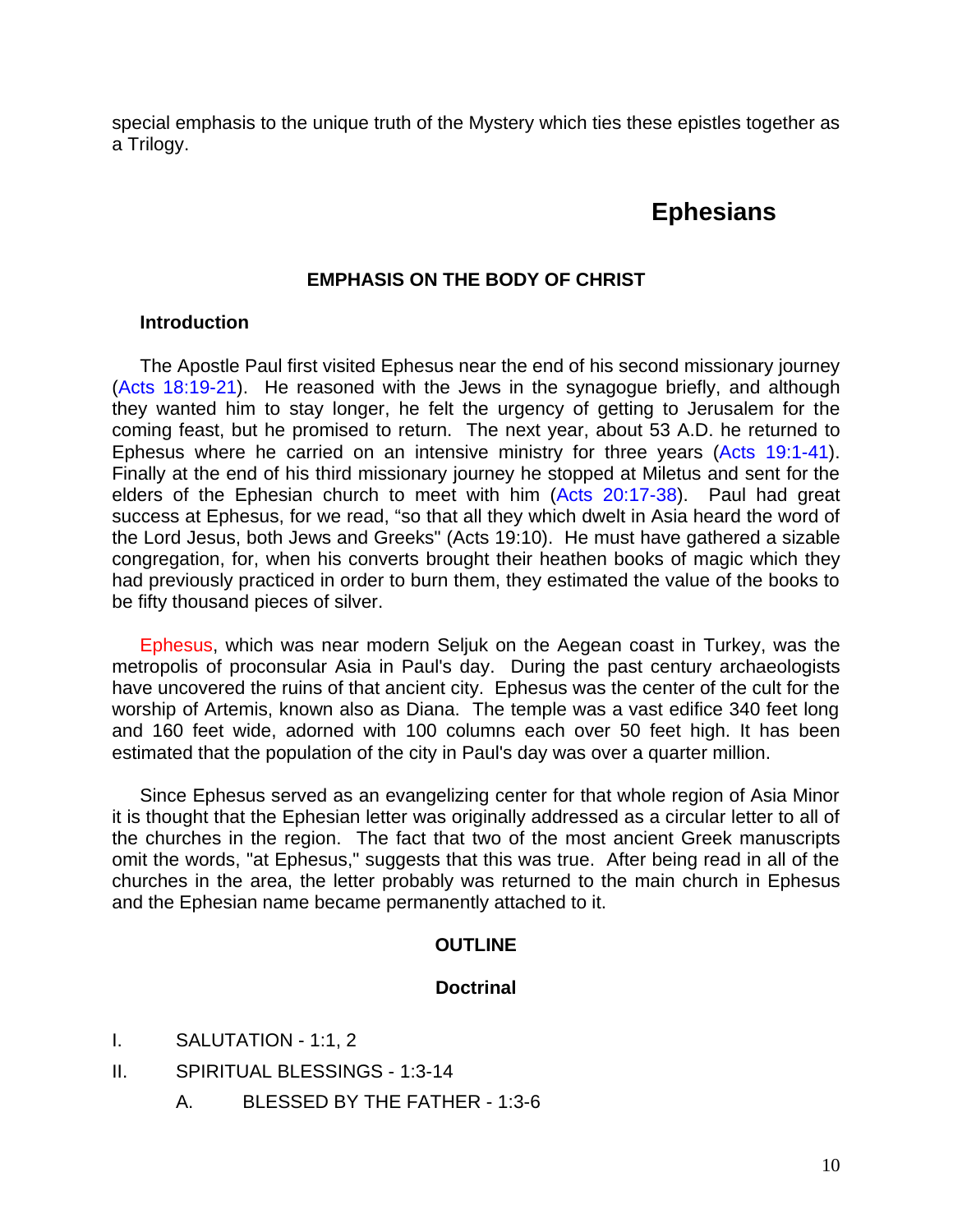- B. REDEEMED BY THE SON 1:7-12
- C. SEALED BY THE SPIRIT 1:13,14
- III. PRAYER FOR KNOWLEDGE AND UNDERSTANDING 1:15-23
- IV. CONDITIONS AND RELATIONSHIPS 2:1-18
	- A. PAST CONDITION 2:1-3
	- B. NEW CONDITION 2:4-10
	- C. PAST RELATIONSHIP 2:11,12
	- D. PRESENT RELATIONSHIP 2:13-18
- V. THE FOUNDATION 2:19-22
- VI. THE DISPENSATION OF THE GRACE OF GOD 3:1-13
	- A. REVELATION OF THE MYSTERY 3:1-6
	- B. MINISTRATION OF THE MYSTERY 3:7-13
- VII. PRAYER FOR FILLING 3:14-19
- VIII. DOXOLOGY 3:20, 21

#### **Practical**

- IX. WALK AND MINISTRY 4:1-5:21
	- A. WALKING WORTHILY 4:1, 2
	- B. WALKING UNITEDLY 4:3-6
		- 1. GIFTS TO THE CHURCH 4:7-11
		- 2. PURPOSE OF THE GIFTS 4:12-16
	- C. WALKING DIFFERENTLY 4:17-32
		- 1. NOT AS THE GENTILES 4:17-19
		- 2. PUTTING OFF AND PUTTING ON 4:20-24
		- 3. DO'S AND DON'T'S 4:25-32
	- D. WALKING LOVINGLY 5:1-7
	- E. WALKING AS CHILDREN OF LIGHT 5:8-14
	- F. WALKING CAREFULLY 5:15-17
	- G. WALKING SPIRITUALLY 5:18-21
- X. SPIRIT-FILLED RELATIONS 5:22-6:9
	- A. HUSBANDS AND WIVES 5:22-33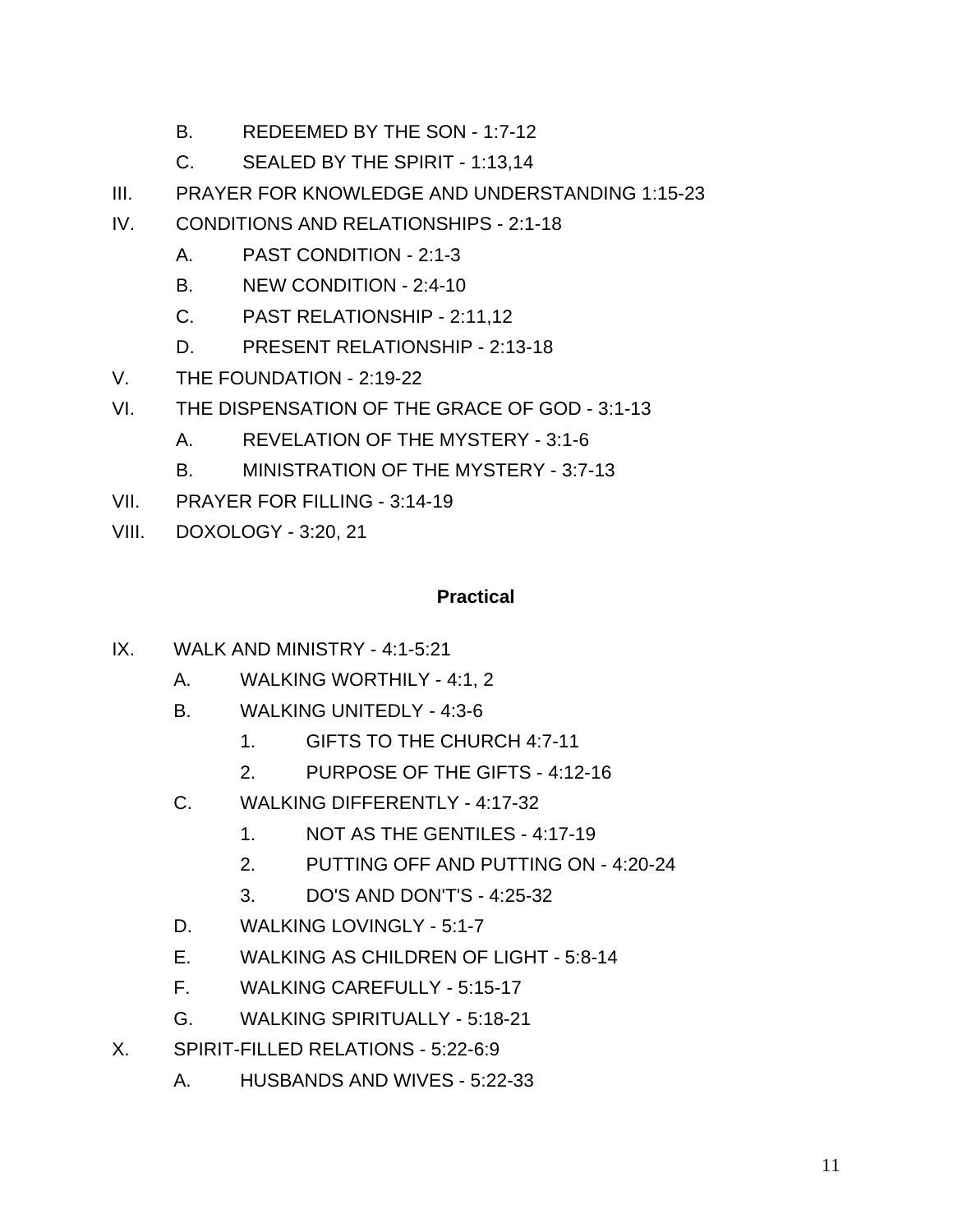- B. CHILDREN AND PARENTS 6:1-4
- C. SLAVES AND MASTERS 6:5-9
- XI. SPIRITUAL WARFARE 6:10-20
	- A. THE ENEMY 6:10-12
	- B. THE ARMOR 6:13-17
	- C. COMMUNICATIONS 6:18-20

XII. BENEDICTION - 6:21-24

#### **EXPOSITION DOCTRINAL SECTION - Ch. 1-3**

#### **I. SALUTATION: 1:1, 2.**

<sup>1</sup>*Paul, an apostle of Jesus Christ by the will of God, to the saints which are at Ephesus, and to the faithful in Christ Jesus.* Paul became an apostle, not by his own will or choice, and not by the appointment of other men, but by the will of God. It is of utmost importance that we recognize this claim of the Apostle. Paul became the author of at least thirteen of the books of the New Testament, and he injected into the canon a body of truth that is found no where else in the Bible.

Although Paul was originally a bitter enemy of Jesus Christ and His followers and had had no contact with Jesus on earth, he gives as proof of his divine call the fact that he was the last person to see Jesus Christ (1 Cor. 15:8), and had therefore received revelations subsequent to that of the other Apostles. He possessed all of the signs of an apostle (2 Cor. 12:12). The Twelve Apostles recognized and endorsed his claims, and even turned over to him the evangelization of the Gentiles (Gal. 2:7-9).

Paul addresses "the saints" and "the faithful in Christ Jesus." Paul was not writing to two distinct groups. All believers are "saints." This statement could be rendered: "to the saints at Ephesus, even the faithful (or the believers) in Christ Jesus." The word (pistos) is rendered "believe or believing" some eight times in the A.V.

<sup>2</sup>*Grace be to you, and peace from God the Father, and from the Lord Jesus Christ.*  This salutation is characteristic of all of Paul's epistles. Grace must always precede peace. Justification brings peace with God (Rom. 5:1). Committal to God's Will brings peace of mind (Phil. 4:6, 7). In this salutation Paul is saying, "May you experience God's graciousness and may you be free from anxiety and care."

#### **II. SPIRITUAL BLESSINGS - 1:3-14**

#### *A. Blessed by the Father - 1:3-6.*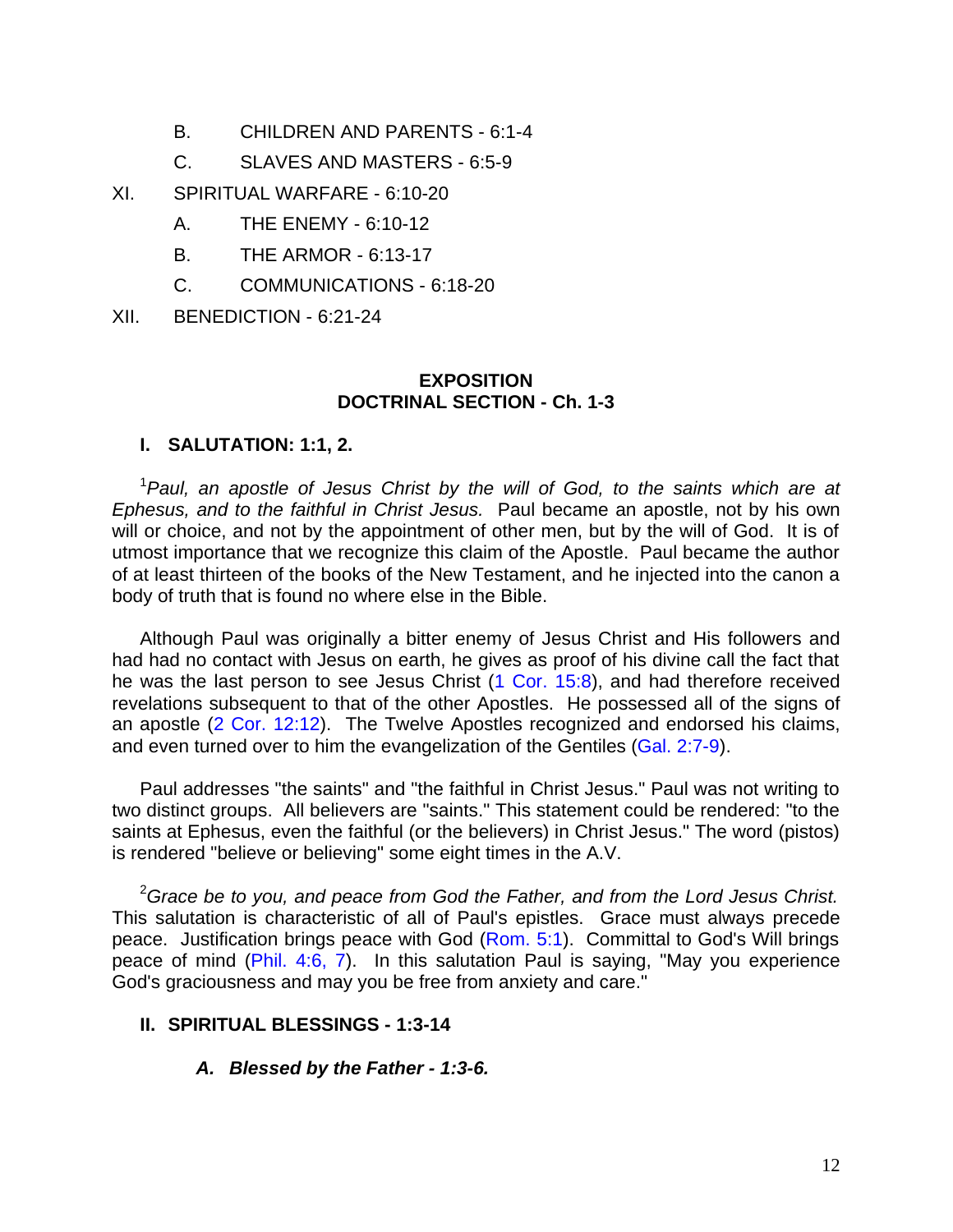<sup>3</sup>*Blessed be the God and Father of our Lord Jesus Christ* - "Blessed" is the Greek word, "eulogeo," from which we get our word "eulogy." It means "to speak well of," and hence "to laud, praise." Whether we bless God or not, He, the Creator, is blessed for ever (Rom. 1:25). Paul in Ephesians is offering up all praise and glory to God the Father and God the Son. In the economy of the Godhead it is the work of the Holy Spirit, not to speak about Himself, but to glorify the Son (John 16:13, 14). The Spirit is carrying on this work through Paul. The old catechism said it correctly, "The chief end of man is to glorify God and to enjoy Him forever."

Not only do we bless God, but God *hath blessed us with all spiritual blessings in heavenly places in Christ.* Under the law God promised to bless Israel with all material blessings if they were obedient (Deut. 28), but He has nowhere promised all material blessings to believers in the present dispensation. He has promised to supply our needs materially, but if He had promised us material enrichment, why did Paul exhort, "Having food and raiment, let us therewith be content" (1 Tim. 6:8)? These spiritual blessings are all "in Christ," an expression which occurs some forty times in this one epistle. All believers are baptized into Christ by the Spirit the moment they are regenerated (Rom. 6:3). The blessings are not in heaven itself, but in the heavenly sphere. The sphere in which our blessings lie is also inhabited by Satanic powers which war against us. An analogy can be drawn between the land of Canaan, Israel's promised land, and the heavenlies where our blessings lie. There were enemies in Canaan, just as there are enemies in the heavenlies. In both cases the enemies must be overcome in order for God's people to possess their blessings. Paul discusses this warfare in the heavenlies in Ch. six.

Besides blessing us with all spiritual blessings, *He has chosen us in Him before the foundation of the world, that we should be holy and without blame before Him in love.*  The verb, "has chosen" (exelexato) is the aorist indicative middle of "eklegomai," which is most often translated "elect". Thus we could just as well translate: " He has elected us, " as " He has chosen us." Calvinists believe that God in pure grace apart from any merit in man, chose who would be saved. Arminians believe that while God foreknew who would be saved, election is based upon man's free will. In other words, God elected those He knew would believe, not that God chose them to believe. Arminians would probably interpret v. 4 to mean simply that God chose that we should be holy and without blame after believing, but not that we were chosen to be in Him. We will probably never be able to reconcile the Sovereignty of God with man's free will. On the one hand it seems unjust for God to save some and pass the others by. On the other hand, if man does all of the choosing, how can election be attributed to God?

Regardless of our arguments and reasonings, Paul clearly states, "God hath from the beginning chosen you to salvation through sanctification of the Spirit and belief of the truth" (2 Thes. 2:13). Since the sanctifying work of the Spirit precedes our belief of the truth, it is evident that the Spirit in some way sanctifies or sets us apart as the initial act in salvation. Election in the Bible is always of grace; it is never to condemnation; it in no way alters man's ability to believe or his responsibility to do so. It is plainly the sovereign act of God, for it took place before the creation of the cosmos. Whatever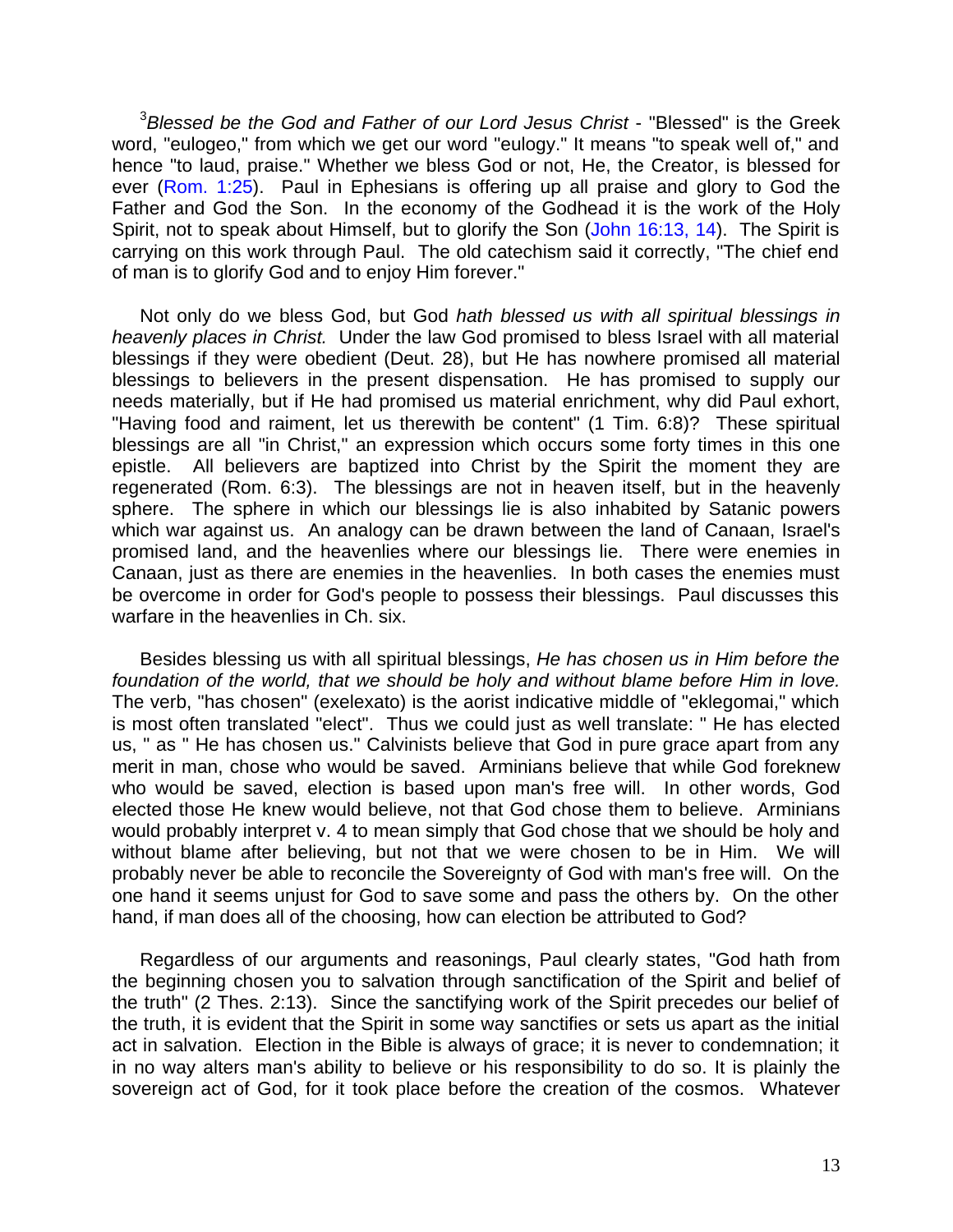election is, Paul was blessing and praising God for it, and not accusing God of unfairness. There are some things about the wisdom and knowledge of God which are unsearchable and past finding out to finite minds (Rom. 11:33-36).

Without faith it is impossible to please God (Heb. 11:6), and without holiness no man shall see the Lord (Heb. 12:14). Sanctification means to be made holy. As to our standing before God, "we are sanctified through the offering of the body of Jesus Christ once for all" (Heb. 10:10), even though our daily lives may be imperfect. God's purpose in election is to make us holy and without blame (cf. Col. 1:22 and Phil. 2:15).

God chose us in love, <sup>5</sup>having foreordained us unto the adoption of sons through *Jesus Christ to himself* - Foreordain or predestinate means "to ordain or purpose something beforehand." The word is used in Acts 4:28; Romans 8:29, 30; 1 Corinthians 2:7; and Ephesians 1:5, 11. The order of the carrying out of God's purpose is stated in Romans 8:29, 30. First He foreordained us, then He called us, then He justified us, and finally He will glorify us.

God further foreordains us unto sonship. Sonship refers to maturity and equal rights in the family. The central passage on sonship is Galatians 4:1-7. Our adoption is through Jesus Christ unto the Father, *according to the good pleasure of his will.* The word translated "according to" (kata) is used some sixty-six times in the three epistles of this study. It balances one thing with another. He foreordained us in accordance with His will because it pleased Him and was His kind intent. And it was <sup>6</sup>to the praise of the *glory of His grace, which He freely bestowed on us in the Beloved.* Paul stacks superlatives upon superlatives in praising the grace of God with which He has engraced us in the Beloved One. The A.V. rendering, "made us accepted" is the translation of "echaritosen," which is used only one other time in the New Testament: "Hail, thou that art highly favored" (Lk. 1:28, spoken of the Virgin Mary). Every believer in Christ Jesus has been highly favored.

#### **B.** *Redeemed by the Son: 1:7-12.*

<sup>7</sup> In whom we have redemption through his blood, the forgiveness of our trespasses, *according to the riches of his grace* - It is in Christ, the Beloved (cf. Matt. 12:18; 8:17; 17:5), that we have obtained redemption. Redemption has in it the idea of setting a slave free by paying a price. The Father chose us. The Son paid our redemption price by shedding His life's blood. Paul speaks of redemption in Romans 3:23; 8:23; 1 Corinthians 1:30; Ephesians 1:7, 14; 4:30; Colossians 1:14; Hebrews 9:12,15. It is interesting to note that in Romans 8:23 and in Ephesians 1:14 Paul speaks not only of the redemption of our soul but also of the future redemption of our body. Redemption is equated with the forgiveness of our trespasses. Paul uses this particular word "aphesis" for forgiveness only one other time (Col. 1:14), and the verb form only once (Rom. 4:7), although elsewhere these words are used dozens of times. Paul's favorite word for forgiveness comes from the root "grace," to show grace towards, as in 2 Corinthians 2:7, 10; Ephesians 4:32; Col. 3:13 and 4:13. It is interesting that Luke, Paul's fellow worker, is the only one of the Gospel writers to use this word (Lk. 7:42, 43).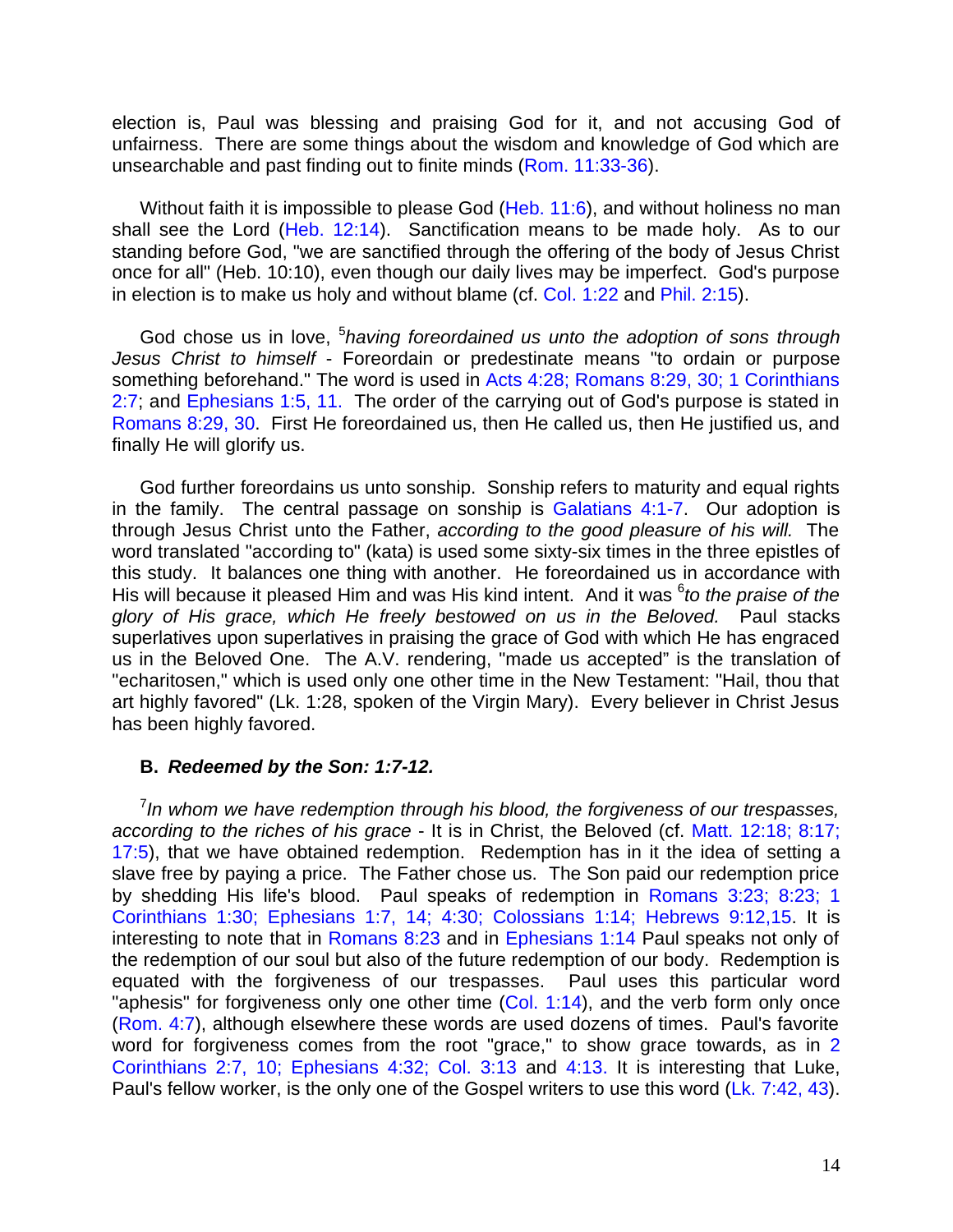Sin (harmatia) is missing the mark, going astray, but here the word is "trespasses" (paraptomaton), meaning to lapse or deviate from the truth. It differs from harmatia in figure, not in force. There is another Greek word for wrong doing (parabasis), which means violation of law, transgression (Gal. 3:19). Here again redemption and forgiveness are in accordance to His grace, <sup>8</sup>*which he made to abound to us in all wisdom and prudence.* Wisdom is the attribute of knowing how to use knowledge. Prudence or insight is the practical use of wisdom. Some commentators refer this wisdom and prudence to God's activity; others to believers as recipients of His grace. Both things could be true. It probably means that God has given us insight into His divine plan of the ages, <sup>9</sup>*making known unto us the mystery of His will.* The mystery, that is the now revealed secret, of His will is larger than the mystery concerning the Body of Christ. It includes the mystery of chapter three, but it encompasses more, for it is <sup>10</sup>*according to the good pleasure which he purposed in him, unto a dispensation of the fulness of the times, to sum up all things in Christ, the things in the heavens and the things upon the earth.* The bringing together of all things in heaven and upon earth under the headship of Christ points to the consummation, including not only the present dispensation of the grace of God, but also the coming Millennial Kingdom. It is not until that end is reached that all things will be put under His feet (1 Cor. 15:24-28). God has granted us insight into His master plan. The plan includes several different dispensations (oikonomia). Paul uses this word five times (1 Cor. 9:17; Eph. 1:10; 3:2; Col. 1:25; 1 Tim. 1:4). Modern speech translations usually translate this word "administration" or "stewardship." Theologians who recognize the dispensational principle in the Bible usually break down all time - past, present, and future, into seven dispensations. The three most distinct ones are Law, Grace, and Kingdom.

Paul is very emphatic that all of this plan is wrapped up in Christ. In Him, I say, *<sup>11</sup>in whom we also were made an heritage, having been foreordained according to the purpose of him who worketh all things after the counsel of his will;* <sup>12</sup>*to the end that we should be to the praise of his glory*. The A.V. puts "heritage" in the active voice, "obtained an inheritance." It should be passive, as above. The words mean "to assign by lot," as was done when Israel took possession of the land of Canaan (Num. 34:13- 29). Paul makes it very plain that God does nothing arbitrarily or on the spur of the moment. Foreordination, purpose, everything after the counsel of His will, all indicate that God knows what He is doing, even though we sometimes cannot understand.

We were made God's inheritance, *to the end that we should be to the praise of his glory, we who had before hoped in Christ:* <sup>13</sup>*in whom ye also, having heard the word of the truth, the gospel of your salvation* - It may seem that God is selfish in wanting all of the glory to go to Himself and to the Lord Jesus Christ. But the fact is that he would not be the Sovereign Lord if all of the honor and glory did not go to Him. Some day every knee in heaven, in earth, and under the earth, will bow at the name of Jesus Christ to the glory of God the Father (Phil. 2:10, 11).

Of whom is Paul speaking when he says "we who had hoped before in the Christ"? Apparently Paul uses "the Christ" here, not in personal reference to Jesus, but in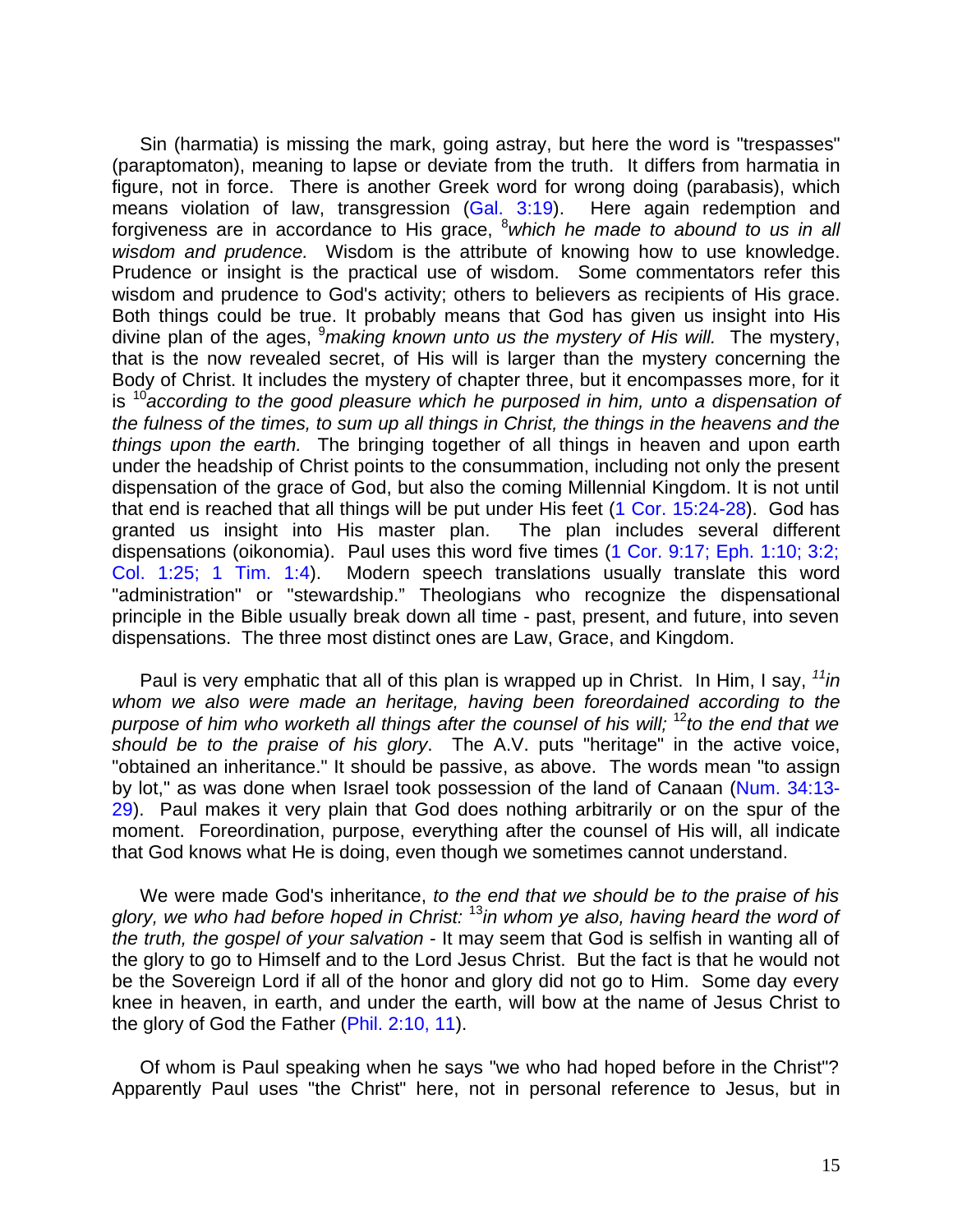reference to the Messiah. The hope of Israel was the Messiah (Jer. 14:8). Israel had hoped in the Messiah. The Messiah had come as Jesus in the flesh; a remnant of Israel had received Him and the rest were blinded (Rom. 11:7). Then God began a new dispensation under Paul's apostleship which concerns the Gentiles and the Body of Christ. "In whom ye (Gentiles) also (trusted), having heard the word of the truth, the gospel of your salvation." Thus Israel's Hope has become the Head of the Body, the Church.

#### **C.** *Sealed by the Spirit***:** *1:13b, 14*

*In whom, having also believed, ye were sealed with the Holy Sprit of promise.* The A.V. gives the impression that the sealing with the Holy Spirit is a second work of grace which occurs "after" believing. The present participle means, "upon believing ye were sealed." Various kinds of seals are used in the business world: sealed envelopes, notary public seals, seals on stock certificates, seals on registered letters, seals on machinery to keep grease in or dirt out. A seal is proof of authenticity, a guarantee of safe delivery or of safe keeping. The Spirit's seal *<sup>14</sup>is the earnest of our inheritance, unto the redemption of God's own possession, unto the praise of his glory*. "Earnest" (arrabon) is a down payment made on a purchase as a pledge of completing the transaction. The N.I.V. translates this, "who is a deposit guaranteeing our inheritance until redemption of those who are God's possession."<sup>4</sup> When God completes the transaction of our redemption we will be redeemed in glorified bodies as well as spirits. We will be conformed to the image of His Son.

Thus the Father chose us, the Son redeemed us, and the Holy Spirit sealed us. All three Persons of the Godhead have been active in our salvation. And again Paul reminds us that it is *unto the praise of his glory.*

#### **III. PRAYER FOR KNOWLEDGE AND UNDERSTANDING 1:15-23.**

*<sup>15</sup>For this cause I also, having heard of the faith in the Lord Jesus which is among you, and the love which ye show toward all the saints, <sup>16</sup>cease not to give thanks for you, making mention of you in my prayers; <sup>17</sup>that the God of our Lord Jesus Christ, the Father of glory, may give unto you a spirit of wisdom and revelation in the knowledge of him; <sup>18</sup>having the eyes of your heart enlightened, that ye may know what is the hope of his calling, what the riches of the glory of his inheritance in the saints, <sup>19</sup>and what the* exceeding greatness of his power to us-ward who believe, according to that working of *the strength of his might, <sup>20</sup>which he wrought in Christ when he raised him from the dead, and made him to sit at his right hand in the heavenly places, <sup>21</sup>far above all rule and authority, and power, and dominion, and every name that is named, not only in this world, but also in that which is to come: <sup>22</sup>and he put all things in subjection under his feet, and gave him to be head over all things to the church, <sup>23</sup>which is his body, the fulness of him that filleth all in all.* 

Paul had the heart of a true pastor. He had great concern for his converts and the

 4 N.I.V. *op. cit,* Eph. 1:14.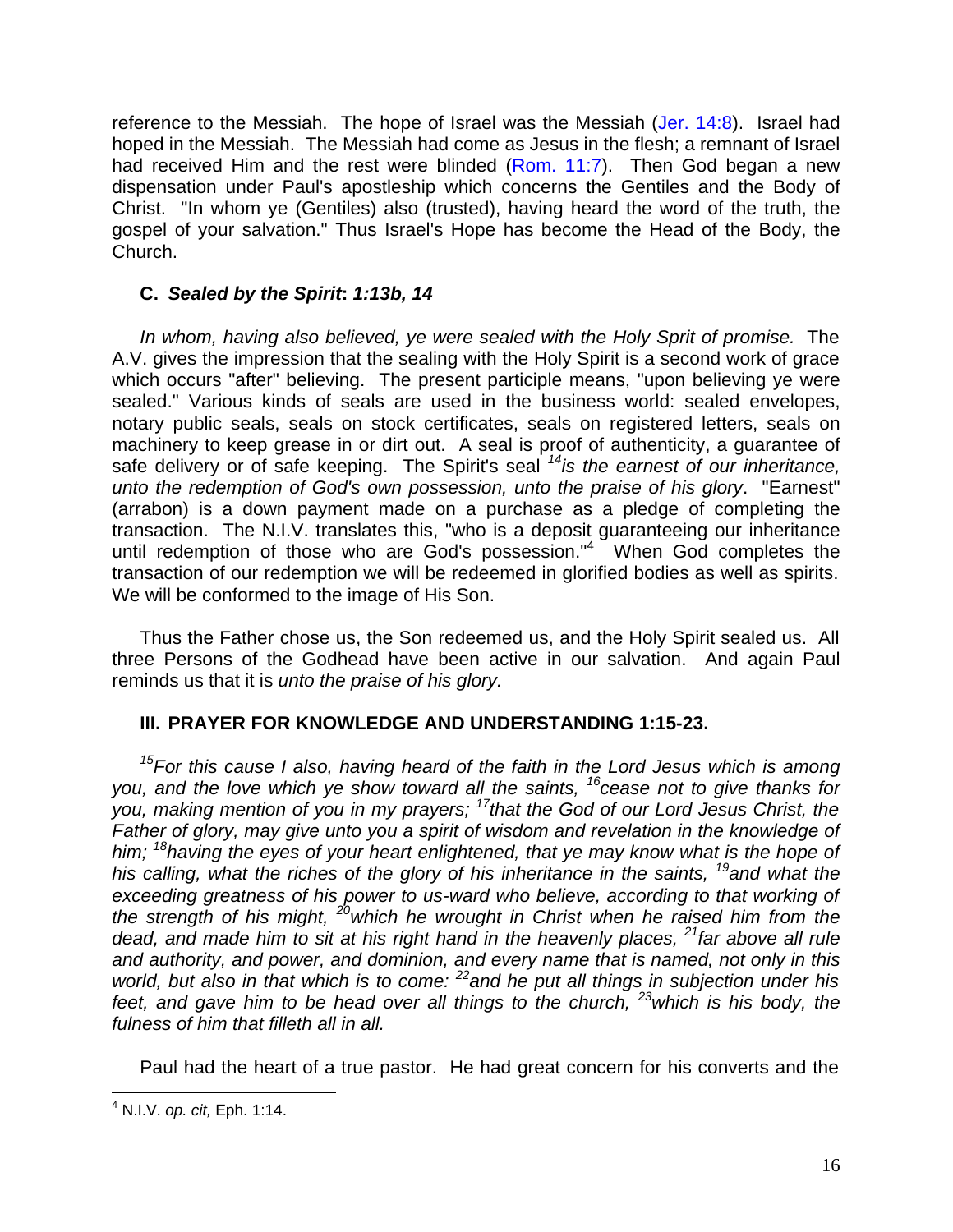churches which he had established. He spoke of his "care of all the churches" (2 Cor. 11:28). He visited them to "see how they do" (Acts 15:36). When he felt a church was in danger from Satan's onslaughts, he would send a fellow worker to help (1 Thes. 3:5). When he heard of their tribulations, and he could no longer forbear, he would send a Timothy to find out if they were standing fast in the faith.

In our present context Paul's prayer is that God would give them a spirit of wisdom and revelation in the knowledge of Christ. Sin is a disease which produces spiritual blindness. The unsaved person is in the dark. Peter speaks of those who are blind in the sense that they have spiritual myopia (muopazo); they are nearsighted; they cannot see distance; they live for the present without regard for the future (2 Pet. 1:9). Therefore Paul prays that the eyes of our heart may be enlightened to the end that we may understand the following:

First, "What is the hope of His calling." *Calling* in Paul's epistles is always effectual; that is, it always results in salvation: "And whom he foreordained, them he also called: and whom he called, them he also justified" (Rom. 8:30). In the Gospels the word is used in the sense of a general calling: "Many are called, but few are chosen." (Matt. 20:16). Paul speaks of "His" calling here and of "your" calling in ch. 4:4. God does the calling, so that it is His calling, and He calls us, so that the calling belongs to us. But in both cases it is the hope of the calling that is in view. Hope is always something that is future: "For what a man seeth, why doth he yet hope for it" (Rom. 8:24)? In a very real sense the hope of the believer is Christ Himself (1 Tim. 1:1). But the different dispensations of God have specific hopes because of specific promises. God promised Israel a land, a King and a kingdom, and we believe this hope will someday be realized. God has not made any such promise to members of the Body of Christ, but He has promised that some day our Lord Jesus Christ will descend out of heaven with a shout and the voice of the archangel, and the dead in Christ shall be raised and we who are yet alive will be changed, and together we shall be caught up to meet the Lord in the air, and so we shall be forever with the Lord (1 Thes. 4:13-18). This event is called *the blessed hope* (Tit. 2:13). Since we have been called, not only to salvation, but to salvation as members of the Body of Christ, Paul no doubt has this event in mind in reference to our calling.

In the second place, Paul prays that we might understand the riches of the glory of His inheritance in the saints. But what can He find to inherit in us? We would have no trouble in understanding how we could have an inheritance in Christ, but in what sense could He have an inheritance in us? When we understand that Christ invested everything He had, even His own life, in us, in order to conform us to His image (Rom. 8:29) and restore us to a perfect standing with the Father, we can see how He does have an inheritance in us. Some day we will be presented to Him as a "glorious church, not having spot or wrinkle or any such thing, but that it should be holy and without blemish" (Eph. 5:27).

Finally, Paul prays that we might experience what is the exceeding greatness of His power to usward, even according to the strength of His might, which He wrought in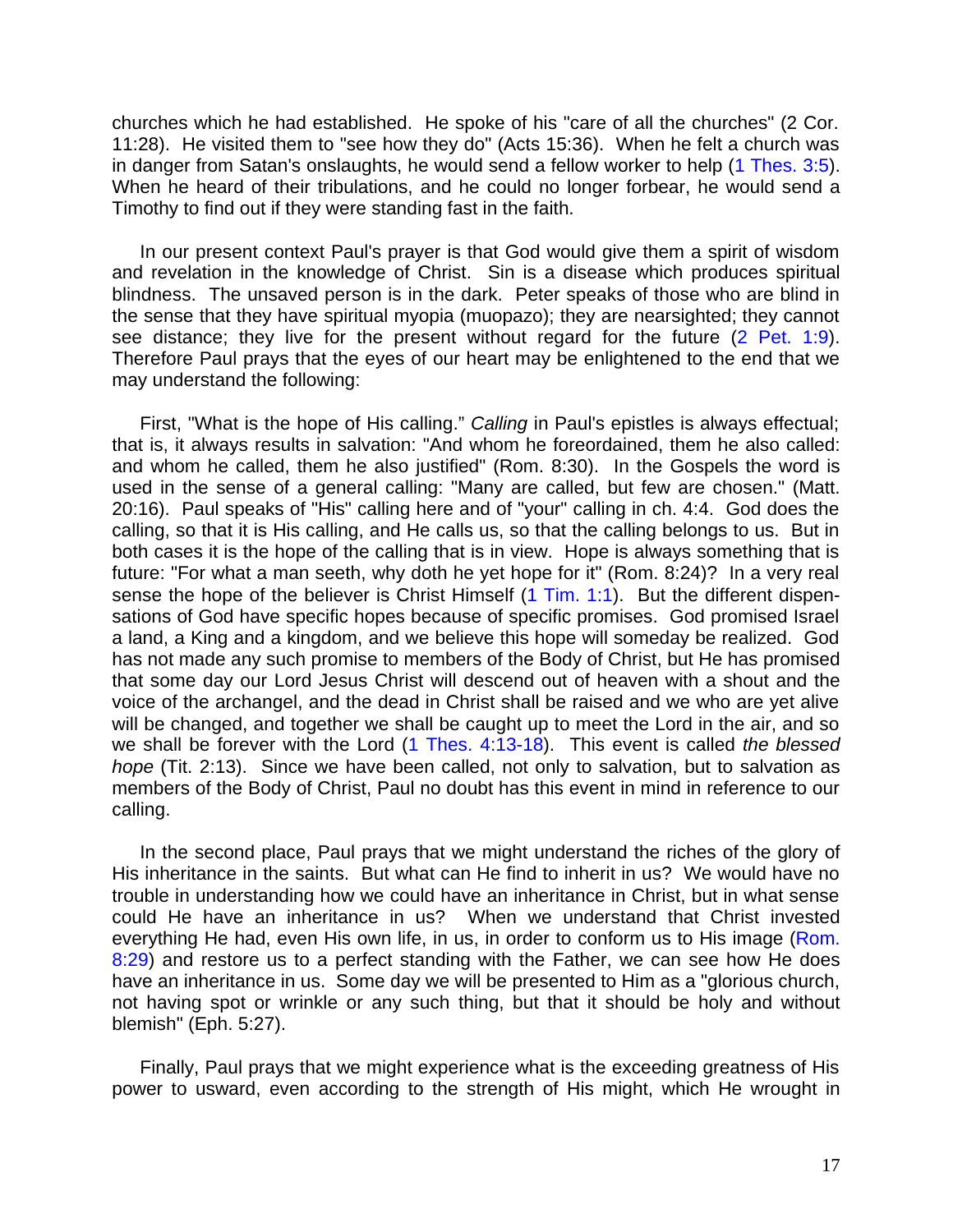Christ when He raised Him from the dead. Jesus miraculously raised people from the dead, but the power thus manifested was insignificant compared with the power that raised Him from the dead. He died under the curse and condemnation of all of the sins of the world. Every satanic power of the nether world would have exerted its power to keep Him in the tomb, for the devil is said to have the power of death (Heb. 2:14). But Christ, in His mighty working power, overcame sin, Satan, death and the grave and arose triumphantly. The power which accomplished this stupendous work is the power which is available to every member of the Body of Christ.

This super power which is ours through Christ, not only raised Him from the dead, but it put every thing in subjection under His feet, and gave Him to be Head over all things to the Church which is His Body, the fulness of Him that filleth all in all. Although the Body of Christ is mentioned in Romans and 1 Corinthians, we have here for the first time the full title of the Church: *The Church which is His Body.* In the figure of the Church as a body and Christ as the head, we should not make the mistake of making the head to be a skull with eyes, ears, and nose. (In the figure these parts are all members of the body, not of the Head, 1 Cor. 12:14-27). The true meaning of Head is that which is revealed in Philippians, where Christ is the Mind of the Body. The Head or Mind is in every member, controlling and regulating its every function.

The word *church* is a general term, describing several different groups of people, both saved and unsaved. The church of which Paul speaks is designated as "the Church which is His Body." It is not any particular local congregation of people, but a spiritual Body comprising all true believers in this present dispensation, from Paul's day to the present.

#### **IV. CONDITIONS AND RELATIONSHIPS: 2:1-18**

#### **A.** *Past Condition: 2.1-3*

Chapter One revealed God's gracious purpose to provide salvation. Chapters Two and Three tell how God is carrying out that purpose in giving spiritual life to spiritually dead sinners and making them members of the Body of Christ. ln the preceding prayer Paul spoke of the exceeding mighty power which God wrought when He raised Christ from the dead. Just as He made Christ alive, Paul proceeds to tell his readers, *And you (also) did he make alive*. The Greek text omits the words, "did he make alive." We have to go to verse five to find out what he did to them, and then supply these words to verse one. Paul then breaks off before telling us what God did, to describe the former spiritual condition of mankind outside of Christ - *when ye were dead through your trespasses and sins.* Spiritual death does not mean that man's spirit has ceased to exist, but that his spirit has been cut off from any relationship with God. Death is never pictured in the New Testament as a state of unconsciousness or non-existence. "She that liveth in sin, is dead while she liveth" (1 Tim. 5:6). Man becomes dead through trespasses and sins. (cf. notes on Ch. 1:7)

Paul goes on to further describe this condition of spiritual death, *<sup>2</sup>wherein ye once*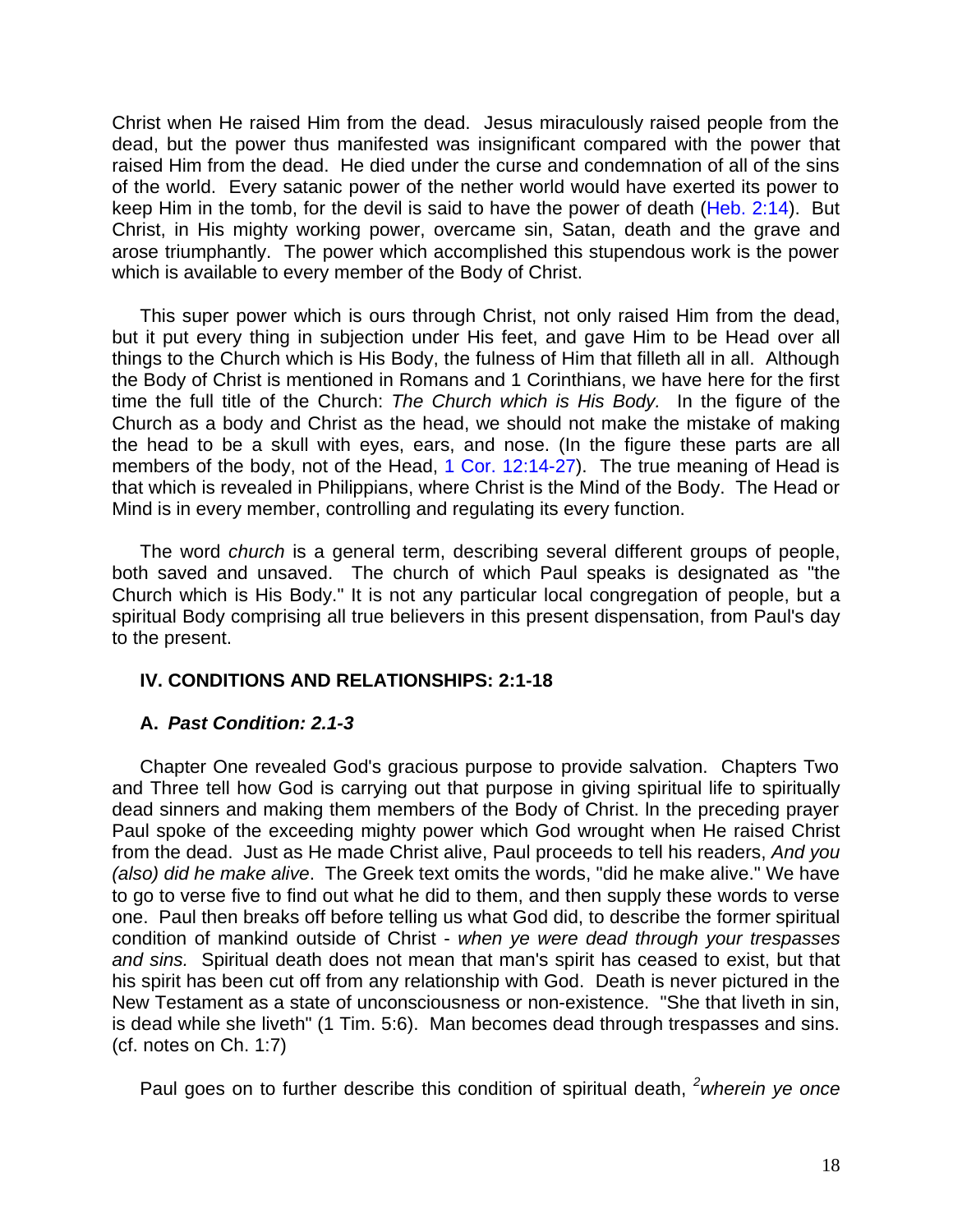*walked according to the course of this world, according to the prince of the powers of the air, of the spirit that now worketh in the sons of disobedience.* The "course of this world" is literally, "the age of this cosmos." In Galatians 1:4 Paul calls this "the present evil age." The life-style of the unsaved is that of this evil age. But it goes beyond this, for there is a spirit-being who is directing this evil age, the prince of the power of the air. Jesus called him, " the prince of this world " (John 12:31; 14:30; 16:11). Satan is the prince of death. Christ is the Prince of life (Acts 3:15). "The powers of the air," may seem to be a strange description to this scientific age. The New Testament uses two Greek words for air. One is "ouranos," literally, "the sky" or "the heavens." The other is "aer," which has reference to that which we breathe, that which is meant by the word "air" today. The air is a thin layer of atmosphere that surrounds the earth. No physical life can exist above that layer. When astronauts go into outer space they have to take air along with them. So the air is the sphere in which man lives, and that is the sphere in which Satan's principalities and powers operate. Thus, Paul's expression is not unscientific. Jesus is coming back in the air  $(1$  Thes. 4:17), which means He is coming into the atmosphere of the earth. The unsaved are called "sons of disobedience" not "children." Sons have come of age. The unsaved have matured in their disobedience.

lt was not only the Gentiles who were dead through their trespasses and sins, but as a Jew Paul says, *<sup>3</sup> among whom we also all once lived in the lusts of our flesh, doing the desires of the flesh and of the mind, and were by nature the children of wrath, even as the rest.* Although the nation of Israel was in covenant relationship with God, individual Israelites had exactly the same kind of nature as did the Gentiles. When God put Israel under the Law He proved this fact (Rom. 3:19, 20). How often do we read in the Old Testament of Israel lusting after fleshly things (Ps. 106:14; cf 1 Cor. 10:6). Both sides of man, the flesh and the mind, are involved. Man by nature is a child of wrath, that is, a child appointed unto God's wrath. God's wrath has been revealed from heaven against all ungodliness and unrighteousness of men (Rom 1:18). In our day there is a craze in the food industry of advertising products as being "natural" But there is much in nature which is poisonous and deadly. The "natural man" has to be included in this category (1 Cor. 2:14). There is nothing good in him. What may appear to be good is bad, because the mind of the flesh is at enmity with God. How can God accept the work of man as good, as long as man rejects His Son and thus takes sides with those who crucified Him?

#### *B. New Condition: 2:4-10*

The hopeless condition of the spiritually dead and guilty man is broken by two welcome words, *But God.* Had the conjunction been, "And God," we might have expected to see the judgment of God being pronounced, as in the case of the Flood. Notice the "ands" in Genesis 6:1-7, and the "but" in verse 8. The world was destroyed in God's judgment of the flood, but Noah found grace in the eyes of the Lord. So also in our test, *<sup>4</sup>But God, being rich in mercy, for his great love wherewith he loved us, even when we were dead through our trespasses, made us alive together with Christ (by grace ye have been saved)* –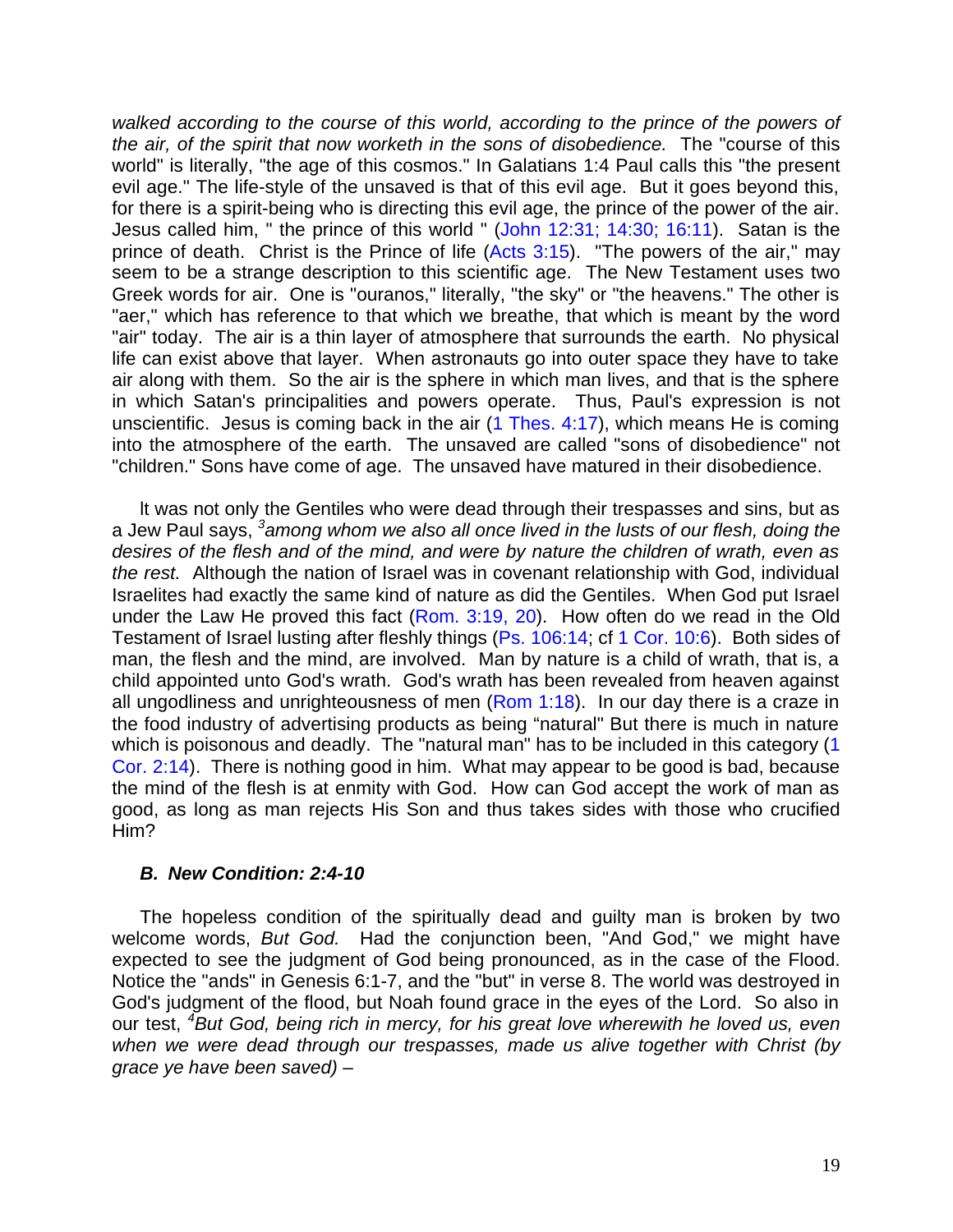Rich mercy, great love, and matchless grace here combine to effect our salvation. Mercy is the manifestation of pity. It is God's attitude towards those in distress. It is the feeling of compassion with a desire to help. We may feel sorry for people in trouble, and yet do nothing to help. Mercy puts feeling into action. God is rich in mercy. The mercy seat on top of the ark in the tabernacle was sprinkled with blood indicating that God had shown mercy to the Israelites by placing their blame on an innocent victim. We too have a mercy seat, sprinkled with the blood of Christ (Heb. 4:16). How can we adequately describe the great love of God? The measure of God's love is seen in the fact that He gave His only Son to suffer the death and shame of the Cross. And we are reminded here that He did this <sup>5</sup>even when we were dead in our trespasses. This fact is brought out even more forcefully in the comparison found in Romans 5:6-8: "For when we were yet without strength, in due time Christ died for the ungodly. For scarcely for a righteous man will one die: yet peradventure for a good man some would even dare to die, but God commendeth his love toward us, in that, while we were yet sinners, Christ died for us."

He died for us while we were yet dead, and upon believing the Gospel, He *made us alive together with Christ.* There are fourteen different Greek words translated "with". The one used here is the compound word, "made alive together," together with in the sense of complete participation, all united in one. It expresses a joint relationship, where Christ and the believer share equally, as in Romans 8:17. Ellicott is quoted as saying, "What God wrought in Christ He wrought, *ipso facto,* in all who are united with Him."<sup>5</sup>

lt seems that Paul is thinking ahead to verse eight, and just can't wait to say something about it, so he puts in a parenthetical phrase *(by grace ye have been saved).* The verb is in the perfect tense, which means that their present continuing state is the result of a past action. They are not going to be saved: they have been saved and are saved.

God ... made us alive, *<sup>5</sup> and raised us up with him, and made us to sit with him in heavenly places in Christ Jesus* - When Stephen saw Jesus after His ascension, He was standing on the right hand of God (Acts 7:55), as though He was pleading with outstretched arms for His chosen people Israel to repent and believe Him, so that He might come back and establish their millennial Kingdom. But instead of repenting they showed their hatred by stoning Stephen to death. Christ was also standing to receive Stephen's spirit. All other references to His position in heaven have Him sitting or seated at the right hand of God. He is surely not seated on the throne of David reigning over a spiritualized Israelitish Church, as covenant theologians teach. His seated position is an indication that His work of redemption is finished. The priests of the Aaronic priesthood "stood" daily offering oftentimes the same sacrifices which could never take away sins, but this Man, after He had offered one sacrifice for sins for ever, "sat down on the right hand of God" (Heb. 10:11, 12). We, too, have been made to firmly sit together with Him, for we have been incorporated into Him.

 5 C.J. Ellicott, quoted by J. Marvin Vincent, *Word Studies of the New Testa*ment (New York, Charles Scribner's Sons 1914) Vol. 111, p. 376.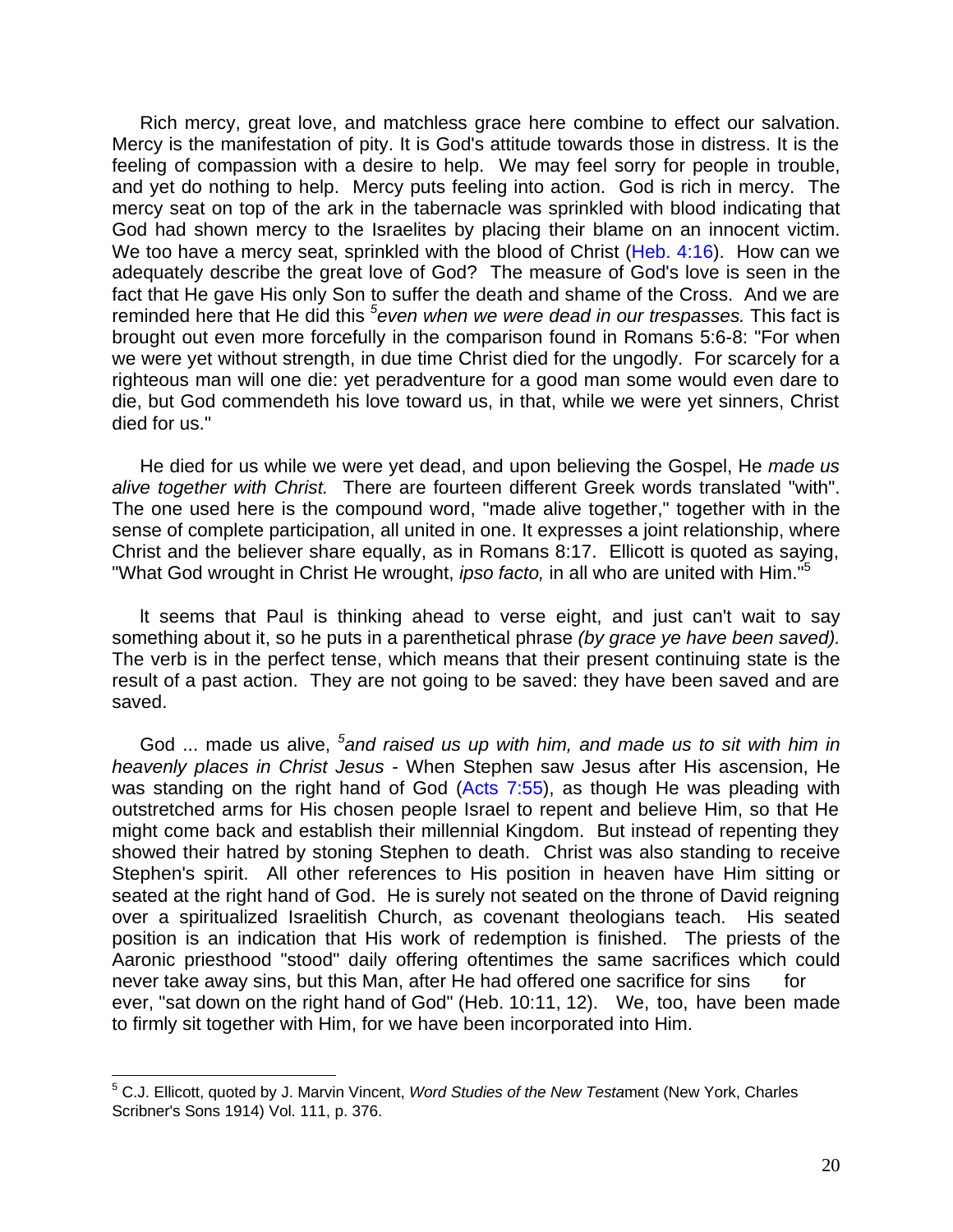There have been those who have denied a physical resurrection, who teach that being made alive and being raised is all the resurrection there is. No doubt this is what Hymenaeus and Philetus taught (2 Tim. 2:17, 18). The word "resurrection" means "to stand upright," having reference to the body. The body is in a prone position in death. Christ was resurrected in a literal body. Our bodies will be changed and fashioned like His glorious body (Phil. 3:21).

God's purpose in saving us is *<sup>7</sup> that in the ages to come He might show the exceeding riches of his grace in kindness toward us in Christ Jesus*. Throughout eternity the redeemed will be on display to show all angelic beings the riches of His grace. Christ did not die for the angels that fell. Apparently their nature as individual creations which did not reproduce as a family, made it impossible for Christ to die for them. At least, we know that when Lucifer and his angels sinned God cast them down to hell (Tartarus), and delivered them into chains of darkness, to be reserved unto judgment. Satan may have supposed that God would do the same with man, once man had yielded to the serpent's temptation, and that he could therefore defeat God's purpose in this new kind of being. The angels knew nothing of the grace of God, and no doubt Satan was greatly surprised to discover this gracious attribute in God, that He would sacrifice His own Son for a race inferior to the angels. We will learn more about this in Chapter six, verse ten.

Now Paul states in full what he hinted at in verse five, <sup>8</sup>For by grace have ye been saved through faith and that not of yourselves, it is the gift of God; <sup>9</sup>not of works, that no man should glory. Relative to salvation, these two verses, along with John 3:16, are probably the verses most often quoted by Christians. Grace is God's provision, faith is man's response. But the expression that follows, "and that not of yourselves," raises questions. Does it mean that the faith exercised is not of man? It would seem to make salvation even more gracious to make the faith to be of God and not of man, but by so doing difficult questions are raised in regard to election and the responsibility of man. If a person believes, not because he willed to do so, but because faith had been imparted to him by an act of God apart from his own assent, then faith seems rather meaningless. But on the other hand it is argued, if man is dead in sins, how could he do anything? This question supposes that "dead in sins" means that the person's spirit is non-existent. One can go back and forth in such reasonings without ever coming to an agreement. It seems best in this case to decide the meaning on grammatical grounds. The word "faith" is feminine in gender, and the "that" is neuter. Therefore grammatically "faith" cannot be the antecedent of "that". It seems best to take "that" as referring to salvation in its entirety. Salvation is of the Lord, from beginning to end. Man had nothing to do with thinking it up, with providing it, or with putting it into operation. All we know is that man is held responsible for accepting it. The Holy Spirit is like the wind (John 3:8). We can't see the wind, but we can see and feel its effects. The poet expresses our ignorance of exactly how the Spirit works, "I know not of how the Spirit moves, Convincing man of sin, Revealing Jesus thru the Word, Creating faith in Him." We know there is a sanctifying work of the Holy Spirit before man exercises faith (2 Thes. 2:13), but man does not believe apart from responsibly willing to do so.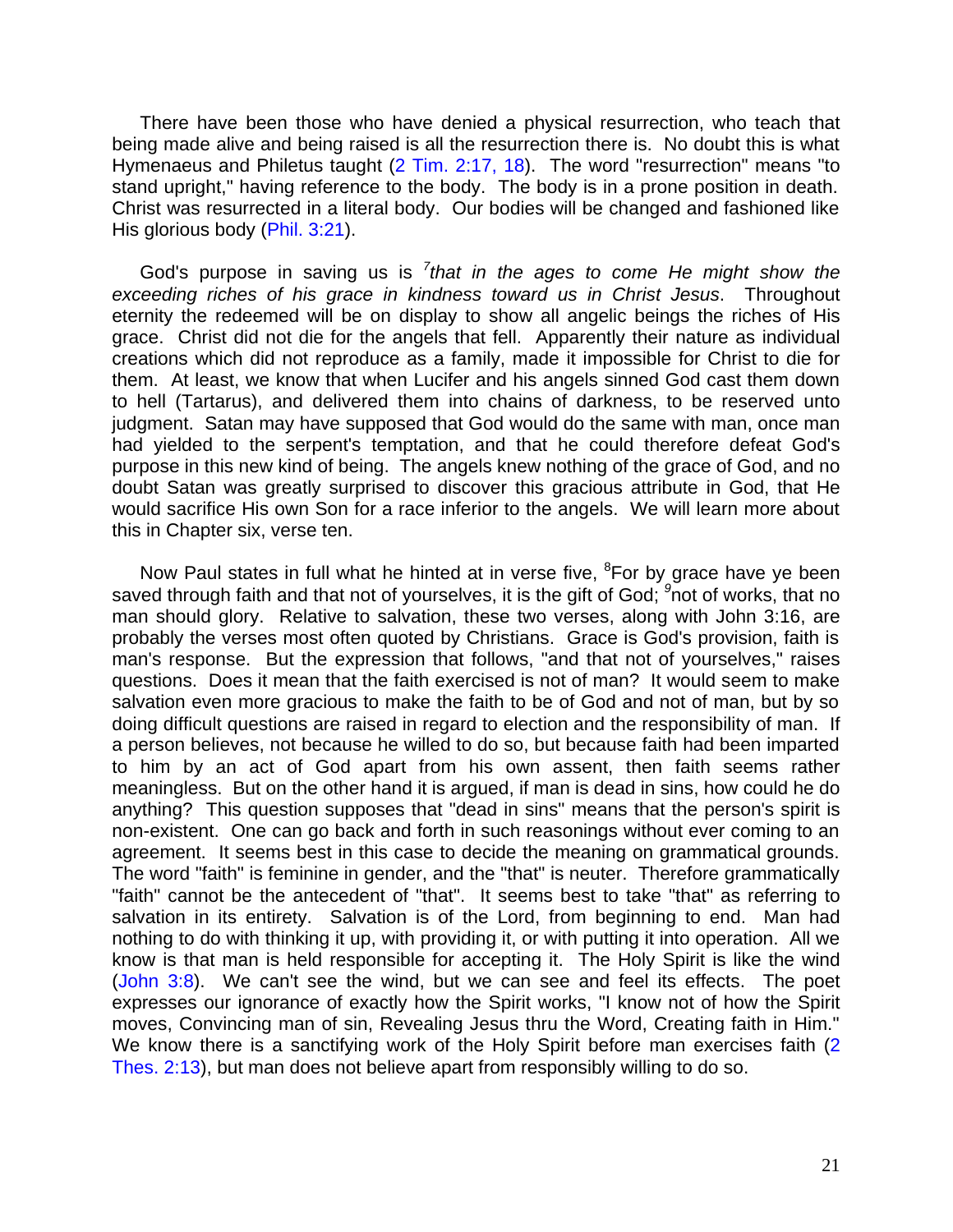Salvation is not of works of any kind. "Not by works of righteousness which we have done, but according to his mercy he saved us" (Tit. 3:5). All of man's boasting is excluded (Rom. 3:27). God has provided salvation by grace so "that no flesh should glory in His presence" (1 Cor. 1:29). In glory we will have only one thing to boast about, and that is the cross of our Lord Jesus Christ.

Finally, the believer is said to be "God's workmanship." *<sup>10</sup>For we are his workmanship, created in Christ Jesus for good works, which God afore prepared that we should walk in them.* The word "workmanship, " is in the Greek, "poiema," to compose. We get our word poem" from it. We are God's poem. A skilled workman can select a piece of scrap metal from the junk box, chuck it in his lathe, and turn out a vital part for a machine he is constructing. Just so, God can take a sinner from the scrap pile of fallen humanity, and recreate him in Christ Jesus to become a member of the glorious Body of Christ. We are not saved by good works, but we have been saved *for* good works, which God made ready beforehand. He did this "in order that" (hina), or "to the end that" we should walk in them. lf a person claims to be an artist but has never painted; if a person claims to be an orator but has never delivered a speech; or if one claims to be a musician but has never made music; we have good reason to doubt his claims. lf one claims to be a new creation in Christ created for the purpose of producing good works, and never does any, we have reason to doubt his salvation.

#### *C. Past Relationships 2.11, 12.*

Having told the Gentiles of their past spiritual condition of being dead through trespasses and sins, Paul next reminds them of their past relationship in the world. *<sup>11</sup>Wherefore remember, that once ye, the Gentiles in the flesh, who are called Uncircumcision by that which is called Circumcision, in the flesh made by hands;* <sup>12</sup>*that ye were at that time separate from Christ, alienated from the commonwealth of Israel, and strangers from the covenants of the promise, having no hope, and without God in the world.*

God has furnished each of us with a built-in computer capable of storing millions of bits of information. What a wonderful and awesome faculty is the memory. How wonderful to recall the happy events of the past, but how awful to remember our sins. Both the good and the bad are all stored permanently away, and although we would like to erase the bad, we discover that the more we try, the more vivid the memory becomes. Apart from memory man would be incapable of knowing and incapable of learning. God calls upon His children numerous times in the Bible to use this faculty.

In the Old Testament God called upon Israel to remember who and what they were before He delivered them out of Egypt (cf. Deut. 5:15; 9:7; 15:15). The Israelites had been slaves under harsh taskmasters in Egypt before God brought them to freedom "on eagle's wings" (Ex. 19:4). Now Paul is calling upon the Gentiles to remember what and who they were before Christ redeemed them with a much greater deliverance. When God manifests His grace toward people, there is always the tendency for the recipients to suppose that some goodness in themselves was responsible for their righteous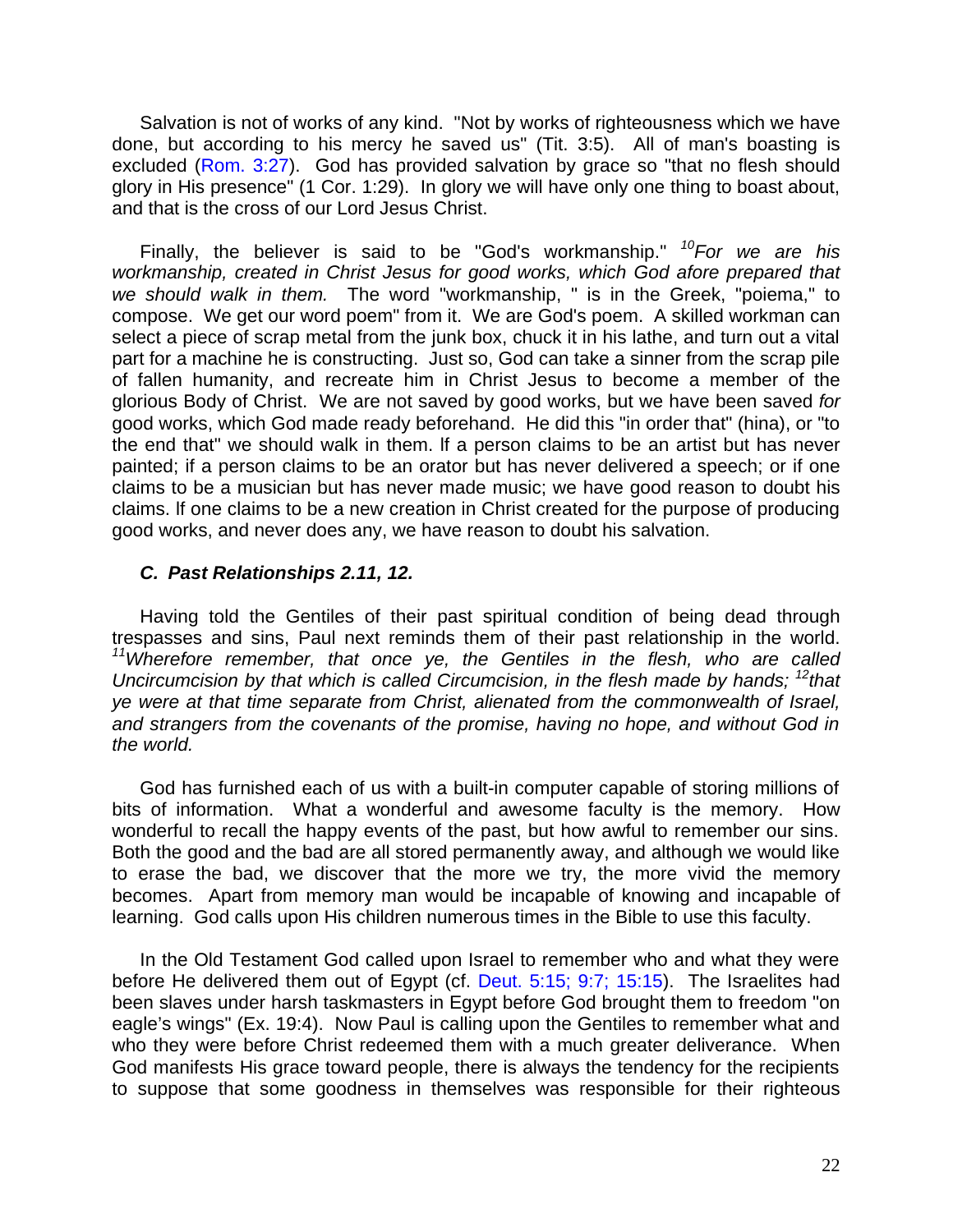standing with God. This was the attitude that Israel carne in time to take, and God had to tell them through Ezekiel, "I do not this for your sakes, O house of Israel, but for my holy name's sake, which ye have profaned amongst the heathen, whither ye went" (36:22). And Paul had to warn the Gentile believers, after God had cast Israel aside, "Thou wilt say then, Branches were broken off that I might be grafted in; well, by their unbelief they were broken off, and thou standest by faith. Be not high-minded, but fear: for if God spared not the natural branches, neither will He spare thee (Rom. 11:19-21).

There were a number of things about the Gentile's past relationships which Paul wanted them to remember.

1. They did not bear in their body the mark of God's chosen nation. Circumcision set Israel apart from all other nations. The Jews called the Gentiles "akrobustia," "the foreskin" or the uncircumcised. Circumcision availed nothing at the time Paul was writing (Gal. 5:6), but in the past dispensation it did have great significance. Paul mentions circumcision and uncircumcision some sixty times in his epistles.

2. They were without Christ. This again is referring to the past dispensation. Christ, "the Messiah," was to be an Israelite, of the tribe of Judah. He belonged to the Jews. Even in Christ's earthly ministry He Himself declared, when a Gentile sought a favor from Him, "I am not sent but unto the lost sheep of the house of Israel" (Matt. 15:24). Christ did not belong to the Gentiles.

3. They were alienated from the commonwealth of Israel. Commonwealth is "politeias," the right and privilege of being a citizen. The Gentiles were excluded from any such rights in divinely established government on earth.

4. They were strangers to the covenants of the promise. God had entered into several covenants under His promise to Israel. There was the Mosaic Covenant, the Palestinian Covenant, the Covenant of Circumcision, the Davidic Covenant. The Gentiles were foreigners as far as these covenants were concerned.

5. They had no hope. They had no basis for hope. Their world was ruled by brute force. Their idols and images which they worshipped were powerless to deliver them. They had no revelation from heaven as a future hope of salvation.

6. They were without God in the world. They were "atheoi." The letter "a" called "alpha privitive," when placed before a word in Greek, as it is here before "theos" - (god), reverses the meaning of the word. An atheist is one who does not possess God, so in this general sense all unsaved people are atheists. Technically the word "atheist" is used to describe those who militantly propagate movements designed to destroy any kind of theistic belief. The Gentiles Paul was speaking about had in times past worshipped many gods, but they were completely separated from the one true God. This call to remembrance does not seem to have a negative motive of warning the Gentiles against spiritual pride; but rather it is a more positive approach in teaching what a great change had been wrought by the grace of God, as we shall see in the next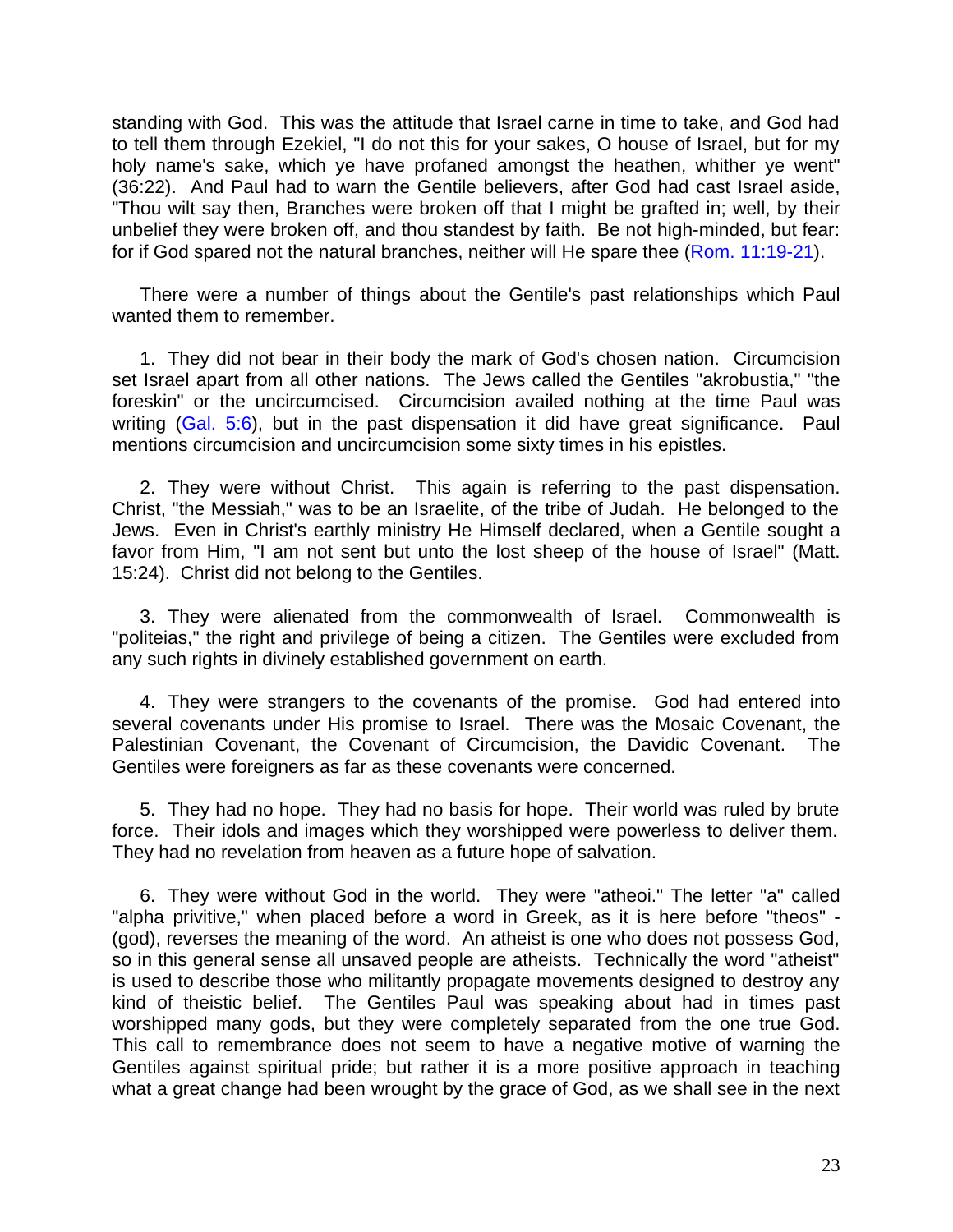section.

#### *D.* **Present Relationship:** *2.13-18.*

*<sup>13</sup>But now* - represents a radical change. There are several important "but nows" in Paul's epistles (cf. Rom. 3:21; 6:22; 16:26; 2 Cor. 5:16; Eph. 5:8). - *in Christ Jesus ye that were once far off are made nigh by the blood of Christ.* Just as there was a great gulf fixed between Lazarus in Abraham's bosom and the rich man in Hades (Lk. 16:26), so there was a great gulf between the Gentiles and God. But Christ bridged that gulf, and now the Gentiles have been brought near. This does not mean only that saved Gentiles have been made near, but also that a "door of faith" has been opened to the Gentiles which they never had before (Acts 14:27). Paul has already referred to the redemption through the blood of Christ (1:7). It is this redemption which has brought them near. - *<sup>14</sup>For he is our peace, who made both one, and brake down the middle wall of partition* – Individual believers have peace with God, but that is not what Paul is talking about here. He is talking about the peace that Christ has made between Jew and Gentile, between whom there had been a dividing wall of hostility, a barrier that kept them apart. Christ, in breaking down this barrier, has made peace between the two, by now making both the Jew and the Gentile one in the Body of Christ. What was this wall? Continuing, Paul explains, *<sup>15</sup>having abolished in his flesh the enmity, even the law of commandments contained in ordinances* - The barrier was erected when Israel became a nation under the Mosaic Law. The law strictly forbid the Jews from having relationships with the uncircumcised. Gentiles could become worshippers of Israel's God and partake of their ordinances, but only if they were first circumcised (Ex. 12:48, 49). Christ through His death and the shedding of His blood completely fulfilled all of the righteous requirements of that legal system and thus brought an end to the Law (Rom. 10:4). He abolished it (2 Cor. 3:13). He did this *in order that he might create in himself of the two one new man, so making peace, <sup>16</sup>and might reconcile them both in one body unto God through the cross, having slain the enmity thereby*. It is clear that the peace and the reconciliation here spoken of are between Jew and Gentile. The one body is the Church, the Body of Christ, more closely defined in chapter three. Christ reconciled both in one body through the cross. Since this was done through the cross, some argue that the new Body of Christ must have begun at the cross. But this would have been impossible for several reasons. Christ was dead for three days after the cross; the Holy Spirit who baptizes into the Body had not yet been given, and there are surely no indications that at the time of the cross there were both Jews and Gentiles who had faith that His death was the basis of their salvation. "Through" and "at" are two different things. It is through Christ's death that God will some day, after the Millennium, destroy the Devil (Heb. 2:14). The Devil was potentially destroyed at the cross but he will not actually be destroyed until at least three thousand years after the cross. Likewise, the Body of Christ was potentially formed at the time of the cross, but it was not actually brought into being historically until the revelation of it through the Apostle Paul. Neither was the practice of the ordinances abolished historically at the cross, for we see the Spirit-filled Apostles at Jerusalem continuing in these things throughout the Book of Acts.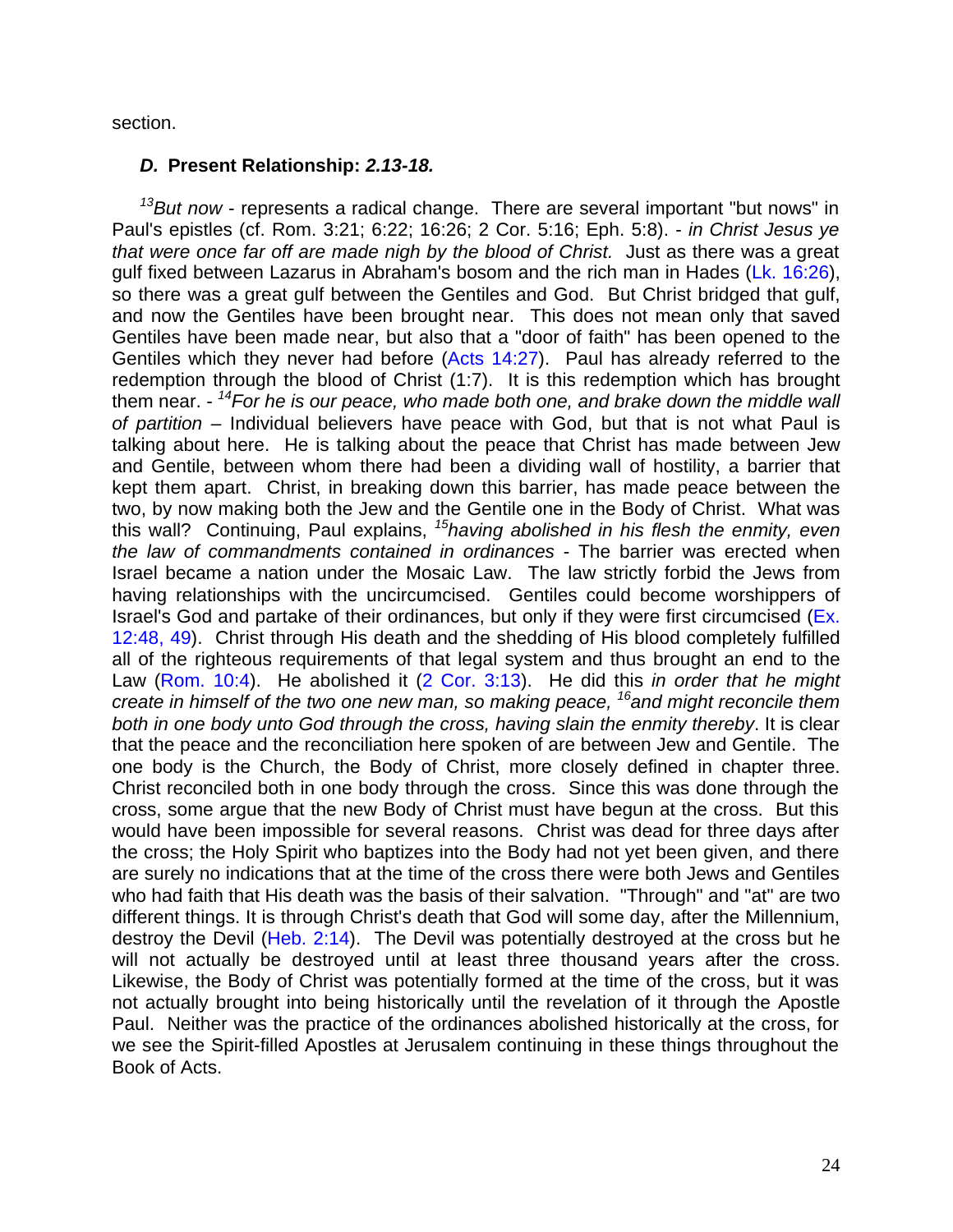Israel as a nation was near to God by reason of the covenants of promise. We read, *<sup>17</sup>And he came and preached peace to them that were far off (the Gentiles), and to them that were nigh (Israel): <sup>18</sup>for through him we both have our access in one Spirit unto the Father*. Access is the means or the right to approach. In Old Testament times access to the presence of God was limited to the high-priest, and he alone could go into the holy of holies only once a year, and that, not without the blood of an animal (Heb. 9:7- 10). But now through Christ both individual Jews and Gentiles have the right to approach in one Spirit into the presence of the Father. We are bidden to come "boldly" unto the throne of grace (Heb. 4:16).

*<sup>19</sup>So then ye are no more strangers and sojourners, but ye are fellow-citizens with the saints, and of the household of God.* - This is the conclusion of our new situation. We are no longer strangers (cf. vs. 12) and sojourners (paroikoi). The word means "dwelling near the house but not in the house." The word "Paroikoi" is used in the Septuagint to describe one who is sojourning away from home. It is used here in the sense that we are no longer sojourners in relation to God, but it is also applied to believers who are sojourners in relation to this world (1 Pet. 1:17; 2:11). Believers are not at home in this evil world. Some day we are going to be at home with the Lord.

In considering the uniqueness of the Body of Christ and its distinction from the Messianic Kingdom, it must be remembered that the saints in the Body have a close relationship with all of God's family, both of past and coming dispensations. All of the saints have citizenship in God's all inclusive Kingdom. We in the Body have become fellow citizens with the saints and of the household of God. A household includes more than one person. The Body of Christ is just one of the several members of that household.

#### **V. THE FOUNDATION - 2:19-22**

As the household (oikeioi) of God we are *<sup>20</sup>being built (epioikodomethentes) on the foundation of the apostles and prophets, Jesus Christ Himself being the chief corner stone.*

Since Paul's apostleship was separate from that of the Twelve, some dispensationalists believe that Paul was here referring to other men whom he called apostles and not to the Twelve. (cf. Rom. 16:7; 2 Cor. 8:23; Phil. 2:25, where "apostolos" is translated "messenger"). This seems unlikely, however, since in all of his other references to apostles he undoubtedly means the Twelve. Whether Paul meant the Twelve or his own associates whom he called apostles, one thing is certain. Jesus Christ is the Chief Corner Stone of this building. The only other occurrence of this word is in 1 Peter 2:6, which also refers to Christ. The chief corner stone in an ancient building was placed at the extreme angle of the proposed building, and every other part of the building was lined up with it. The word is made up of "akron" (cf. the city in Ohio), meaning the extremity or highest point, plus "gonia" meaning corner or angle. Christ is the one and only foundation in God's redemptive program, whether it be in the Body dispensation or the Kingdom. There were foundational truths about Christ and His work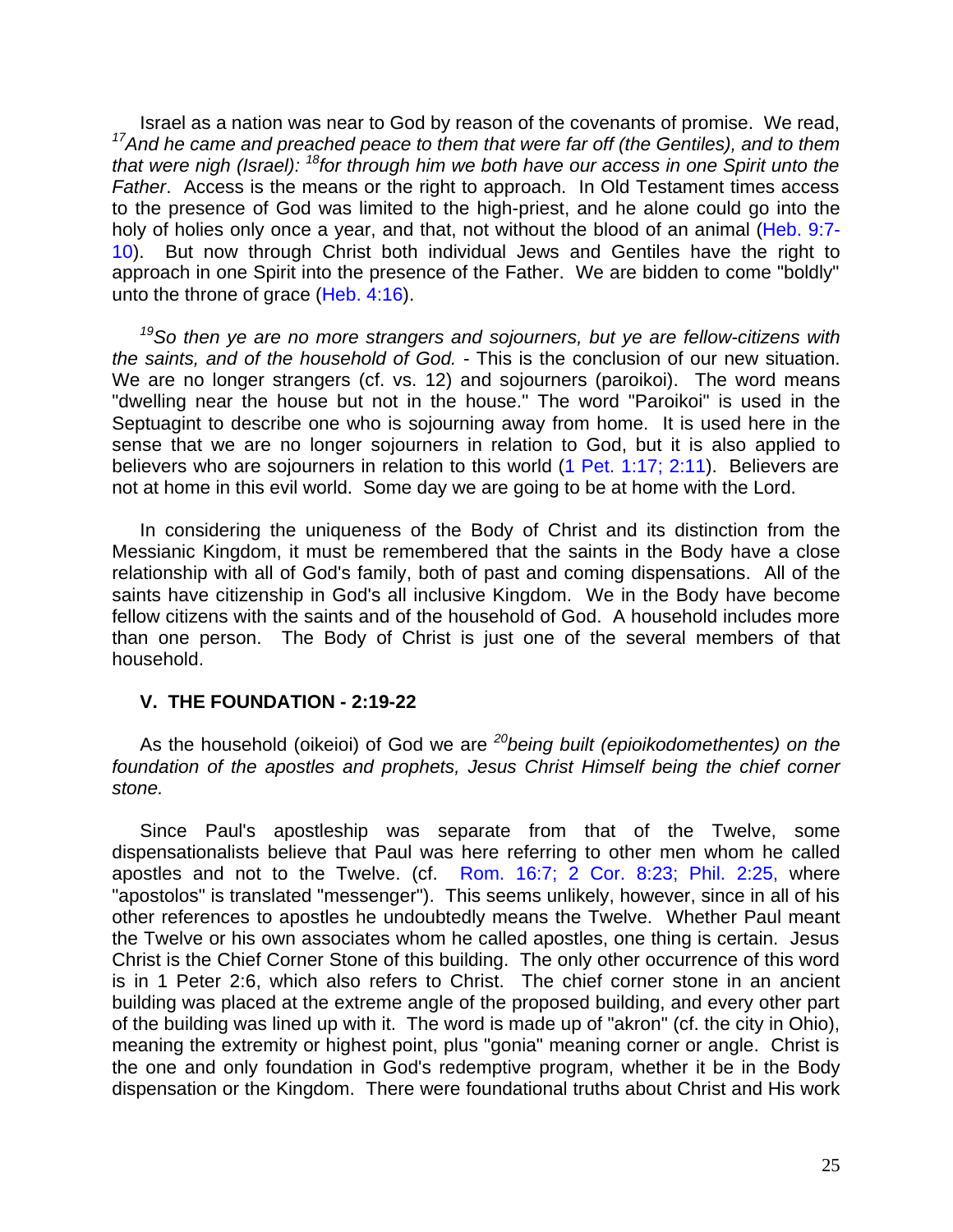which were laid down by the Twelve, as well as by Paul. The prophets in this passage were New Testament prophets, being mentioned after apostles. See also *1 Corinthians 3:9-11* on God's building and foundation. Paul laid a particular part of that foundation which concerns saints in this present dispensation, but the whole foundation is Jesus Christ.

Notice that in the A.S.V., instead of saying, "ln whom all the building," says, *<sup>21</sup>in*  whom each several building, fitly framed together, groweth into a holy temple in the *Lord; <sup>22</sup>in whom ye also are builded for an habitation of God in the Spirit.* It is unclear whether Paul is talking about the whole building being joined together, or each several building; whether he lumps all of the redeemed into one great building, or considers several buildings expertly fitted together. The only other place this word "fitted together" is found is in chapter four, verse sixteen.

"Growing" is in the present tense, showing that the building is in a state of growth. It is growing into a holy temple in the Lord (Christ). Temple (naos) is the inner shrine, the Holy of holies, where in the Old Testament tabernacle and temple the Shekinah glory dwelt. The Body of Christ is the temple of God, and our individual bodies are temples of God (1 Cor. 6:19). lf the "heaven of the heavens" cannot contain God, much less an earthly temple (1 Kgs. 8:27), how can He dwell in our bodies? But the Scripture tells us that He does dwell in us by His Spirit, and that means that our bodies should be respected as being holy unto the Lord. There should not be any little idols there in competition with Christ. One should read Ezekiel 8 to 12, to see how Israel defiled the temple of the Lord and how God's glory departed and the building was finally destroyed. Paul warned the Corinthians against sexual immorality (1 Cor. 3:16-18) stating that if any man defiles God's temple, God will destroy him. Paul would have committed the incestuous man to Satan for the destruction of his flesh (1 Cor. 5:5). This man was a believer, a saved man, but he defiled the temple of God.

#### **VI. THE DISPENSATION OF THE GRACE OF GOD: 3:1-13**

Chapter 1 gives us the Purpose of God in Himself concerning Christ personally. Chapter 3 gives us the Purpose of God in Christ concerning the Christ (3:4, 11). There are two aspects of the word Christ: Christ personally, and Christ mystically, the head and the Body considered together. In chapter 1 it is the Mystery of God: in chapter 3 it is the Mystery of Christ. After each of these statements concerning the Purpose of God is a prayer, the first for enlightenment of the inner man, and the second for the strengthening of the inner man.

Those who see nothing distinctive concerning the revelation of the Mystery given to Paul interpret this section to mean that the Mystery is simply that Gentiles have been admitted to the Covenant. They teach that the Twelve Apostles began this ministry at Pentecost. We need to place more emphasis upon the truth of the Mystery; showing the difference between the Gospel of Salvation and the Mystery. Paul preached salvation according to the Scriptures (1 Cor. 15:3, 4), but he preached the Mystery according to a special revelation given to him by Jesus Christ personally from heaven.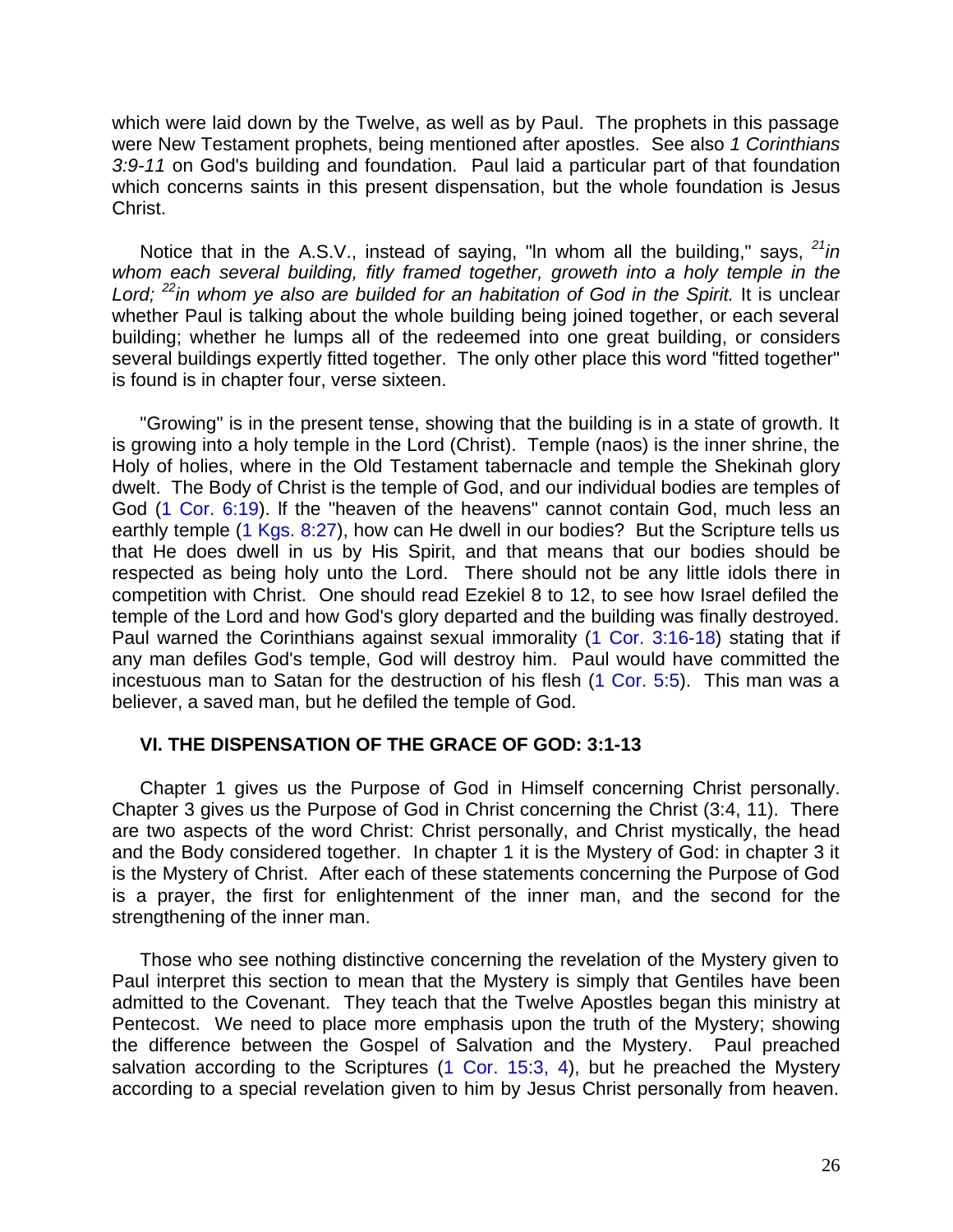The Mystery was not a subject of any Scriptures which had been written before Paul's epistles. The Epistle to the Romans begins with "the Gospel of God which He had promised before by the prophets in the holy scriptures" (I: 1, 2), and ends with "my gospel and the preaching of Jesus Christ according to the revelation of the mystery, which was kept secret since the world began" (16:25). It was no mystery or secret that God was going to bless the Gentiles. Beginning with the promise to Abraham (Gen. 12:3) the Old Testament is full of the promise of Gentile blessing. They were to be blessed through the fulness of Israel (Rom. 11:12), and they will be thus blessed in the Millennial Kingdom. But this verse tells us that Gentiles are being blessed today

through the diminishing of Israel. The subject of the Mystery is not salvation from sin, although that is presupposed: the subject of the Mystery deals with what God is doing with people whom He is saving in this present dispensation. As we learned in the previous chapter of Ephesians, He is making out of believing Jews and Gentiles one New Man, the Church which is His Body. This Church is distinct from Israel's Kingdom promised in the Old Testament. With these facts in mind, let us consider the verses in this next section.

#### **A.** *The Revelation of the Mystery. 3:1-6*

*For this cause,* seeing that you Gentiles are joined together with believing Israelites to form the one New Man, *I Paul the prisoner of Jesus Christ for you Gentiles -* "I Paul" is very emphatic. This is coming straight from the one whom Christ appointed to be the apostle of the Gentiles and to whom this new message was entrusted. He further identifies himself as the prisoner of Jesus Christ. The cause of his imprisonment was his faithfulness to God's message for the Gentiles. If he had preached the Jewish message of circumcision and the law he would not have been arrested and thrown into prison (cf. Acts 22:21, 22). Although he was a prisoner of Rome, he considered himself to be the prisoner of Jesus Christ.

At the end of verse 1 we have to put a dash. In verse 2 he begins a digression that continues as one long sentence through verse 13. This is almost as long as his one sentence in 1:3-14 . <sup>2</sup>If so be, taking it for granted, that ye have heard of the dispensation, that is, the administration or stewardship, *of the grace of God which was given me to youward*. Paul does not say that this new dispensation "was given to me, after it was given to the other apostles." "I Paul ... it was given me." If we don't get this point, we will get confused in our dispensational teaching. Very many dispensationalists teach that this dispensation was given to the Twelve Apostles at Pentecost, but is it not strange that not one of the Apostles said anything about it, either in the Book of Acts or in their epistles? *<sup>3</sup> how that by revelation was made known unto me the mystery* - Paul did not have, what he calls the mystery, or secret, made known to him simply by spiritual enlightenment, but by direct revelation from Jesus Christ personally. Paul was the last one to see Jesus Christ (1 Cor. 15:8). He appeared to Paul on several occasions (Acts 22:11; 23:11; 26:16). Others received and understood this truth through Paul's teaching and the enlightening work of the Holy Spirit. There is nothing mysterious about the Mystery. The word comes from the verb "muo," to shut the mouth. It was a truth about which God kept His mouth shut until He revealed it to Paul*. as I*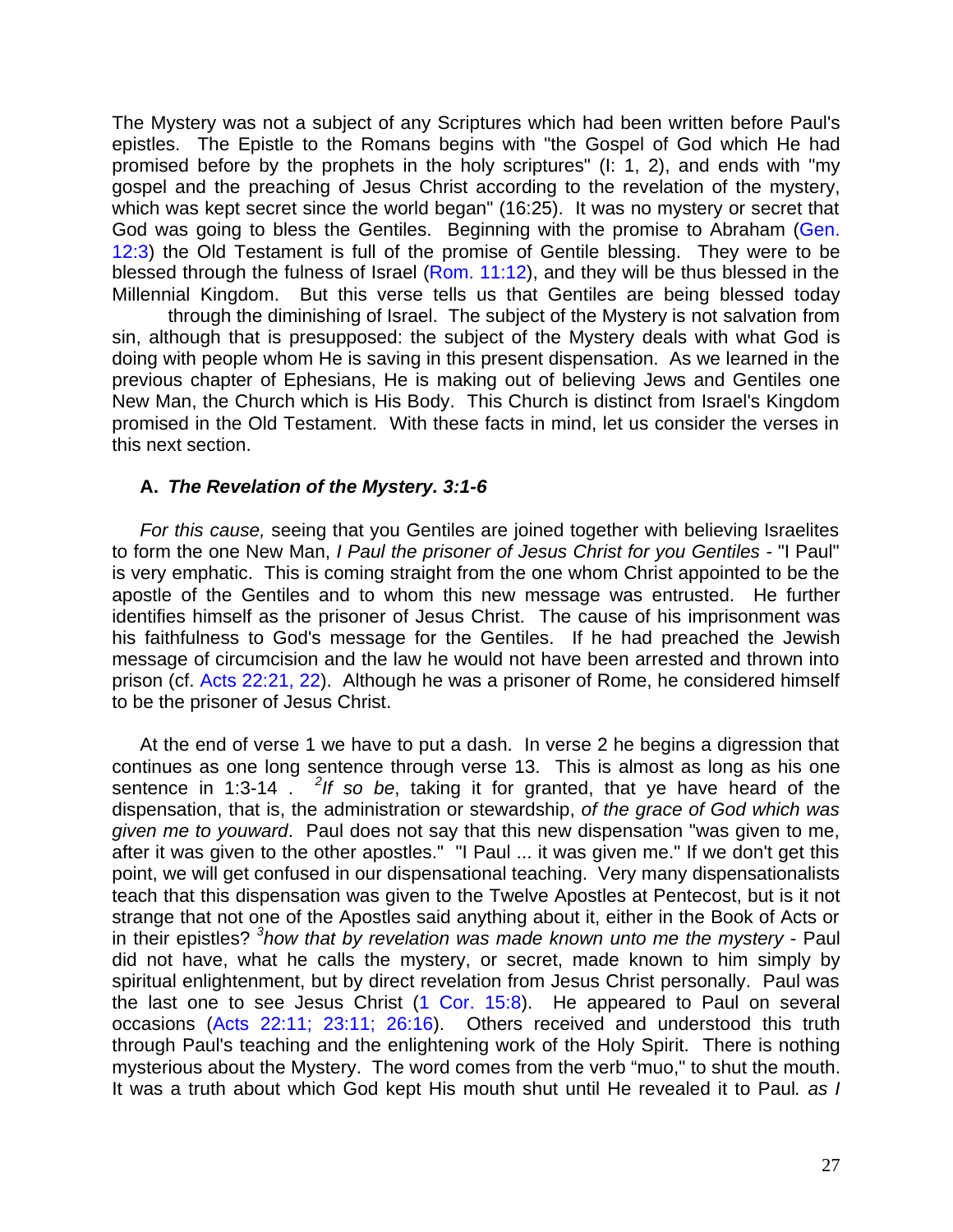*wrote before in few words* - He had mentioned this truth briefly in the chapter before this one. *<sup>4</sup>whereby, when ye read, ye can perceive my understanding in the mystery of (the) Christ.* His insight into the mystery was the result of the revelation he had received. It was not due to any super-intelligence of his own. In the original the definite article is used before Christ, as it is in 1 Corinthians 12:12. This indicates that the Body of Christ, and not Christ personally, is the subject of the mystery, *<sup>5</sup>which in other generations was not made known unto the sons of men, as it hath now been revealed unto his holy apostles and prophets in the Spirit.*

The interpretation of this verse hinges upon the meaning of the little word "as." Does Paul mean that the mystery was not revealed to as great a degree as it is now revealed? Or does he mean that it was not revealed at all, as it is now revealed? For example, if we should say, "Men in ancient time did not fly in outer space, as they do today," we would not mean that they flew a little in outer space, but not as much as they do today. Or if we should say, "Paul did not use the King James Version, as we use it today," we would surely not mean that Paul used it to some degree. The "as" in this verse is plainly used in contrast, not in the sense of comparative degree. There are obvious reasons why this is true. Paul elsewhere states positively that the mystery was never before made known without any qualifications (Col. 1:26). His statement here would be false if it had in any degree been made known before. Then there is the fact that no writer in the Bible before Paul ever mentioned the mystery, or its subject, the Body of Christ. The fact that Paul emphasizes the fact that it was made known to him by a special revelation, and that he did not get it from any human source or teaching certainly implies that it was a distinctive truth. lf the Twelve had received the knowledge of the mystery before Paul was even saved, what was the need of a special revelation to Paul. Why was Paul not told to go up to Jerusalem and receive instruction from the other apostles? In making this sharp contrast concerning the mystery, we must be careful not to confuse the mystery with the gospel of salvation. We have previously pointed out that the gospel of God was promised afore by the prophets (Rom. 1:1,2), but that what Paul calls " my gospel, and the preaching of Jesus Christ according to the revelation of the mystery," was never before made known, but "was kept secret since the world began." Paul's gospel included not only the message of personal salvation from sin, but also membership in the Body of Christ with all of its blessings in heavenly places.

The latter half of verse 5 states that the mystery has now been revealed unto his holy apostles and prophets in or by the Spirit. How did these apostles and prophets have the mystery revealed to them? Paul received it by the personal appearance of Jesus Christ from heaven. The others received it by the enlightenment of the Spirit, much the same as we receive it today. The only difference is that Paul communicated it verbally to them, whereas today we get it from his writings. In any case, it is the Spirit who gives the understanding of the Mystery.

Continuing on in verse 6, Paul explains what the mystery is: *<sup>6</sup> to wit, that the Gentiles are fellow-heirs and fellow-members of the body, and fellow-partakers of the promise in Christ Jesus through the gospel -* This joint relationship of Jews and Gentiles as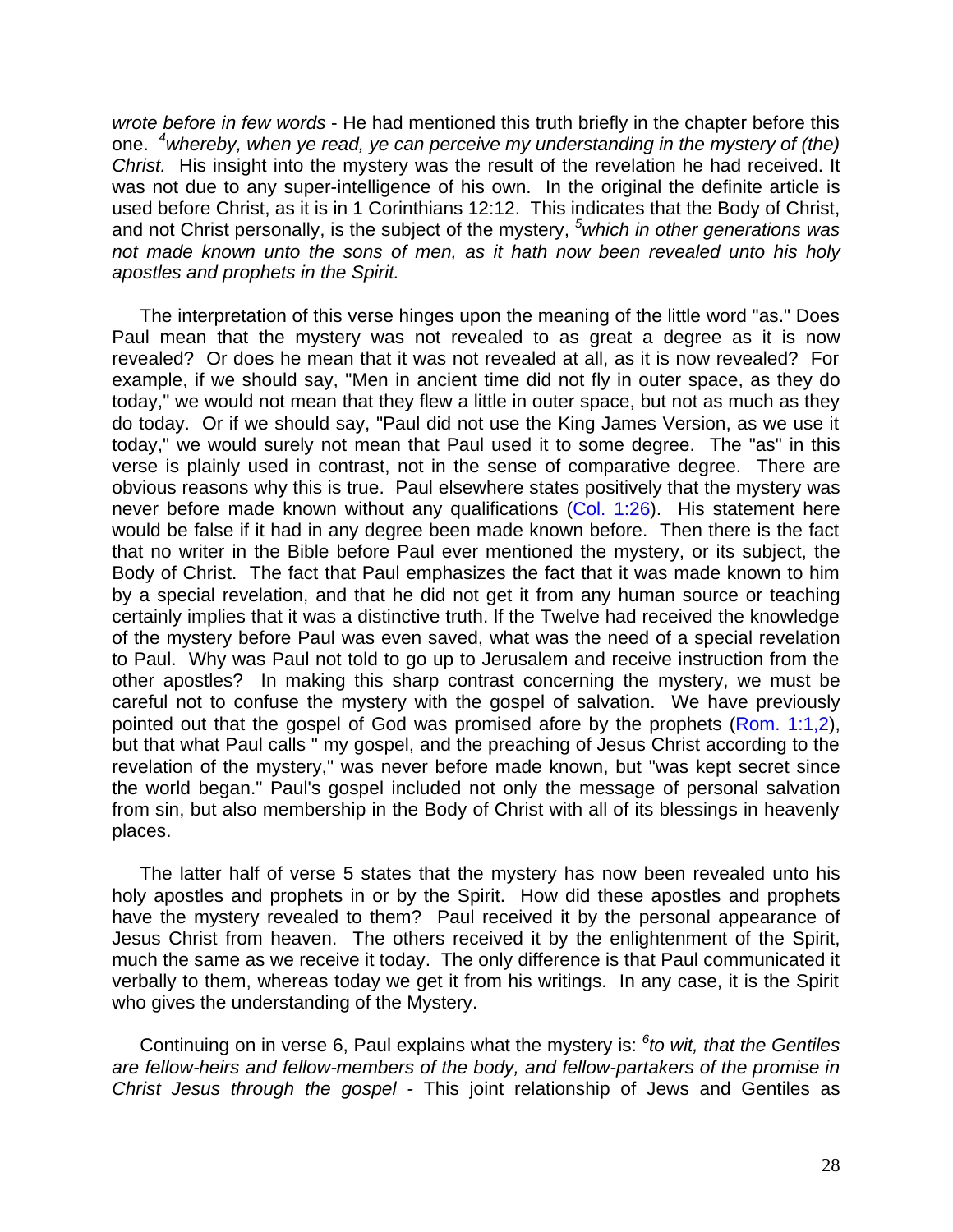members of the Body of Christ, the One New Man, is unique. This is in sharp contrast to Old Testament prophecy and promises. To adapt and reformulate those promises to make them apply to the Church today is, of necessity, to deny that they will ever be fulfilled upon Israel. That is what Amillennialism does. Note the difference between Israel and the Church. Israel is a nation, with King Messiah sitting upon David's throne here upon the earth, and with Jerusalem its capitol, reigning over all of the other nations of the earth (Jer. 31:36; Lk. 1:32, 33; Zech. 14:16-21). The Church is a Body with Christ as the Head, sitting at the right hand of God with its blessings in the heavenly places, composed of all nationalities. Christ will return to earth to deliver Israel at the end of the Tribulation and to establish the Millennial Kingdom. Christ will come in the air before the Tribulation, to catch up the Church from the earth to heaven. These distinctions, and many more which could be cited, serve to show the uniqueness of the Church of this dispensation. That Jews and Gentiles should be jointsharers of the promise in Christ through the gospel was truly a revolutionary arrangement for the Jews. In the Kingdom promises Israel is always separate and distinct from the Gentiles.

#### *B. Ministration of the Mystery***.-** *3:7-13*

What Paul calls, "my gospel," was no different from that of the Twelve in regard to personal salvation through faith in Christ, but it was different in its administration entirely apart from Jewish ceremonialism and earthly Kingdom promises. It was concerned with the Mystery. Paul begins this section by speaking of the ministration of that gospel *<sup>7</sup>whereof I was made a minister* - Paul did not make himself a minister of the gospel. We sometimes wonder about some ministers whether God made them or whether they made themselves. There was no question about Paul. God had separated him from his mother's womb (Gal. 1:15). He had great boldness and confidence because God had made him a minister. And his ministry was *according to the gift of the grace of God which was given me according to the working of his power.* "What God calls men to he fits them for, and does it with almighty power." Paul's office as Apostle of the Gentiles was given to him as a gift of grace and that ministry was according to the working of God's power. Paul continues to speak about this gift that was given *<sup>8</sup> unto me, who am less than the least of all saints, was this grace given* - "for I am the least of the apostles, that am not meet to be called an apostle, because I persecuted the church of God. But by the grace of God I am what I am: and his grace which was bestowed upon me was not in vain; yet I labored more abundantly than they all: yet not I, but the grace of God which was with me" (1 Cor. 15:9, 10). Paul was personally a very humble man, but if any one denied his apostleship, as did some of the Corinthians, which would call in question the truth of the mystery, he was quick to defend himself. (cf. 1 Cor. 9:1-2; 2 Cor. 11:5). To me, says Paul, was this grace given *to preach unto the Gentiles the unsearchable riches of Christ* - "unsearchable" is a compound word which means literally, "that which cannot be traced out." It does not refer to illimitable riches, but to the formerly hidden riches of the Mystery. The Mystery left no footprints in the Old Testament, so it cannot be traced out.

*<sup>9</sup>And*, says Paul, *to make all men see what is the dispensation of the mystery which for ages bath been hid in God who created all things*. Paul's great burden was to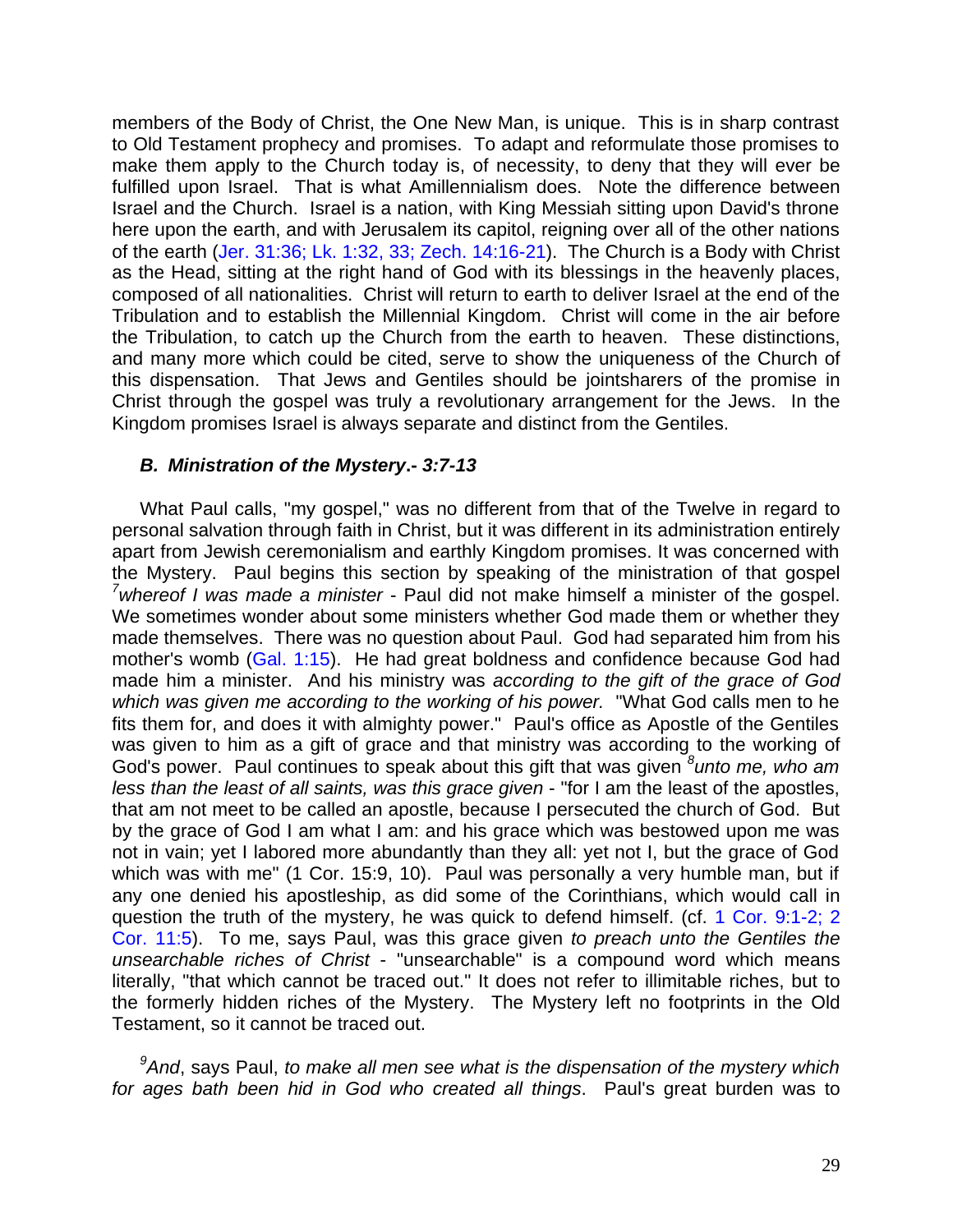enlighten all men, Jews and Gentiles, concerning God's great secret which for all the ages past had been hidden in God (not hidden in the Scriptures). It is sad to read in Paul's last epistle, "This thou knowest, that all they which are in Asia (and that is where Ephesus is located) be turned away from me" (2 Tim. 1:15). As he awaited his execution, all had left him in the lurch; only Luke was with him, but the Lord stood with him and strengthened him (2 Tim. 4:16, 17). Many today (even Fundamentalists) have turned away from Paul's Mystery of the gospel for which he was in bonds (Eph. 6:19, 20). Tradition has so long neglected this aspect of Paul's reaching that it is considered heresy when it is resurrected.

Paul adds, " ... God who created all things," because He created the ages, and He had had the secret of the Body of Christ in His plan before He created the ages. The word translated "worlds," in Hebrews 1:2 is "ages" in the original. lf He made the ages, then He made everything that is in all of the ages, and so most modern speech versions translate it by "universe."

God did all of this *<sup>10</sup>to the intent that now (in contrast to all the past ages) unto the principalities and powers in the heavenly places might be made known through the church the manifold wisdom of God*. The angelic hosts knew nothing about the mystery because God had kept it hidden in Himself. They did know about His purpose to establish a kingdom of righteousness on the earth through the nation of Israel, and when they saw that Israel rejected God's Son and had Him crucified, and then further rejected Him after the Holy Spirit had been given at Pentecost, they may have thought that God's purpose had failed, or that He would surely destroy the world. They knew very little, if any, about the grace of God. The angels who sinned were cast down to the pit without mercy (2 Pet. 2:4). So God is now teaching them through the Church of this dispensation about His grace. Instead of condemning man to the lake of fire, where mankind should have gone in justice, God is using the cross as the means of saving all who will believe.

This has all been accomplished *<sup>11</sup>according to the eternal purpose which he purposed in Christ Jesus our Lord* - literally, "the purpose of the ages." The word " purpose " (prothesis) means a setting forth, and is the word used in Greek for the "shewbread" (Ex. 25:30 - translated "bread of the Presence" in N.I.V. and N.A.S.B.). Here it means "God's thesis for the ages." The verb purposed" should be translated "made or accomplished." It is "according to the plan for the ages which He accomplished in Christ Jesus our Lord," *<sup>12</sup>in whom we have boldness and access in confidence through our faith in him* - Boldness does not mean rashness or flippancy, but freedom and courage through Christ to open our minds to God, and we have the right of access to God's presence through Christ our Mediator. Religion almost always bars direct access to God. Roman and Greek religions had their minor deities, but God was unknown and unknowable to them. Romanism exalts Mary, the mother of Jesus, to the office of Mediator. Paul knew only one Mediator, and that was Christ Himself (1 Tim. 2:5). Under the Mosaic system, no one could approach the presence of God in the Holy of holies, except the high priest, and that only once a year with the sprinkling of sacrificial blood. But through Christ we have the right of direct approach through Christ,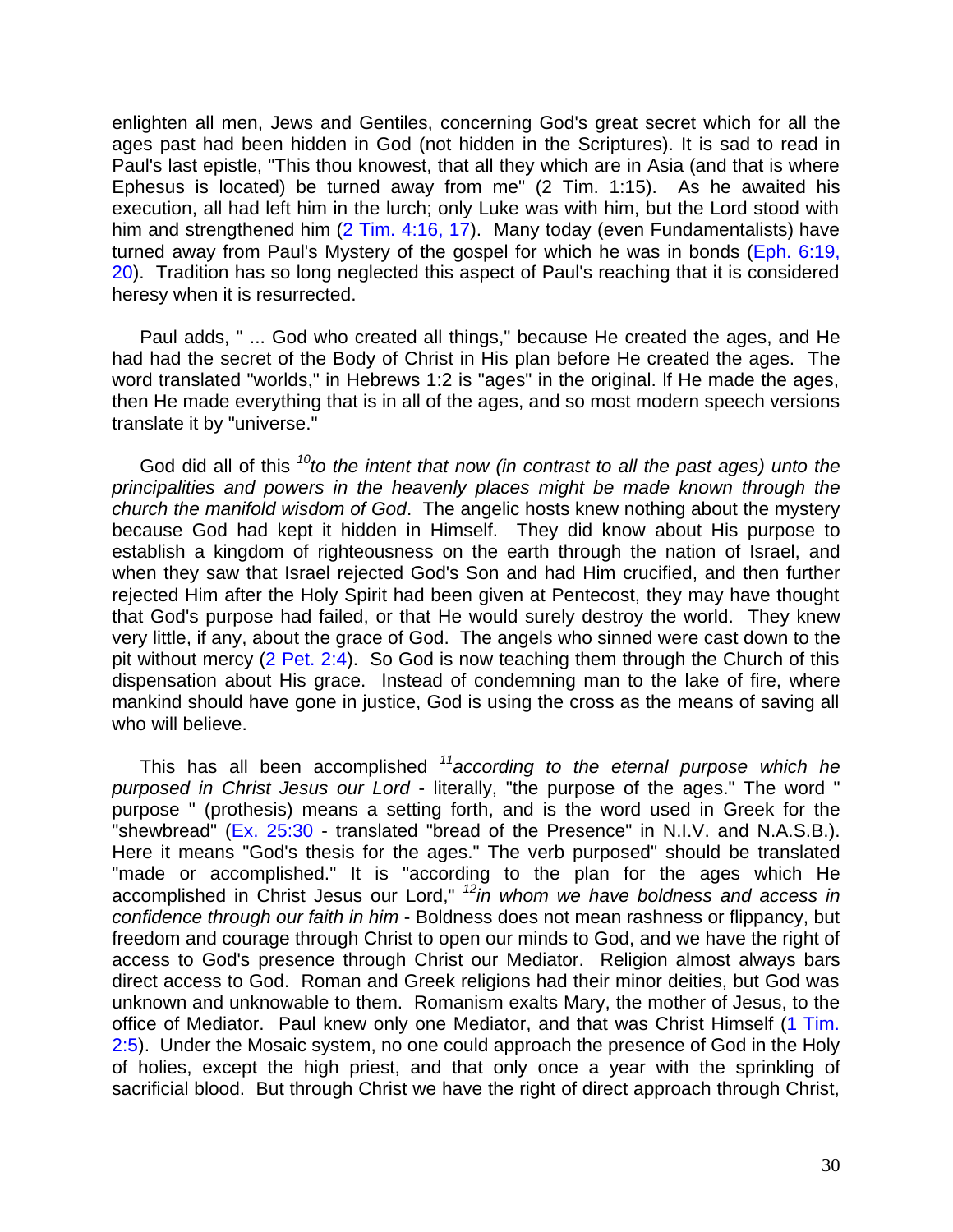and that, with confidence, through our faith in Him (Heb. 9:6-8).

The prisoner of the Lord concludes this section with the words, *<sup>13</sup>Wherefore I ask that ye may not faint (lose heart, be discouraged, lose confidence) at my tribulations for you, (his suffering imprisonment in behalf of the Gentiles) which are your glory.* Paul wrote the same thing to the Colossians, "Who now rejoice in my sufferings for you, and fill up that which is behind of the afflictions of Christ in my flesh for his body's sake, which is the church" (1:24).

#### **VII. PRAYER FOR FILLING - 3:14-19.**

Paul started this prayer in verse one, but then broke off for the next twelve verses to further enlarge upon the truth of the mystery. He began "for this cause," and now he comes back to his prayer. *<sup>14</sup>For this cause I bow my knees unto the Father <sup>15</sup>from*  whom every family in heaven and on earth is named - Some ancient manuscripts read. " I bow my knees unto the Father of our Lord Jesus Christ. " Bowing the knees may be literal or figurative. It is a sign of complete surrender and of submission. We may bow the knee in any physical position of the body. Even a paraplegic can bow the knee. Verse fifteen does not mean that God is the spiritual Father of every family in heaven and on earth. Fatherhood originated in God. He is the eternal Father of the eternal Son. God is here addressed as the "Patera" of every "patria". It is difficult to express in English the connection between these two words. Every "patria", family or group, having a common "patera," is so named. In Israel the populace was divided into tribes "phulai, " families "patria," and house, "oikos." Every patria on earth is named from its common father, but God is the great prototype of all paternal relationships. It is uncertain what Paul means by every family in heaven, or why he addresses God in this manner. Since there is no marriage between angels, they do not reproduce and form families as human beings do. Angels are spirits, and God is called the Father of spirits, and there seems to be numerous families of spirits. The title by which Paul addressed God is surely one that exalts His Fatherhood over all intelligent creatures.

Paul has just one petition, which may be broken down into several parts. *<sup>16</sup>that he would grant you, according to the riches of his glory, that ye may be strengthened with power through his Spirit in the inward man.* In chapter one Paul prayed "that the Father of glory may give unto you a spirit of wisdom and revelation in the knowledge of him." Now he prays that in the measure of the riches of the Father's glory they may be made strong with dynamic power in their own spirit through His Spirit, in order *<sup>17</sup>that Christ may dwell in your hearts through faith* - Christ does dwell in the hearts of all believers, but the word used here means to be or feel at home. The simple word "oikeo" (from oikos - house) is used to describe how the Spirit dwells in us (1 Cor. 3:16), but here the word is "katoikeo, " which means "to settle down and permanently dwell. " Another compound of "oikeo" meaning "a sojourner," "a temporary dweller," is "paroikeo," used in Eph. 2:19 and translated "foreigners". Paul's prayer is that Christ may have complete possession and access to every part of our house, that He can feel at home in entering any part of it at any time. This request is *to the end that ye, being rooted and grounded in love, <sup>18</sup>may be strong to apprehend with all the saints what is the breadth and length*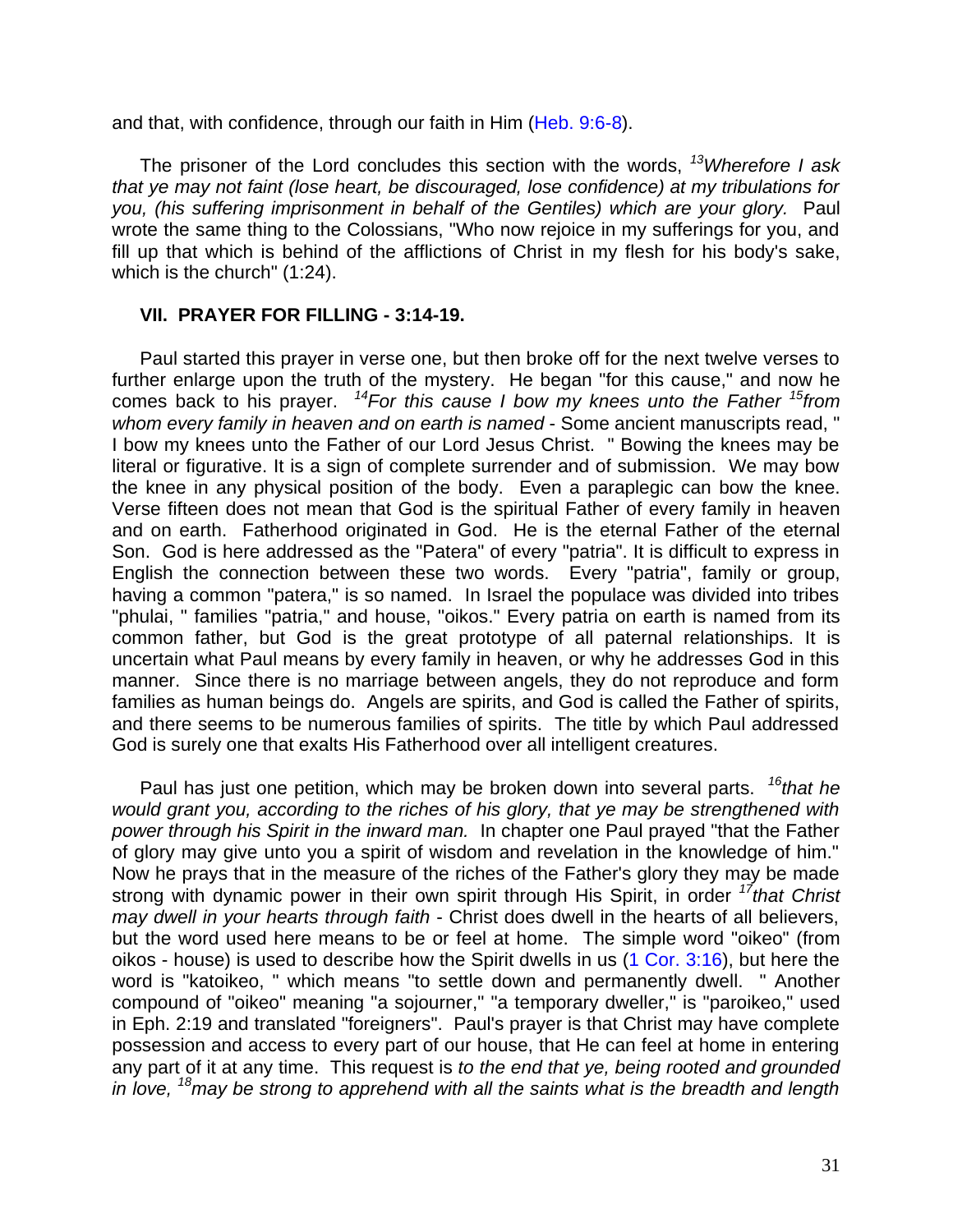*and height and depth, <sup>19</sup>and to know the love of Christ which passeth knowledge, that ye may be filled unto all the fulness of God.*

Paul's sentences are so long and involved that it is difficult to know where to break in and inject a word of comment. "Rooted and grounded" is a mixed metaphor: deeply rooted as a tree, and solidly built as a house on a firm foundation. The idea presented is that of stability and permanency in the love of God. Paul then gives the dimensions of that which he wants us to be strong to apprehend, but he does not specifically say what it is. Most commentators take it to be the love of Christ, although the love of Christ seems to be something in addition to the dimensions - "and to know the love of Christ." It would seem that it is the grandeur, the immensity of God's eternal purpose, based upon the love of Christ, that he wants us to grasp. Vincent points out that the definite article is used only before the first dimension, "the intention being to exhibit the love of Christ in its entire dimension, and not to fix the mind on its constituent parts."<sup>6</sup>

It seems impossible that a human being could be filled with all the fulness of God, and that is not exactly what Paul says. The Greek reads, "that ye may be filled unto all the fulness of God." The N.I.V. translates this, "filled to the measure of all the fulness of God."<sup>7</sup> Paul places great stress upon spiritual knowledge: "to know the love of Christ which surpasses knowledge." In these first three chapters Paul has set forth our perfect and complete standing in Christ, in whom dwells all the fulness of the Godhead bodily, and now at the end of this section he is praying that we may experience this fulness in our daily lives.

#### **VIII. DOXOLOGY: 3:20,21**

*<sup>20</sup>Now unto him that is able to do exceeding abundantly above all that we ask or think, according to the power that worketh in us* - The word translated "above," is "huper" (English, "hyper") meaning over, above, more than normal, excessive. We speak of hyper-Calvinists, hyperdispensationalists. Paul attaches this prefix to some twenty different words in his epistles. Here he uses "huper" by itself and then prefixes it, along with another prefix, to the word "perissou" – "abundant," making the word "huper-ek-perissou". What a reassuring thing it is to know that our God is superabundantly able to do beyond that which we could ask or think!

Surely we must join with Paul in saying *<sup>21</sup>unto him be the glory in the church and in Christ Jesus unto all the generations for ever and ever, Amen.* The church here is not the local church at Ephesus, but the church which is the Body of Christ, of which the local church should be representative. Again, Paul stacks words upon words to extend this glory into the remotest realm of eternity. He says, "unto all of the generations of the ages of the ages." Usually the word Age or ages stands for eternity. Ages are made up of generations, and our only way of conceiving eternity is as an unending series of ages. There will never come a time when everything will be frozen into an eternal now. There will always be the ability to continue praising God.

 6 Vincent, *ibid*. p. 385.

<sup>7</sup> N..I.V. *op. cit.,* Eph. 3:19.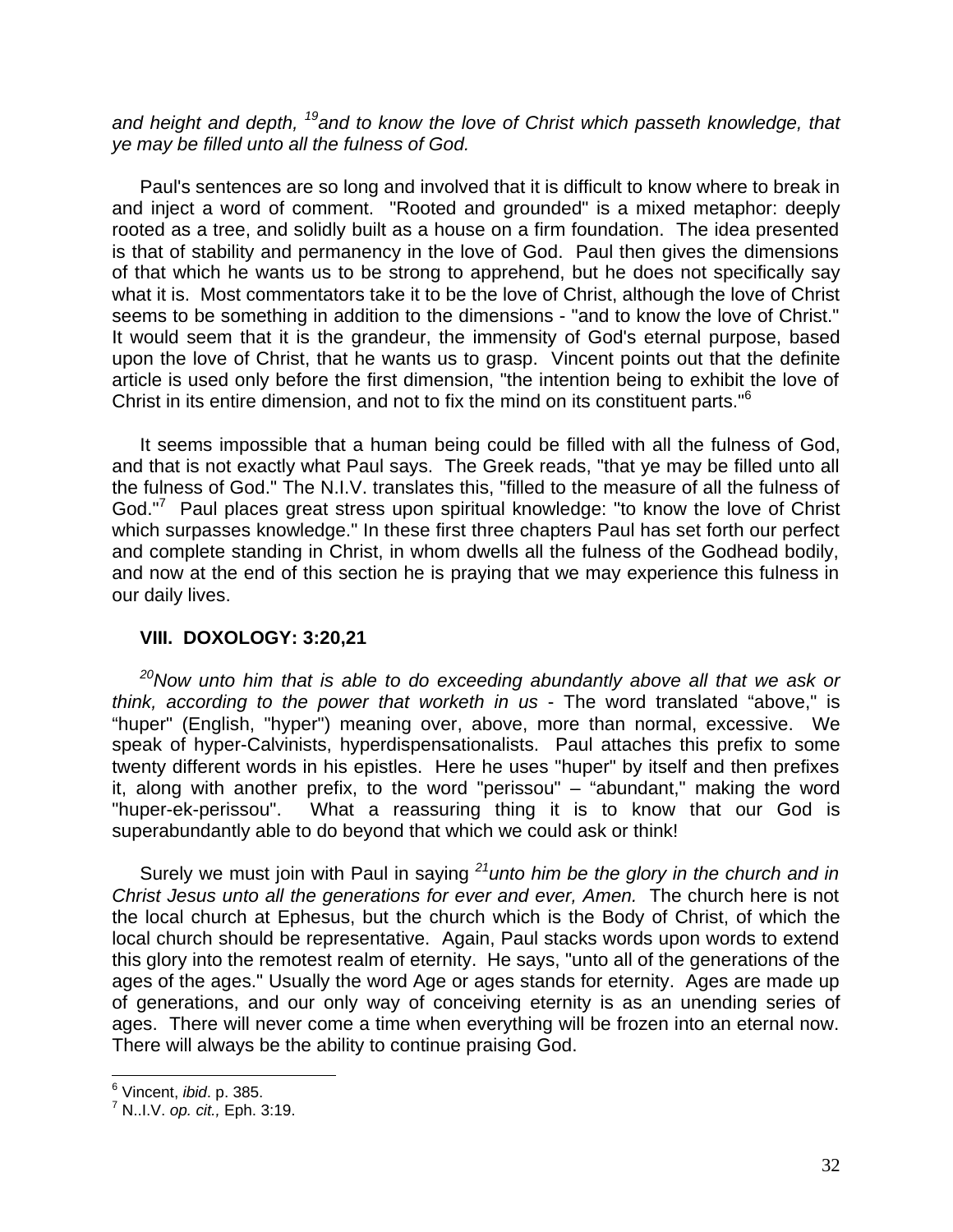#### **PRACTICAL SECTION - Ch. 4-6**

#### **IX. WALK AND MINISTRY: 4:1 - 5:16**

#### **A.** *Walking Worthily - 4:1, 2*

*I therefore, the prisoner in the Lord, beseech you to walk worthily of the calling wherewith ye were called, <sup>2</sup>with all lowliness and meekness, with longsuffering, forbearing one another in love.*

The word "walk" tells us that we are entering the practical portion of the epistle. The first three chapters affirm what God has done for us, and the last three explain what we are to do for God. God does not issue harsh commands, "Thou shalt walk worthily" In grace He beseeches us. He does this through Paul, the prisoner in the Lord, which makes the appeal all the stronger. lf Paul has sacrificed his own liberty in bringing God's good news to us, how much more willing we should be to live in a manner worthy of the high calling of that message.

lt should be noted that Paul does not say that he was a prisoner "of" the Lord, but rather a prisoner "in" the Lord. Paul was not a prisoner of the Lord, as though the Lord had arrested him and put him behind bars. In that event, believers might have been ashamed of Paul and thought him guilty of having strayed from the Lord's will. It was for the cause of Christ he was a prisoner. His imprisonment was "in the Lord", in its "element and sphere," and thus to be regarded as a further inducement to comply with his beseeching. We see how that his imprisonment, instead of hindering the gospel, had resulted in the furtherance of it, "So that it has become evident to the whole palace guard, and to all the rest, that my chains are in Christ; and most of the brethren in the Lord, having become confident by my chains, are much more bold to speak the word without fear" (Phil. 1:13, 14 - R.K.J.)

A worthy walk requires humility, gentleness, patience and forbearance with the views of other believers. All too often there is a domineering attitude, a harshness and a brashness, and an intolerance. Converts of "brow-beaters" follow in the same path. They find it difficult to believe that God wants us to propagate the grace of God through graciousness.

#### **B.** *Walking Unitedly – 4:3-6.*

*<sup>3</sup>Giving diligence to keep the unity of the Spirit in the bond of peace. <sup>4</sup> There is one*  body, and one Spirit, even as also ye were called in one hope of your calling <sup>5</sup>one Lord, *one faith, one baptism, <sup>6</sup> one God and Father of all, who is over all, and through all, and in all.*

This passage is often taken to mean that Christians should unite, form some kind of union, become ecumenical. But God is not asking us to form some kind of unity: He is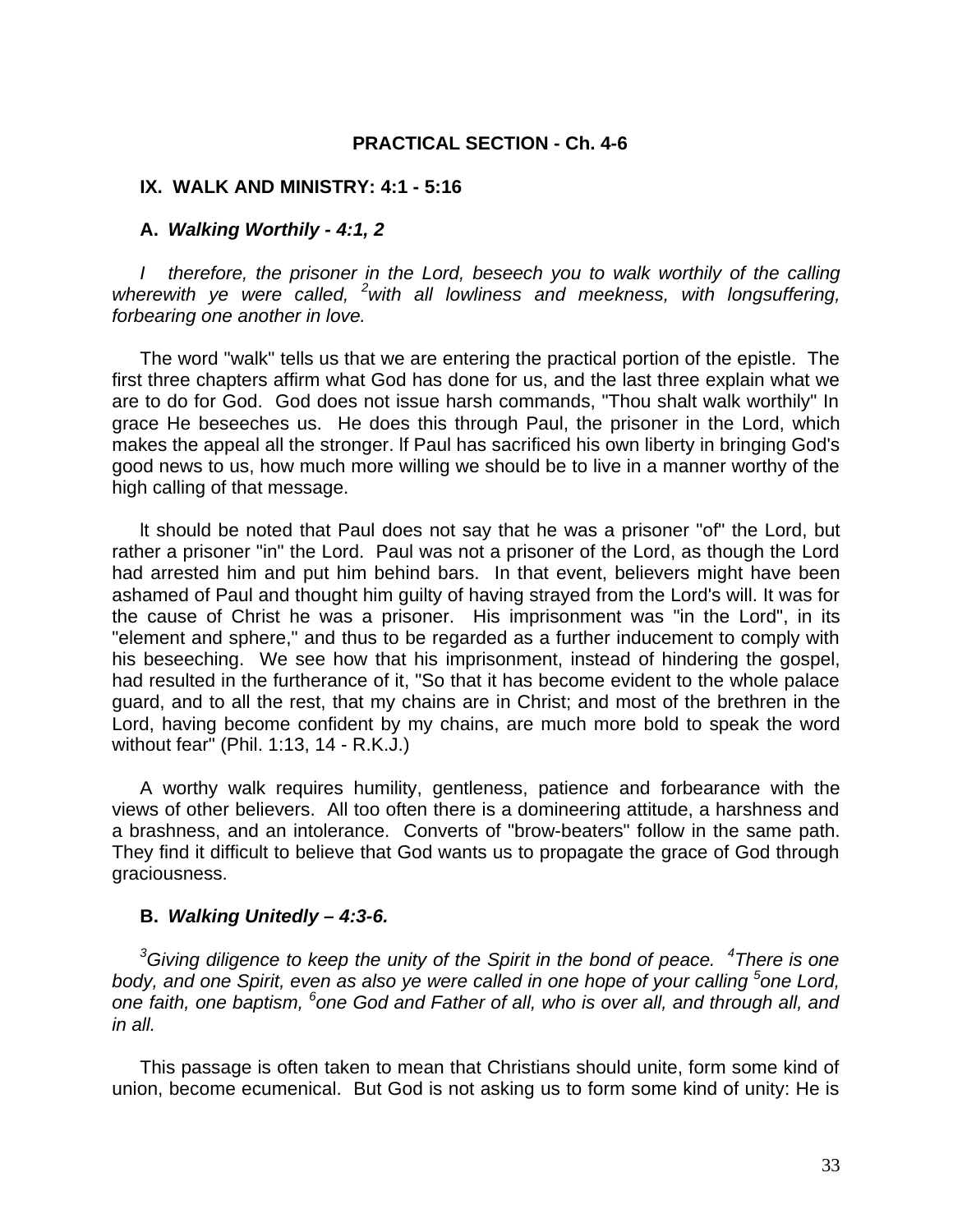asking us to recognize the unity which He Himself has formed. Paul, in the two previous verses tells us how we should behave ourselves; he is now telling us the essentials of the unity which all believers share in common. It is this unity which the Holy Spirit has formed by baptizing us into the Body of Christ. We are to keep this unity in the sense of keeping it safely, of guarding and protecting and preserving it.

What is the unity of the Spirit? lf we keep in mind the context of the previous chapters, we will understand that Paul is still talking about the fact that God by His Spirit has made out of the diversity of Jews and Gentiles, one new man. This is the unity. Paul is not telling Christians to try to act unified: he is contending for the central truth of the Mystery which was revealed to him, that there is no longer any difference between Jew and Gentile. All have become one in Christ. The truth of this revealed mystery which was committed to him, and which he wanted all men to see, is that which he wants us to guard and keep. Regardless of race or color, position in society, degree of education, sex, tenure or rank as a Christian, all have been made one in the Body and all share in this unity!

This unity is expressed in a seven-fold way. There are seven "ones" which are true of all believers. In 1 Corinthians 12:13-27 Paul makes it plain that *all* believers have been baptized by one Spirit into one body and *all* have been given one Spirit to drink. Therefore the basic essence of this unity is the One Body. "There is one Body." That one Body is composed of all who have believed the gospel that Christ died for our sins, was buried, and arose from the dead. There are many human denominations and organizations, but there is only one spiritual organism.

Further, "there is one Spirit." There is no doubt but that Paul is speaking of the Holy Spirit. He is not merely stating the fact that there is one Holy Spirit. lf we do not have the Holy Spirit indwelling us we do not belong to Christ (Rom. 8:9). It is impossible to be a Christian without possessing the Holy Spirit. It is "upon believing" that we are sealed with the Holy Spirit (Eph. 1:13). Since the Holy Spirit is a Person, we either have Him or we don't. We cannot possess just a part of Him, for we cannot split up a person into parts. We may manifest His presence in our lives in varying degrees, but all believers receive the Holy Spirit at the moment they believe.

The third aspect of the Spirit's unity is the "one hope of our calling." There are various ways of viewing this hope. Christ Himself is called our hope (1 Tim. 1:1). Our hope is eternal life (Tit. 3:7). Christ's coming for us at the Rapture is called our blessed hope (Tit. 2:13). And the glory of God is called our hope in Romans 5:2. These are not several hopes, but simply different aspects of the one hope. Every believer will realize this hope at the time of the Rapture, whether he is a pre-tribulationist or a posttribulationist, or even if he is ignorant of the Rapture. It is then that we will see Christ and for ever be with Him in glory.

Fourthly, "there is one Lord." It is the Lord Jesus Christ. Paul said it all in 1 Corinthians 8:5, 6: "For though there be that are called gods, whether in heaven or in earth, (as there be gods many and lords many,) but to us there is but one God, the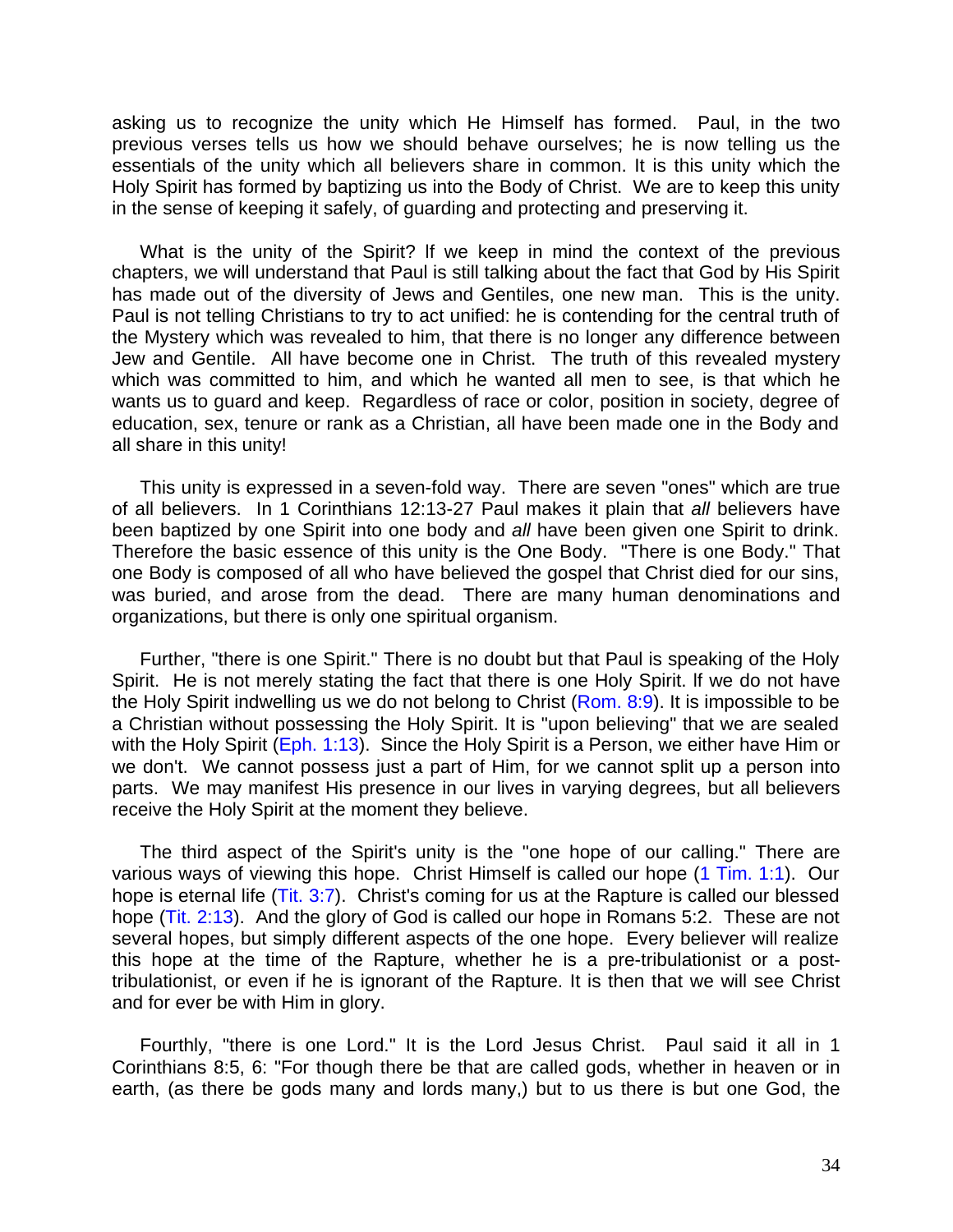Father, of whom are all things, and we in Him, and one Lord Jesus Christ, by whom are all things, and we by Him. " When we confess Jesus as Lord, and believe in our hearts that God raised Him from the dead, we become saved (Rom. 10:9).

The next aspect is "one faith". Here faith refers to that which is believed, that is, the gospel of salvation. We may go through various experiences in getting saved, and some may seem to have stronger faith than others but we are not saved on the basis of our experiences or the strength of our faith. We are saved by believing the Gospel, but we must be sure our believing is not "vain" or empty, that is, merely asserting that Christ died for our sins without the element of trust and committal (cf. 1 Cor. 15:2). There is a vast difference in saying, "I believe there is a God," and in saying, "I have faith in God" (cf. James 2:19 and Heb. 11:6).

The sixth part of the unity which *all* believers share is "one baptism." There are many, or divers, baptisms in the Bible. But there is only one that is shared by all saved persons. One cannot be saved without this baptism. The Spirit administers this baptism the moment we believe the Gospel. This one Baptism places us in, unites us with, makes us a member of the One Body. Regardless of whether we believe in much, little, or no water concerning ceremonial baptism, the fact remains that there is only one baptism that is common to each and every believer in this dispensation. This is a divine baptism made without hands (Col. 2:11, 12). Apart from sacramentalists who believe that baptismal water actually regenerates spiritually, most Christians who practice baptism hold that a person must first be saved in order to be a candidate for baptism. Christians have been much divided over the meaning and modes of water baptism, but there should be no question about this one baptism which characterizes every member of the Body of Christ. Whether other baptisms should be added to this one baptism is a matter for each believer to decide. One thing is certain, no humanly performed ceremony has the power to make us members of the Body.

Finally, this wonderful unity is wrapped up in the statement, "There is one God and Father of all (that is, of all believers or members of the Body), who is above all, and through all, and in all." It is apparent that God is not the Father of unbelievers, for Jesus told the Scribes and the Pharisees that they were of their father, the Devil (John 8:44). Surely God is not the Father of the Devil and his angels. The all of which Paul speaks is the all of this great unity, the Body of Christ. And He works through *all* of the members of the Body of Christ, and He is in *all* of the members. There is but one God, who has revealed Himself as three persons, Father, Son, and Holy Spirit. The Holy Spirit is in the believer; Christ is in the believer, and the Father is in the believer. Thus *all* believers share in common these seven essential aspects of the unity of the Spirit.

#### *1. Gifts to the Church - 4:7-11.*

*<sup>7</sup>But unto each one of us was the grace given according to the measure of the gift of Christ. <sup>8</sup>Wherefore he saith, When he ascended on high, he led captivity captive, and gave gifts unto men. <sup>9</sup>Now this, He ascended, what is it but that he also descended into the lower parts of the earth? <sup>10</sup>(He that descended is the same also that ascended far*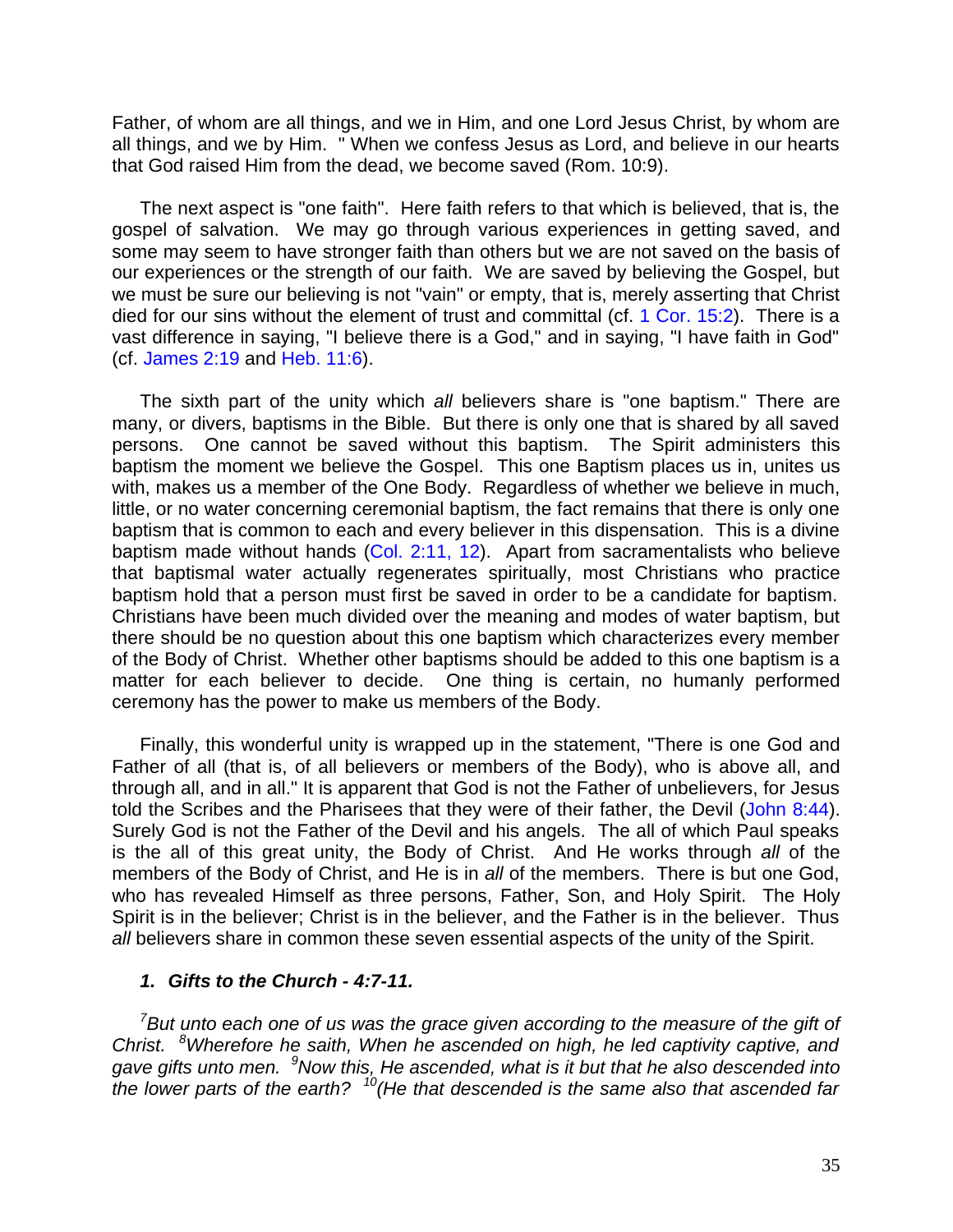*above all the heavens, that he might fill all things.) "And he gave some to be apostles; and some, prophets; and some, evangelists; and some, pastors and teachers;*

We turn now from the corporate Body of Christ, to the individual member. Unto each one is given "the grace of God, " which as a unity manifests itself in a variety of gifts. The degree in which these gifts are given is "according to the measure of the gift of Christ." Sixteen times in Ephesians Paul uses this measure, "according to" (cf. 1:4, 5, 7, 9, 11, 19; 2:2,2; 3:7, 11, 16, 20; 4:7, 16, 22; 6:5) '

Verse 8, quoted from Psalm 68, may sound a little out of place in speaking about the gifts which Christ gave to the Church, since the Church was a secret as yet unrevealed to the Psalmist. Paul, as he often does, adapts an Old Testament passage by changing the wording to fit the truth he is expounding. Psalm 68:17, 18 reads: "The chariots of God are twenty thousand, even thousands of angels; the Lord is among them, as in Sinai, in the holy place. Thou hast ascended on high, thou hast led captivity captive: thou hast received gifts for men; yea, for the rebellious also, that the Lord God might dwell among them." Paul changes the wording from, "He received gifts for men," to "He gave gifts unto men." The Psalm is Messianic and will be fulfilled in the Kingdom. There is a similarity between what Israel's Messiah will do for them in gaining victory over their enemies, and what Christ has accomplished for the Church. Having ascended far above all heavens, Christ gave certain ministry gifts to the Church.

These gifts are to be distinguished from Israel's sign gifts which are included in the list in 1 Corinthians 12:4-11. The gifts to the church are people who are empowered for various ministries. The first gifts are those of Apostles and Prophets. If these gifts were given after He ascended into heaven, then the Twelve Apostles are excluded, as they were given at least three years prior to His ascension. There are eight other men whom Paul calls apostles, who seem to be more closely related to the Body of Christ than the Twelve. Paul may have had these men in mind. At least, Paul was not the only apostle for the Body of Christ, but he was certainly the chief one. We do not believe that the gifts of Apostles or Prophets have continued to the present, but ceased with the completion of the canon of Scripture. Their ministries continue in the written Word. The gifts of evangelists, pastors and teachers are continuing gifts to the Church. Evangelists are what we might call missionaries. The omission of the article before "teachers" indicates that pastors and teachers belong to the same class, teaching pastors. A pastor must be able to teach, and a teacher should be able to shepherd the flock.

Verses 9 and 10 are parenthetical. Paul asks, what does this statement imply, that He ascended? It implies that He also descended into the lower parts of the earth. The lower parts of the world refers to Hades, the netherworld: not to His incarnation. The One who thus descended to the depths is the same One who also ascended far above all heavens, that He might fill all things. In ch. 1:23 the Body is said to be the fulness of Him that filleth all in all. The word "pleroma," translated "fulness," means the complement, that which fills up to the full, one of two parts which completes the whole. This is a favorite word in Ephesians and Colossians, appearing in the noun form in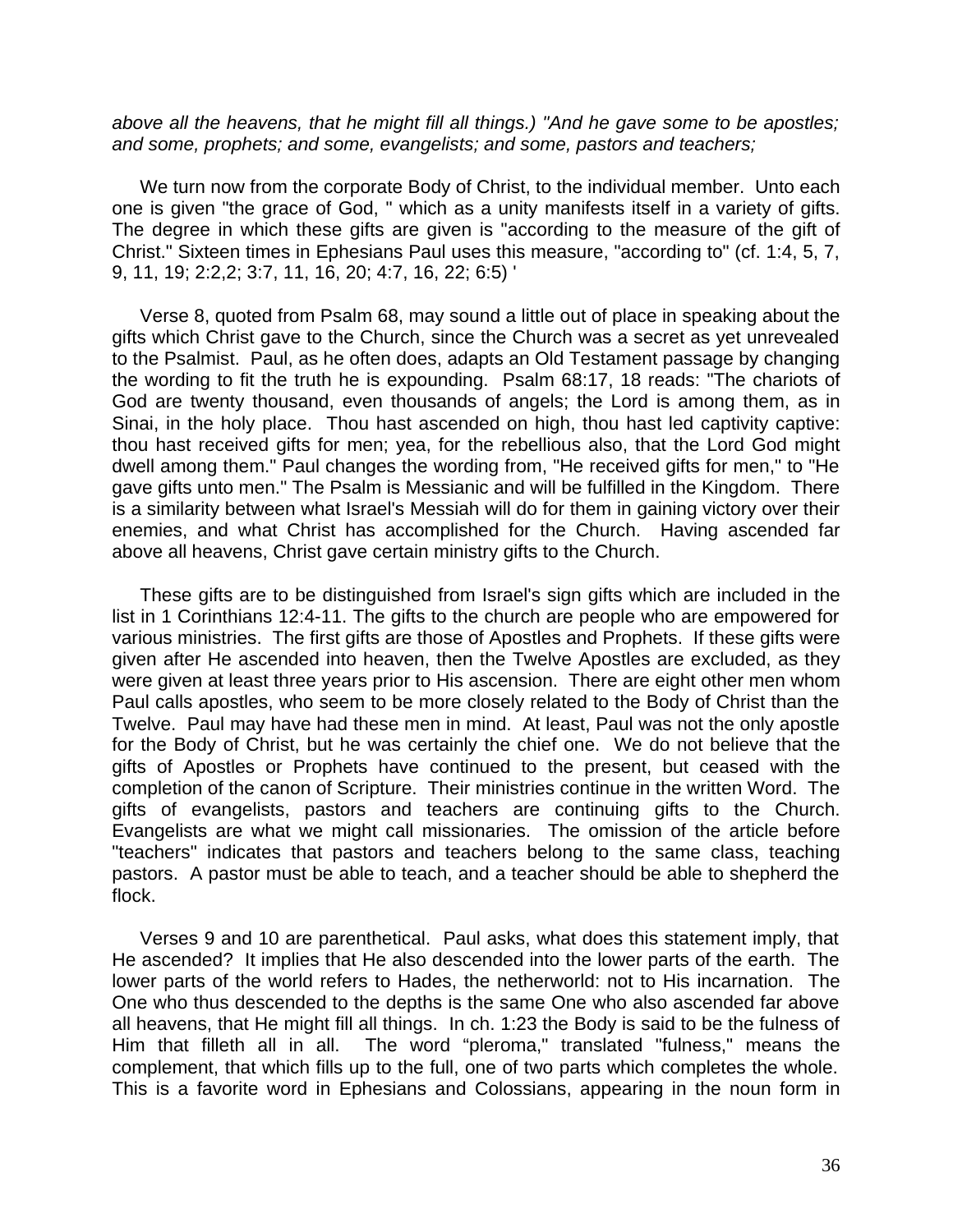Ephesians 1:10, 23; 3:19; 4:13; Col. 1:19; 2:9, and in the verb form in Ephesians 1:23; 3:19; 4:10; 5:18; Col. 1:9, 25; 2:10; 4:12, 17.

### **2.** *The Purpose of the Gifts - 4:12-16*

*<sup>12</sup>For the perfecting of the saints, unto the work of ministering, unto the building up of the body of Christ: <sup>13</sup>till we all attain unto the unity of the faith, and of the knowledge of the Son of God, unto a full grown man, unto the measure of all the stature of the fulness of Christ: <sup>14</sup>that we may be no longer children, tossed to and fro and carried about with every wind of doctrine, by the sleight of men, in craftiness, after the wiles of error; <sup>15</sup>but speaking the truth in love, may grow up in all things into him, who is the head, even Christ; <sup>16</sup>from whom all the body, fitly framed and knit together through that which every joint supplieth, according to the working in due measure of each several part, maketh the increase of the body unto the building up of itself in love.*

"Perfecting" (katarismon) is a word used for mending nets, setting of broken bones and refitting a ship. Here it has the idea of bringing the saints into adjustment for their work of ministering. Due to the change of dispensation there was quite a bit of adjustment that the Jewish believers had to make. But the idea goes beyond that to all of the members, each of which had a part and a function in causing the Body of Christ to grow. Edification or building up has a two-fold significance. First of all it means the development of the spiritual life. No doubt this is the primary idea in all twenty of its occurrences in Paul's epistles. However, in vs. 16, the word seems to be used in the sense of a growth in size of the Body of Christ, for the Body is a living, growing organism.

Actually the work of ministering belongs to the laity, that is, the common members of the church. The job of what might be called the professional teacher-pastors is to keep the members properly adjusted to carrying on the Christian ministry. And the purpose of this laity ministry is to build up the Body of Christ. Vs. 13 tells us how long this ministry will last: "until we all attain unto the unity of the faith, and of the knowledge of the Son of God, unto a full grown man, unto the measure of the stature of the fulness of Christ." No doubt we will not attain unto this unity until the return of Christ, although it is the goal we should be pursuing. There are three stages of this unity mentioned: 1. Its Creation; the making of the One New Man (ch. 2:14-18); 2. The Continuation, (4:3-6); and, 3. The Consummation, (4:13).

The unity of the Spirit emphasizes our manner of life, of walking worthily. The unity of the faith is more associated with knowledge, especially the full-knowledge of the Son of God. The context has the idea of a teacher who educates the believers so that they will grow up in knowledge and no longer be children, growing up into the perfect or mature man, reaching to the height of Christ's full stature.

The Living Bible gives a good paraphrase of vs. 14: "Then we will no longer be like children, forever changing our minds about what we believe because someone has told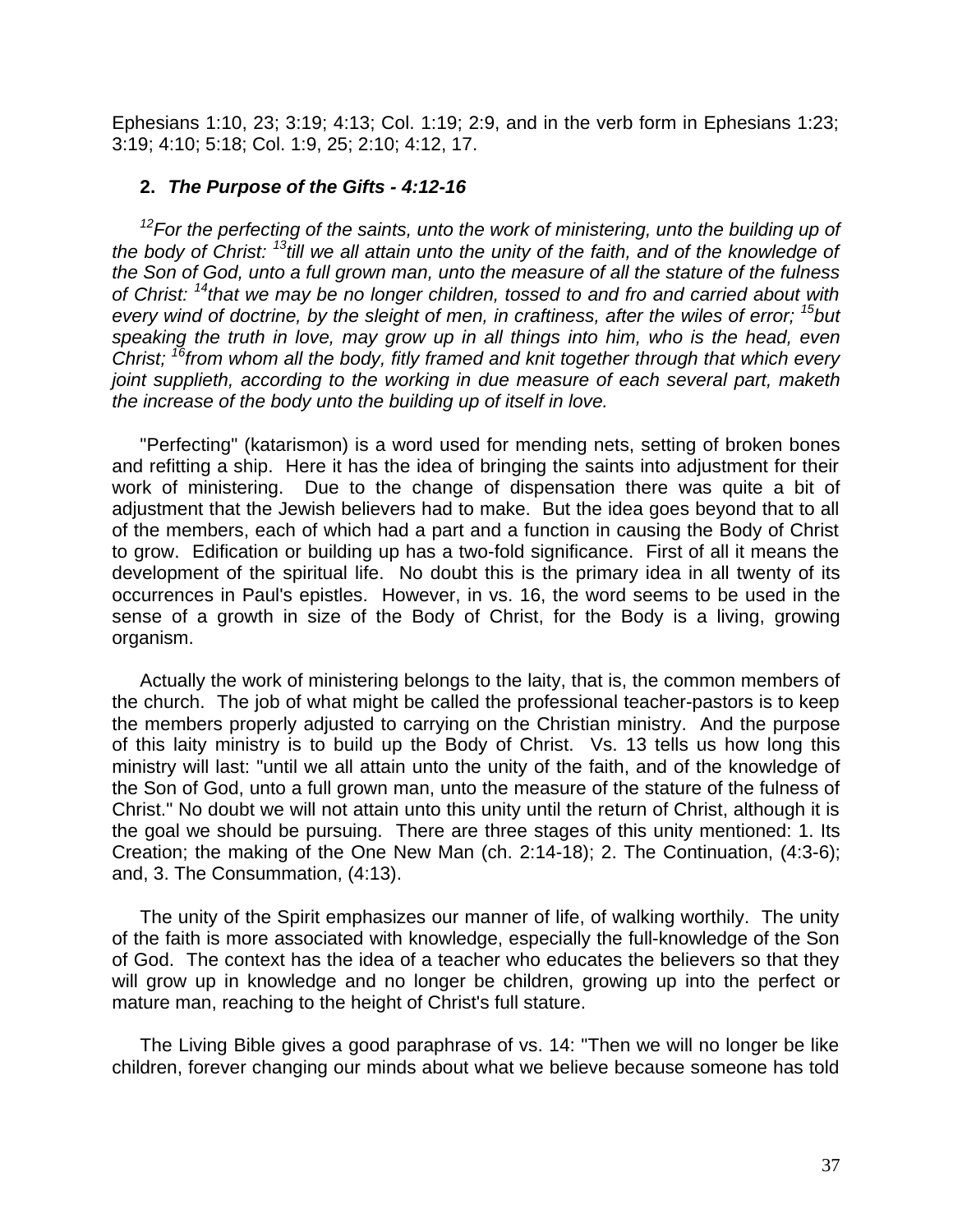us something different, or has cleverly lied to us and made the lie sound like the truth."<sup>8</sup> Paul employs one of his rare uses of nautical figures of speech: like the froth or foam tossed back and forth by the waves and blown about by the winds. Such is an untaught Christian. Sleight, the skillful use of the hands in magic or trickery, is a translation of the Greek word "kubeia" from "kubos," a cube or a die: literally, "diceplaying.

"Speaking the truth in love," is literally, "truthing in love." The expression would seem to include both speaking and acting in love. Speaking and living in this manner, we will in all things grow up into Him who is the Head, that is, Christ. "It is from the Head that all the Body makes increase unto the building up of itself in love." "Fitly framed and knit together," gives the idea of harmony and solidity. A similar figure of the physiology of the Body is given in Colossians 2:19. It is evident from these analogies and from the fact that the two participles for *framed* and *knit* are in the present tense, indicating continuous action, that the Body of Christ is a living, growing organism, but of course, spiritual in nature.

## *C.* **Walking Differently.** *4:17-32*

## *1. Not as the Gentiles: 4:17-19*

*<sup>17</sup>This I say therefore and testify in the Lord, that ye no longer walk as the Gentiles also walk, in the vanity of their mind, <sup>18</sup>being darkened in their understanding, alienated from the life of God, because of the ignorance that is in them, because of the hardening of their heart; <sup>19</sup>who being past feeling gave themselves up to lasciviousness, to work all uncleanness with greediness.*

What a description of the worldling's manner of life! For a more complete catalogue of the natural man's lifestyle, read Romans 1:21-32 and 3:9-18. At one time the Gentile world knew God, but they did not glorify Him, but instead made gods of their own and became morally corrupt. For this reason God gave them up to uncleanness, to sexual immorality, and to a depraved mind to do unmentionable deeds. They not only practice these sinful acts, for which sake the wrath of God will be poured out, but they approve and encourage others to do the same thing.

In the past the Bible had a great impact upon the moral life of America. But then carne atheistic evolution, which portrayed man simply as an animal without spiritual life. Then came the banning of the Bible from the public schools and laws against the mention of God or religion or morality, which has resulted in permissiveness and lack of discipline. Pornography has become a billion dollar industry, and over a million unborn babies are aborted each year. Crime and international terrorism is on the increase. Drugs and alcohol have filtered down to the grade school level. At the present rate, it will not be long before society can see itself accurately portrayed in the passages of Romans to which we have referred.

The first thing that Paul mentions here about the Gentile manner of life is "the vanity

 8 *Living Bible* (Wheaton, Tyndale House Publishers, 1971), Eph. 4:14.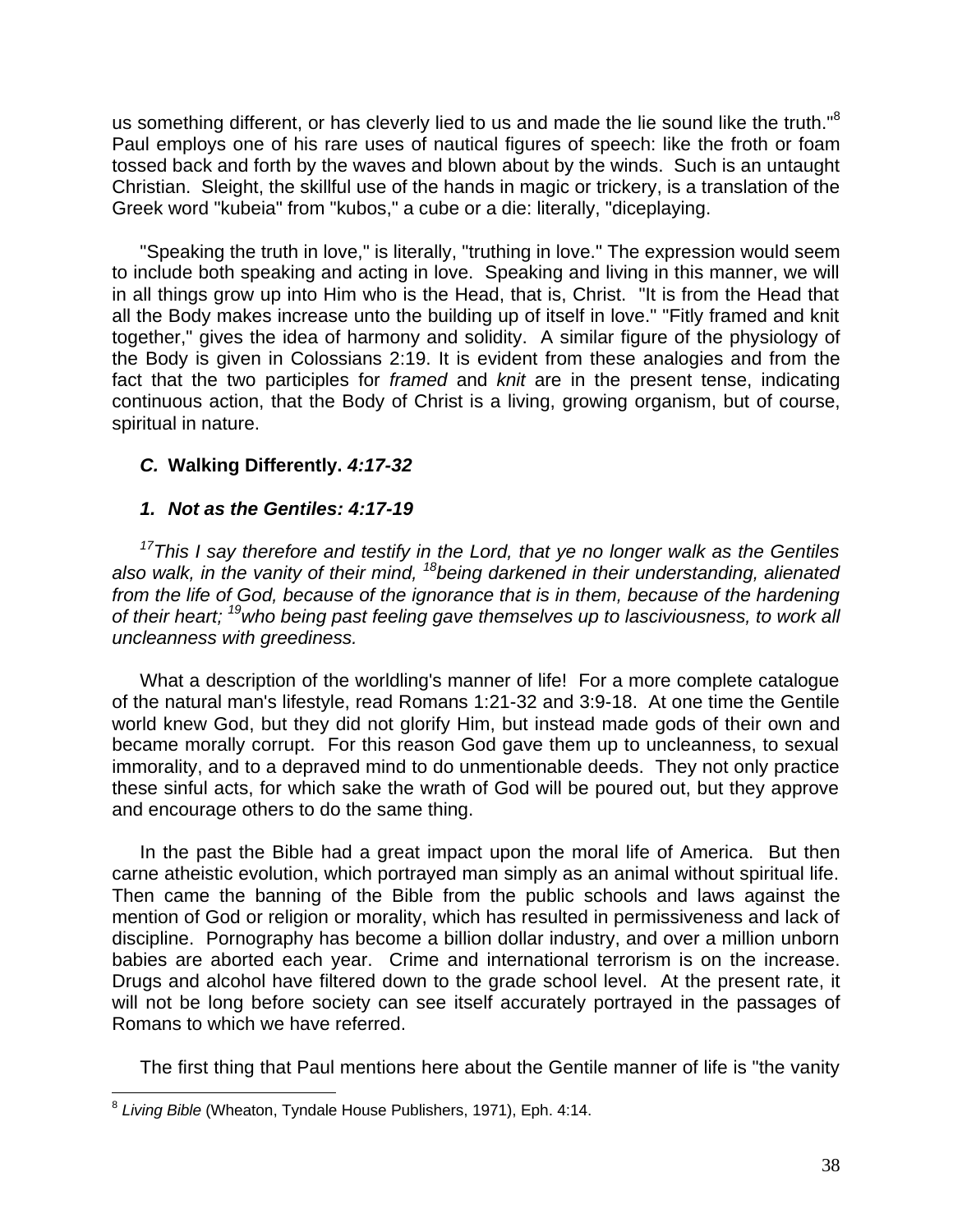of their minds." Vanity is emptiness, profitlessness. The Jews used this word in referring to idolatry (Acts 14:15), "turn from these vanities unto the living God." When the living God is excluded from the mind, whatever fills it is vanity. This exclusion of God, who is Light, leaves men in darkness of understanding. This refers to moral understanding, not intellectual understanding. Man may excel in scientific understanding, but at the same time he may be completely in the dark in moral and spiritual understanding. Ignorance is the cause of alienation and is the effect of the darkness. Alienation is also caused by the hardening of the heart. "Past feeling" is insensitivity, apathy, a seared conscience. In this state of moral unconsciousness man gives himself up, completely surrenders himself to sensuality, vice, and sexual excesses, so as to indulge in every kind of impurity without restraint. The veneer of Christianity has covered up much of the foul sin that is in man's heart by nature, but as the moral fiber of our society deteriorates, we see more and more open manifestation of indecency.

## *2. Putting Off and Putting On: 4.20-24*

*<sup>20</sup>*But ye did not so learn Christ. *<sup>21</sup>*If so be that ye heard him, and were taught in him, even as truth is in Jesus: *<sup>22</sup>*that ye put away, as concerning your former manner of life, the old man, that waxeth corrupt after the lusts of deceit; *<sup>23</sup>*and that ye be renewed in the spirit of your mind, *<sup>24</sup>*and put on the new man, that after God hath been created in righteousness and holiness of truth.

"Learn" is in the aorist tense, indicating that the learning was a definite past act at the time of conversion. It is not learning about Christ, but learning Christ, who is the Subject of the gospel.

The "if" clause of verse 21 is not in the subjunctive, but the indicative mood, showing that the supposition is true: lf you heard Him, as you surely did. Salvation is not just receiving a truth or philosophy: it is receiving a Person. We were taught, not "by Him," as in the A.V., but "in Him," in fellowship with Him, even as truth is in Jesus. He is not only true; He is the Truth (John 14:6). This is one of the few times that Paul refers to Christ simply as "Jesus." Jesus is the earthly, historical name of the Son of God. His official name is "Christ, " the Anointed One. Most often Paul gives Him His full title, "the Lord Jesus Christ." This passage is sometimes misquoted as, "the truth as it is in Jesus." This would imply that there is some truth that is not in Jesus. In saying that all truth is in Jesus we do not mean that we find the truths of mathematics and science expressed in Jesus, although He, as the Creator, surely placed all of these principles in the natural world. The truth with which Paul is concerned is moral and spiritual truth.

The verbs, "putting away or putting off the old man, " and "the putting on of the new man," are in the aorist tense, both here and in Colossians 3:9, 10, where similar statements occur. The aorist tense indicates that these are past, finished actions, not actions that we are continually trying to do. Since we (our old selves) were crucified with Christ imputatively, it must have been at the time of His death that our old man was put away. And since He was raised to newness of life, and we were raised with Him, it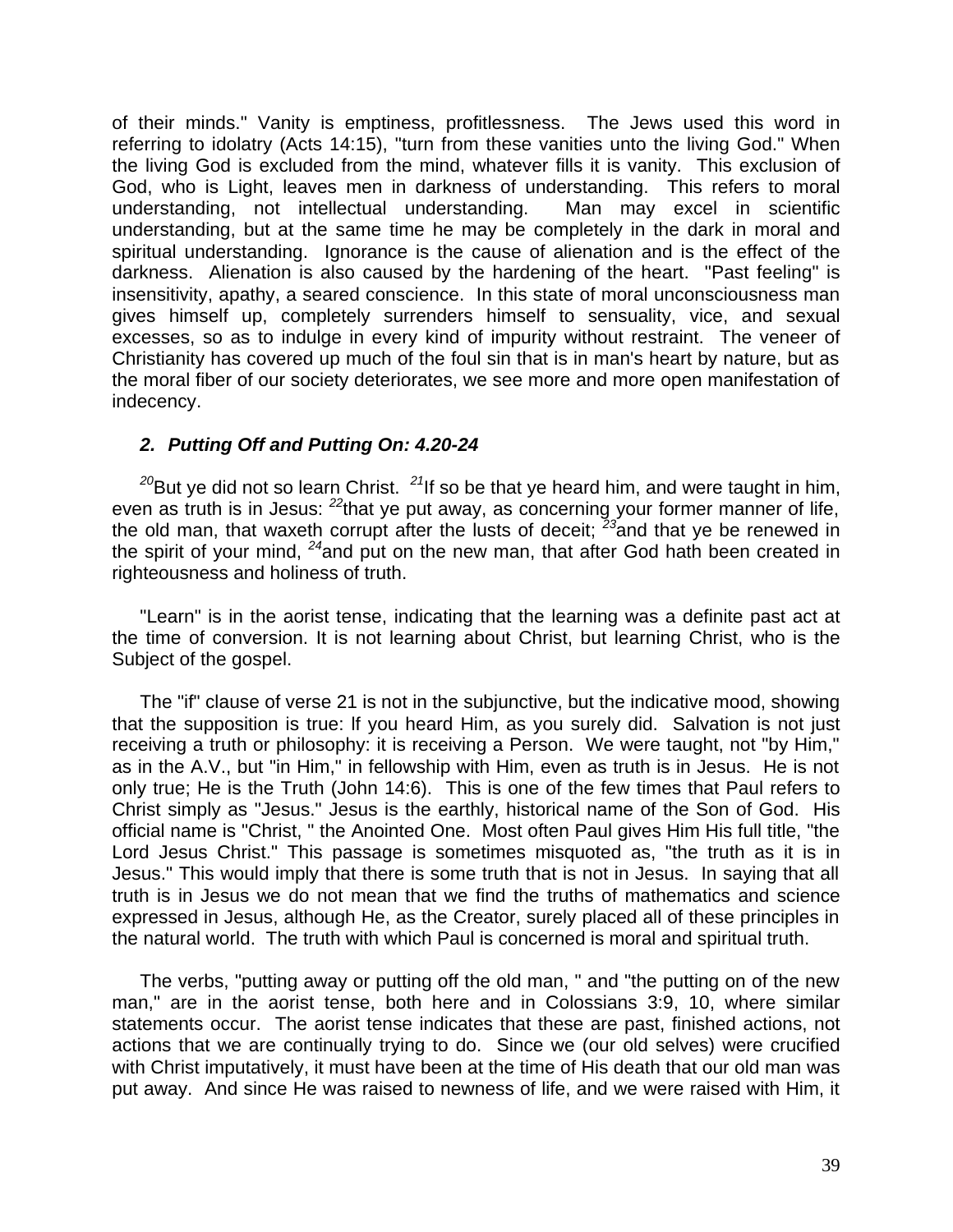must have been in that great transaction that we put on the new man. This all became effective to us when we believed the gospel. When we accept Christ, if we have read the fine print, we know that all of this identification with Christ is involved. Unfortunately, many Christians never discover this truth and they go through life struggling with sin and the old man, not knowing that God put the old man to death at the cross. Entering salvation is analogous to taking the marriage vows. The vows are taken only once and from that point onward the two are man and wife. The vows are not repeated. The couple do not continue to wrestle with the problem of getting married. But at the time of taking the vows they understood the duties and obligations into which each was entering, and it is these duties and obligations that occupy them for the remainder of life.

While the putting off of the old man is a past finished action, the corruption of the old man is put in the present tense, showing it is in the process of corruption. Likewise, now being saved, the renewing in the spirit of the mind is in the present tense, showing it is also a process. The new man, which is put on in salvation, is created to be like God in true righteousness and holiness. Notice that it is not the "renewing" of the mind, but the "renewing of the spirit of the mind." The human spirit is that which gives mind both its inclinations and materials of thought. However, the renewing of the mind itself is stated in Romans 12:2. There are two words for " new " in Greek. " Kainos", the word used for the new man, means primarily new in quality, whereas neos means new in reference to time, the young, the recent. "Kainos" is used of the New Testament, the New Creation, the New Jerusalem. It is possible that a thing can be both kainos and neos. An interesting combination occurs in Colossians 3:10; "And have put on the new (neos) man, which is renewed (anakainoumenon) in knowledge."

## *3. Dos and Don't's........**4:25-32*

*<sup>25</sup>*Wherefore putting away falsehood, speak ye truth each one with his neighbor: for we are members one of another. <sup>26</sup>Be ye angry and sin not: let not the sun go down upon your wrath: *<sup>27</sup>*neither give place to the devil. *<sup>28</sup>*Let him that stole steal no more: but rather let him labor, working with his hands the thing that is good, that he may have whereof to give to him that hath need. <sup>29</sup>Let no corrupt speech proceed out of your mouth, but such as is good for edifying as the need may be, that it may give grace to them that hear. *<sup>30</sup>*And grieve not the Holy Spirit of God, in whom ye were sealed unto the day of redemption. *<sup>31</sup>*Let all bitterness, and wrath, and anger, and clamor, and railing, be put away from you, with all malice: *<sup>32</sup>*and be ye kind one to another, tenderhearted, forgiving each other, even as God also in Christ forgave you.

The fact that our old man was crucified with Christ as a past, finished, once for all action does not mean that we no longer have problems with sin. We are still in the flesh and the flesh is still in us. Before we were saved we possessed only the flesh, the fallen human nature, which is enmity against God, and is not subject to the law of God, neither indeed can be, so that they that are in the flesh cannot please God (Rom. 8:7, 8). When we become saved through belief of the Gospel we receive the Holy Spirit who has power to deliver us from the flesh. However, the flesh constantly desires things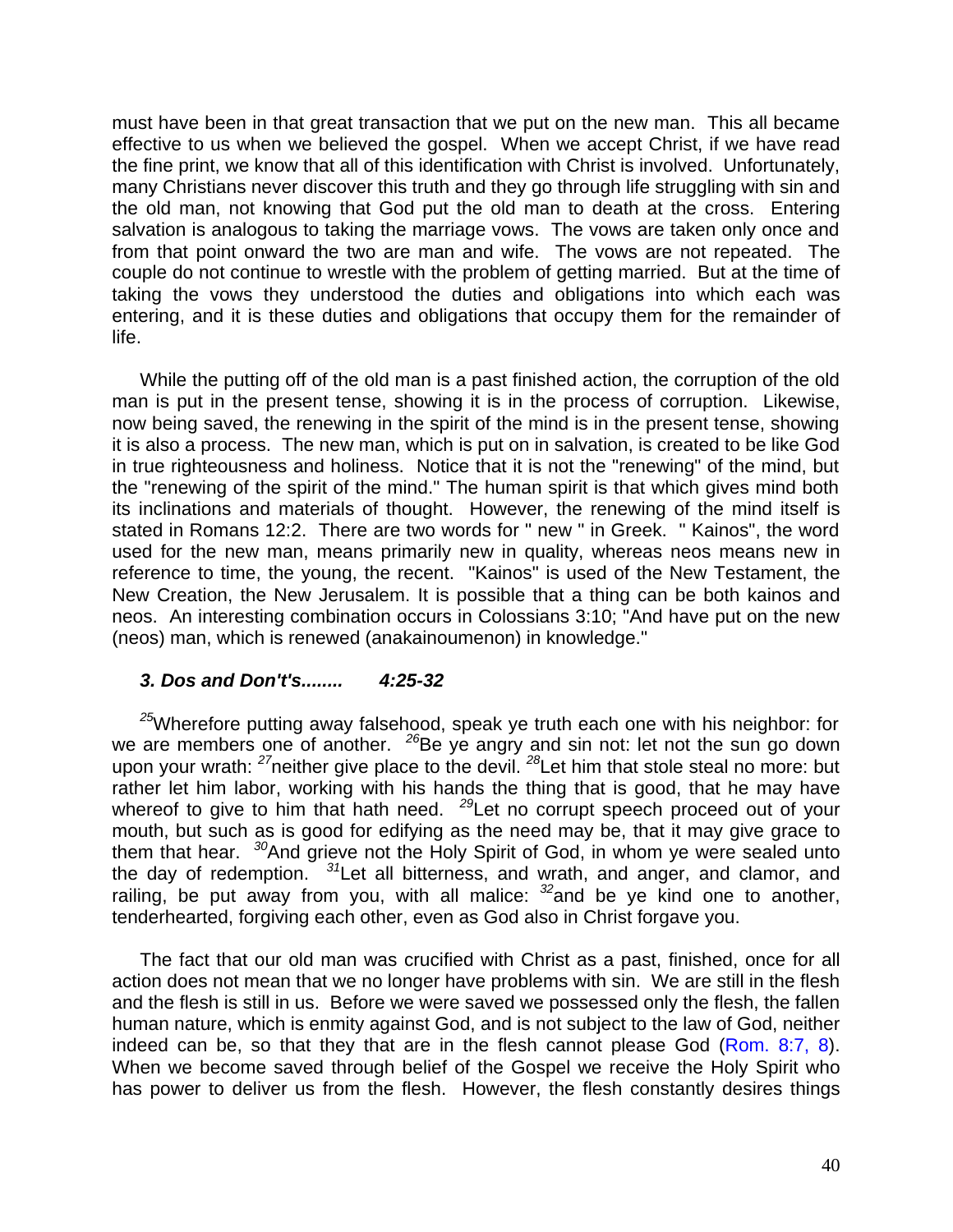which are just the opposite of what the Spirit desires, so we must walk or live by means of the Spirit (Gal. 5:16, 17), if we are to be victorious.

In this section of Ephesians Paul uses ten verbs in the present imperative tense which are commands of what we should or should not do. He begins by saying, "Wherefore, having put away (aorist) falsehood, speak truth, be angry, sin not, let not the sun go down on your wrath, neither give place to the devil, steal no more, labor with your hands, let no corrupt speech proceed from your mouth, grieve not the Holy Spirit, and be kind one to another." We have heard Bible teachers say that there are no commands under grace, and it is true that God often beseeches us, but here we have ten imperatives within eight verses of an epistle that is generally considered to be the epistle of grace *par excellence.* These are not imperatives for salvation. This is evident from the fact that Paul had to tell saved people to stop lying and stealing and using foul language. They are imperatives for a spiritual life which does not grieve the Holy Spirit.

We should speak the truth, not only because it is right, but because we are members one of another. What if the eye lied to the foot and the whole body plunged over the precipice?

"Be angry and sin not." This is a quotation from the Septuagint of Psalm 4:4. The Hebrew reads, "stand in awe and sin not." This is not a command to be angry. Paul did not want to have a lot of angry Christians to deal with. There is such a thing as righteous indignation. God's anger against sin is mentioned dozens of times in the Bible. God is altogether righteous in His anger, but we usually are not. We should be angry with injustice and wrongdoing, but we have to be very careful about being angry with people. We are instructed to love our enemies. When anger is vented against people it becomes vengeful and therefore wrong. The "and sin not," must never be separated from "Be ye angry." There is the further command, "Don't let the sun set upon your wrath." The word for "wrath " is a compound noun that appears only once in the New Testament, although the verb form is used in Romans 10:19 and Ephesians 6:4. The lexicon defines the word as "indignation, exasperation, wrath." We are to get rid of feelings of anger as quickly as possible; otherwise the devil can easily trap us. "Don't take your grudges to bed, for once invited they will become permanent bedfellows."

Stealing, like gambling, is trying to get something without working for it. Paul's work ethic is, "lf a man will not work, neither should he eat" (2 Thes. 3:7-12). Paul was an example of everything he expected of others. Not only should we support ourselves, but there are those who are truly needy through no fault of their own, and we should be able to share with them.

The word used to describe "corrupt speech" means "putrid, rotten, the stench of rotting flesh." Speech is one of the greatest natural gifts of God. How wonderful it is to be able to communicate intelligibly with others and even with God, and God with us through His Word. And yet, how greatly man has debased this gift. As one listens to the average conversation in the shop or on the street he feels he is standing in an open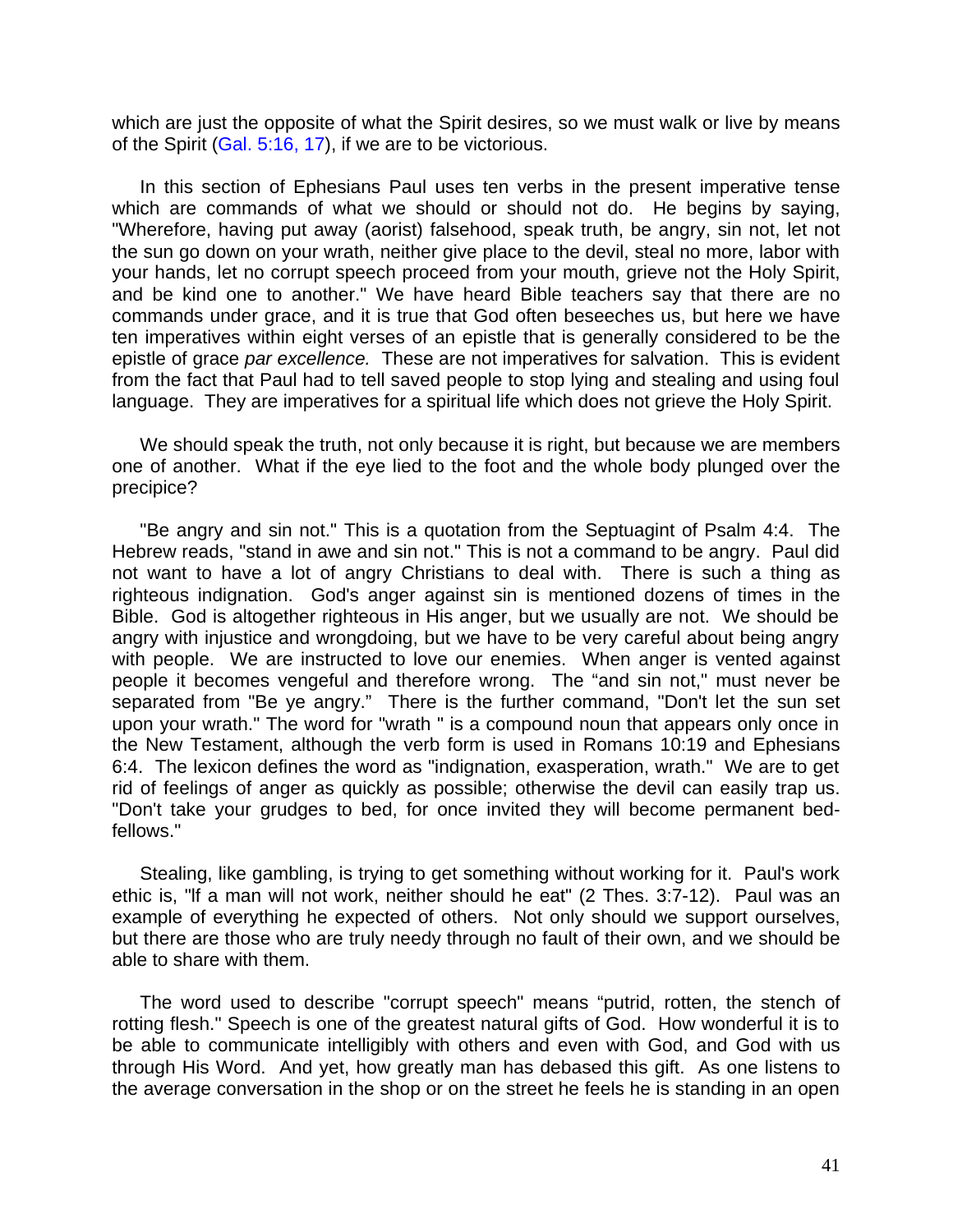sewer. And even the blessed names of Jesus Christ and of God are made the brunt of man's foul talk. If we can't say something to encourage, strengthen, or build up others, we would do well to keep silent. Writing to the Colossians, Paul admonished, "Let your speech be alway with grace, seasoned with salt, that ye may know how ye ought to answer every man" (4:6). Whatever comes out of the mouth originates in the heart (Mk. 7:21) and is therefore a barometer of the condition of the soul.

"And grieve not the Holy Spirit of God." This word is more often translated "make sorrowful." It may have the sense of "offend." Only persons can be, grieved or offended: therefore the Holy Spirit is a Person. He is the One who has sealed us unto the future day of redemption of the body, as we learned earlier in ch. 1:13 and 14. It is difficult to understand how the infinitely holy One can dwell in human hearts, even in the most consecrated ones. How saddened, how offended He must feel when His temple is defiled. No wonder Paul exclaims, "let all bitterness (Acts 8:23; Rom. 3:14; Heb. 12:15), and wrath, and anger, and clamor, and railing, be put away from you, with all malice."

Anger is personal and usually selfish. It is sharp, sudden, and, like all violent passions, brief. Wrath is deeper, more pervasive and enduring, and may be vengeful. Either of these emotions may result in rage, where behavior is driven beyond the bounds of prudence, or fury, which sweeps one away in uncontrollable violence. Clamor means "loud shouting and noise." The word translated "railing" in the A.S.V. and "evil speaking" in the A.V. is actually the Greek word "blasphemia." Blasphemy means "railing, reviling, slander, speech injurious to another's good name." We usually think of blasphemy only as an act against God, but this sin can also be committed against our fellow-man as well. Malice (kakia) means "malignity, ill-will, desire to injure." James 1:21 uses this word, being translated in the A.V. "superfluity of naughtiness." The A.S.V. translates, "Wherefore putting away all filthiness and overflowing of wickedness, receive with meekness the implanted word, which is able to save your souls."

Finally, Paul turns from the negative to the positive: "Be kind to one another, tenderhearted, forgiving each other as God also in Christ forgave you." There are two main words in the New Testament for forgiveness, aphieme, "to send away or remit," and "charizomai, to engrace, to freely forgive." Paul uses the first word in relation to sins only once (Rom. 4:7). His favorite word is the latter, for it is from the root word meaning "grace." In the Sermon on the Mount Jesus said, "lf ye forgive men their trespasses, your heavenly Father will also forgive you" (Matt. 6:14). This was not a forgiveness to make them children of God, for they already had that relation with God as their Father. But since Christ has freely provided forgiveness through His death, there is a shift in emphasis. We are to forgive others, not in order to be forgiven, but because we have been forgiven. However, if we, as children of God, have an unforgiving spirit, this is displeasing to our Father and needs to be confessed and corrected. Our motivation now in forgiving, as in everything else we do, is the love of Christ (2 Cor. 5:14).

# *D. Walking Lovingly – 5:1-7*

*<sup>1</sup>Be ye therefore imitators of God, as beloved children; <sup>2</sup> and walk in love, even as*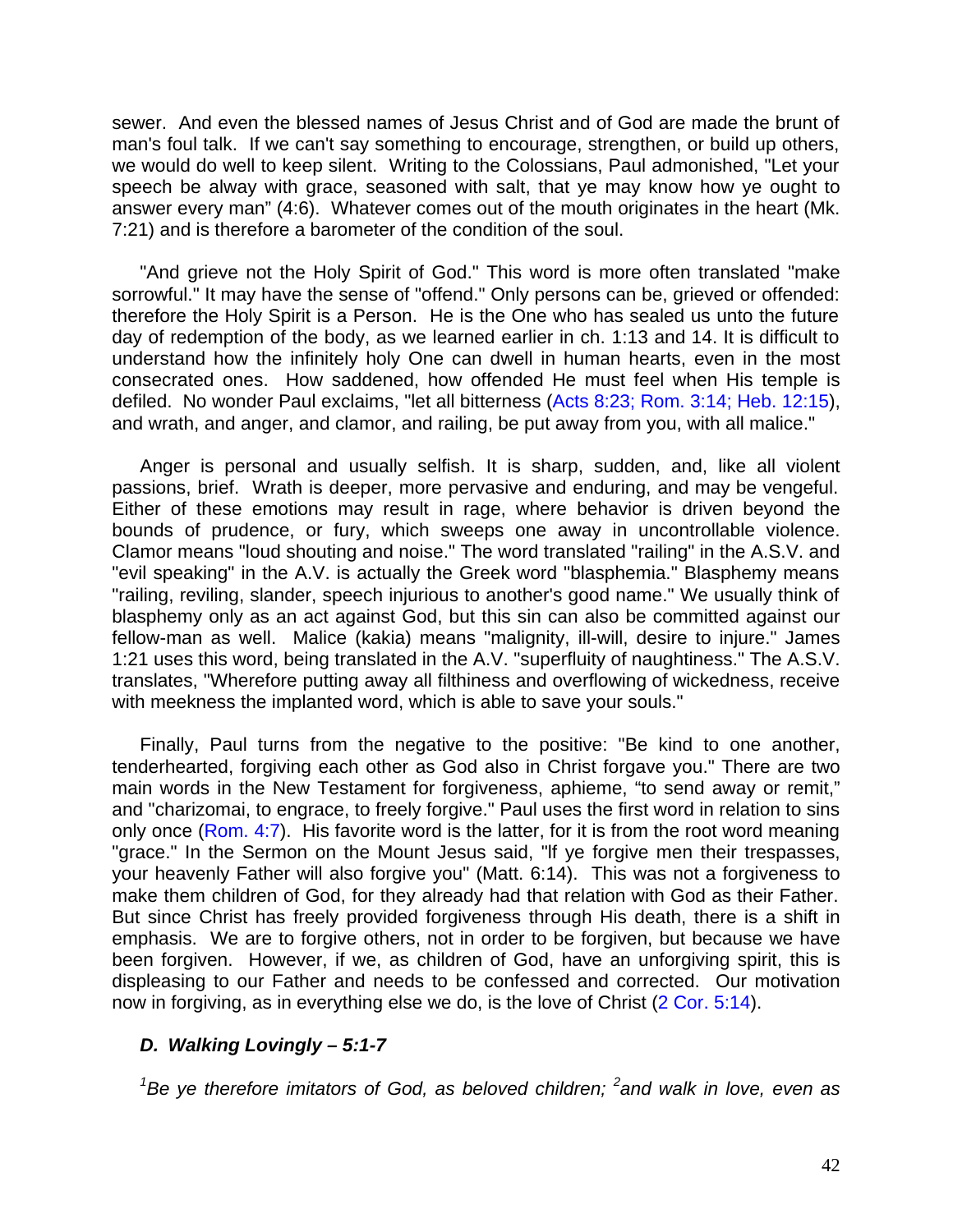*Christ also loved us and gave himself up for us, an offering and a sacrifice to God for an odor of a sweet smell. <sup>3</sup>But fornication, and all uncleanness, or covetousness, let it not even be named among you, as becometh saints, <sup>4</sup> nor filthiness, nor foolish talking, or jesting, which are not befitting: but rather giving of thanks. <sup>5</sup> For this ye know of a surety, that no fornicator, nor unclean person, nor covetous man, who is an idolator, hath any inheritance in the kingdom of Christ and God. <sup>6</sup> Let no man deceive you with empty words: for because of these things cometh the wrath of God upon the sons of disobedience. <sup>7</sup>Be not ye therefore partakers with them;*

We are to be imitators of God as dear children. It is a characteristic of children that they get many of their behavior patterns from their parents. "Like father, like son," although not a statement of Scripture, is generally true, especially if the father is loving and caring. How much more, then, should we strive to be like our heavenly Father! The Greek word for imitators is "mimetai " from which we get our word "mimic," and from which comes the trade name, "Mimeograph," a machine which turns out exact copies of the original. We are to be imitators of God, not imitations. We are to be the real thing, not a counterfeit.

Our whole manner of life should be characterized by love. It is the greatest of all virtues. Our example of this love is the Lord Jesus Christ who gave Himself for us (while we were yet sinners, Rom. 5:8), as an offering and a sacrifice for an odor of a sweet smell. There were five great Levitical offerings. Three were called sweet-savour and two non-sweet savour offerings (Lev. 1:5). The latter were the sin offering and the trespass offering. The former were the burnt offering, the meal offering, and the peace offering. These were voluntary: "he shall offer it of his own voluntary will." The meaning of all of these offerings is comprehended in the once for all offering of Jesus Christ. The aspect of Christ offering Himself voluntarily in obedience to God is emphasized here, since Paul wants us to imitate Christ in this way.

As in the previous section, Paul now lists a catalog of sins that we should not even talk about, they are so repulsive: illicit sex, all kinds of impurity, covetousness which is idolatry, obscenity, foolish talking, and coarse and suggestive joking. None of these things are befitting to the Christian life. How much better it is to give thanks unto God for rescuing us from these things, because of which the wrath of God will some day fall upon the sons of disobedience. Paul says there is one thing we can be sure of, and that is that no person who practices the above sins has any inheritance in the Kingdom of Christ and of God.

These words raise the question of eternal security. lf a Christian does get trapped in one or more of these sins, does he forfeit his inheritance in the Kingdom of Christ? It is evident, both from Scripture and experience, that truly saved people may at times commit some of these sins, and that no one is one hundred percent obedient in all matters. To argue the case for insecurity of salvation, a gradation of sins would have to be made with a cut-off point, beyond which salvation would be lost. Nothing of this nature is suggested in Scripture. The Scripture plainly teaches justification by faith apart from works; all of which would be meaningless if justification could be reversed.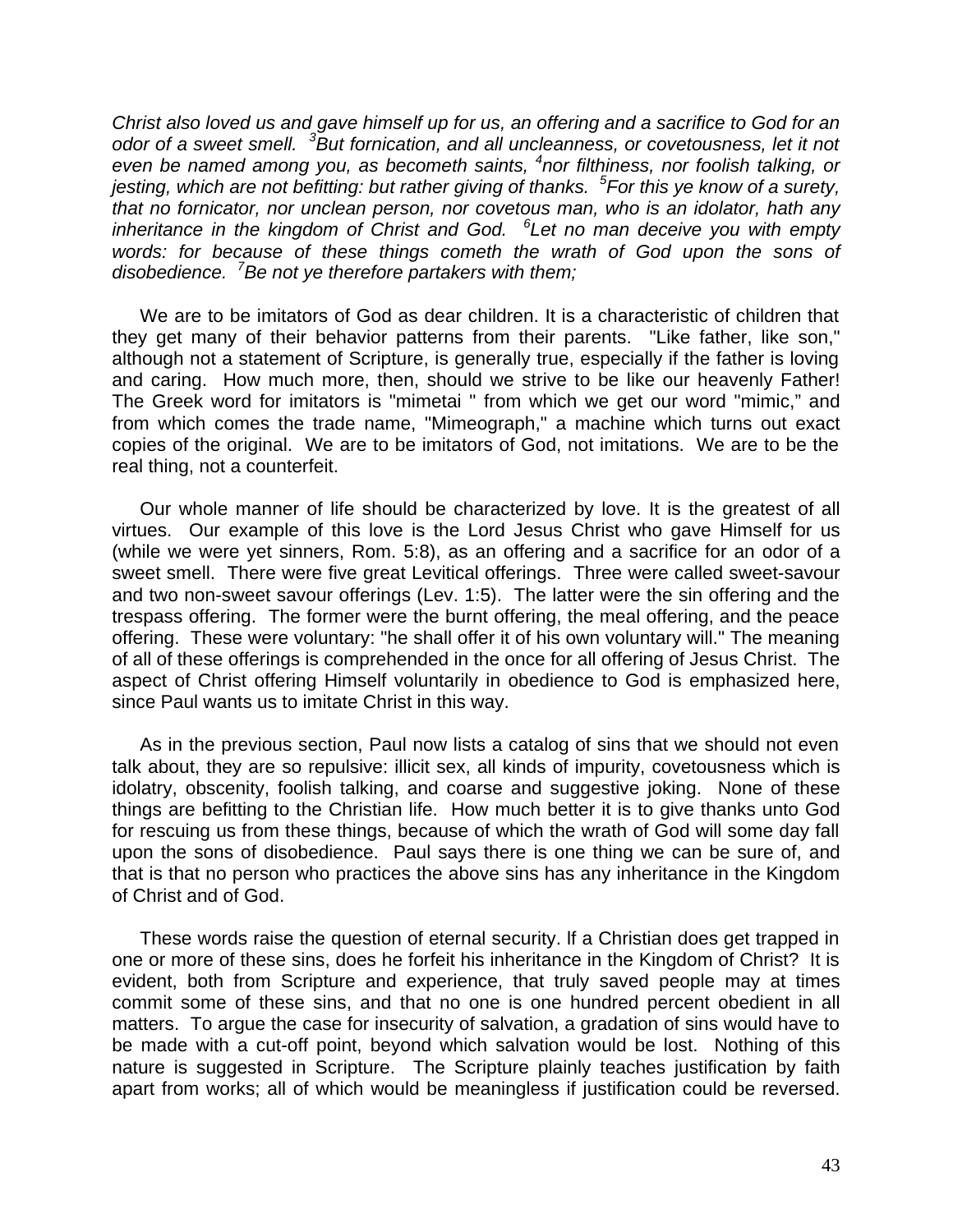Scripture teaches that God, as the Father of the believer, corrects His child when he gets into sin, and if one does not receive correction it is proof he is not really a child of God (Heb. 12:5-11). Paul teaches that if one who sins judges that sin himself he will not be judged by the Lord. But if the believer doesn't judge his sin, then God will judge it. This divine judgment comes in the form of chastening or correction, to the end that we should not be condemned with the world (1 Cor. 11:31, 32).

We must be very careful that we do not intimate that the Bible gives permission for the Christian to sin, or that the Christian can live in sin all he wants to and still be saved. Sin *is never* acceptable with God! The foundation of God standeth sure, having this seal: The Lord knoweth them that are his, And, Let every one that nameth the name of Christ depart from iniquity" (2 Tim. 2:19). Only God knows who are professors and who are possessors. Security in Christ is no excuse for sinning. It is only by their fruits that we know them (Matt. 7:20). Jude 12 says that one who bears no fruit as evidence of being a believer is "twice dead, plucked up by the roots."

Verse 7 should be translated, "Therefore do not become partakers with them." This is a warning against the possibility of the Christian lapsing back into old ways and habits.

### **E.** *Walking as Children of Light – 5:8-14.*

*8 For ye were once darkness, but now are ye light in the Lord: walk as children of* light <sup>9</sup>(for the fruit of the light is in all goodness and righteousness and truth), <sup>10</sup>*proving what is well pleasing to the Lord; <sup>11</sup>and have no fellowship with the unfruitful works of darkness, but rather even reprove them; <sup>12</sup>for the things which are done by them in secret it is a shame even to speak of. <sup>13</sup>But all things when they are reproved are made manifest by the light: for everything that is made manifest is light. <sup>14</sup>Wherefore he saith, Awake thou that sleepest, and arise from the dead, and Christ shall shine upon thee.*

Light that we see with our eyes has been analyzed by scientists as an electromagnetic wave radiation vibrating between 375 and 750 trillion times per second. We cannot see light itself. We can see luminous bodies, such as the sun. We can see nonluminous bodies only when light is reflected from them. Darkness is the absence of light, or if light is present, it is the absence of anything to reflect the light to our eyes.

From ancient times the word light has been used figuratively to represent intellectual and spiritual knowledge. Anything that causes us to see truth is light. God's Word, said the Psalmist, "Is a lamp to my feet and a light to my pathway" (Ps. 119:105). Verse 130 says, "The entrance of thy words giveth light; it giveth understanding unto the simple." God is light, and in Him is no darkness at all" (1 John 1:5). He beams His light into our minds and hearts through His Word (Eph. 1:18). "For God, who commanded the light to shine out of darkness, hath shined in our hearts, to give the light of the knowledge of the glory of God in the face of Jesus Christ" (2 Cor. 4:6). Paul does not point us to the things that are seen, such as the great temples and architecture of the Greek and Roman worlds. We look not at the things that are seen, but at the things which are not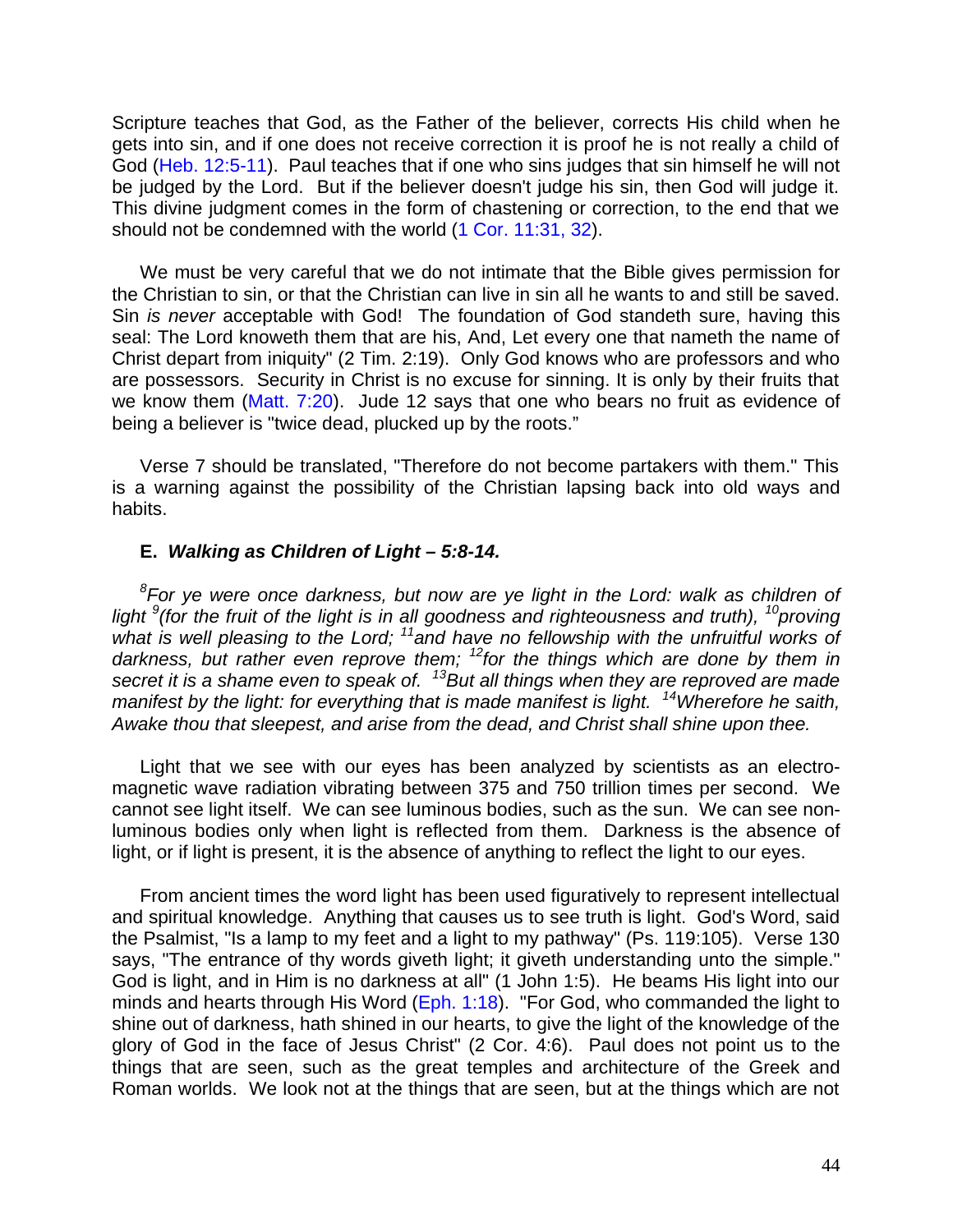seen: for the things that are seen are temporal, but the things which are not seen are eternal (2 Cor. 4:18).

In the section before us Paul tells us that before God shined into our hearts with the knowledge of salvation we were not only in the dark: we were darkness personified, but now we are light, not in ourselves, but in the Lord. Therefore we should walk as children of light. We find this appeal stated in very many different ways. In Romans 13:11-14, for example, he says, "And that, knowing the time, that now it is high time to awake out of sleep: for now is our salvation nearer than when we believed. The night is far spent; the day is at hand: let us therefore cast off the works of darkness, and let us put on the armor of light. Let us walk honestly, as in the day (light); not in rioting and drunkenness, not in chambering and wantonness, not in strife and envying. But put ye on the Lord Jesus Christ, and make not provision for the flesh, to fulfill the lusts thereof.

The parenthetical statement in vs. 9 means that the fruit, harvest, or result of light consists in all goodness, right behavior, and truth.

The subject of "proving" (vs. 10) is "walk." Walk as children of light, proving what is well pleasing (euareston) to the Lord. The final test of every act is, Does it please the Lord? Compare this with Romans 12:2: "And be not conformed to this world, but be ye transformed by the renewing of your mind, that ye may prove what is that good, and acceptable (euareston), and perfect will of God."

Compare the fruit of light with the unfruitful works of darkness. There can be no fellowship with such works. Paul expresses this truth to the church at Corinth in these words: "Be ye not unequally yoked together with unbelievers: for what fellowship hath righteousness with unrighteousness and what communion hath light with darkness?" (2 Cor. 6:14). The believer is to reprove, expose, turn the light on these works of darkness, so that people will be able to see their true nature.

Paul does not describe these immoral and unclean acts of darkness, for he states that it would be a shame to put them in writing. Many of the sexual sins in particular are done in secret, but it seems that in the new culture which is developing in our society, there is more and more openness, and less and less disapproval. Shame has become a forgotten word. What would have been a shame and even unlawful to present on television in its early days is now discussed and portrayed openly. Our purpose in exposing these immoral sins is to reveal their rotten character, whereas the exposing of them in the media is simply to gratify the lust of the flesh.

Vs. 13 explains that everything that is exposed by the light becomes visible, because it is the light that makes everything visible.

Vs. 14 is not a quotation of Scripture. It may be that Paul loosely quotes Isaiah 60:1, 2, and then adds, "and Christ shall shine on you." Since Paul was writing under the inspiration of the Holy Spirit, the Spirit caused him to write these words apart from any reference to an Old Testament source.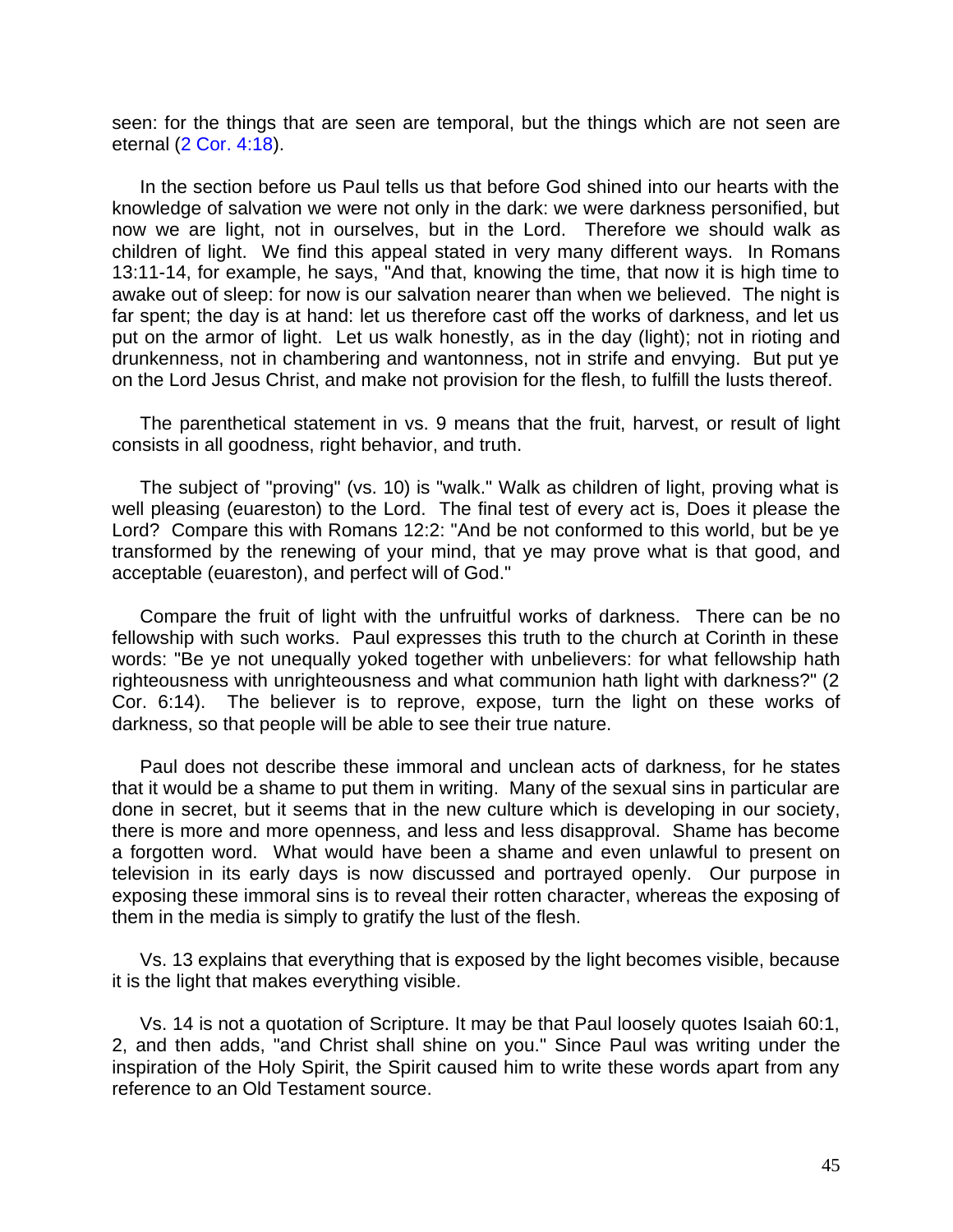### **F.** *Walking Carefully – 5:15-17*

*<sup>15</sup>Look therefore carefully how ye walk, not as unwise but as wise: <sup>16</sup>redeeming the time for the days are evil. <sup>17</sup>Wherefore be ye not foolish, but understanding what the will of the Lord is.*

Some Greek manuscripts read, "Look therefore how carefully ye walk," but the better ones place the "how" after "carefully:"

Look carefully how ye walk. The word "carefully" is derived from "akron," - the farthest point (a Greek scholar must have named the city in Ohio). From this the word gets the meaning of *exactly, accurately.* A soldier walking through a mine-field had better be very careful how he walks. And we too must be careful, for Satan has placed many booby-traps along our pathway. lf we are walking in the light we will be able to see these dangers and avoid them. However, we must pay strict attention: we must look, as Paul says: keep our eyes open, as a motorist must in heavy traffic. The wise motorist watches not only the car immediately ahead of him, but keeps his eye on all of the traffic ahead so that he can anticipate any emergency. So also the wise Christian looks ahead to anticipate what moves he should make and what will be the consequences. Most actions are irreversible. "lf I had only looked ahead," we often say regretfully.

We are to redeem the time. What does this mean? Redeem means "to buy up" or "buy out". We are to buy up the time or the opportunity. Time presents us with opportunities to serve God, to help others, to glorify Jesus Christ. But these opportunities have to be purchased. That means we have to pay something. Someone has said, "The favorable opportunity becomes ours at the price of duty."

There are two words for time in the New Testament. "Chronos" means "time as a succession of moments, minutes, hours, days;' "the succession of events." *"Kairos,"* the word used here, is often translated "season" and "opportunity" and means a definite portion of time to which something belongs. Paul uses this word twice in Galatians 6:9 and 10: "And let us not be weary in well doing: for in *due season* we shall reap if we faint not. As we therefore have *opportunity,* let us do good unto all men, especially unto them who are of the household of faith." The two words for time appear in the expression, "times and seasons" (Acts 1:7; 1 Thes. 5:1).

The Preacher in the Old Testament reminds us, "To everything there is a season, and a time to every purpose under the heaven: a time to be born and a time to die; a time to plant, and a time to pluck up that which is planted," and he continues for eight verses listing times for doing various things (Eccl. 3:1-8). A season for doing a certain thing includes time as a time means more than succession of moments. Redeeming the g hold of making the best use of each moment: it means laying the special significance of life as a whole. Paul does not say, " Redeeming the times, " but "Redeeming the time." The whole of life is one great opportunity which God has given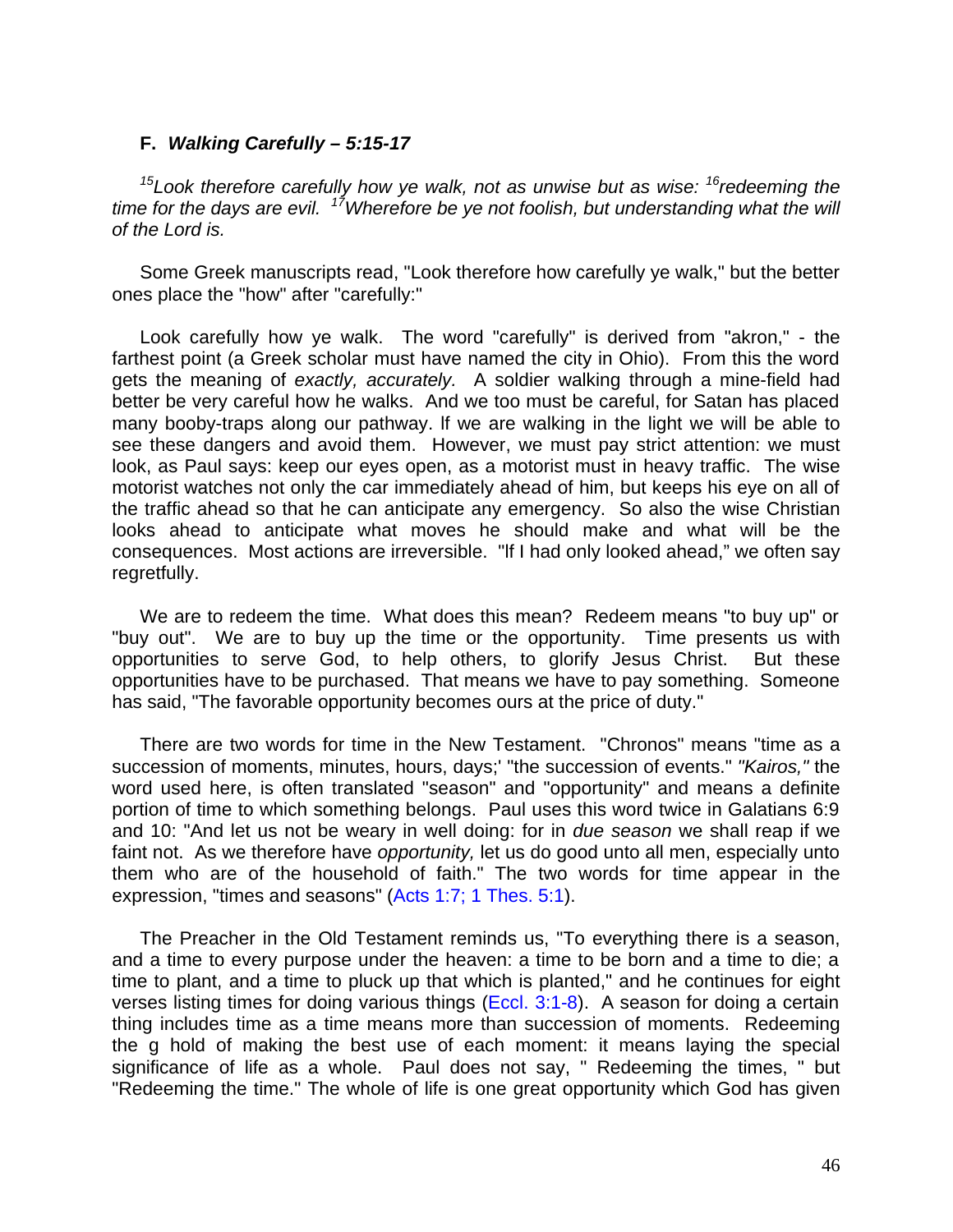us in which to glorify Him. Our span of life is broken down into many special opportunities from day to day and we have to be careful to buy them up, exchanging the selfish and wasteful use of time for that which brings the greatest honor and glory to our Savior. Paul also adds that we should do this because these days of our lives are evil days. This time is called "the present evil age" (Gal. 1:4). Were the days all good there would be no need to buy them up.

One who does not understand what is the will of the Lord is foolish. How can we know what is the will of the Lord? The Bible tells us very plainly what is the will of God in such passages as 1 Thessalonians 4:3; 5:18; Rom. 12:2. We cannot go to the Bible to find out whether it is God's will for us to buy this house or that, or to make other such decisions, but if we are doing all of the will of God which is revealed in His Word, we can rest assured that as we commit these daily decisions to Him in prayer, He will lead us to make the right choices.

### **G.** *Walking Spiritually – 5:18-21*

<sup>18</sup>And be not drunk with wine, wherein is riot, but be filled with the Spirit; <sup>19</sup>speaking *one to another in psalms and hymns and spiritual songs, singing and making melody with your heart to the Lord; <sup>20</sup>giving thanks always for all things in the name of our Lord Jesus Christ to God, even the Father; <sup>21</sup>Subjecting yourselves one to another in the fear of Christ (out of reverence for Christ).*

Paul draws a contrast between receiving stimulation from wine (which would include drugs) and from the Holy Spirit. Being filled with wine leads to drunkenness and debauchery. Being filled with the Spirit results in a God-honoring life of righteousness and peace. The word translated riot or excess is the negative form of salvation. It is literally *unsavingness.* The Bible does not forbid the drinking of wine, for Paul told Timothy to drink a little wine for his stomach's sake and his oft infirmities (1 Tim. 5:23). But notice that he said "a little." The Bible is full of warnings about addiction to wine. "Wine is a mocker; strong drink is raging; and whosoever is deceived thereby is not wise" (Prov. 20:1). The first mention of wine in the Bible is in Genesis 9:21 where Noah "drank of the wine and was drunken." Drunkenness is listed along with adultery, fornication, murder, and such like, as works of the flesh, and they that practice such things shall not inherit the Kingdom of God (Gal. 5:19-21). Modern social workers call alcoholism a disease. lf it is a disease it is a self-inflicted disease for which the alcoholic is responsible.

One would think that Paul would mention the result of being filled with the Spirit as doing mighty acts of service, perhaps of suffering martyrdom. But instead, "speaking one to another in psalms and hymns and spiritual songs, singing and making melody in your hearts to the Lord; giving thanks always for all things." The Spirit-filled life appears to be what God intended life to be: peaceful, joyous, harmonious, God-centered; that is, as far as relationships between God's people are concerned. Conflict comes from the world, the flesh, and the Devil, but Christ has won the victory over these enemies.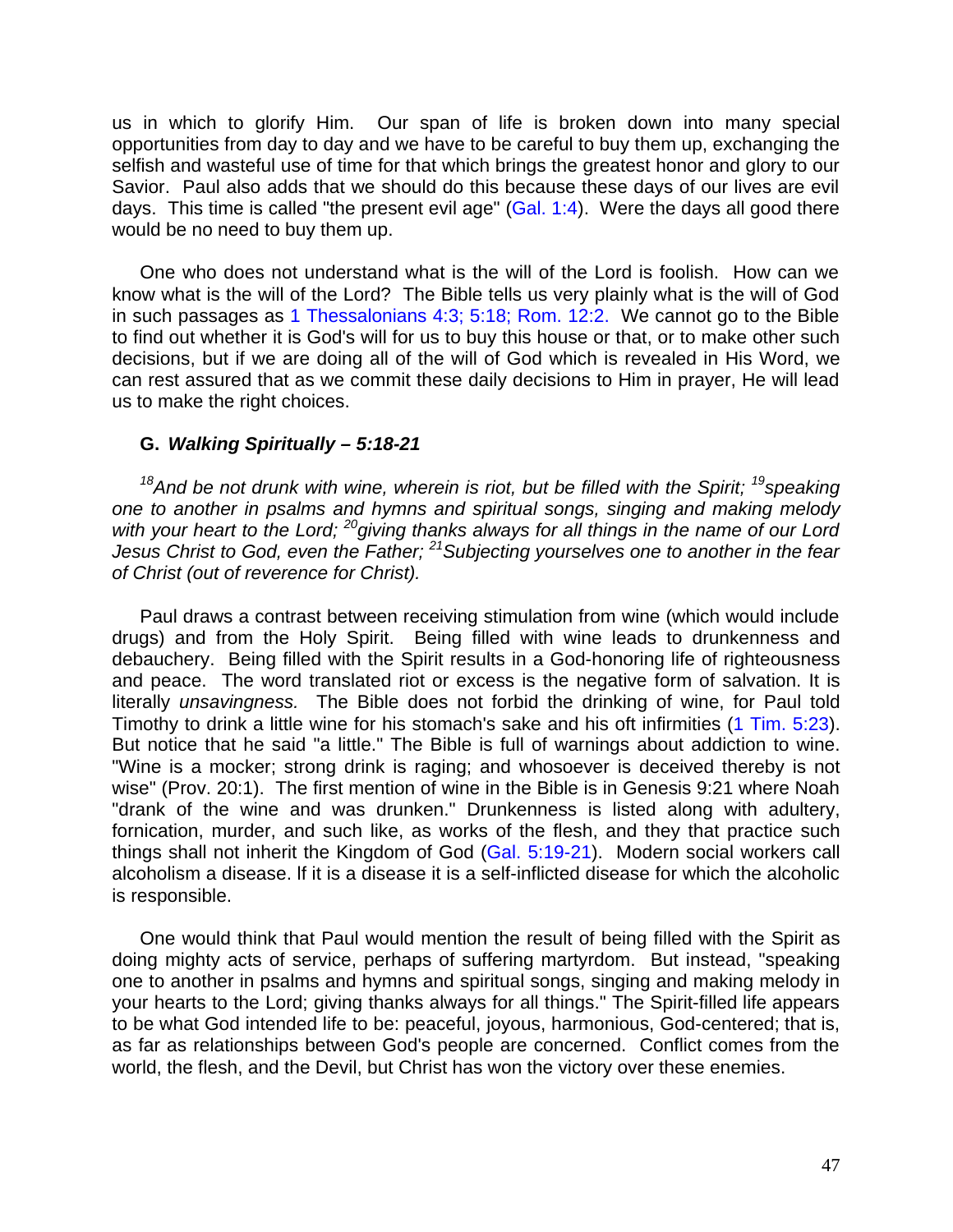When one knows and believes that God is working all things together for good for His called ones, one can give thanks for all things, even though they may bring adversity and pain. When men turned away from God in the beginning, they became unthankful (Rom. 1:21). One is an ingrate who is not thankful when all goes well. Even the unsaved will celebrate Thanksgiving Day when their tables are loaded with turkey and all the trimmings. But only truly saved persons can be thankful when things are not going well. That is the true test of a thankful heart.

But how does one get filled with the Spirit? There are charismatic groups which teach, on the basis of Luke 24:49, that one must tarry and go through all kinds of agonizings and laying on of hands until finally the Spirit strikes him down and then he speaks with tongues and is filled with the Spirit. This type of experience is wholly unscriptural. The disciples were told to tarry in Jerusalem until the time carne for the sending of the Holy Spirit into the world. Parents wait for the baby to come, but it would be unthinkable to wait after the child is born. It is upon believing that we receive the Holy Spirit and are sealed, as we learned in chapter one of this epistle. Furthermore, there is no scriptural evidence that the Holy Spirit smites or strikes believers to the floor in unconsciousness. The only believers who were thus smitten were Ananias and Sapphira for lying to the Spirit (Acts 5:1-10).

Being filled with the Spirit is not a once for all experience. The very is in the present tense, meaning "be getting filled." It is akin to eating: we have to eat our meals regularly. Jeremiah said, "Thy words were found, and I did eat them; and thy word was unto me the joy and rejoicing of my heart: for I am called by thy name, O Lord God of hosts" (Jer. 15:16). One thing is sure: whatever else may be required for the filling of the Spirit, the being filled with the Word of God is of foremost importance. "The Word of God is living and active. Sharper than any double-edged sword, it penetrates even dividing soul and spirit, joints and marrow; it judges the thoughts and attitudes of the heart" (Heb.  $4:12 \text{ N.I.V.}$ ). $9$  It is not sufficient merely to read the Word. It must be masticated, swallowed and allowed to become a living part of our being.

Being filled with the Spirit results in (1) speaking to one another as described in verse 19, (2) giving thanks always for all things, verse 20, and (3) submitting one to another in the fear of God. The word " submit " is used again in the next verse, where wives are to submit to their own husbands, but here the reference is to all believers in general. All should manifest a spirit of humility, even as Paul says in Romans 12:10: "Be kindly affectioned to another in brotherly love, in honor preferring one another."

The fleshly nature of man rebels against any idea of being subject to another. Sin might be defined as "a refusal to be subject to God and to His will." Romans 8:7 states, "Because the fleshly mind is enmity against God; for it is not subject to the law of God, neither indeed can be." Therefore it is useless to expect unbelievers to live according to this standard of the Christian life.

This general exhortation to submission is followed by several specific areas where

 $\overline{a}$ 9 N.I.V. *op. cit.* Heb. 4:12.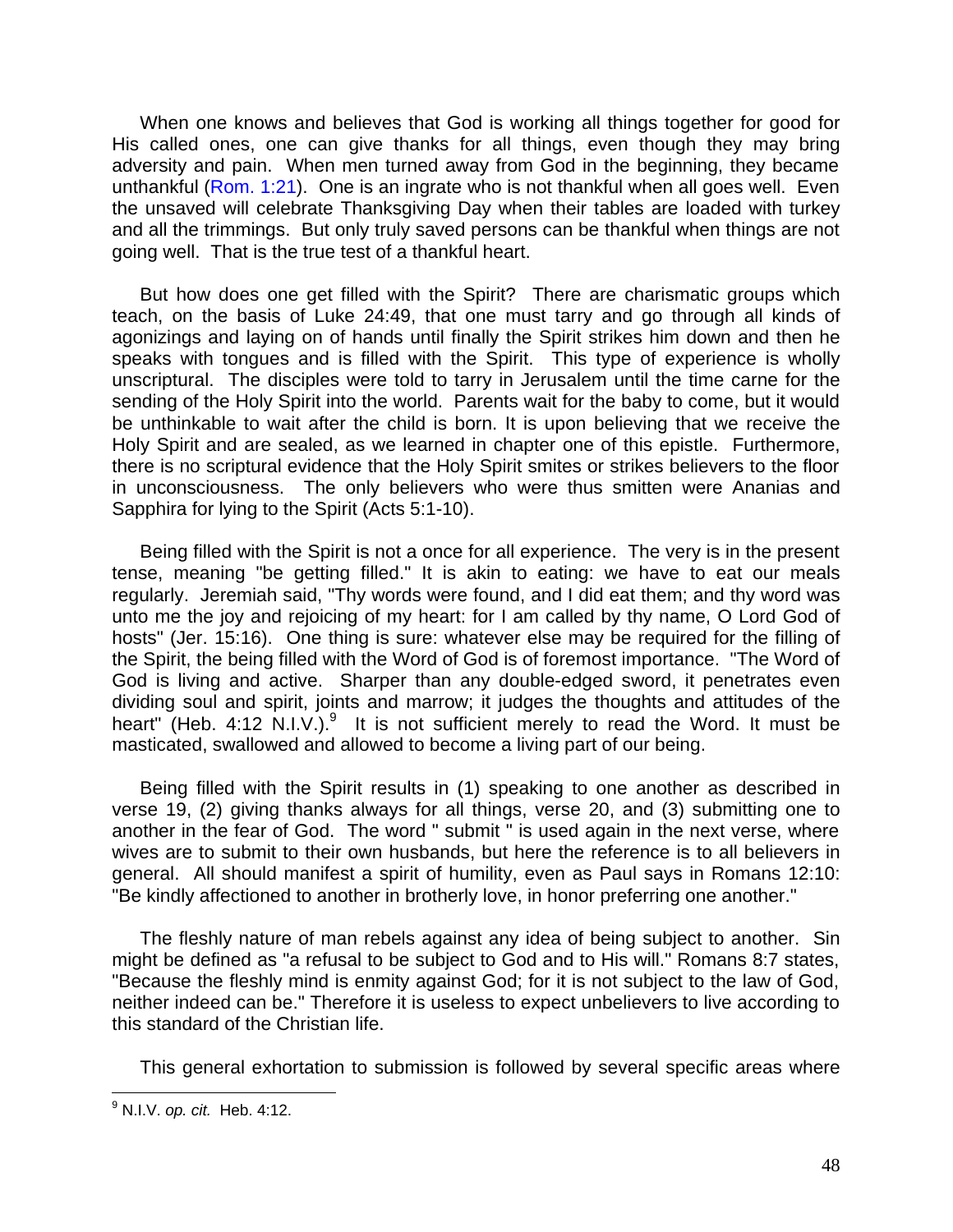submission is needed: submission of the Church to Christ, the Head, submission of the wife to husband, the head; submission of children to parents; and submission of servants to masters.

## **X. SPIRIT FILLED RELATIONS 5:22-6:9.**

## **A.** *Husbands and Wives – 5:22-33.*

*<sup>22</sup>Wives, be in subjection unto your own husbands, as unto the Lord. <sup>23</sup>For the husband is the head of the wife, as Christ also is the head of the church, being himself the savior of the body. <sup>24</sup>But as the church is subject to Christ, so let the wives also be to their husbands in everything. <sup>25</sup>Husbands, love your wives, even as Christ also loved the church, and gave himself up for it; <sup>26</sup>that he might sanctify it, having cleansed it by the washing of water with the word, <sup>27</sup>that he might present the church to himself a glorious church, not having spot or wrinkle or any such thing; but that it should be holy and without blemish. <sup>28</sup>Even so ought husbands also to love their own wives as their own bodies. He that loveth his own wife loveth himself: <sup>29</sup>for no man ever hated his own flesh; but nourisheth and cherisheth it, even as Christ also the church; <sup>30</sup>because we are members of his body. <sup>31</sup>For this cause shall a man leave his father and mother, and shall cleave to his wife; and the two shall become one flesh. <sup>32</sup>This mystery is great: but I speak in regard of Christ and of the church. <sup>33</sup>Nevertheless do ye also severally love each one his own wife even as himself; and let the wife see that she fear her husband.*

This extended passage on husband-wife relationships in Christian marriage is addressed to believing husbands and believing wives. Paul deals elsewhere with mixed marriages where one partner is a believer and the other an unbeliever (1 Cor. 7:12-17). According to God's decree believing wives are to submit to their own husbands "as unto the Lord." The word "submit" is not in the best Greek texts, but it is clearly inferred from the previous verse. This willing submission means that the husband becomes the head of the wife, even as Christ is the Head of the Church. The common result of the marriage relationship is the bringing forth of children, so that the husband becomes the head of the family.

The headship of the husband in no way disfranchises the wife. Spiritually the wife is the equal of her husband, "for there is neither male nor female ... in Christ Jesus" (Gal. 3:28). It is only in the area of authority that the husband is to be the head. Every business organization must have a head in order to function properly, and the family organization is no exception. But this does not mean that there cannot be mutual working together in making decisions. Peter tells us that Sarah but he also was submissive to Abraham and called him lord, tells us that husbands and wives are "joint heirs of the grace of life" (1 Peter 3:1-7). In modern society there is a movement for complete independence of wives from their husbands. What God calls for is interdependence between husband and wife, and complete dependence of both upon Him.

In the last clause of vs. 23 Christ is said to be the Savior of the Body (of Christ). The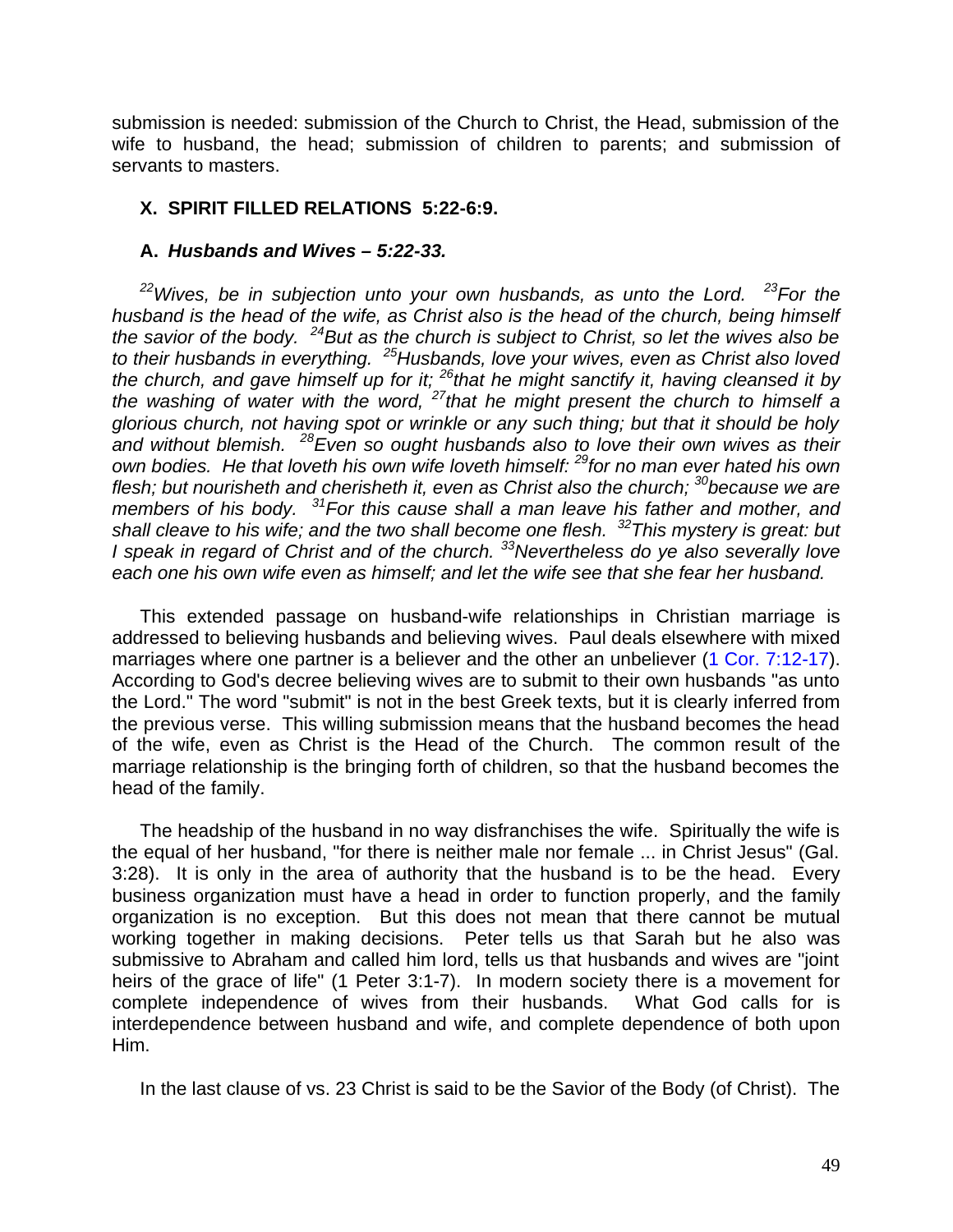comparison between Christ and the husband is true only in regard to headship. There is no sense in which the husband is the savior of the wife. The A.S.V. makes this clear by properly beginning the clause, "being Himself the Savior of the Body," instead of "and He is the Savior of the Body," as in the A.V., and by properly translating the first word of vs. 24 as "But" instead of "Therefore," as in the A.V. The wife's submission is to be balanced by the husband's love, "even as Christ also loved the Church and gave Himself for it.

Christ gave Himself for the Church, that He might sanctify it, having cleansed it by the washing of water with the word. The common explanation of this washing of water is the ritual of water baptism, but the A.S.V. is correct in translating the aorist participle as "having cleansed it," as a past finished action. Therefore this cleansing could not refer to a ceremony performed at some later date. The word "washed" is "laver". The laver was a vessel containing water, located in the courtyard of the Jewish tabernacle and temple, where the priests washed before going into the holy place to minister. Paul is not telling us to go back to the Jewish temple to practice ceremonial baptism. The laver of which Paul speaks is the antitype of the Old Testament cleansing by literal water. Paul uses the word "laver" again in Titus 3:5: "Not by works of righteousness which we have done, but according to His mercy He saved us, by the laver of regeneration and renewing of the Holy Spirit. " We are not saved by the laver of water baptism; we are saved by the laver of regeneration. Regeneration is the Spirit's working through the Word. Jesus said, "Now are ye clean through the word which I have spoken unto you" (John 15:3). The Holy Spirit works through the Word.

Christ has sanctified and cleansed the Church in order that He might present it to Himself as a glorious, radiant Church, without stain or wrinkle, or any such imperfection, holy and without blame. This presentation will take place when the last member is added to the Body and Christ returns in the air to catch up the saints (1 Thes. 4:13-18).

There follows in vs. 28 to 31 a very interesting statement concerning the oneness, not only of Christ and the Body, but also of man and wife. First, husbands are to love their wives as their own bodies. Therefore he who loves his own wife, loves himself. Since no man ever hated his own flesh, he will nourish and cherish, not only his own flesh, but also his wife, for she is now a part of himself. Then Paul quotes Genesis 2:24, "For this cause shall a man leave his father and mother, and shall cleave to his wife; and the two shall become one flesh," thus giving Scriptural evidence for his statement about their oneness.

In an article entitled, "Adam and Eve Called Adam," J.C. O'Hair wrote:

"In Genesis 5:2 we read, 'Male and female created He them, and blessed them, and called THEIR name Adam, in the day when they were created.' In Genesis 5:1, 'God created man, in the likeness of God made he HIM.' Which did God create, THEM or HIM? Here let us read Genesis 2:21-24 ... More than 4,000 years later, after Paul had written in Ephesians, that the Church, which is Christ's Body, was chosen in Christ before Adam, that is, before the foundation of the world, and after he had described that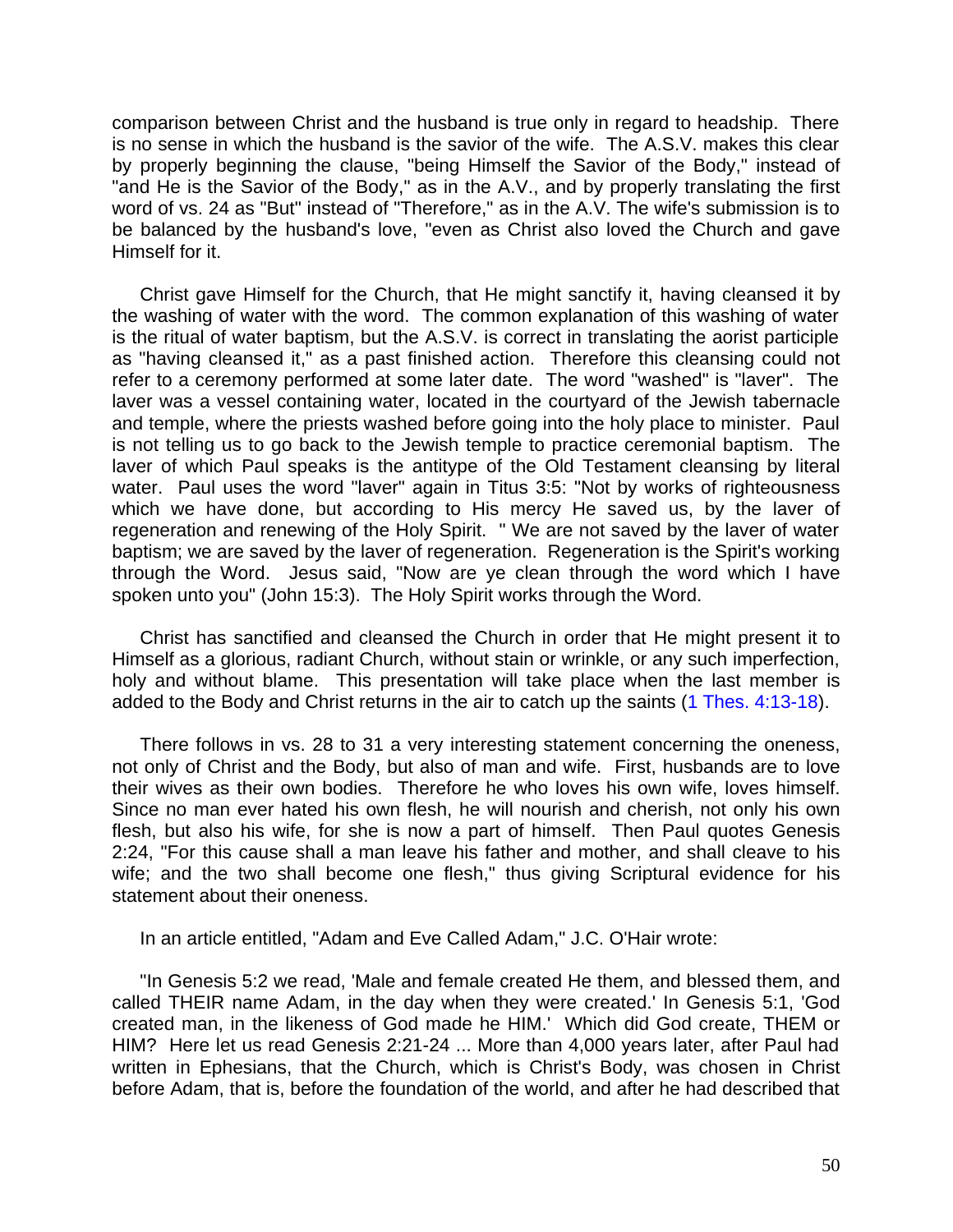Body, he wrote in Ephesians 5:31 and 32: 'For this cause shall a man leave his father and mother, and shall be joined unto his wife, and THE TWO SHALL BE ONE FLESH: this is a great mystery, but I speak concerning Christ and the Church.' And let us remember concerning Christ and the Church, that God called their name CHRIST (1 Cor. 12:12). And God called THEIR NAME ADAM (Gen. 5:2). So we have Adam without Eve, and both Adam and Eve as ADAM. We have Christ without the Church, and Christ and the Church as CHRIST ... Remember, Christ loved the Church, and on the cross He too was in a deep sleep when He gave Himself for that Church, having left His Father and His mother that He might be j joined to the Church, and the two might be ONE FLESH. As we read in Colossians 1:24-26, concerning the Church of the Mystery, that this wonderful truth was not made known to other ages and generations, we may be sure that Adam knew nothing of the Church and Christ as ONE FLESH." <sup>10</sup>

The word God uses for the husband "cleaving" to his own wife is very forceful. It is a compound word made up of "pros," indicating "nearness to," and "kollao," meaning "to glue." The husband and wife are to be glued together with a bond that will last as long as life lasts. When we understand God's unrevealed purpose at the time marriage was instituted, that it should be a figure of the eternal bond between Christ and the Church, we can understand why God hates adultery and divorce and all kinds of sexual sins.

Many commentators use this passage as a proof that the Church is the Bride of Christ. However, Paul does not depict the Church as a Bride, but as a Body. And he does not depict Christ as a Bridegroom, but as the Head. All of God's relations in every dispensation are based upon love, but that does not make the Church to be the Bride of Revelation 21:9. The idea that the Church of the Mystery is a great city with the names of the Twelve Apostles on the foundation, and the names of the Twelve Tribes of Israel upon its gates, is completely foreign to Paul's teaching about the Body. Such an interpretation robs Israel of its final salvation and glory by giving it to the Church, and it negates all of Paul's teaching about the Mystery, and about the Church being separate and distinct from Israel.

## *B. Children and Parents – 6:1-4*

*<sup>1</sup>Children, obey your parents in the Lord: for this is right. <sup>2</sup>Honor thy father and thy mother (which is the first commandment with promise), <sup>3</sup> that it may be well with thee, and thou mayest live long on the earth. <sup>4</sup>And ye fathers, provoke not your children to wrath but nurture them in the chastening and admonition of the Lord.*

The word *"children"* covers a wide age-span. Since these words are addressed to children they must be old enough to understand the instruction. The problem arises in determining the age at which the child is no longer under the authority of the parents. While there is no Scripture which states a specific age, it is certain that marriage removes the children from parental authority, and they then become authorities over their own children. It would seem logical to conclude that as long as a son or daughter lives in the home with their parents they are under obligation to obey the rules of the

 $\overline{\phantom{a}}$ <sup>10</sup> J.C. O'Hair, *The Most Wonderful Truth in the Bible* (Chicago, n.d.), p. 48, 49.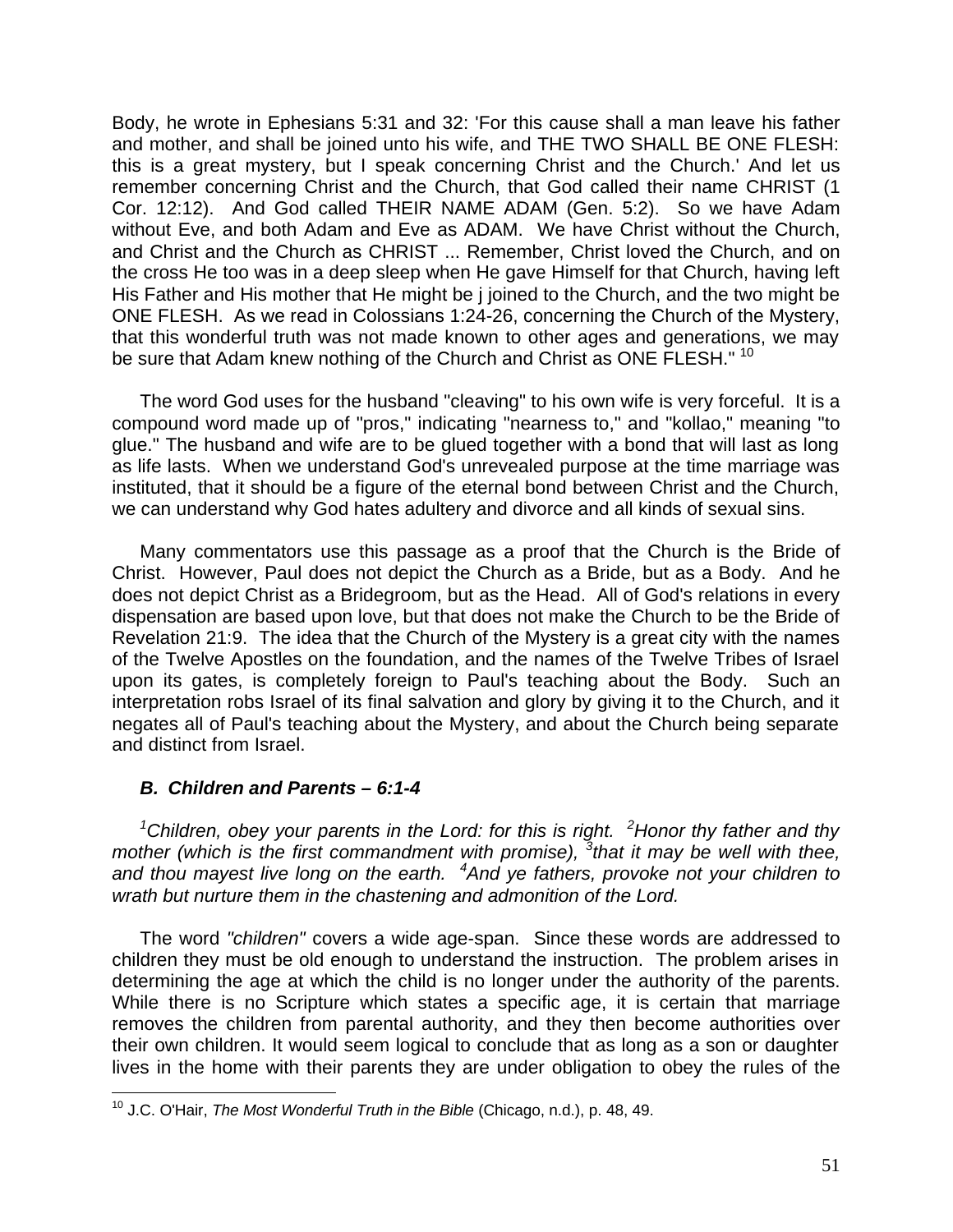home. In Biblical times there was the practice of adoption, when the child was of sufficient age and maturity to be given the full rights of sonship, which certainly freed him from the discipline of his minority. But in any case, regardless of age, the child was to love his parents, honor them and please them. It should be noted that there is a qualifying phrase concerning the parents: "in the Lord." Does this mean that the child is not to obey if the parents are not in the Lord, or that they should obey because the parents are in the Lord? It would seem that the latter is intended, since these words are addressed only to Christian parents. If children ask why they should obey, the answer is that by the very nature of their relationship to their parents, obedience is the right and correct thing to do.

To back up his claim that obedience is right, Paul quotes from the Ten Commandments: "Honor thy father and thy mother." Honor expresses the attitude of mind from which obedience proceeds. This is the first of the commandments to be accompanied with a promise. The promise, as stated in Exodus 20:12 is, "that thy days may be long upon the land which the Lord God giveth thee." The land, of course, was Canaan and the promise was to Israel. Paul changes the wording to, "upon the earth," since Canaan has not been promised to the Body of Christ. The principle is still present: children who honor and obey their parents will mature to enjoy, in general, a better and longer life than those who are disobedient. Disobedience to parents usually results in disobedience to civil law, which eventuates in crime, violence, imprisonment, and premature death. This promise which is associated with the command, is another reason for obedience, besides its rightness.

Fathers must be careful in correcting their children so that they do not do it in a way that produces anger, resentment, or exasperation in the children. Correction must be done so that the child can understand that it is being done in love; otherwise it will produce rebellion. When the parent loses control of self and becomes angry, a like result will be produced in the child.

Instead, parents are to nurture their children, that is, feed them not only physically, but also emotionally and spiritually, so that there will be a well-rounded growth. This is to be done in "chastening" (paideia) - corrective education and "admonition" (nouthesia) - correction by word of mouth. *Paideia* is usually translated " chastening. " The word does not necessarily mean to apply physical punishment. The word is used in Acts 7:22, "And Moses *was learned* in all the wisdom of the Egyptians." Punishment and discipline differ, in that punishment is "meting out a penalty for law-breaking," whereas discipline is "training that develops self-control or character." Although the English word discipline is from the same root word disciple, in Greek they are from different roots. Disciple is "mathetes," meaning a student or learner.

### *C. Slaves and Masters – 6:5-9.*

*<sup>5</sup>Servants, be obedient unto them that according to the flesh are your masters, with fear and trembling, in singleness of your heart, as unto Christ; <sup>6</sup> not in the way of eyeservice, as men pleasers; but as servants of Christ, doing the will of God from the*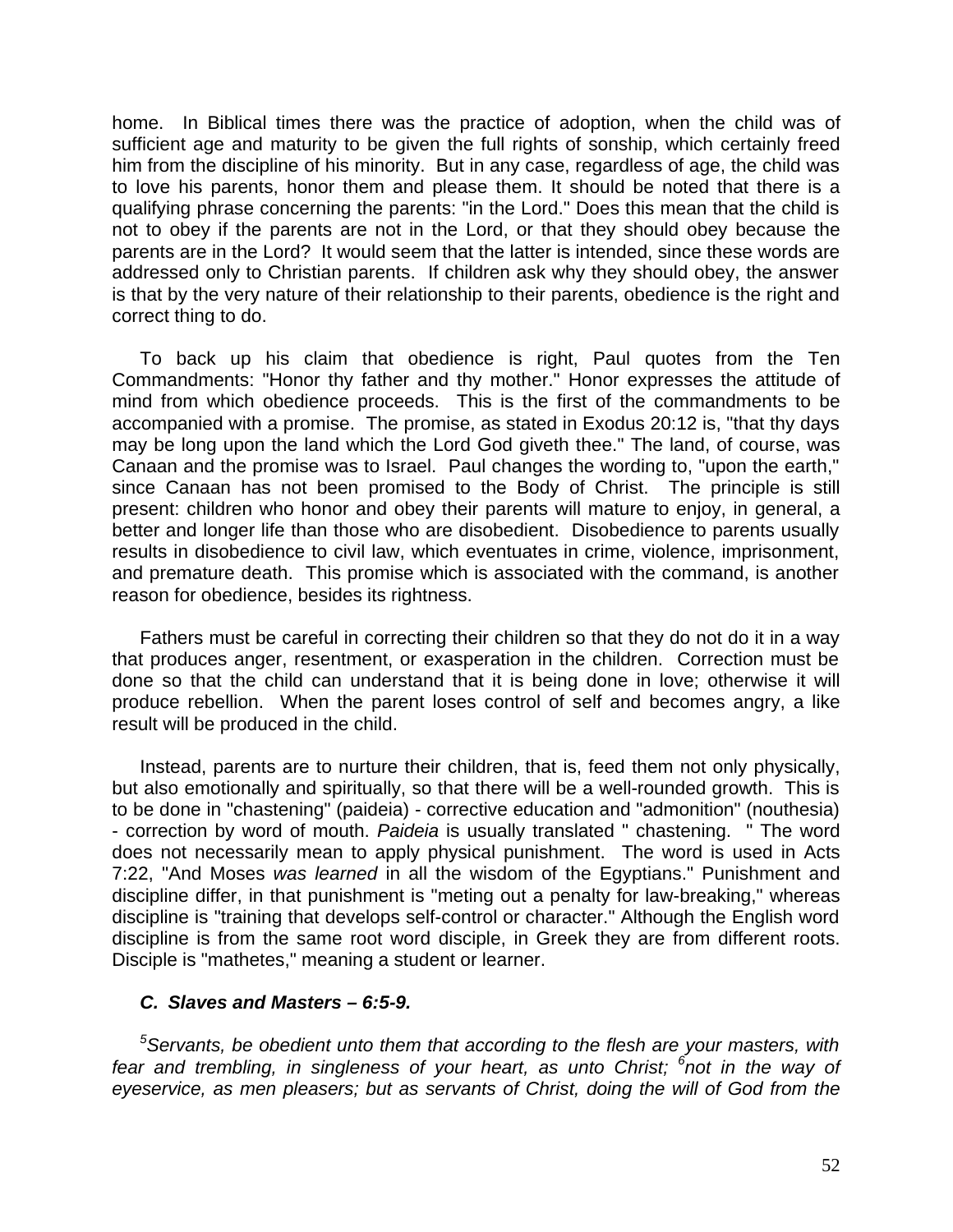*heart; <sup>7</sup>with good will doing service, as unto the Lord, and not unto men: <sup>8</sup> knowing that whatsoever good thing each one doeth, the same shall he receive again from the Lord, whether he be bond or free. <sup>9</sup>And ye masters, do the same things unto them, and forbear threatening: knowing that he who is both their Master and yours is in heaven, and there is no respect of persons with him.*

The word "servants" is *doulos,* from a root which means to bind, to be in bonds. A better translation would be "bondslave." Slavery was universal in Bible times. Victorious nations made slaves of their captives. Even under the Law of Moses slavery was permitted, but only of foreigners, not of Israelites. See Leviticus 25:45, 46. It may be that this was one of the ways in which God punished the Canaanites, whose iniquity had come to the full and God commanded Israel to exterminate them, as God had done in the Noahic flood (cf. Gen. 15:16). However, it should be noted that the Law permitted the selling of Hebrews as servants, but at the end of seven years they were to go free and be bountifully supplied with goods by their master (Deut. 15:12-15). If the servant came to love his master and did not want to leave, he could go through a ceremony which would make him a perpetual servant (vs. 16, 17). This ceremony is a beautiful picture of the believer becoming a perpetual bondservant of the Lord Jesus Christ.

Paul did not become an activist and lead protest marches against slave owners. We learn what he did when a runaway slave became one of his converts. He sent the slave back to his Christian master with this word: "For perhaps he departed for a season, that thou shouldest receive him forever, not now as a bondman, but above a bondman, a brother beloved, especially to me, but how much more unto thee, both in the flesh and in the Lord?" (Phile. 15, 16). Although Paul had the authority to command Philemon to do this, he did not, because he wanted Philemon to do it freely and willingly, not out of necessity.

Although Paul is writing to bond-slaves in vs. 5-8, the principles can apply to labormanagement relationships today. lf a slave were to serve his fleshly master with the same diligence and faithfulness as he would in serving his heavenly Master, several things would happen. First, the forced labor which was such a drudgery, would be changed into a spiritual service. His whole attitude to life would change and he would become a happy person. Second, the master would doubtless notice the changed attitude, and might begin to treat his slave more kindly. And thirdly, if there were other slaves and they were unsaved, they would probably persecute the Christian slave for putting them on the spot by willingly turning out more work.

The bond-slave was to be obedient to his master, "with fear and trembling." There is a quotation from Wardlaw on this expression, cited by Vincent, which is worth repeating.

"This fear is self-distrust; it is tenderness of conscience; it is vigilance against temptation; it is the fear which inspiration opposes to high-mindedness in the admonition, 'be not high-minded but fear.' It is 'taking heed lest we fall', it is a constant apprehension of the deceitfulness of the heart, and of the insidiousness and power of inward corruption. It is the caution and circumspection which timidly shrinks from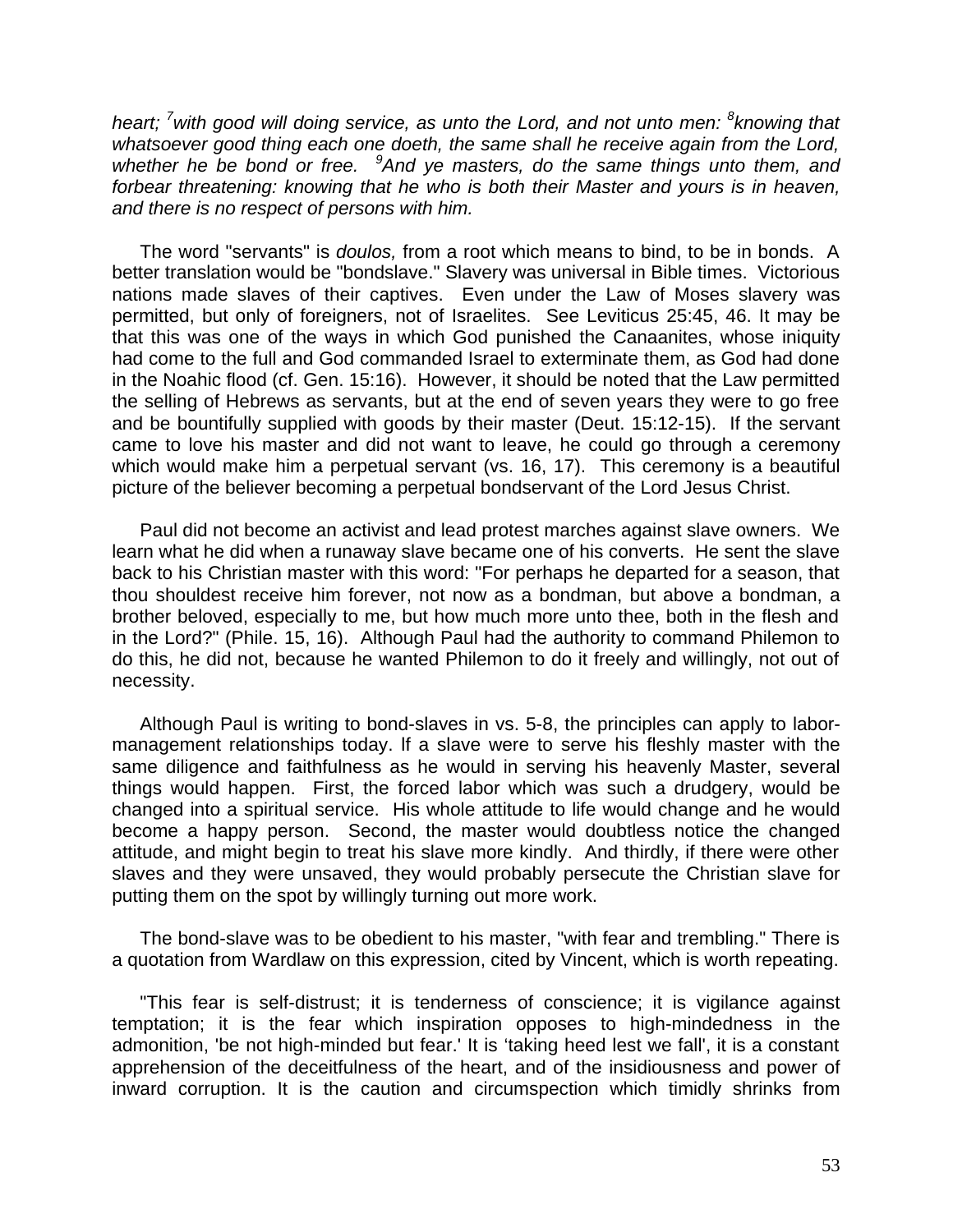whatever would offend and dishonor God and the Savior. And these the child of God will feel and exercise the more he rises above the enfeebling, disheartening, distressing influence of the fear which hath torment. Well might Solomon say of such fear, 'happy is the man that feareth alway.' "<sup>11</sup>

"Singleness of heart" means a heart that is not divided in its allegiance. This expression is used again in Colossians 3:22, and in Acts 2:46, where a different Greek word is used. "Eye service" means getting real busy and working well while the master is watching, but doing the opposite when he is absent.

Servants are not to be "men-pleasers." Paul may seem to contradict himself when he says in Galatians 1:10, "For if I yet pleased men, I should not be the servant of Christ," and in 1 Corinthians 10:33, "Even as I please all men in all things." In Galatians he is talking about pleasing men by compromising the Gospel. In Corinthians he is talking about doing nothing to offend people through selfish interests and thus turn them away from accepting the gospel. The greatest question in life after getting saved is, "What can I do to please God the most?"

Perhaps our motivation in serving God should not be to receive a reward, but vs. 8, along with many other passages, informs us that we cannot outgive God. "For God is not unrighteous to forget your work and labor of love, which ye have showed toward his name, in that ye have ministered unto the saints, and do minister" (Heb. 6:10).

Paul also has a word for masters, or that matter, for any one who is in a position of authority over others. They are reminded that they too have a Master who is in heaven, and He is not a respecter of persons. He has no favorites. The only thing that masters have which those who are under them do not have is a much greater responsibility than those who are subserviant. Those who have been favored with wealth and power will be held all the more accountable before God. The slave is accountable for only fulfilling his little job: the master is accountable for the lives of all those under his authority. James gives a word of warning to masters:

"Now listen, you rich people, weep and wail because of the misery that is coming upon you. Your wealth has rotted, and moths have eaten your clothes. Your gold and silver are corroded. Their corrosion will testify against you and eat your flesh like fire. You have hoarded wealth in the last days. Look! The wages you failed to pay the workmen who mowed your fields are crying out against you. The cries of the harvesters have reached the ears of the Lord Almighty. You have lived on earth in luxury and self indulgence. You have fattened yourselves in the day of slaughter. You have condemned and murdered innocent men, who were not opposing you" (James 5:1-6 - N.I.V.)

## **XI. SPIRITUAL WARFARE - 6:10-20**

### **A.** *The Enemy – 6:10-12*

 $\overline{\phantom{a}}$ <sup>11</sup> Vincent, *op. cit.* p. 473, quotation from Wardlaw.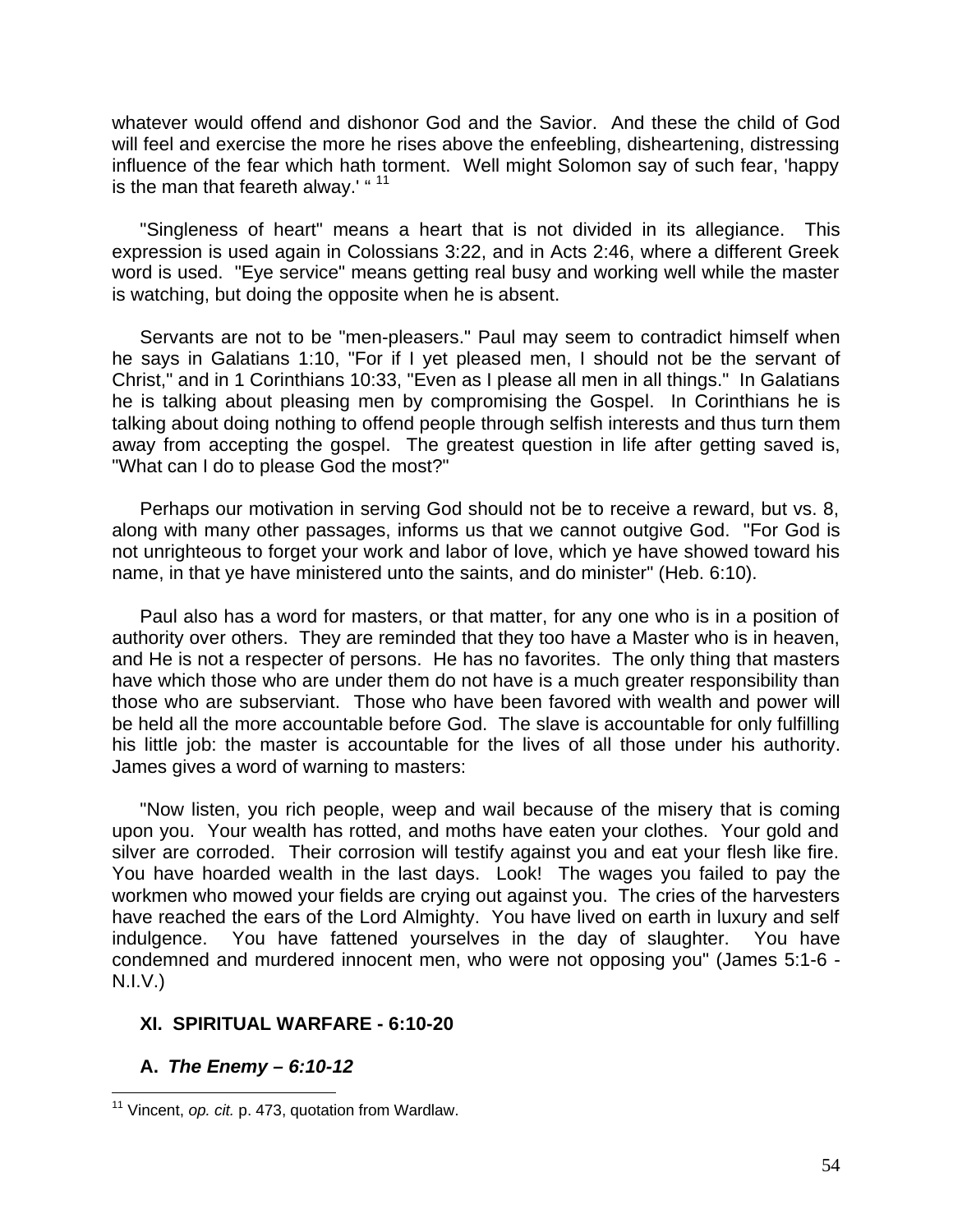*<sup>10</sup>Finally, be strong in the Lord and in the strength of his might. <sup>11</sup>Put on the whole armor of God, that ye may be able to stand against the wiles of the devil, <sup>12</sup>for our wrestling is not against flesh and blood, but against the principalities, against the powers, against the worldrulers of this darkness, against the spiritual hosts of wickedness in the heavenly places.*

Paul's final instruction is to be strong, for we are engaged in a spiritual warfare. This warfare begins the moment we become Christians. But how can a weak person, especially as compared with the strength of the enemy, make himself strong? We cannot make ourselves strong, but we can stand in the power (dynamite) of the Lord and in the strength of His might. Paul has used three of the strongest Greek words for power and might, that of the Omnipotent God, as the strength that is available to the believer. We are to be endued with power.

In order to realize this mighty power we must "put on" the whole armor of God. This power does not come automatically. And notice that it is the "whole" armor of God. If we fail to put on all of the armor provided, our enemy will see the weak spot where he can defeat us. And if we put on all of the armor we are assured that we will be able to stand against the "wiles" of the devil. The Greek word is "methodia," and was used before in ch. 4:14. The word means trickery, stratagem. Paul says elsewhere, "for we are not ignorant of his (Satan's) devices" (2 Cor. 2:11).

The Devil does not appear as an enemy, but as "an angel of light" (2 Cor. 11:14). He would have us think that people are the cause of all of our trouble, and have us waging a warfare with our fellowmen in the fleshly realm. But Paul says, "No." Our warfare is in the spiritual realm and our enemies are described as worldrulers (cosmocrats), spiritual wickedness in the heavenly places. The heavenly places are where all of our spiritual blessings lie, and that is the area where our enemies are entrenched. There is surely a parallel here between Israel's physical blessing and their physical enemies. God gave them the land of promise, a land flowing with milk and honey, but it was a land of walled cities and enemy giants. Israel had to trust God for strength and in His strength possess the land. Canaan is not a type of heaven to which the saints will go, as so many gospel songs suggest. lf anything, it is a type of the present spiritual sphere in which the Christian lives and conducts his conflict with the enemy.

## *B. The Armor – 6:13-17.*

*<sup>13</sup>Wherefore take up the whole armor of God, that ye may be able to withstand in the evil day, and, having done all, to stand. <sup>14</sup>Stand, therefore, having girded your loins with truth, and having put on the breastplate of righteousness: <sup>15</sup>and having shod your feet with the preparation of the gospel of peace; <sup>16</sup>withal taking up the shield of faith, wherewith ye shall be able to quench all the fiery darts of the evil one. <sup>17</sup>And take the helmet of salvation, and the sword of the Spirit, which is the word of God.*

Before we can "put on" the armor we must "take it up." Paul, as a Roman prisoner,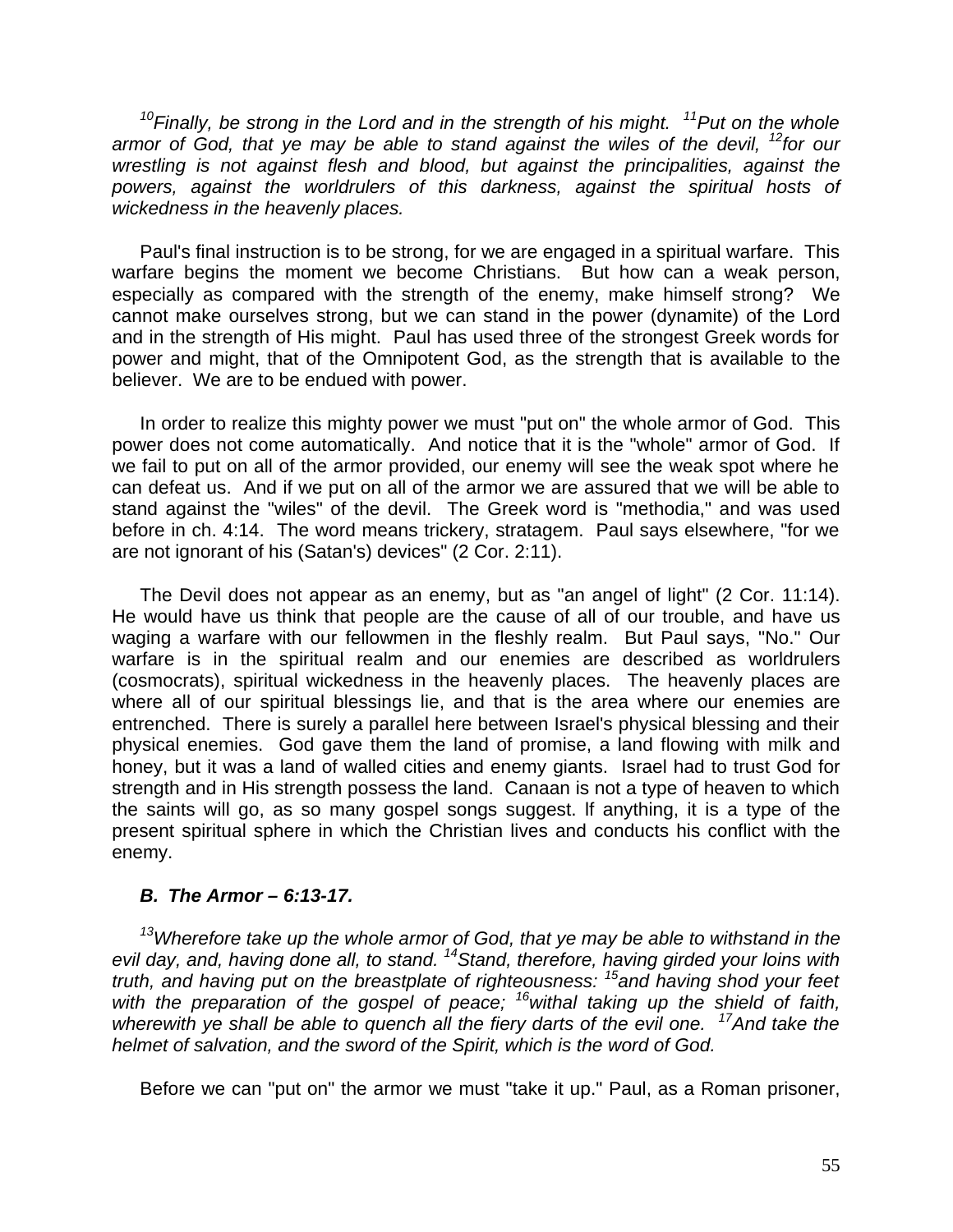chained to a Roman legionary, painted his word-picture of the virtues of the spiritual life with the soldier sitting as his model. How often he had observed these weapons of physical protection and potential destruction as the guards were changed. In his imagination he translated the girdle or belt into "truth," the breastplate into "righteousness," the shoes into "the gospel ministry," the shield into "faith," the helmet into "salvation," and the sword into "the Word of God."

The girdle was not a weapon. It was a belt which kept all of the other parts of a soldier's equipment in place. The A.V. translation, "having your loins girded," might give the impression that some one else did the girding for the soldier. The R.V. shows that it was the soldier's own responsibility, "having girded your loins."

The girdle of truth no doubt includes the truth of the gospel, but it goes beyond that to truthfulness in every area. Unless our lives are girded with sincere truthfulness, all of the other parts of our armor will slip out of place.

The breastplate which protects the vital organs of the body is said to represent righteousness. All Christians have a standing of perfect righteousness before God as a result of the act of justification, but that is not the righteousness of which Paul speaks. He is speaking, not of imputed, but of imparted righteousness, of righteous living. When the breastplate slips down, the heart is exposed to Satan's fiery darts.

The feet, of course, speak of the walk of the believer. Where do our feet carry us and what do we carry as we go. The feet that carry the Gospel are beautiful feet. "How beautiful are the feet of them that bring glad tidings of good things" (Rom. 10:15). It is quite striking that this part of the panoply for war is "the gospel of peace." We must have peace with God. When we have peace with God, we then have war against Satan. lf we are at peace with the Devil, then we have war against God.

There were two kinds of shields. One was a small shield worn on the arm, which could be moved to protect various parts of the body. The shield referred to was a large oblong shaped one behind which the soldier could protect his whole body. The word "thureon" is from "thura" meaning a door. The shield was shaped like a door. In ancient warfare arrows with lighted tow were shot to ignite any combustible material in the enemy's camp. Confidence in the flesh is combustible material. The shield of faith does away with dependence upon self and thus destroys fuel for Satan's darts.

The word for "taking" the helmet of salvation is a different word from that used in vs. 13 and 16. It means to receive. *Today's English Version* gives the correct idea, "And accept salvation for a helmet." <sup>12</sup> Paul here makes application of Isaiah 59:16, 17: "And he saw that there was no man, and wondered that there was no intercessor: therefore his arm brought salvation unto him; and his righteousness, it sustained him. For he put on righteousness as a breastplate, and a helmet of salvation upon his head; and he put on the garments of vengeance for clothing, and was clad with zeal as a cloke." This passage refers to Christ, and the garments of vengeance are yet to be put on when He

 $\overline{\phantom{a}}$ <sup>12</sup> *Today's English Bible* (New York, America, Bible Society, 1971) Eph. 6:17.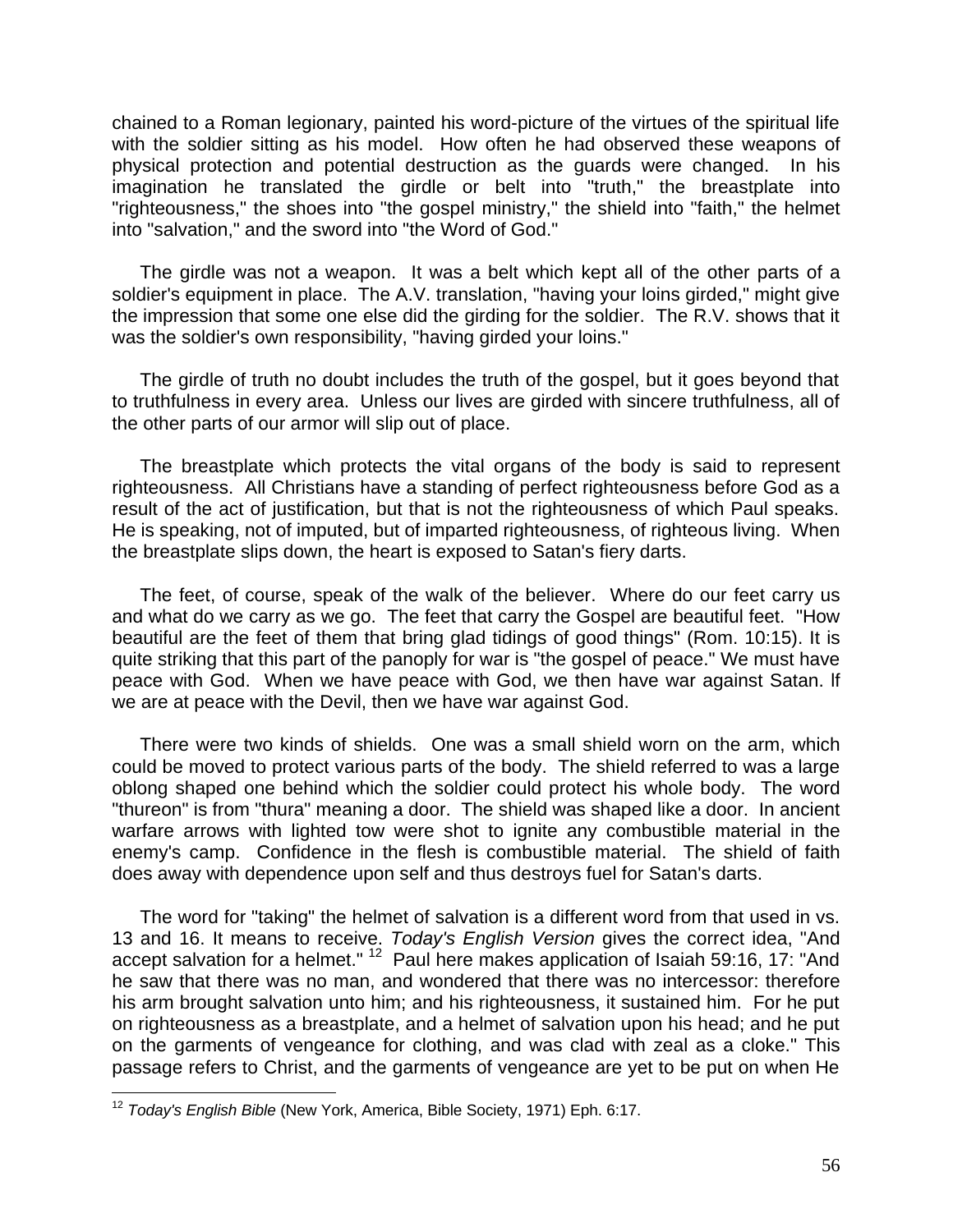returns in judgment, but Paul applies the breastplate and helmet to the believer.

The sword of the Spirit is the only offensive weapon in the armory. The sword is "the word of God." "The word of God is living and active. Sharper than any double-edged sword, it penetrates even to dividing soul and spirit, joints and marrow; it judges the thoughts and attitudes of the heart" (Heb. 4:12, N. I. V.).

Alexander Maclaren has a very good summary statement on the armor of God. "We may, perhaps, trace a certain progress in the enumeration of the various pieces of the Christian armor in this context. Roughly speaking, they are in three divisions. There are first our graces of truth, righteousness, preparedness, which, though they are all conceived as given by God, are yet the exercises of our own powers. There is next, standing alone, as befits its allcomprehensive character, faith which is able to ward against and overcome not merely this and that temptation, but all forms of evil. That faith is the root of the three preceding graces, and makes the transition to the two which follow, because it is the hand by which we lay hold of God's gifts. The two final parts of the Christian armor are God's gifts, pure and simple - salvation and the word of God. So the progress is from the circumference to the center, from man to God. From the central faith we have on one hand that which it produces in u s; on the other, that which it lays hold of from God. And these two last pieces of armor, being wholly God's gift, we are bidden with especial emphasis which is shown by a change in construction, to take or receive these."<sup>13</sup>

## **C. C***ommunication – 6:18-20*

*<sup>18</sup>with all prayer and supplication praying at all seasons in the Spirit, and watching thereunto in all perseverance and supplication for all the saints, <sup>19</sup>and on my behalf, that utterance may be given unto me in opening my mouth, to make known with boldness the mystery of the gospel, <sup>20</sup>for which I am an ambassador in chains; in it I may speak boldly, as I ought to speak.*

ln warfare lines of communication are very important. It is essential that troops keep in close touch with the commander-in-chief. The Christian's communication system is that of prayer. And the marvellous thing about this system is that every individual soldier has direct access to the Commander-in-chief.

Paul uses the word "all" four times in vs. 18: "all prayer, at all seasons, in all perseverance, for all saints." Prayer is a general term; supplication is more specific. "With" means "through the medium of" prayer. There are various types of prayer: secret, silent, public, intercessory, group. We are to pray at all seasons through the medium of all kinds of prayer in the Spirit. The work of the Holy Spirit is essential in our prayer life. "Likewise also the Spirit helpeth our infirmities: for we know not what we should pray for as we ought; but the Spirit Himself maketh intercession for us with groanings which cannot be uttered, And he that searcheth the hearts, knoweth what is the mind of the Spirit, because he maketh intercession for the saints according to the

 $\overline{\phantom{a}}$ <sup>13</sup> Alexander *Maclaren, Exposition* (Chicago, W.P. Blessing Co., n.d.) Ephesians, p. 367, 368.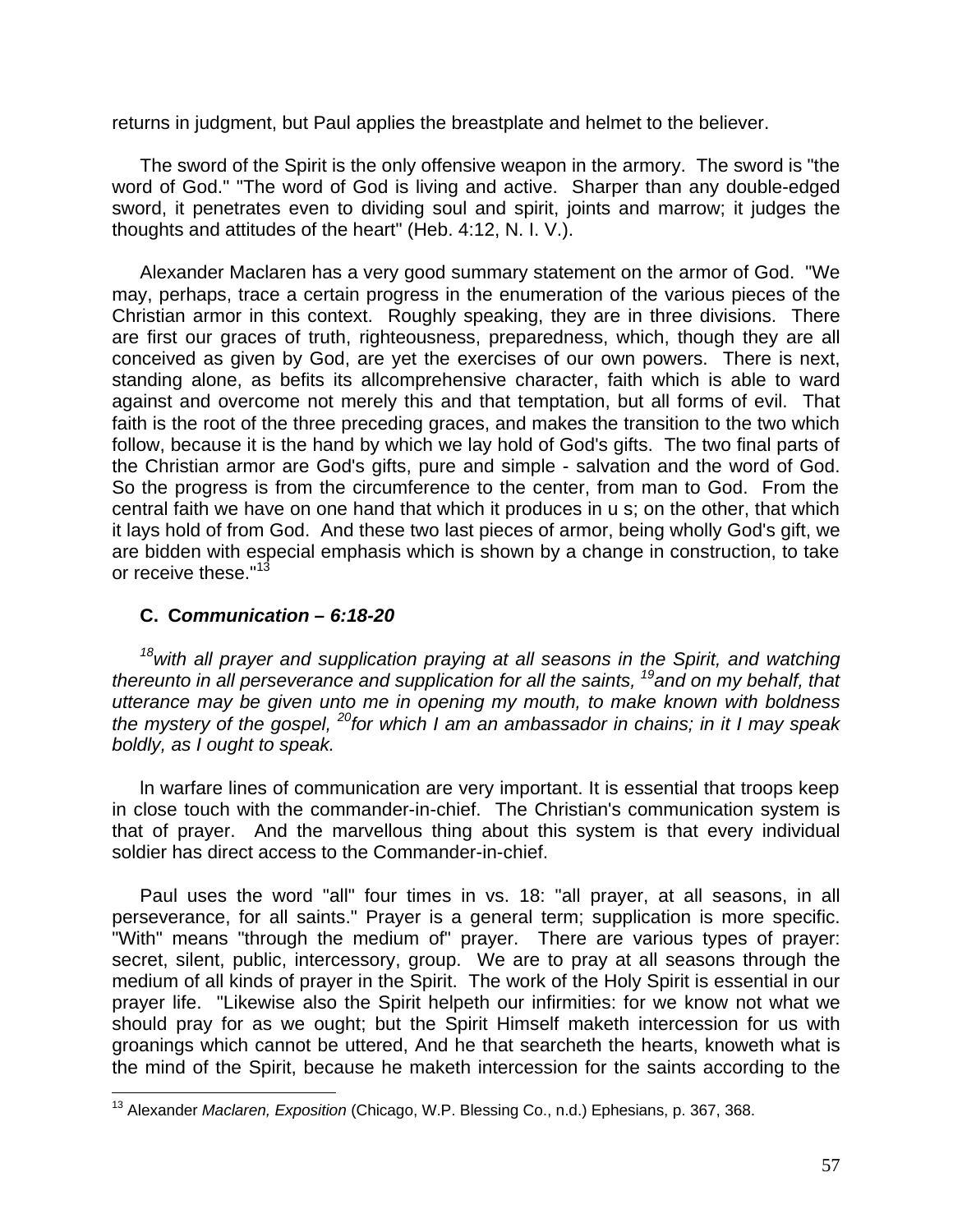will of God" (Rom. 8:26, 27).

"Watching" is associated with prayer (cf. Mk. 13:38; Lk. 21:36; Col. 4:2; 1 Pet. 4:7). Watch for opportunities to pray, watch for things that need our prayers, watch to maintain prayerfulness, and watch for and recognize answers to prayer. The word "watch" is the negative form of hypnos," "deep sleep" or "turpor" (hypnotism). It means "to be wide awake." "Perseverance" means "to continue," "to be constantly diligent," "to be persistent."

Prayer is requested for all saints. There is a bond that binds all Christians everywhere together, even though we have never known them personally. We can pray for our brothers and sisters in Christ who live under atheistic, totalitarian governments. Part of watchfulness would be to get informed of specific needs of such people. We need to pray that God's people everywhere get their spiritual and mental eyes opened to the truth of the Mystery and get adjusted to God's program for the Body of Christ. There are countless such things for which we can pray.

But Paul asks special prayer for himself. What is he asking for? To be delivered from prison? To receive more money from the churches? No, his only request is that utterance might be given to him in opening his mouth to make known with boldness the mystery of the gospel, that is, the revelation of the secret truth which is now associated with the gospel of salvation. It is because of his proclamation of the Mystery that he is now an ambassador in chains. The word for "chains" refers to the coupling chain by which he was bound to the hand of his guard. Ambassadors are supposed to have immunity. In America ambassadors and their families from foreign countries can rob, steal, and even murder without fear of nothing worse than deportation. But who knows how many ambassadors of heaven have suffered imprisonments, beatings, and even death at the hands of this world's governments.

### **XII. BENEDICTION - 6:21-24**

*<sup>21</sup>But that ye also may know my affairs, how I do, Tychicus, the beloved brother and faithful minister in the Lord, shall make known to you all things: <sup>22</sup>whom I have sent unto you for this very purpose, that ye may know our state, and that he may comfort your hearts . <sup>23</sup>Peace be to the brethren and love with faith, from God the Father and the Lord Jesus Christ. <sup>24</sup>Grace be with all them that love our Lord Jesus Christ with a love incorruptible.*

Paul wanted his friends to be informed about his state of affairs, so that they could pray for him more specifically. In the preceding verses he had made the general request that he might open his mouth to boldly proclaim the Mystery. Now he sends Tychicus, not only as a messenger to carry the letter, but also to give all of the details of his ministry and hardships as a Roman prisoner. Paul refers to Tychicus as THE beloved brother, the definite article emphasizing the fact that he was a well-known and faithful brother. Tychicus also carried with him a letter to the church at Colosse and a personal note to one of the members at Colosse, Philemon, for he was sending back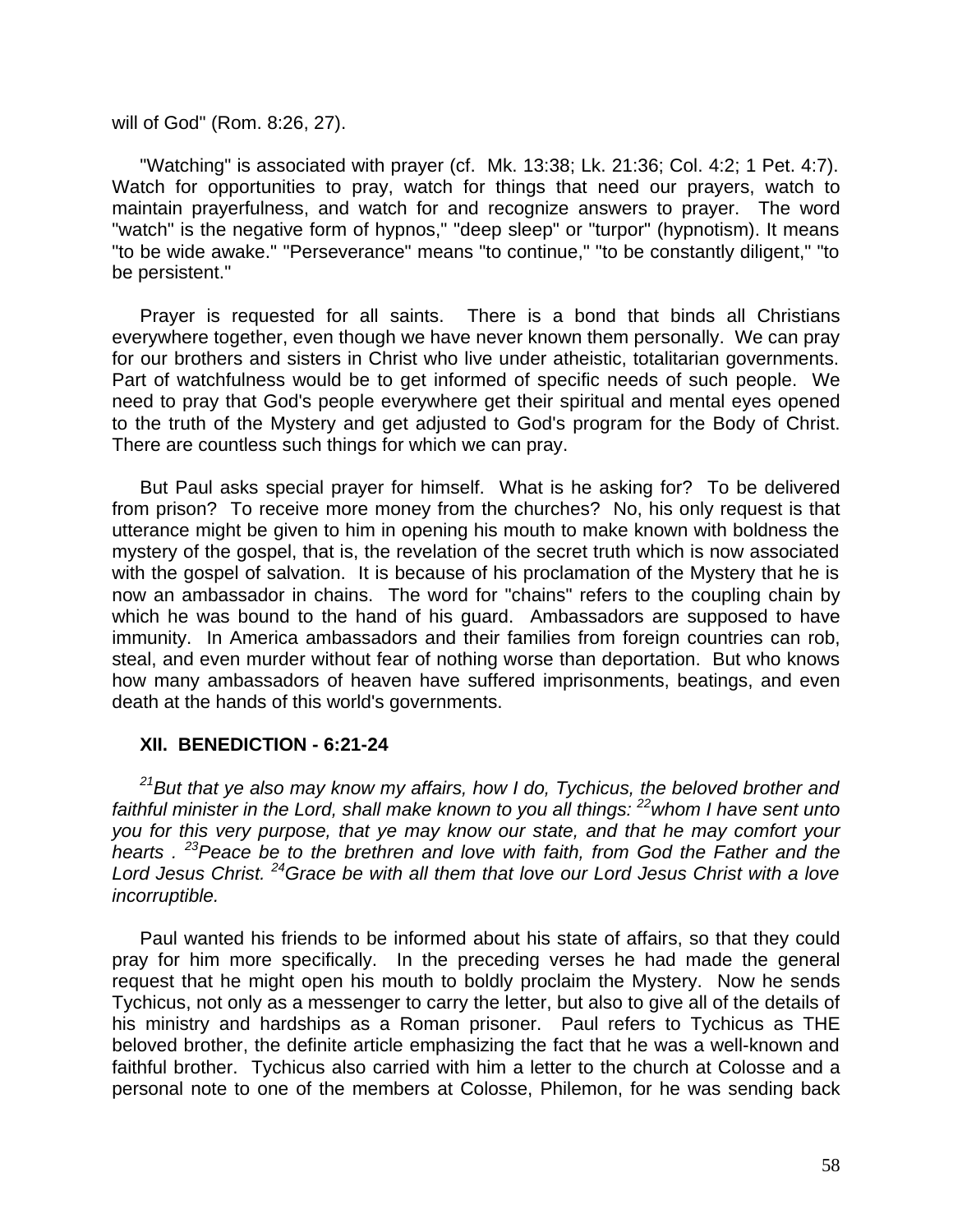with Tychicus a run-away slave to his master, after Paul had led him to the Lord in Rome (Col. 4:7-9). The name of the slave, Onesimus, means useful or profitable. He had been a useless servant, but, now that he is saved, Paul is sure that he will become very useful to both Paul and Philemon.

Tychicus was not only to bring news about Paul but he was "to comfort their hearts." What Paul meant was, "that he may encourage You," or, "that he may bring courage to your hearts, by the news of the progress and power of the Gospel.

Paul concludes this letter which has lifted us up into the heavenlies in Christ with a benediction of Peace and Love with Faith from God the Father and the Lord Jesus Christ. And he extends Grace to all who love our Lord Jesus Christ with "a love incorruptible." The A.V. rendering, "in sincerity," is better translated "undying love." The word is translated "incorruption" (1 Cor. 15:42, 50, 53, 54) and "immortality" (Rom. 2:7).

In conclusion, it should be noted what a prominent place the Holy Spirit has in this dispensation of the Mystery. The believer is sealed by the Spirit at conversion; he has access by the Spirit in worship; He becomes a temple of the Spirit; he is taught of the Spirit; he receives the might of the Spirit in the inner man; he is given the unity of the Spirit to keep; he is warned not to grieve the Spirit; he is to be filled with the Spirit; his weapon is the sword of the Spirit; and he is to pray in the Spirit.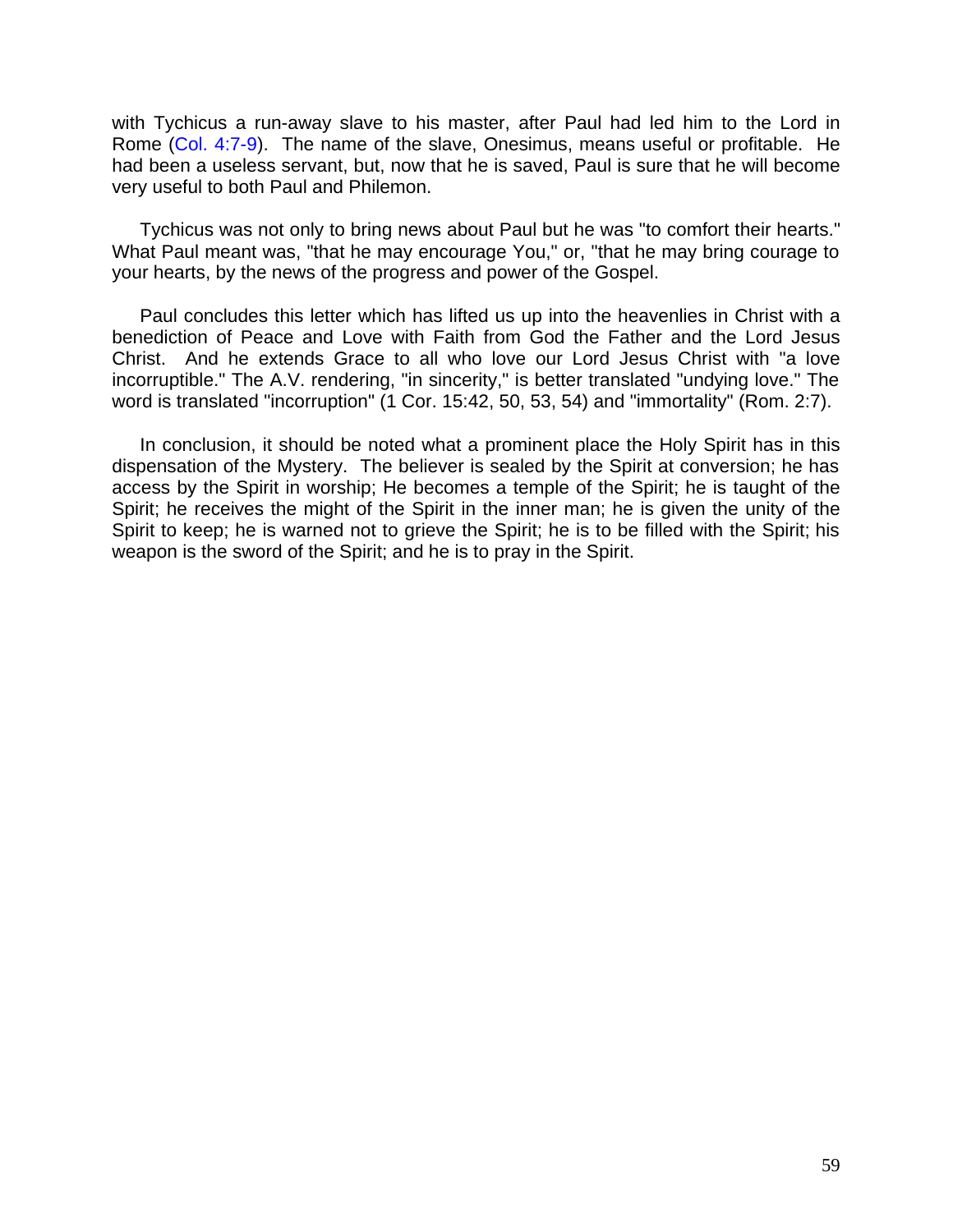# **Philippians**

### **EMPHASIS ON THE MIND OF CHRIST**

#### **Introduction**

The Roman Republic fell and the Roman Empire was born as a result of a battle that was fought on the plains of Philippi in 42 B.C., in which Octavius and Antony defeated Brutus and Cassius. Its name was originally Crenides, but was renamed Philippi in honor of Philip II of Macedon, who fortified it to protect the neighboring gold mines. It was declared a Roman Colony by Augustus. Its inhabitants thus had the rights of Roman citizenship. This fact should be kept in mind when reading of the Heavenly Citizenship in ch. 3:20.

The church at Philippi was the first of Paul's churches in Europe. It was established as a result of a divine vision (Acts 16:6-11). It seems to have been one of the most spiritual of Paul's churches. It also seems that Luke, the writer of the Gospel and of Acts, was a resident of Philippi. He joined Paul's party at Troas when Paul sailed for Philippi, and he remained there when Paul and Silas continued on their missionary journey. This is evident from Luke's use of "they" and "we" in the Acts narrative. (cf. Acts 16:7, 11, and 17:1). Luke may have remained with the church at Philippi until Acts 20:6 when he again joined Paul's party at Philippi.

Most commentaries on Paul's epistle to the Philippians emphasize the theme of Joy and Rejoicing, and rightly so, since these expressions are used frequently in the epistle. However, there is a theme that runs deeper than these manifestations, and that theme is the *Mind of Christ* which indwells every member of the Body of Christ and is the source of the joy and rejoicing in which the epistle abounds.

While both Ephesians and Colossians speak of the Body of Christ and of His Headship over the Body, the emphasis in Ephesians seems to be on the Body, and the emphasis in Colossians is on the Headship. Ephesians gives the foundational doctrine of the Church; Philippians has in it reproof for failure in the outliving of Body truth; while Colossians corrects those who are not properly holding the Headship of Christ.

Although these three prison epistles were not written in the order in which they appear in our Bibles, as is true of most of the other books of the Bible, it would seem that God in preserving His written Word also guided men in the order in which the various books were placed. The three prison epistles were all written from Rome during Paul's first Roman imprisonment of some two years, and all three deal with what may be called "Body Truth". The Transition Period is over and the normal course and program for the Church, the Body of Christ, is here revealed. The transitory things have passed away and that which is mature, full-grown, or perfect remains (1 Cor. 13:10).

The Headship of Christ, so prominent in Ephesians and Colossians, describes His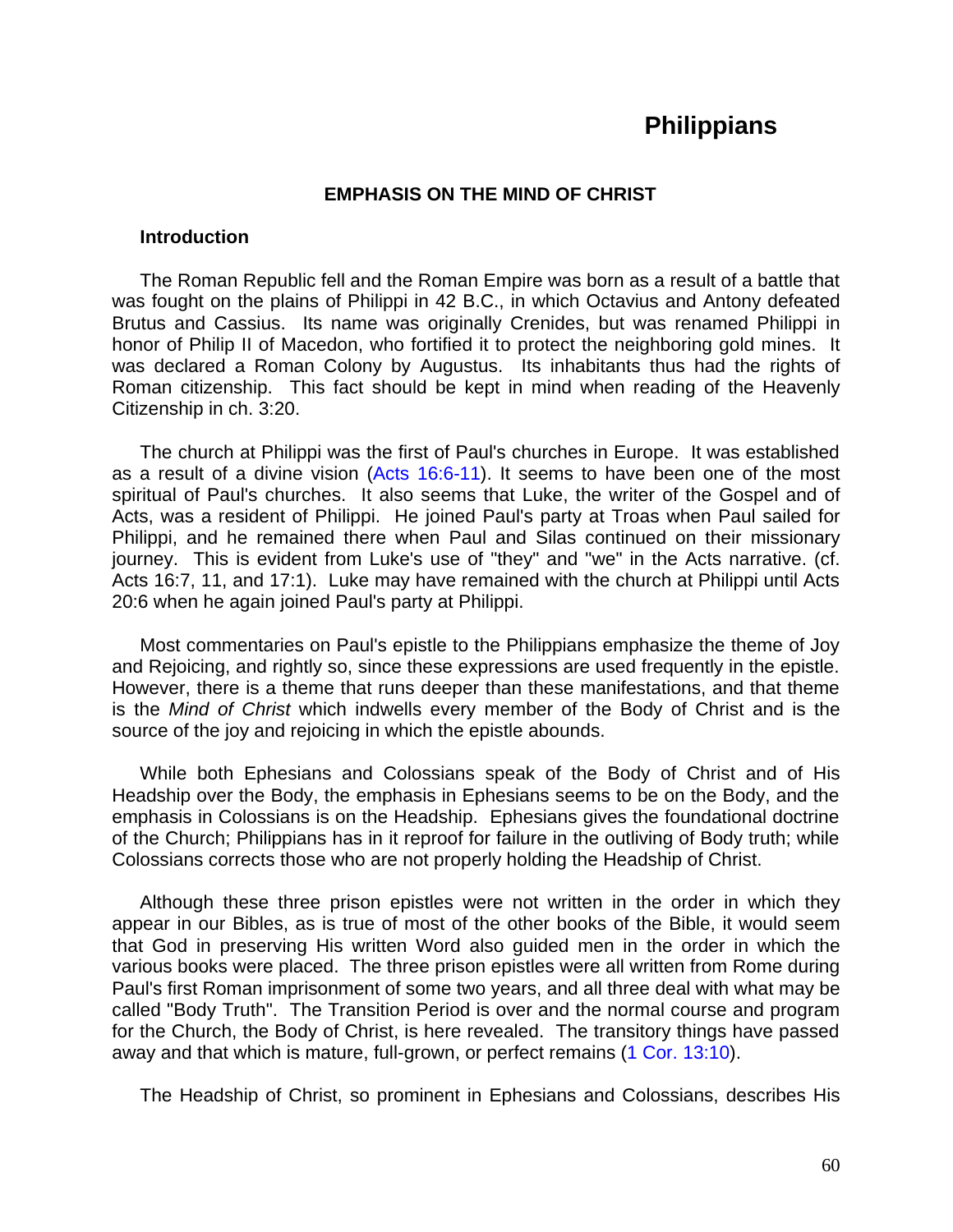preeminence and authority over the universe and in particular over the Church, the Body. (note especially Eph. 1:20-23 and Col. 1:18 and 2:10). But in Philippians the Headship of Christ is not mentioned. Instead, it is the Mind of Christ which is emphasized. There are two Greek words used for mind in Philippians. In 4:7 the word is "*nous*," which "denotes, generally speaking, the seat of reflective consciousness, comprising the faculties of perception and understanding, and those of feeling, judging, and determining." The other Greek word is *"phroneo,*" and occurs in 2:2, 3, 5; 3:15, 16, 19; 4:2. It signifies "to think, to be minded in a certain way, to think of, be mindful of. It implies moral interest or reflection, not mere unreasoning opinion."

Paul likens the Body of Christ to the human body (1 Cor. 12), and individual believers to members of the body, such as hands, feet, ears and eyes. None of these members can say to the others, "I have no need of you." That is another way of saying that no member of the body has a mind of its own. There is only one mind in a person, which, through the instrumentality of the brain and the nervous system, is present in every member of the body. Applying this truth to the Philippian letter, we see the significance of "the mind of Christ" which is to be in every member of the Body of Christ. "The mind of the flesh" (Rom. 8:6, 7) is stir in the believer, but this mind is supposed to have been crucified with Christ, and the believer is now supposed to be controlled entirely by the mind of Christ. Philippians tells us what is meant by the mind of Christ and demonstrates the kind of life which is produced in the believer when he is controlled by that Mind.

Christ is preeminent in this epistle. The progression of thought can be seen in the subject matter of its four chapters.

Chapter 1 - Christ Our Life: "For to me to live is Christ."

Chapter 2 - Christ Our Mind: "Have this mind in you which was also in Christ Jesus."

- Chapter 3 Christ Our Goal: "That I may know him."
- Chapter 4 Christ Our Strength: "I can do all things in him that strengtheneth me."

Williams Commentary presents a similar summary: <sup>14</sup>

- I. The Believer's Purpose: 1:21
- II. The Believer's Pattern: 2:5.
- III. The Believer's Prize: 3:14.
- IV. The Believer's Provision: 4:19.

The Companion Bible offers this structural outline (an inversion). <sup>15</sup>

- A. 1:1, 2. Epistolary, and Salutation. "Grace" to them.
- B. 1:3-26. Paul's Solicitude for the Philippians.
- C. 1:27-2:18. Exhortation and Example of Christ.
- D. 2:19-24. The Example of Timothy.
- D. 2:25-30. The Example of Epaphroditus.
- C. 3:1-4:9 Exhortation and Example of Paul.

 $\overline{a}$ <sup>14</sup> Williams, *The Student's Commentary of Holy Scripture,* (Grand Rapids, 1949), p. 929.

<sup>15</sup> *The Companion Bible* (London, Oxford University Press, n.d.) p. 1772.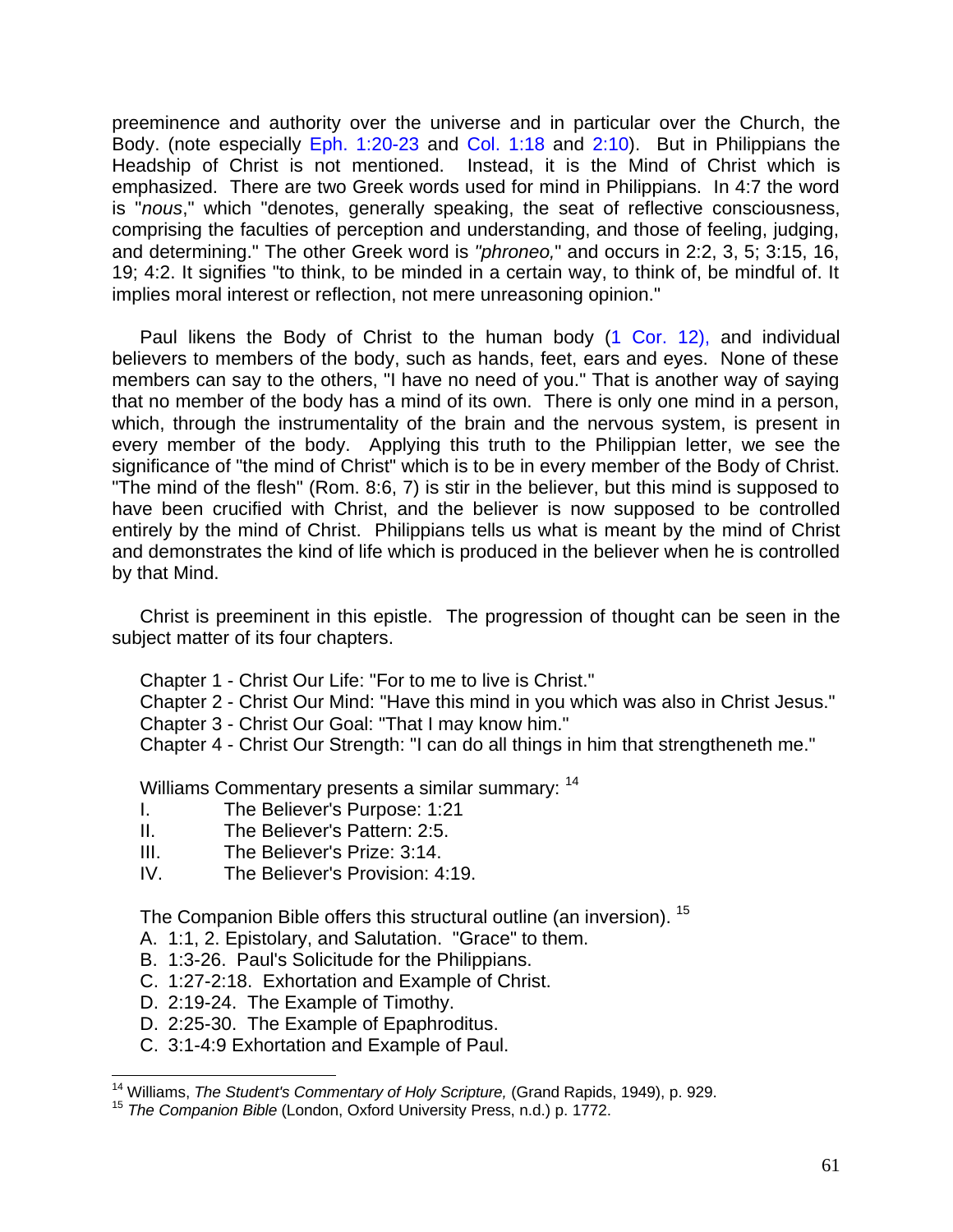B. 4:10-20. The Philippian's Solicitude for Paul.

A. 4:21-23, Epistolary, and Doxology. "Grace" to them.

# **OUTLINE**

- I. CHRIST OUR LIFE Chapter 1 (Key Verse, 21)
	- A. SALUTATION 1:1-2
	- B. FELLOWSHIP IN THE GOSPEL 1:3-8
	- C. PRAYER FOR ABOUNDING LOVE 1:9-11
	- D. ADVANCE OF THE GOSPEL 1:12-18
	- E. CHRIST MAGNIFIED IN LIFE OR DEATH 1:19, 20
	- F. PAUL IN A STRAIT 1:21-26
	- G. GRACE GIVEN TO BELIEVE AND TO SUFFER 1:27-30
- II. CHRIST OUR MIND Chapter 2 (Key Verse, 5)
	- A. LIKE-MINDEDNESS 2:1-4
	- B. CHRIST-MINDEDNESS 2:5-18
		- 1. HUMILIATION OF Christ 2:5-8
		- 2. EXALTATION OF Christ 2:9-11
		- 3. EXHORTATION: WORK OUT SALVATION 2:12-18
	- C. EXAMPLES OF CHRIST-MINDEDNESS 2:19-30
		- 1. TIMOTHY 2:19-24
		- 2. EPAPHRODITUS 2:25-30
- III. CHRIST OUR GOAL Chapter 3 (Key Verse, 14)
	- A. WARNING AGAINST LEGALISM 3:1-6
	- B. LOSSES AND GAINS 3:7-9
	- C. PRESSING TOWARDS THE GOAL 3:10-14
	- D. WALKING BY THE SAME RULE 3:15,16
	- E. FOLLOWING PAUL 3:17-19
	- F. HEAVENLY CITIZENSHIP 3:20, 21
- IV. CHRIST OUR STRENGTH Chapter 4 (Key Verse, 13)
	- A. STANDING FAST IN THE LORD 4:1-3
	- B. RECIPE FOR PEACE 4:4-7
	- C. THINGS TO THINK UPON 4:8, 9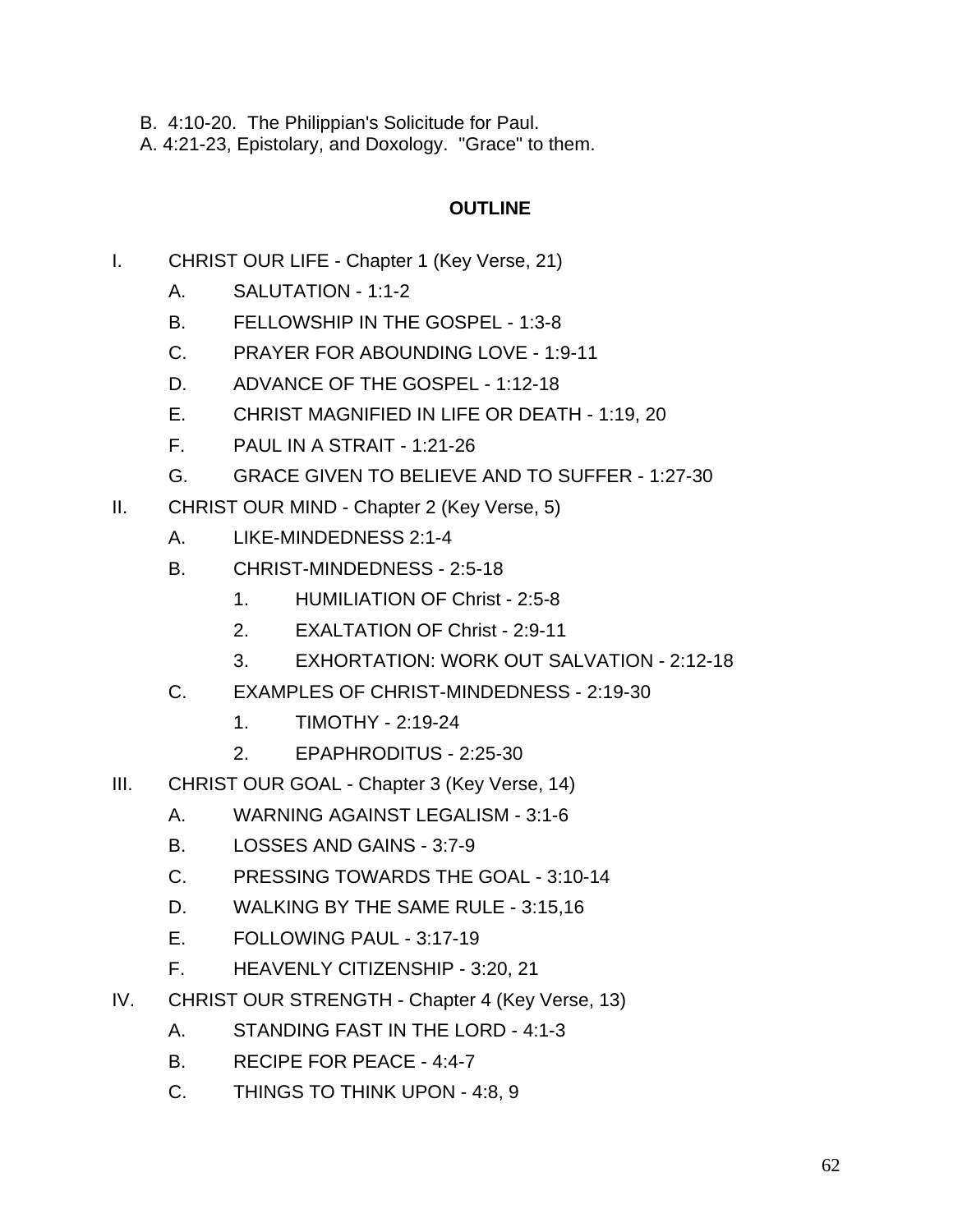- D. LEARNING THE SECRET 4:10-13
- E. GIVING AND RECEIVING 4:14-20
- F. FINAL GREETING 4:21-23

### **EXPOSITION**

### **I. CHRIST OUR LIFE - Chapter 1 (Key Verse, 21)**

### *A. Salutation - 1:1, 2*

*<sup>1</sup>Paul and Timothy, servants of Christ Jesus, to all the saints in Christ Jesus that are at Philippi, with the bishops and deacons: <sup>2</sup>Grace to you and peace from God our Father, and the Lord Jesus Christ.*

Timothy had been with Paul when the church at Philippi was first established (Acts 16:1, 12-15). He was still with Paul in Rome and it seems especially fitting that Paul should include his name in the salutation. The word for "servants" is literally "bond slaves." A bond-slave in the Old Testament was a slave who had gained his freedom, but because he loved his master he went through a certain ceremony making himself a willing slave to his master for the remainder of his life (Deut. 15:16, 17). In this word "bond-slave" we see at the very beginning of the epistle an example of having "the mind of Christ." Paul and Timothy were men who were controlled by the mind of Christ. Their minds were in perfect tune with that of Christ.

All true believers are saints; they have been set apart from sin and the world and unto the service of Christ. They are saints by calling: (Rom. 1:7). They are not called "to be" saints. The "to be" is in italics, indicating that these words are not in the original. Many professing Christians get the idea that they cannot become saints until they get to heaven. In the meantime they live unsaintly lives. Saints is the favorite biblical name for Christians.

The word bishop is "episcopus," meaning "overseer." It is synonymous with "elder" in other writings of Paul. Paul gives the qualifications for such officers in the church in 1 Timothy 3:1-13. The episcopal forms of church government make the office of bishop to be much higher than that of elder or pastor, giving him jurisdiction over all of the churches in a certain diocese. The Presbyterial form of government is a rule by elders, each church being equally represented in a General Assembly. The Congregational form of government is purely democratic, each church governing completely its own congregation.

### **B.** *Fellowship in the Gospel - 1:3-8*

<sup>3</sup>I thank my God upon all my remembrance of you, <sup>4</sup>always in every supplication of *mine in behalf of you all, making my supplication with joy, <sup>5</sup> for your fellowship in*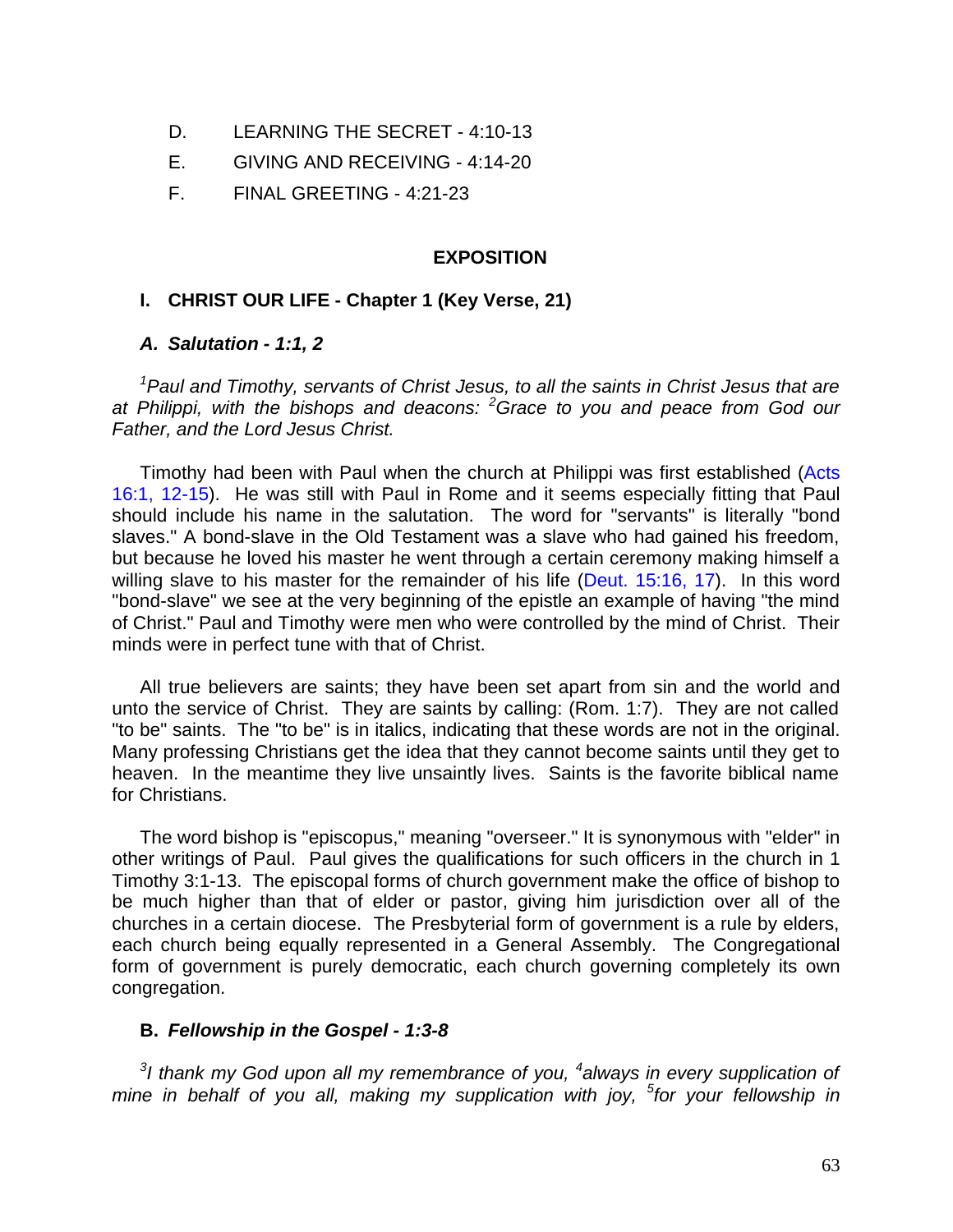*furtherance of the gospel from the first day until now; <sup>6</sup> being confident of this very thing, that he w<sup>1</sup> ho began a good work in you will perfect it until the day of Jesus Christ: <sup>7</sup> even as it is right for me to be thus minded on behalf of you all, because I have you in my heart, inasmuch as, both in my bonds and in the defense and confirmation of the gospel, ye all are partakers with me of grace. <sup>8</sup> For God is my witness, how I long after you all in the tender mercies of Christ Jesus.*

How wonderful it is when a pastor can truthfully say of certain people, "I thank God for every remembrance of you. There are many Christians, it seems, who always cause the pastor grief. They have a critical, fault-finding spirit; they oppose any changes in program the pastor may suggest, and as someone has put it, they have preacher every Sunday for dinner. The Philippians were not that sort of people. They loved Paul; they appreciated his sufferings and labors in bringing them the glad tidings, and from the first day Paul set foot in Philippi, some ten years earlier, down to the present, they had been loyal in supporting Paul and his ministry in the furtherance of the Gospel. As we shall see in 4:15, the church at Philippi was the only church which had fellowship with Paul in the matter of giving and receiving. Many times they had sent offerings to meet his needs. No wonder Paul gave thanks to God whenever he thought of these Philippians. And he must have thought of them often, for it was always in every prayer of his that he made mention of them at the throne of grace. His supplication for them was one of joy. Often it is with deep grief and sorrow that we pray for people because of their waywardness and failure to manifest the fruit of the Spirit. Their fellowship with Paul was not that of having a social event with tea and cookies and games, as very many people understand fellowship. It was a sharing with Paul of their financial means and in their intercessory prayer for him that they were able to spread the gospel a little farther in the world. Fellowship, (koinonia) means sharing things in common. Of course, we can share tea and cookies in common, and there may be a place for that, but that was not Paul's idea of koinonia.

Paul's reference to "the first day until now," is important in indicating that there had been no change in dispensation from Acts 16 to the end of the book. There are a few dispensationalists who hold the extreme view that the Body of Christ of the prison epistles is an entirely new and different Body from that which existed during the Acts period. But for Paul the church at Philippi at the end of Acts was exactly the same church as he had established in Acts 16. The next verse reinforces this fact.

Here we have the first occurrence of the word "mind:" "It is right (righteous) of me to be thus minded on behalf of you all." Paul here demonstrates the truth of Galatians 2:20, "I live; yet not I, but Christ liveth in me." He was manifesting the mind of Christ in his attitude toward these Philippians. As another has put it, "The apostle had got so near to the very heart of his Lord that he could hear its throb, detect its beating; nay, it seemed as though the tender mercies of Jesus to these Philippians were throbbing in his own heart." What an enlarged heart this man Paul had. He had them *all* in his heart, and no doubt many others of his converts elsewhere. Paul was not given to sentimentality, nor did he exaggerate his devotion for them, for he says, "For God is my witness, how I long after you all in the tender mercies of Christ Jesus." We are prone to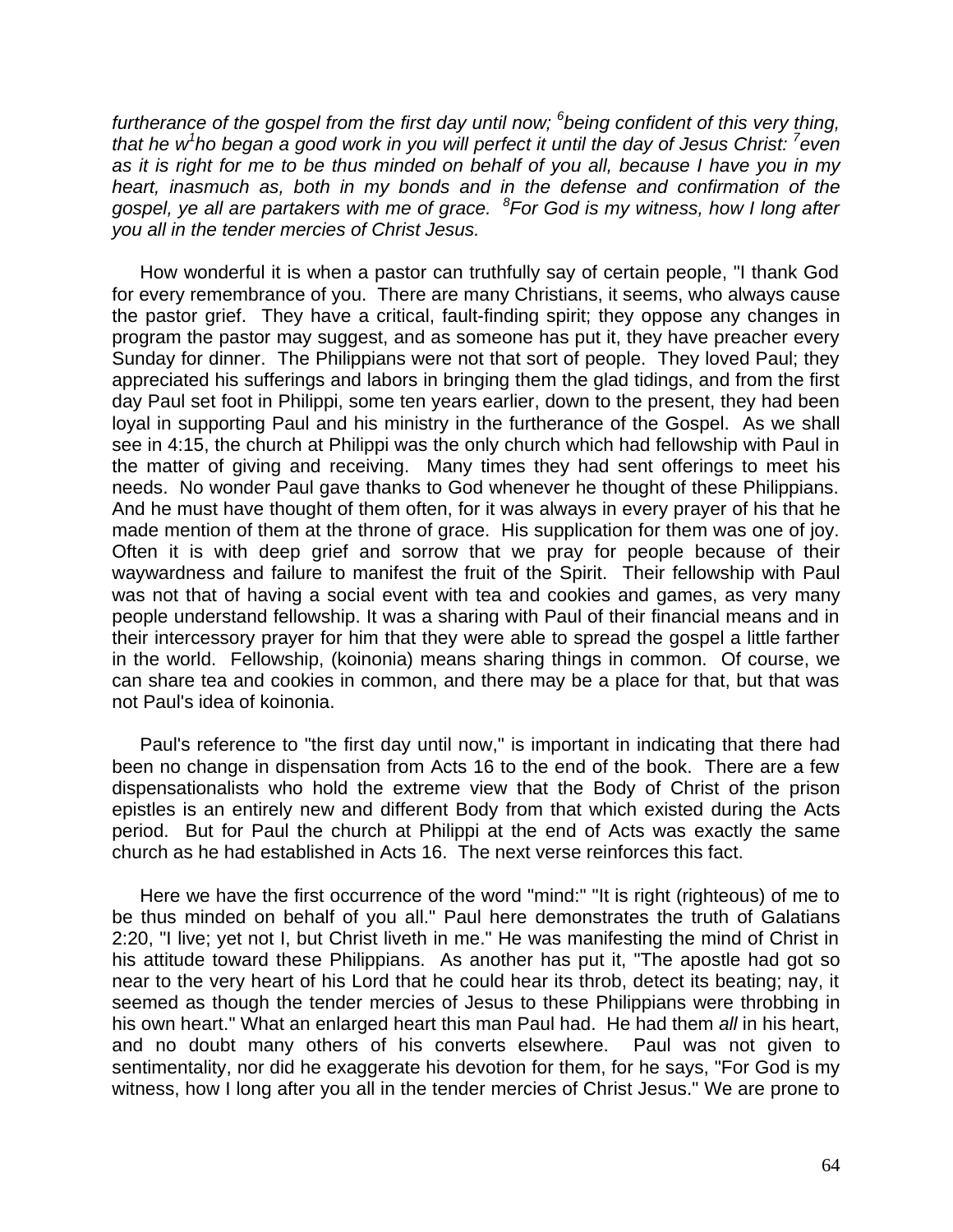write to people that we are remembering them in our prayers, when as a matter of fact, we have not even thought about them since we wrote six months ago. The tender mercies of Christ Jesus (rendered "bowels" in the A.V.), is the word "splangchnois" and means in the literal sense "intestines" (cf. Acts 1:18). Just as the heart was thought to be the seat of man's entire mental and moral activity, both rationally and emotionally, so the bowels were thought to be the seat of the feelings of affection and compassion. Various emotions produce physical sensations in various organs of the body. Paul had the Philippians in his heart and he yearned for them in the bowels of Christ. A study of the many occurrences of heart and bowels in the Bible will indicate the wide range of figurative meaning of these words.

Thus the work God began in these people when they were saved ten years earlier, is still being carried on and Paul is persuaded that God will bring that work to perfection in the day of Jesus Christ, that is, the day when Jesus Christ returns to catch away the members of the Body to glory. God never begins something He cannot finish. He does not say, I began the work; now it is up to you to finish it. He who began it will also finish it.

### **C.** *Prayer for Abounding Love - 1:9-11*

*<sup>9</sup>And this I pray, that your love may abound yet more and more in knowledge and all discernment; <sup>10</sup>so that ye may approve the things that are excellent; that ye may be sincere and void of offence unto the day of Christ, <sup>11</sup>being filled with the fruits of righteousness, which are through Jesus Christ, unto the glory and praise of God.*

Although Paul is confident that it was God who had begun the work of salvation in these Philippians because of their perseverance in the defense and confirmation and furtherance of the gospel, he nevertheless feels the need to pray for them. Even though he is sure that God will bring this work of salvation to completion in the day of Christ he is still careful to watch over them in constant supplication. Confidence in our eternal security may beget carelessness, and that in turn begets prayerlessness.

Paul not only wants their love to abound more and more: he wants it to abound in knowledge and all discernment. It is possible for love to act ignorantly and foolishly, just as it is possible for a parent to love his child and yet spoil the child by giving it every kind of luxury. Knowledge and discernment of the will of God is stressed by Paul (cf. 1 Cor. 2:14; Heb. 5:14; Eph. 1:17, 18; Col. 1:9-11). Discernment results in approving the things that are excellent, or as some translate this phrase, distinguish between the things that differ. The same expression occurs in Romans 2:18. The Christian needs to discern between evil and good, and sometimes between the better and the best. He also needs to discern the distinctions in God's dispensational dealings with Israel and the Church. The word sincere is "heile" (sun's ray) - "krines" (tested or judged by). It is said that dealers in pottery often filled the cracks in a defective vessel with wax and that a wise buyer would hold the vessel up in the sunlight which would penetrate the wax and reveal the flaw. We can often hide the flaws in our characters from other people, but not from God's penetrating light. Paul wanted to be able to present every one of his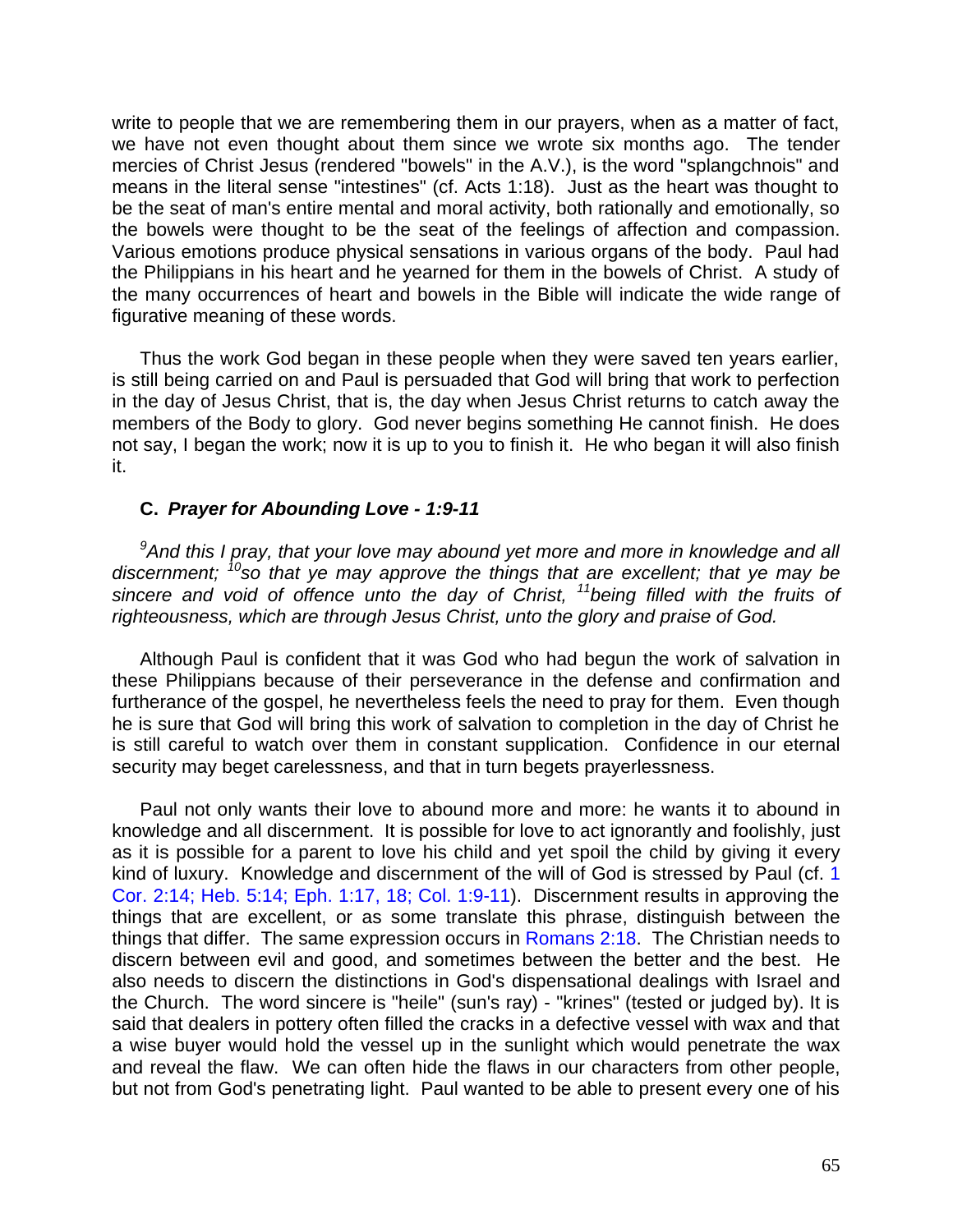converts perfect in the day of Christ (Col. 1:28), and so he prayed fervently for them to that end.

### **D.** *Advance of the Gospel - 1:12-18.*

*<sup>12</sup>Now I would have you know, brethren, that the things which happened unto me have fallen out rather for the progress of the gospel; <sup>13</sup>so that my bonds became manifest in Christ throughout the whole praetorian guard, and to all the rest; <sup>14</sup>and that most of the brethren in the Lord, being confident through my bond, are more abundantly bold to speak the word of God without fear. <sup>15</sup>Some indeed preach Christ even of envy and strife, and some also of good will: <sup>16</sup>the one do it of love, knowing that I am set for the defense of the gospel; <sup>17</sup>but the other proclaim Christ of faction, not sincerely, thinking to raise up affliction for me in my bonds. <sup>18</sup>What then? only that in every way, whether in pretense or in truth, Christ is proclaimed; and therein I rejoice, yea, and will rejoice.*

Here is another illustration of Romans 8:28: God working all things together for good. There are those who claim that Paul was disobedient in going to Jerusalem in Acts 21, and that God put him out of circulation by having him arrested and put in prison. They suppose that Paul was hindered in his missionary work by being put into prison, but Paul discovered that it had all resulted in the furtherance or progress of the gospel. This good had come about in several ways. First, the whole praetorian guard had heard the gospel. In his first imprisonment in Rome, Paul had a degree of freedom. He was allowed to live in his own hired house, but he was chained to a Roman guard. We have no idea how many hundreds of guards might have been assigned to Paul during those two years of imprisonment. They were a captive audience, being chained to Paul, and we can be very sure that Paul witnessed to each one of them, and doubtless some became true believers. Paul also was allowed to have visitors and all who came under his roof heard the glad news about Jesus Christ. Second, most of the other believers in Rome had their confidence strengthened through Paul's witness to the Roman guards and became very bold to speak the word of God without fear. Imprisonment of a preacher would ordinarily strike fear in the hearts of the congregation and make them reluctant to open their mouths about their faith. But Paul's boldness in speaking the word was contagious, and caused the others to become bold. It was only through his imprisonment that Paul could have had the opportunity of witnessing to not only the whole Praetorian guard, but finally to Caesar himself. Paul was told at his conversion he would witness not only to the children of Israel and the Gentiles, but also to kings (Acts 9:15). Paul could never have arranged an audience with King Agrippa, Felix, Festus, or Nero, but through his imprisonment he had all of the arrangements made for him and the Roman government even paid for his transportation.

Although Paul had many faithful friends in Rome (Acts 28:15; Rom. 16), some believers were very hostile. There was an anti-Pauline faction, just as there bad been at Jerusalem and elsewhere. His opponents may have been Judaizers who thought Paul had gone too far in departing from the Mosaic Law and customs. It may be that they were ashamed to acknowledge a prisoner as one of their true leaders. It may be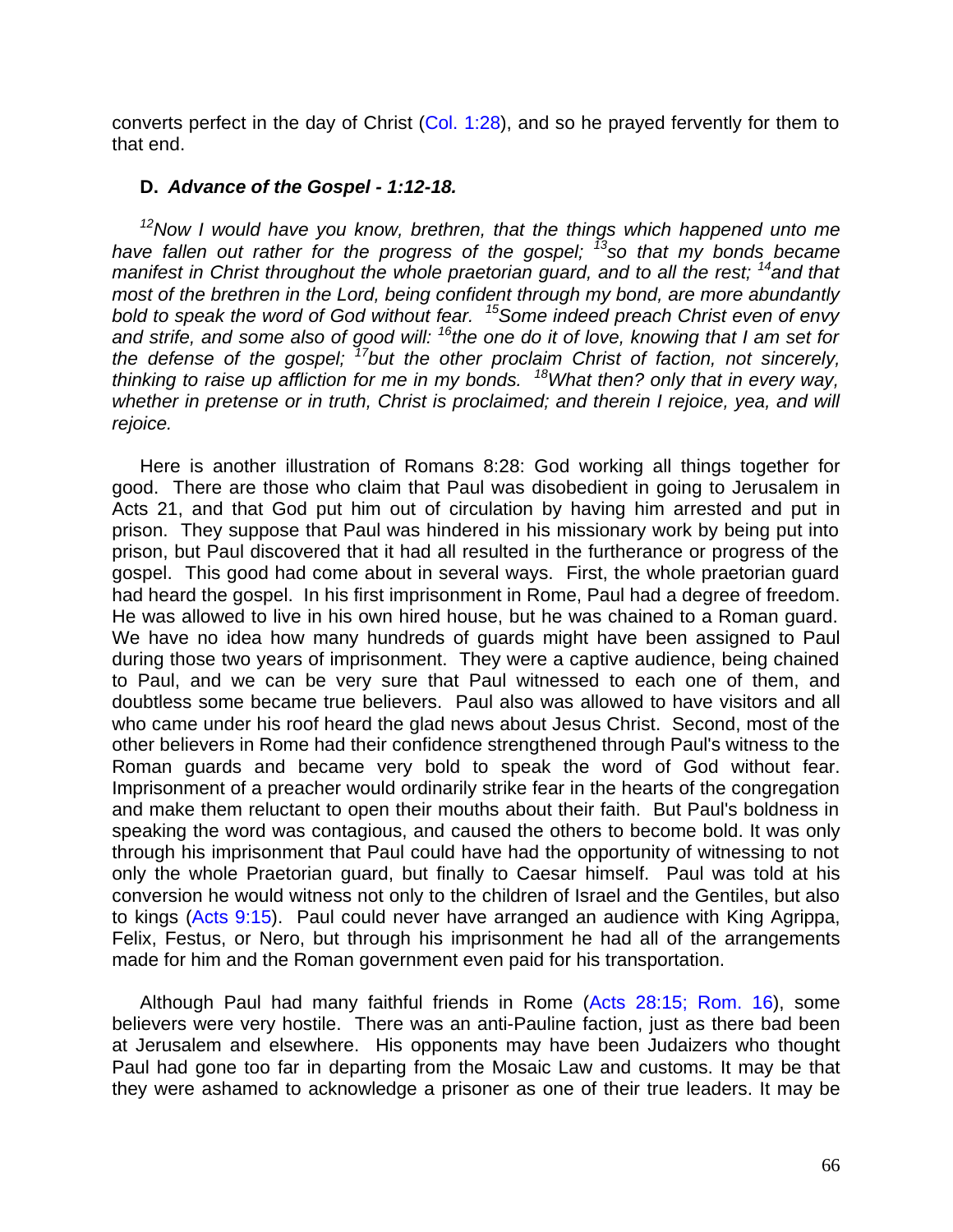that some, while acknowledging Jesus as the true Messiah and Savior did not go along with Paul's claim of a distinctive new revelation of truth from the ascended Christ. We have similar situations today. There are truly saved people who just can't understand Pauline dispensationalism and in their preaching of Christ they do everything possible to belittle the testimony of those who hold literally to Paul's dispensational principles. Such opposition is hard to take and the natural tendency is to fight back. But Paul rejoiced that Christ was being preached, whether in pretense or in truth. Here is another example of the mind of Christ controlling Paul. "For even Christ pleased not himself; but, as it is written, the reproaches of them that reproached thee fell on me" (Rom. 15:3). Paul would surely not have rejoiced in any false doctrine being preached, but as long as Christ was preached as the Savior, regardless of the secondary motive, he could rejoice.

## *E. Christ Magnified by Life or by Death - 1:19, 20.*

*<sup>19</sup>For I know that this shall turn out for my salvation, through your supplication and supply of the Spirit of Jesus Christ, <sup>20</sup>according to my earnest expectation and hope, that in nothing shall be put to shame, but that with all boldness, as always, so now also Christ shall be magnified in my body, whether by life, or by death.*

lt must be remembered that Paul was a prisoner awaiting trial before Caesar. Is the salvation of which here he speaks the salvation or deliverance from prison, or the salvation of his soul? It is certain that the salvation of Paul's soul did not depend upon the prayers of the Philippians; therefore it seems certain that Paul is referring to his deliverance from prison.

What does Paul mean when he says that he knows "this" will turn out for salvation? Apparently he means all of the circumstances which presently surrounded him, including the care and the prayer of the Philippians for him. He is not talking exclusively about his deliverance from prison, but he surely must have included it, for he goes on in the following verses to speak about the possible outcome of his trial before Caesar.

We remember how Paul chided the disciples at Caesarea when they tried to turn him back from going to Jerusalem: "What do ye, weeping and breaking my heart? for I am ready not to be bound only but also to die at Jerusalem for the name of the Lord Jesus" (Acts 21:13). Here he expresses his desire that above all else Christ shall be magnified in his body, whether by life or by death. In nothing did he want to be ashamed. John admonished his readers, "And now, my little children, abide in him; that, if he shall be manifested, we may have boldness, and not be ashamed before him at his coming" (1 John 2:28). Also we are to be workmen who need not be ashamed, rightly dividing the word of truth.

# *F. Paul in a Strait - 1:21-26*

*<sup>21</sup>For to me to live is Christ, and to die is gain. <sup>22</sup>But if to live in the flesh, - if this shall bring fruit from my work, then what I shall choose I know not. <sup>23</sup>But I am in a strait*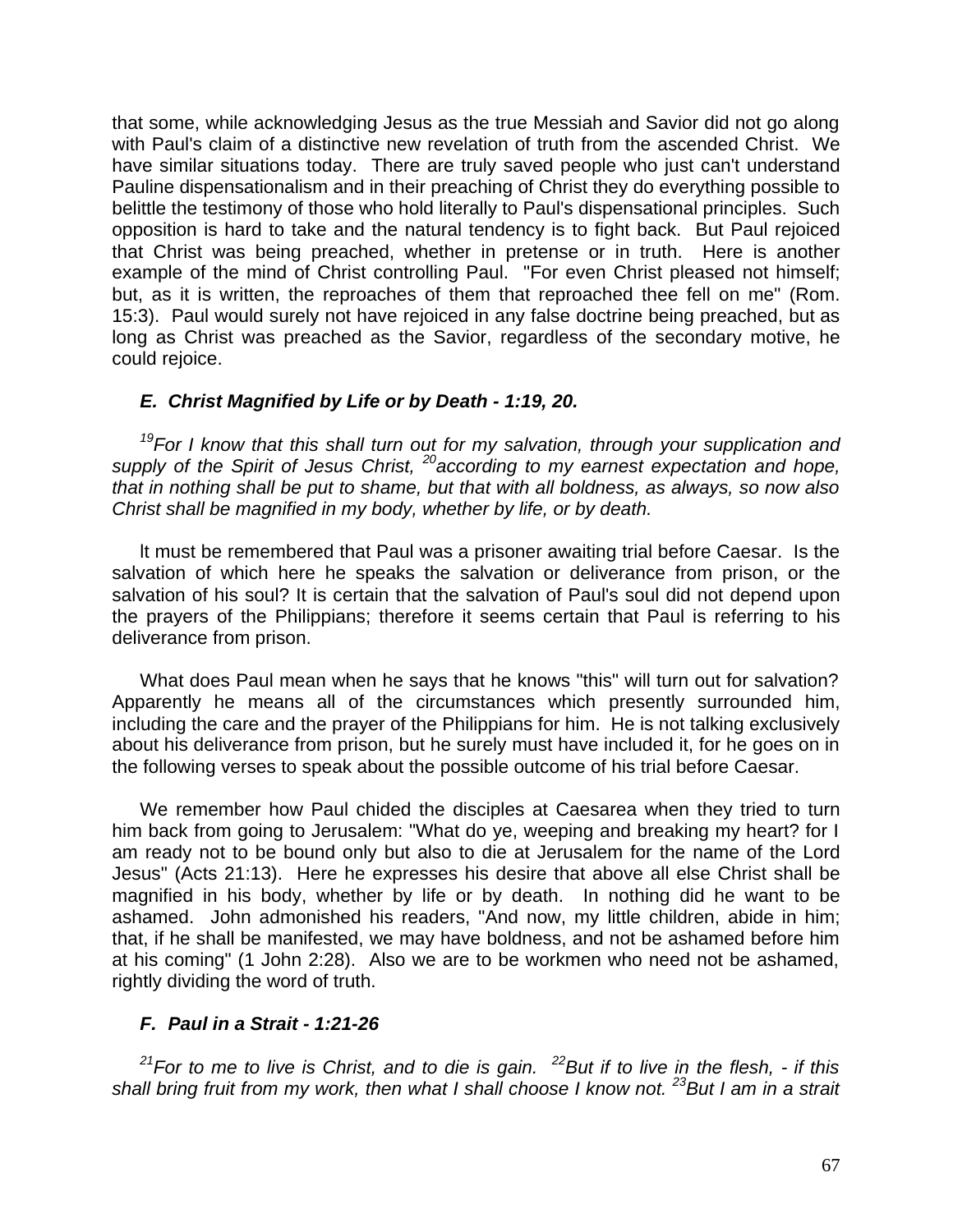*betwixt the two, having the desire to depart and be with Christ; for it is very far better: <sup>24</sup>yet to abide in the flesh is more needful for your sake. <sup>25</sup>And having this confidence, I know that I shall abide, yea, and abide with you ail, for your progress and joy in the faith; <sup>26</sup>that your glorying may abound in Christ Jesus in me through my presence with you again.*

It is as though someone had asked Paul, "What does it mean to you to be alive in the body?" His answer is, "For to me to live is Christ." Christ was Paul's main reason for living. Christ occupied the central position in his every activity of life. Christ was living in him, Christ was his life (Col. 3:4). Then Paul is asked, "What will death mean to you?" And his reply, "To die is gain." Gain, because death means even more to Christ; for to be absent from the body is to be at home with the Lord (2 Cor. 5:8). These are the views of a man who was completely submitted to Christ.

But what about our attitudes toward life and death? Why do we want to live? And why should we have any desire to die? It seems that most people want to live in order to enjoy all of the pleasures the world has to offer, including riches and fame. When they fail to achieve these objectives, when their health fails, when the bottom drops out of the stock market, when adversity strikes, they have nothing left for which to live. Many then seek to escape life by suicide. Here we are speaking of unsaved people. However, it is also true that many saved people are living primarily for the temporal enjoyments of this world. They want to go to heaven at last, but they would like to have that day postponed until they could get all that the world had to offer in the meantime.

Life is a sacred and precious possession. But it does not consist in the things that a man possesses (Lk. 12:15). Satan was almost right when he said "All that a man hath will he give for his life" (Job 2:4). Even in Bible times a woman spent all of her life savings on doctors to prolong her life, and today many rich people have exhausted their fortunes in medical bills to try to preserve their lives for a few more days. We get the impression from such passages as 2 Corinthians 1:8-10 that Paul had an intense desire to live and not to die, but his only motive for living was to preach the gospel and thereby glorify the Lord Jesus Christ. He was exposed to death almost daily, but when death came, it had to be for the glory of God, and not merely to escape sufferings or trouble.

lt is my personal conviction that the greatest crisis in the Christian life is when we come to the place that we sincerely commit our all to Christ and tell Him that we desire only His glory, whether it be by life or by death.

In the present case of Paul as a prisoner in Rome, he was in a strait; he was torn between that which would be of the greatest enjoyment for himself, to depart and to be with Christ in glory, and that which would be for the good of others, to remain alive in order to preach the gospel and bring salvation and blessing to others. Actually he did not have the power to decide what thing would happen to him when he stood trial before Nero. Nero would decide that issue, but Paul knew that Nero could not decide anything that was contrary to God's will for him. It seems that Paul was confident at this point that he would be spared and would again have further ministry to the Philippians. In his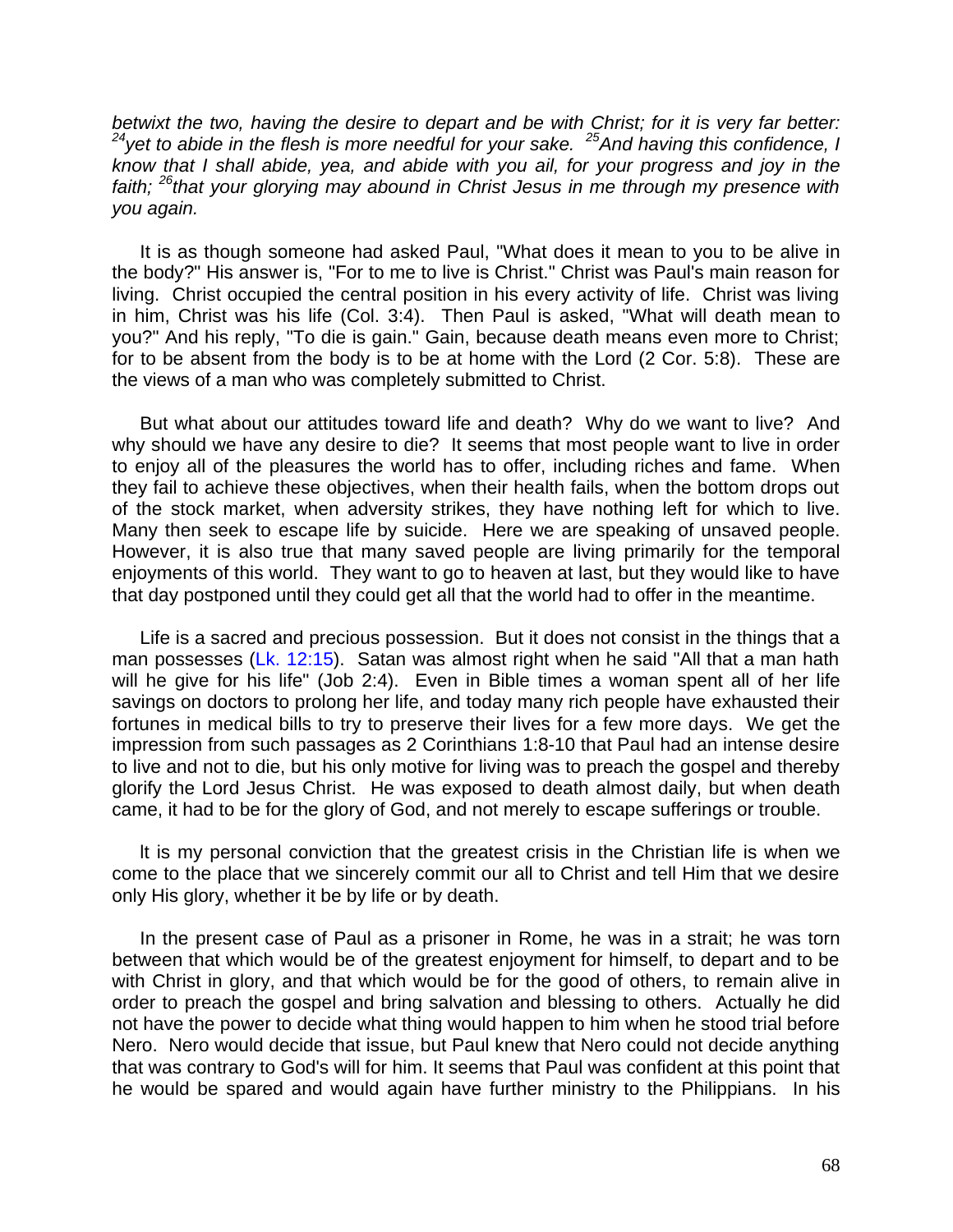letter to Philemon, written about the same time, he asked that lodgings be provided for him, for he was trusting that through the prayers of the saints he would be given back to them (Phile. 22).

### **G.** *Grace Given to Believe and to Suffer – 1:27-30.*

*<sup>27</sup>Only let your manner of life be worthy of the gospel of Christ: that, whether I come and see you or be absent, I may hear of your state, that ye stand fast in one spirit, with one soul striving for the faith of the gospel; <sup>28</sup>and in nothing affrighted by the adversaries; which for them is an evident token of perdition, but of your salvation, and that from God; <sup>29</sup>because to you it hath been granted in the behalf of Christ, not only to believe on him, but also to suffer in his behalf: <sup>30</sup>having the same conflict which ye saw in me, and now hear to be in me.*

The word translated "manner of life," ("conversation" in the A.V.) is the word for citizenship. "Be citizens worthy of the Gospel," is what Paul actually said. Philippi was a Roman colony (Acts 16:12). That meant that the Philippians were granted Roman citizenship with all of its legal privileges and rights, just as if they lived in Rome itself. Roman citizenship was a thing to be coveted. See Acts 22:26-29 for the value of citizenship. The chief captain paid a great sum of money to obtain his citizenship, but Paul was free-born. Citizenship brought privileges but also responsibilities. Paul told these Philippians that they not only had Roman citizenship, but also Heavenly Citizenship. The word "only" at the beginning of this passage is very emphatic. This one thing and this one thing only is necessary. As citizens of heaven you must live worthy of that position, whether I am with you or not. One who claims gospel privileges must assume gospel responsibilities.

There are three exhortations given: live worthily, stand fast, and be united. Compare this passage with Ephesians 4:1-6. Worthily has to do with the moral and spiritual life. We must walk and talk as ambassadors representing Jesus Christ to the world. Stand fast means to hold firm your position against the enemy. Do not retreat; do not give in; do not compromise. Paul had suffered persecution and imprisonment in Philippi and had set the example of standing fast. But standing fast is not merely an individual responsibility, but is a corporate responsibility of the whole church. And for that to take place there must be unity. A divided church can never stand fast. It is occupied with conflict between its members instead of with the world. Standing fast in one spirit does not necessarily mean being united. A church can be united in a thing which is contrary to the will of God. It must be a standing fast in one Spirit: it must be the unity of the Spirit (Eph. 4:3). "With one soul" ("one mind" in the A.V.), is the word "psuche." This word describes the complex of the heart, mind, and will. One commentator states that this word is best expressed by *"unanimity,"* a oneness of emotion, decision, and ambition. The unity was not to be simply a cold and formal agreement on what the Spirit teaches in the Word, but a wholehearted, warm, interacting type of unity. Such a unity will produce a unity in action, a striving together for the faith of the gospel.

Why is it that so much of gospel preaching produces so little spiritual conviction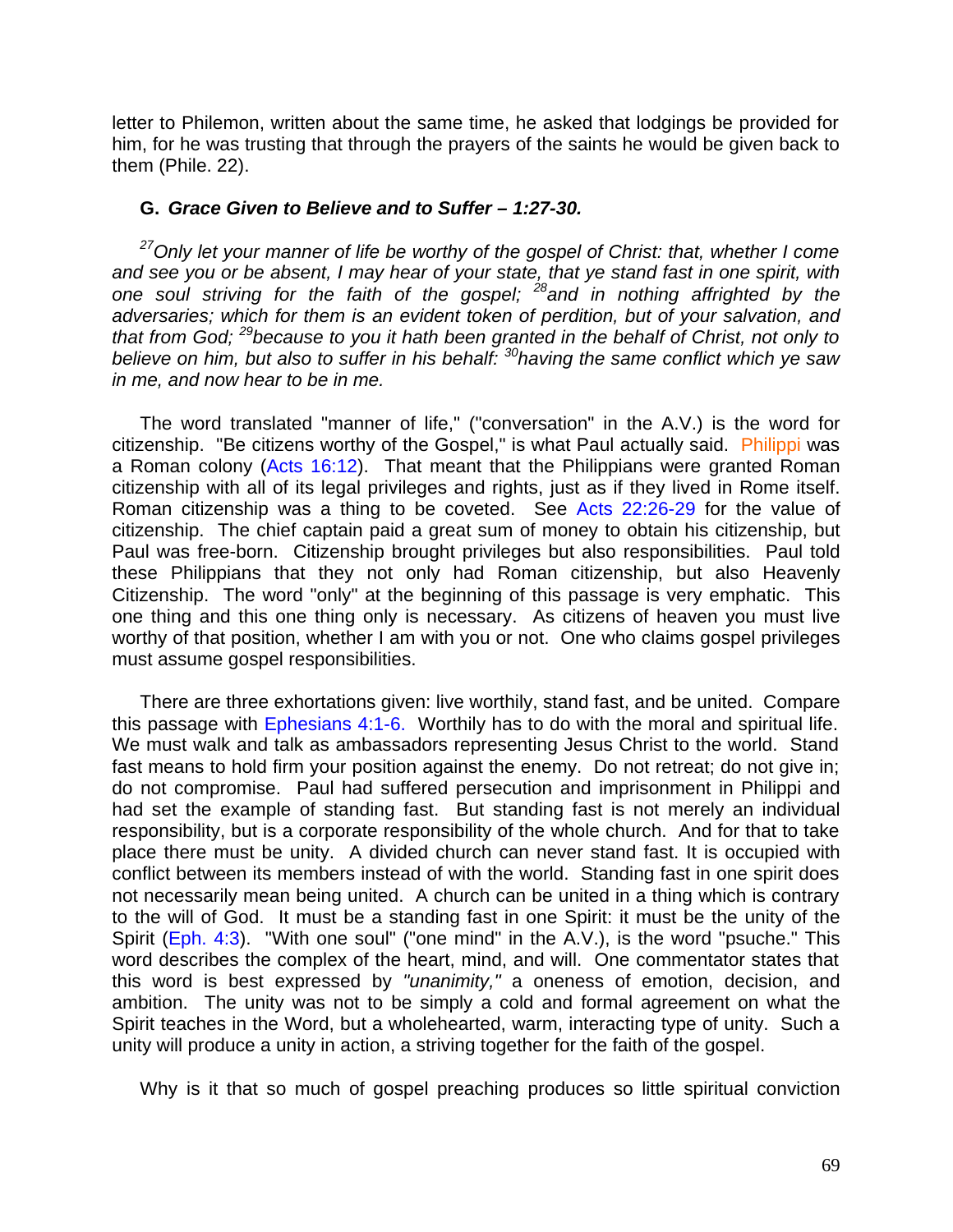among the unsaved? There may be many reasons, but Paul indicates here that when a church stands united and unafraid against its adversaries, when the conduct of its members is consistent with the message proclaimed from the pulpit, when Christ is truly honored and glorified as Lord, this will be an evident token of perdition to the unsaved. When the unconverted see members of a church living inconsistent lives, fighting among themselves, showing little concern for those they claim are on the road to perdition, the message from the pulpit will have little impact and will produce little conviction upon the unsaved.

Not only will the testimony of a united, consistently Christ-honoring church be a token of perdition to the unsaved, it will be a token to the members of the church of their own salvation, and that of God. Such a church has full and complete assurance.

All too often Christians think that the gift of God's grace consists only in believing on Him, but Paul says it has also been granted to us to suffer for His sake. The word "granted" is the basic expression for the gift of grace. A part of the gift of grace when we were saved was to suffer for His sake. Appended to Paul's commission were the words: "For I will show him how great things he must suffer for my name's sake" Acts 9:16). And Paul tells us, "Yea, and all that would live godly in Christ Jesus shall suffer persecution" (2 Tim. 3:12). The emphasis in much of so-called evangelistic preaching today is that if one becomes a Christian God will deliver him from physical ills and suffering; God will solve his financial problems and make him a success in the financial world. God promised such material blessings to Israel back in Deuteronomy 28, but Christ has promised His followers the fellowship of His sufferings. It may sound ironic to inject the idea of suffering in an epistle which overflows with joy and rejoicing, but suffering for Christ's sake is a source of deep joy. Peter says, "Happy are they who suffer for righteousness' sake" (1 Pet. 3:14), and his latter half of chapter four throws a great deal of light upon the meaning and purpose of Christian suffering.

## **Chapter 2**

## **II. CHRIST OUR MIND - Chapter II (Key verse 2:5)**

### **A***. Likemindedness* **–** *2:1-4*

*1 If there is therefore any exhortation in Christ, if any consolation of love, if any fellowship of the Spirit, if any tender mercies and compassions, <sup>2</sup>make full my joy, that ye be of the same mind, having the same love, being of one accord, of one mind: <sup>3</sup> doing nothing through faction or through vainglory, but in lowliness of mind each counting other better than himself: <sup>4</sup> not looking each of you to his own things, but each of you also to the things of others.*

The "if" here is not the "if" of doubt, but the "if" of argument. There was no doubt in Paul's mind but that the four things he mentions were in Christ. The usage is similar to that in Colossians 3:1. Paul had made it clear that these Colossian believers had been identified with Christ in His death, burial, and resurrection, and yet he says to them, "lf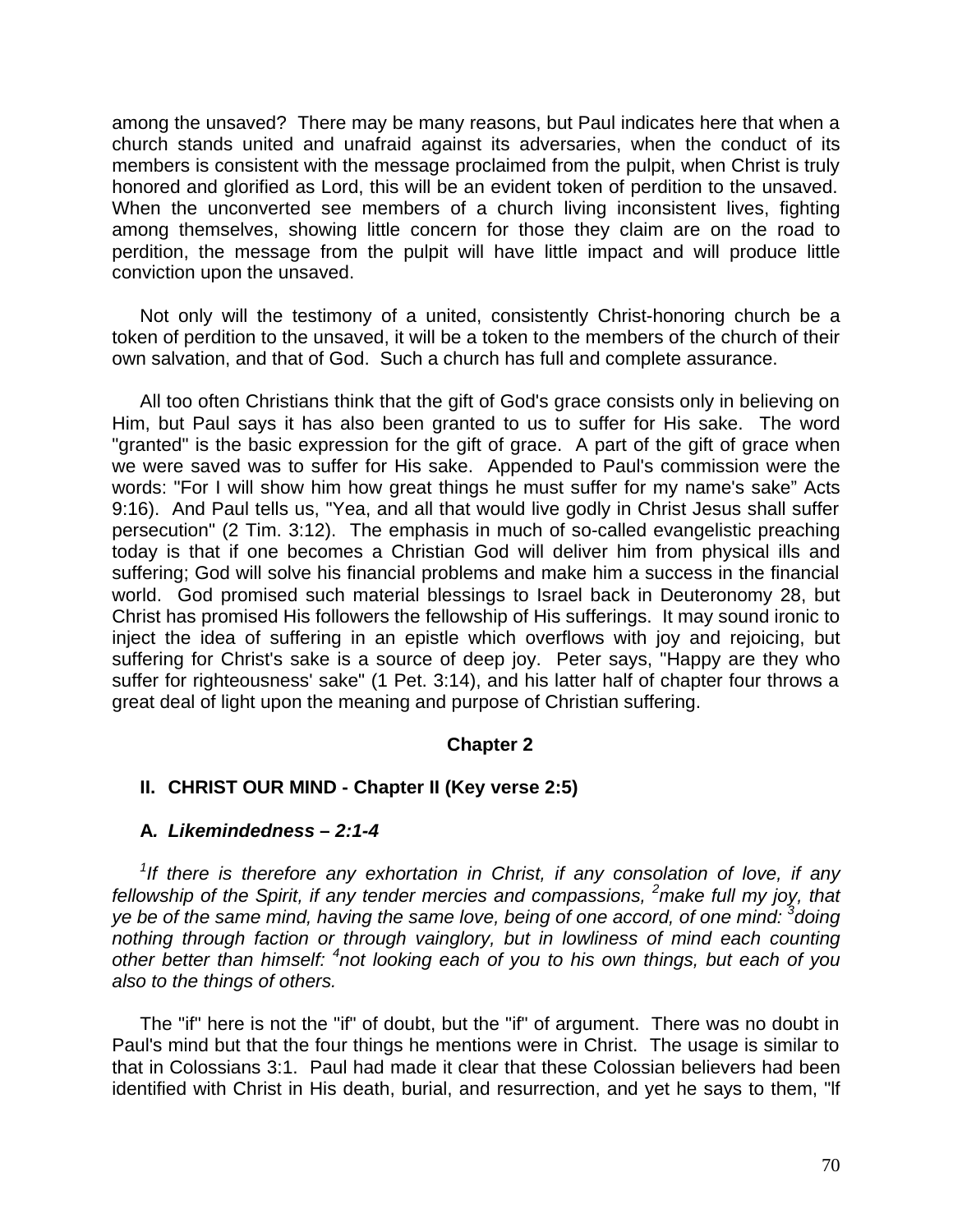ye then be risen with Christ." We might better say, *"*Since ye have been raised with Christ, seek those things that are above." Since these four things mentioned by Paul are to be found in Christ, then bring them to full expression in your lives.

The "therefore" takes us back to 1:27 where he is appealing for oneness of mind. He now resumes this topic after his digression concerning their firm stand against the enemies of the gospel. In the earlier portion he appealed for unity: here he describes what that unity is. The unity, that of being of one mind, consists in having the mind of Christ. Later in this chapter he gives examples of that mind, first in the supreme example of Christ, and then in Timothy and Epaphroditus.

The first two items he mentions are individual in character, which have very similar meanings. "Paraklesis" is translated elsewhere: comfort, consolation, exhortation, and intreaty. The second word "paramuthion": comfort and consolation. The first word means to call one near in order to comfort or exhort. It is the same root word of the Holy Spirit as our comforter or paraclete (John 14:16; 16:7). The second word denotes speaking closely to anyone, giving encouragement and consolation with a greater degree of tenderness than in the first word.

The last two items are corporate: fellowship of the Spirit and tender mercies and compassions. The saints have fellowship with one another, but as John points out our chief fellowship is with the Father and with His Son Jesus Christ (1 John 1:3). The ancients have made the seat of feelings of mercy and compassion to be the bowels or intestines. Modern man uses a somewhat coarser expression, "gut feelings." More often we attribute such emotions to the heart. Now since all four of these things are to be found in Christ, Paul's greatest joy would be to see a complete manifestation of these virtues in the Philippian believers. Paul exhorts them to be like-minded or think the same thing. This general plea for concord is defined in the following clauses: unity of affection, "Having the same love," and unity of sentiment, "being of one accord." Then the general plea is repeated in a stronger form "of one mind," thinking the one thing.

On the negative side Paul commands that nothing be done through faction. The A.V. rendering "strife" is incorrect. The word means "self-seeking, rivalry, ambition." It is possible for a church to be split into factions, without there being any particular disagreement in doctrine. Factions are caused by jealousy and problems with personalities. It results in following some man instead of following Christ. At Corinth some were following Paul, some were following Apollos, others were following Cephas (cf. 1 Cor. 1:10-13).

The Greek word translated "vainglory" appears only in this passage in the New Testament. An adjective akin to this word occurs in Galatians 5:26 and is rendered "desirous of vain glory" in the A.V. and "vainglorious" in the A.S.V. The word means praise or glory which is empty, hollow, shallow. When man seeks glory for himself it is like a bubble or an empty shell. Man's little bubble of glory will burst when he stands in the presence of God, for God has decreed that "no flesh should glory in his presence" (1 Cor. 1:29).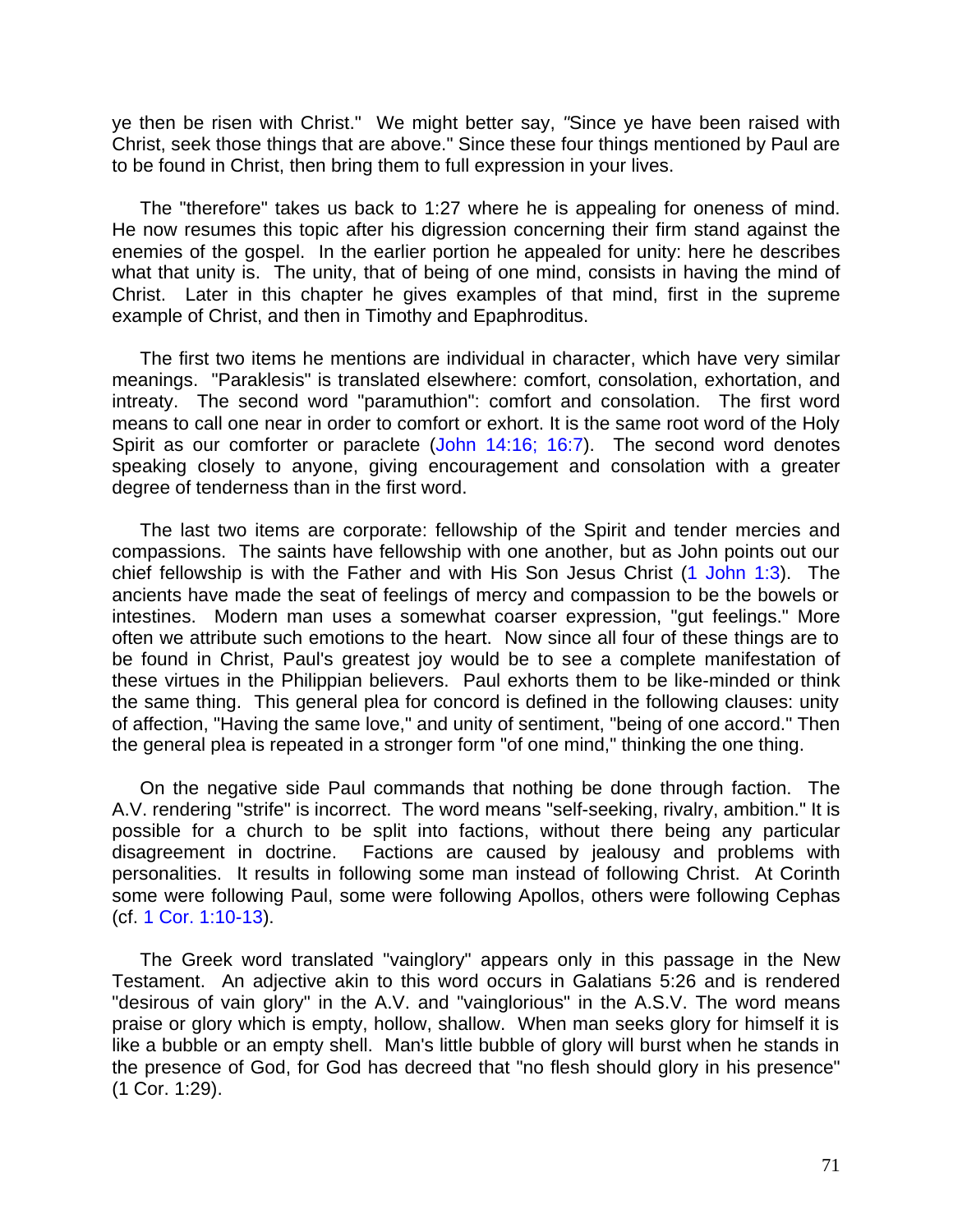We have to be careful how we interpret the words, "in lowliness of mind each counting other better than himself." This does not mean that we should have an inferiority complex; afraid to undertake a task because we feel someone else could do it better. Paul says later on in this epistle, "I can do all things in him that strengtheneth me" (4:13). Paul is talking about a true attitude of humility which springs from the recognition of the fact that we are what we are only by the grace of God (1 Cor. 15:10); we have nothing but what we have received  $(1 \text{ Cor. } 4:7)$ ; therefore we really have nothing in which we can boast. We should be more ready to praise others than ourselves. And when he says, "not looking each of you to his own things, but each of you also to the things of others, " he does not mean that we should not take care of our own things; neglect our responsibilities to our own family or business affairs, and instead be running the affairs of others. The word "also" in the second clause shows that he means we should not be concerned ONLY with our own things, but also with the welfare of others. We should show in practical ways that we care for others and their needs.

# *B. Christ-Mindedness 2:5-18*

# *1. Humiliation of Christ: 2:5-8*

*<sup>5</sup>Have this mind in you, which was also in Christ Jesus: <sup>6</sup>who, existing in the form of*  God, counted not the being on an equality with God a thing to be grasped, <sup>7</sup> but emptied *himself, taking the form of a servant, being made in the likeness of men; <sup>8</sup> and being found in fashion as a man, he humbled himself, becoming obedient even unto death, yea, the death of the cross.*

In reading instructions on how to do a certain task, it is always helpful when the writer says, "For example," and then proceeds with a concrete illustration. Paul has been giving us many exhortations on how we should live the Christian life, how we should be loving and caring, sharing the same mind, and now he proceeds to give us some concrete examples of what he means. The first example is that of Jesus Christ Himself.

Paul's purpose here is not to digress from the subject at hand and to go into a deep doctrinal discussion of the eternal Deity of Christ. Very often this passage is considered apart from its context and is used only as a proof text of the Deity of Christ. It is indeed such a proof-text, but Paul's purpose here is not to prove the Deity of Christ, but to tell us what characterized the mind of Christ: how He thought when it carne to God's redemptive purpose in the incarnation. How He thought is the supreme example of how we should think.

An example becomes all the more forceful when the person involved is one of great importance. lf we are looking for an example of great condescension, humility, selfeffacement, abnegation, looking out for the good of others while sacrificing his own wellbeing, what better example could we find but that of the Son of God? Before the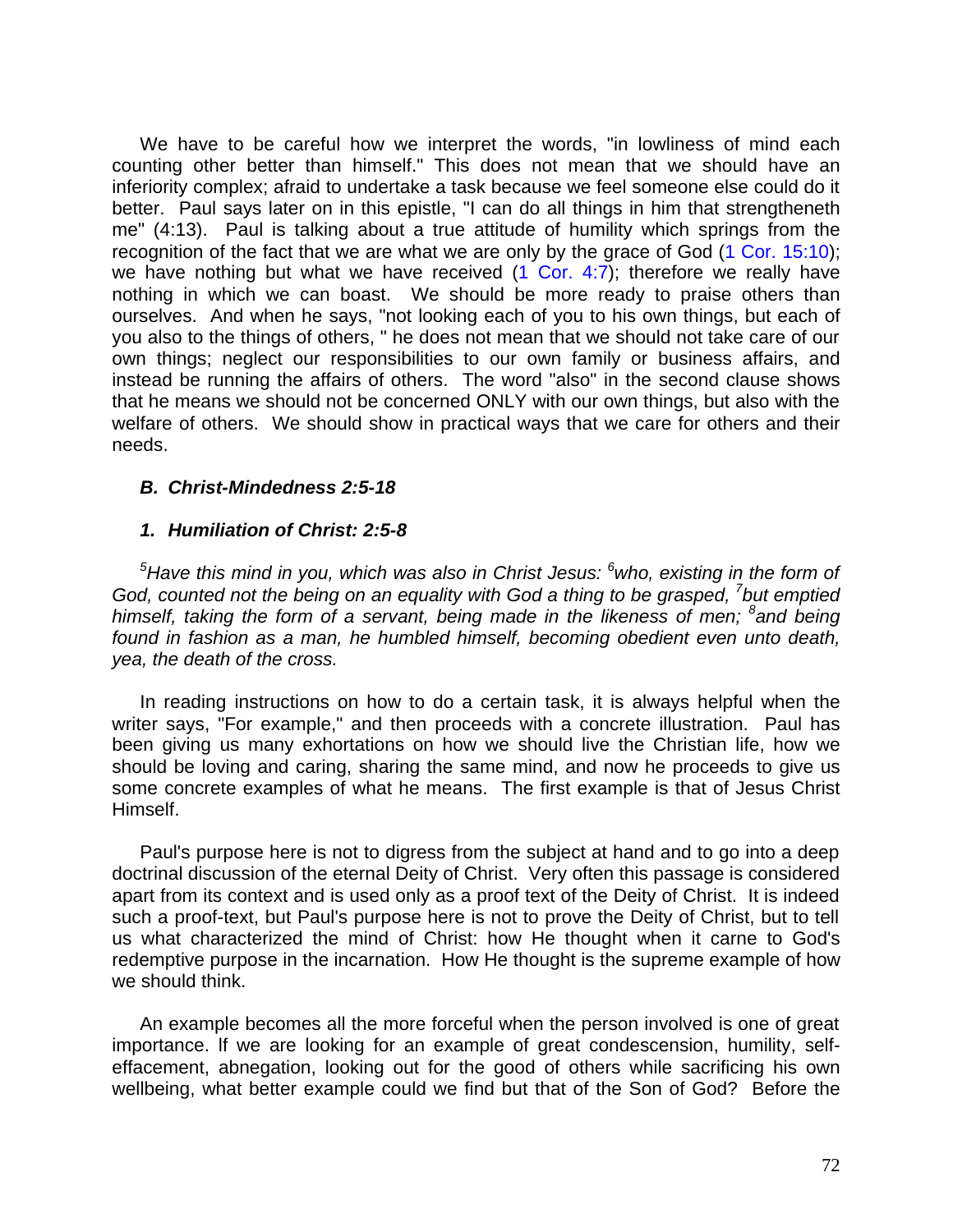incarnation, He existed in the form of God. The verb "existed" ("being" in the A.V.) is not the usual copulative "to be," but is the word "huparcheo." "Arche" is the word for beginning or commencement (cf. John 1:1: "In the beginning was the Word)." In the beginning the Word already existed. In the beginning Christ already existed in the form of God. We are not to think of "form" (morphe) as meaning shape. Morphe is identified with the essence of a thing or person. Thus Christ, before the incarnation, existed on an equality with God: He was essentially God in His nature.

There is much diversity of opinion as to the meaning of the phrase: "thought it not robbery to be equal with God" (A.V.) - "counted not the being on an equality with God a thing to be grasped" (A.S.V.) - Paul is saying that Christ did not consider the holding on to the display of His divine attributes as existing in the form of God a prize to be grasped and held at any price. But instead, "He emptied himself" - "made Himself of no reputation" (A.V.). The word "empty" (kenosis) has been used by certain theologians to teach that Christ divested Himself of His Deity when He became man.

While there is a true doctrine of Kenosis in the Bible, there is a view held by some theologians which is called the Kenosis Theory. It holds that before the Incarnation the Son of God existed as a result of the communication of divine life from the Father. At the moment of the Incarnation that communication of divine life was suspended and the Son was no longer God but a purely human infant in which the Logos took the place of the human soul. It is argued that if God is all powerful, then he must have power to cease to be God. Thus, this theory teaches that The Son divested or emptied Himself of His Deity, and that the child Jesus as a person had no knowledge of his special relationship to God. It was only as the Father gradually communicated this knowledge to him that he finally became aware that He was the Messiah, and it was only as the Father communicated power to him that he was enabled to perform miracles. Finally after His death, burial, resurrection, and ascension, it is said, He became truly and forever divine, existing as an infinite man, possessed of all of the perfections of the Godhead.

The Biblical view of the Kenosis is that the Son of God divested Himself of the independent exercise of His divine attributes, which constituted His equaety with God. He laid aside the form of God and took upon Himself the form of a servant. He gave up His independence and became a dependent. He never ministered to His own needs by His divine power, but only to the needs of others. He was completely submissive to the Father's will. The one thing that the Church universally has agreed upon is that Christ Jesus is the God-man, possessing a complete Divine nature and a complete human nature. He is and always has been one Person, but since the incarnation He has two natures. The universal testimony of Scripture is that His Person did not change. He was still God. He was "God manifest in the flesh" (1 Tim. 3:16). He was and is "the God-man."

Christ exchanged the form of God for that of a servant or slave, and being found in fashion as a man, He humbled Himself. The word "fashion" (schema) described "that which comprises the manner of life, actions, language, etc., of humanity in general."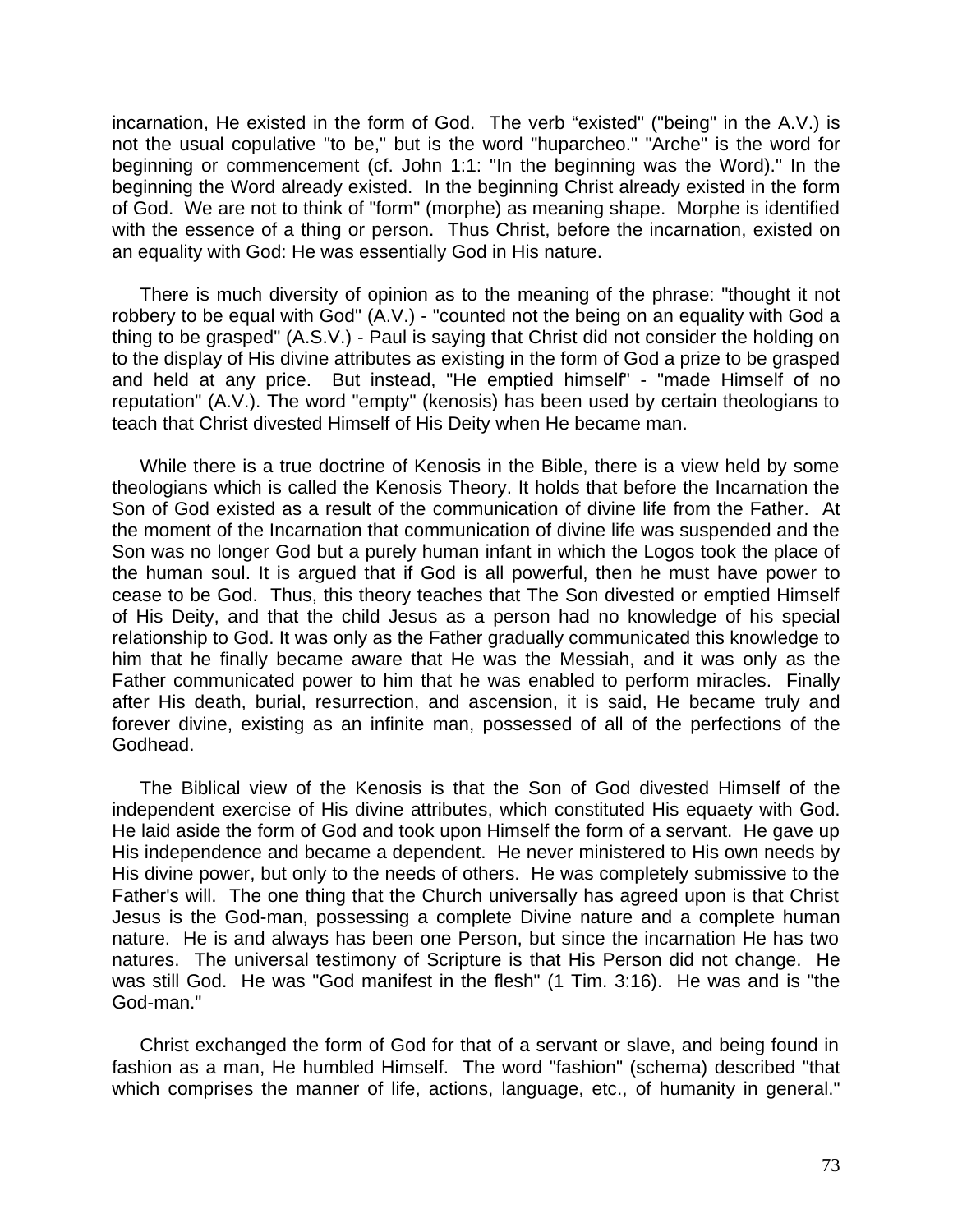These words, "morphe" and "schema" appear together again in this epistle in 3:2 1: The Lord will fashion anew (change outwardly) our body of humiliation and conform it in its inner nature (summorphos) to His body of glory.

We must not forget Paul's reason for stating these facts about the incarnation. It is to reveal Christ's way of thinking. We are to think as Christ thought. If we are tempted to assert our rights or to defend our reputation (in which we really have nothing in which to boast), how much more could Christ have used His divine attributes to further His self-interests? But He laid all of that aside in becoming man. This is the mind of Christ.

But Paul takes us one step further. The depth of His selfabnegation is seen in the fact that He became obedient unto death, yea, the death of the Cross. The death of the Cross entailed not only the most excruciating physical suffering, but the horror of bearing the penalty of the sins of the world, of being shut out of the presence of His Father, of being forsaken by God, of hanging naked in shame before the multitudes, of being made a curse in being hanged on a tree. lf only a smidgen of that kind of mind controlled our lives as Christians, what a vastly different impact we would make upon the world.

# **2.** *Exaltation of Christ – 2:9-11*

*<sup>9</sup>Wherefore also God highly exalted him, and gave him the name which is above every name; <sup>10</sup>that in the name of Jesus every knee should bow, of things in heaven and things on earth and things under the earth, <sup>11</sup>and that, every tongue should confess that Jesus Christ is Lord, to the glory of God the Father*.

We have previously seen Christ's exaltation far above all heavens as head of all principalities and powers, and especially as Head of the Church which is His Body (Eph. 1:20-23). Here the name of Jesus has been exalted above every name, so that at the Name of Jesus every knee in heaven, and on earth, and under the earth must bow. This is a favorite text of Universalists who claim that this bowing of every knee in the universe means that every one will eventually be saved, for they will all confess that Jesus is Lord to the glory of God the Father. However, this passage says nothing about every one being saved. It says that every one will have to confess the Lordship of Jesus. Those, who do so today are truly saved, but even God's enemies will be forced to admit that Jesus is Lord of the Universe. Defeated enemies in battle have to confess the superiority of their captors, but such a confession does not pardon them and restore them as first-class citizens.

Besides teaching that as a result of Christ's humiliation He has now been exalted, there is the inference that those who humble themselves in the service of Christ will also be exalted some day. "If we suffer with Him we shall also be glorified together" (Rom. 8:17). The whole point of Christ's subjection, humiliation, and suffering is that it was selfimposed. Suffering or humiliation which results from our mistakes and sins is no guarantee of future reward. It is only that kind of suffering which comes as a result of having the mind of Christ that will result in future exaltation.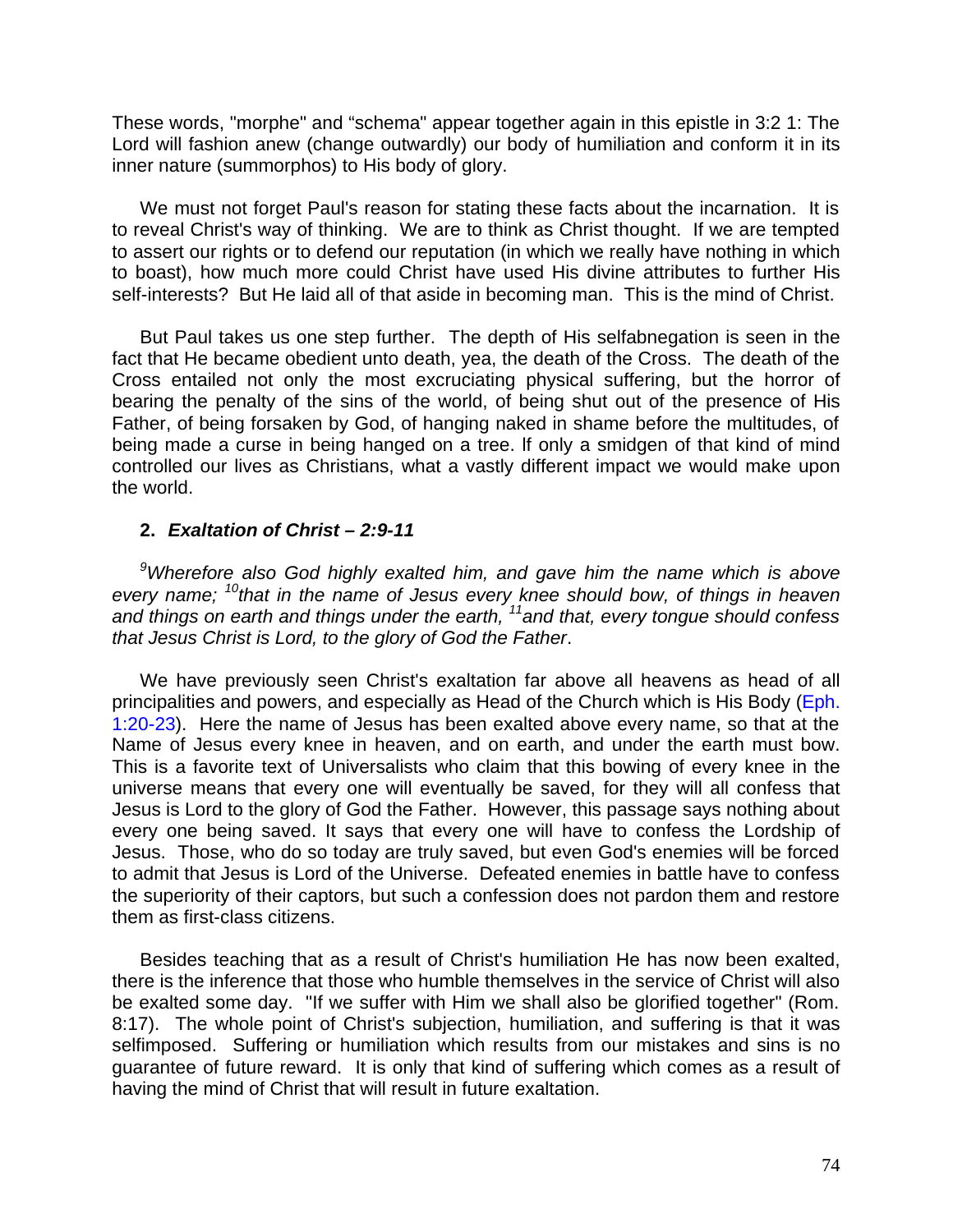## **3.** *Exhortation: Outworking of Salvation – 2:12-18*

*<sup>12</sup>So then, my beloved, even as ye have always obeyed, not as in my presence only, but now much more in my absence, work out your own salvation with fear and trembling; <sup>13</sup>for it is God who worketh in you both to will and to work, for his own good pleasure. <sup>14</sup>Do all things without murmurings and questionings: <sup>15</sup>that ye may become blameless and harmless, children of God without blemish, in the midst of a crooked and perverse generation; among whom ye are seen as lights in the world, <sup>16</sup><i>holding forth the word of life: that I may have whereof to glory in the day of Christ, that I did not run in vain neither did labor in vain. <sup>17</sup>Yea, and if I am offered upon the sacrifice and service of your faith, I joy and rejoice with you all: <sup>18</sup>and in the same manner do you also joy and rejoice with me.*

It is a commendable thing when children behave themselves in the presence of their parents, but it is even more commendable when they behave away from their parents. If the Apostle Paul were to visit our church, every member would be present at every meeting and every one would be on his best behavior. Paul would appreciate this, but he would no doubt believe that some of this good behavior was merely acting, in order to make a good impression. But if Paul got word that every one was being obedient in his absence, then his joy was fulfilled. Probably the source of greatest joy to a pastor or missionary is to learn that his converts are truly living the Christian life out in the world, away from his immediate presence. From the way Paul wrote to the Thessalonians, it would seem that it would have literally killed him if the word came back that persecution had caused them to fall away from the faith, for he says, "For now we live, if ye stand fast in the Lord" (1 Thes. 3:8).

When Paul speaks of working out your own salvation, he is simply saying, fully developing your Christian life. There is nothing in this statement about working for one's salvation. God works salvation in us and it is our responsibility to work it out, develop it, put it into action, carry it out to the goal. Notice that Paul makes this very personal, "work out *your own* salvation." This is an individual responsibility. No one else can do it for you. God imparts a new moral power to work when He saves us by His grace. We begin the Christian life as "new born babes" (1 Pet. 2:2); we then must progress to maturity. Since Paul has been admonishing us to manifest the same attitude which characterized Christ's mind, he no doubt has in mind especially the outworking of that mind in the development of our salvation.

Paul emphasizes the "fear and trembling," by placing it first in the clause: "with fear and trembling your own salvation work out fully." Paul uses this expression in 1 Corinthians 2:3; 2 Corinthians 7:15; and Ephesians 6:5. Paul does not take the Christian life lightly. He never speaks flippantly. Doing God's work is serious business. Fear is used in Scripture in two different senses. It may mean dread, terror, seared, as in Luke 21:26, "men fainting for fear and for expectation of things which are coming upon the world." Or it may mean a reverential fear which inspires carefulness and a wholesome dread of displeasing God. An electrical engineer knows the lethal power of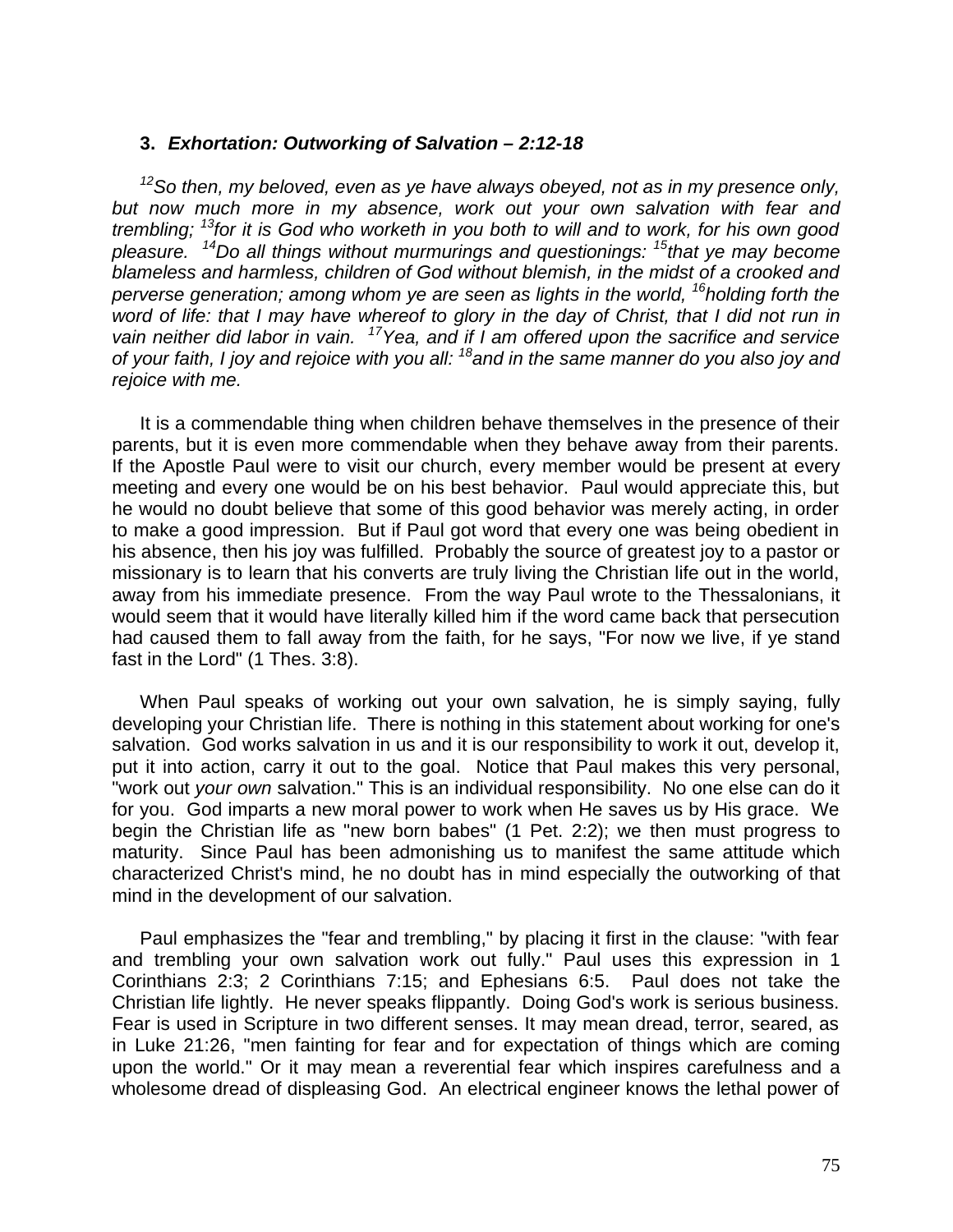high voltage electricity, but he goes about his work, not in terrifying fear, but in due respect and carefulness to observe all safety precautions. The careless Christian who fails to show that kind of reverence for God and His work will undoubtedly injure himself and others and bring reproach upon the name of Christ.

The reassuring thing about working out our own salvation is the knowledge that God is the One who works in us both the willing and the doing of it. The laborer works with his hands, but there is a force and an energy in the body as a whole which guides and works in and through the hands. As members of Christ's Body, Christ wills and works through us.

If we follow Paul's advice we will not be like the children of Israel in the wilderness who continually murmured against God, questioning His love and goodness (cf. Num. 14:26-35; 1 Cor. 10:10). Someone has said, "Murmuring is the moral, and questioning or doubting is the intellectual, rebellion against God." The word "harmless" does not mean, "not physically harming others." The word means literally, "unmixed, pure, guileless." We are to be guileless in ourselves and unblameable to others. God is going to present the Church to Christ "without blemish" (Eph. 5:27), but God wants us to be without blemish now in this present crooked and perverse generation, shining as lights in the world. We become luminaries in the dark world as we hold forth the word of life. The idea in the word "holding forth" is that of "holding out to, presenting." In classical Greek it was used of offering wine to a guest, or of a mother offering her breast to her infant.

Paul always had his eye fixed on the day of Christ. He wanted everything he did to result in joy at that day. No sacrifice was too great; no labor too difficult, if only it stood the test at the judgment seat of Christ. Paul may sound a little egotistical when he says, "that I may have whereof to glory in the day of Christ," but this is just another way of saying, "that I did not run in vain, neither labored in vain." There is a sense in which no labor for the Lord is in vain (1 Cor. 15:58), but it is possible that some of our labor for the Lord is in vain in that it does not produce conversions or results in those to whom we minister. See Galatians 2:2; 3:4; 4:11; 1 Thessalonians 2:1; 3:5. Paul wanted to see every one of his converts developing and maturing and reproducing.

Paul expresses his willingness to die, to be offered as a sacrifice, to be poured out as a libation, if it would further the progress of the Philippian church. From the human standpoint Christ's death was the execution of a criminal: from God's viewpoint it was a sacrifice for the sins of the world. Paul was awaiting trial in Rome in which he might receive the death penalty, but Paul thinks of his impending death as a sacrifice to God. If such a sacrifice would bring glory to God and result in the furtherance of the gospel he would joy and rejoice. "lf I am offered," means literally, "If I am poured out as a drink offering." Paul no doubt alludes to the burnt offering and the wine as a drink offering, an offering of a sweet savor, as described in Exodus 29:40, 41. Later in the epistle Paul speaks of the financial offering they had sent him, as "an odor of a sweet smell, a sacrifice acceptable, well-pleasing to God." Paul thinks of their sacrifice and service of their faith as an offering, upon which he was willing to pour out his life as the drink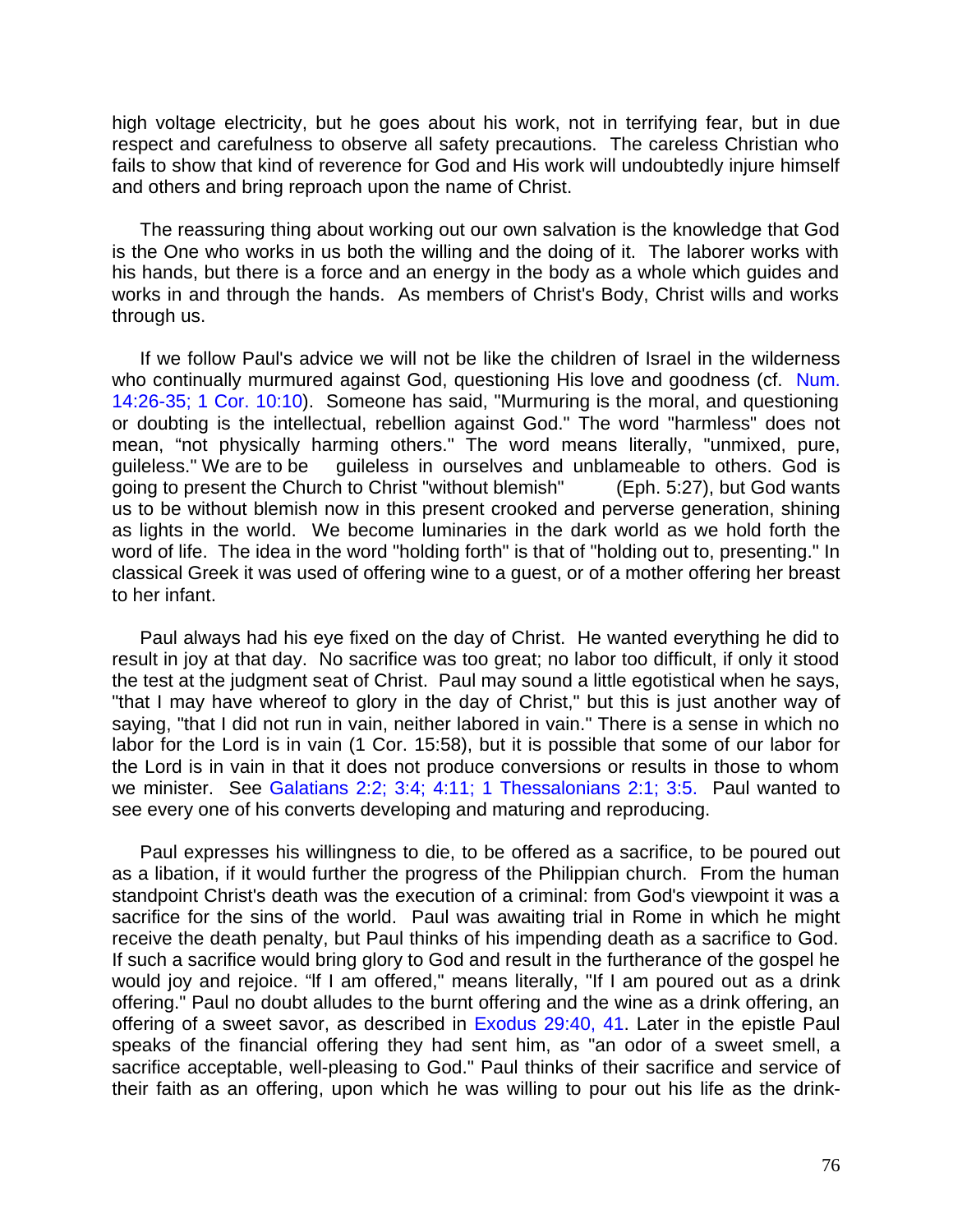offering to complement their offering. Paul could not initiate Christ as an offering for sin, but he could and did give up his life as a sweet-savor offering to God.

# **C.** *Examples of Christ-Mindedness: 2:19-30*

## *1. Example of Timothy 2:19-24.*

*<sup>19</sup>But I hope in the Lord Jesus to send Timothy shortly unto you, that I also may be of good comfort, when I know your state. <sup>20</sup>For I have no man likeminded, who will care truly for your state. <sup>21</sup>For they all seek their own, not the things of Jesus Christ. <sup>22</sup>But ye know the proof of him, that, as a child serveth a father, so he served with me in the furtherance of the gospel. <sup>23</sup>Him therefore I hope to send forthwith, so soon as I shall see how it will go with me: <sup>24</sup>but I trust in the Lord that I myself also shall come shortly.*

Paul cannot be sure at this point how his trial before Caesar will turn out but he seems optimistic that he will be acquitted so that he can visit Philippi again. Just as soon as he learns more about the outcome, he hopes to send Timothy to them for a double purpose, to learn first-hand the spiritual state of the church for his own comfort, and to have Timothy minister to their needs. As a prisoner in Rome Paul no doubt needed a man like Timothy to help him, but he was willing to forego that help if he could send blessing to those at Philippi. This is just another indication that Paul was motivated by the mind of Christ.

Paul was not given to flattery, but he always gave honor and praise where it was due (cf. Rom. 13:7). He recommends Timothy most highly (1 Tim. 1:2). He says that he has no man likeminded. What does he mean by this word which more literally means "like-souled?" He apparently means that of all of his fellow-workers none had quite the same qualities of soul which he shared with Timothy. Timothy had the greatest of loyalty both to the Lord and to Paul. Not all believers were friendly or supportive of Paul (cf. 1 Cor. 1:12; 2 Cor. 10:2; 2 Tim. 1:15; 4:16). Some of the Jewish believers in particular denied his apostleship and rejected his teachings of the new dispensation of the Mystery; some believers, like those at Corinth, belonged to factions which based their loyalty to a preacher upon his oratorical ability; some Christians deserted Paul because they were not willing to suffer for the cross of Christ; some did not want to acknowledge a "jail-bird " as their spiritual leader. Paul did have a small group of faithful co-workers, but it seemed that Timothy shared more in common with Paul than any other.

Paul says further that Timothy will care truly for your state. The word "care" is the same Greek word used in 4:6, "be careful for nothing." The word is used of both anxious, worrisome care and loving, solicitous care. Timothy cared; he had real concern for the welfare of these people. The adverb qualifying care actually means "legitimately born. Paul elsewhere calls Timothy "his son in the faith" (1 Tim. 1:2). He was truly, genuinely a son, and Paul says the proof of this is "as a son serveth his father, so he served with me in the furtherance of the gospel." It seems that Paul had more of a father-son relationship with Timothy than with any other fellow-worker.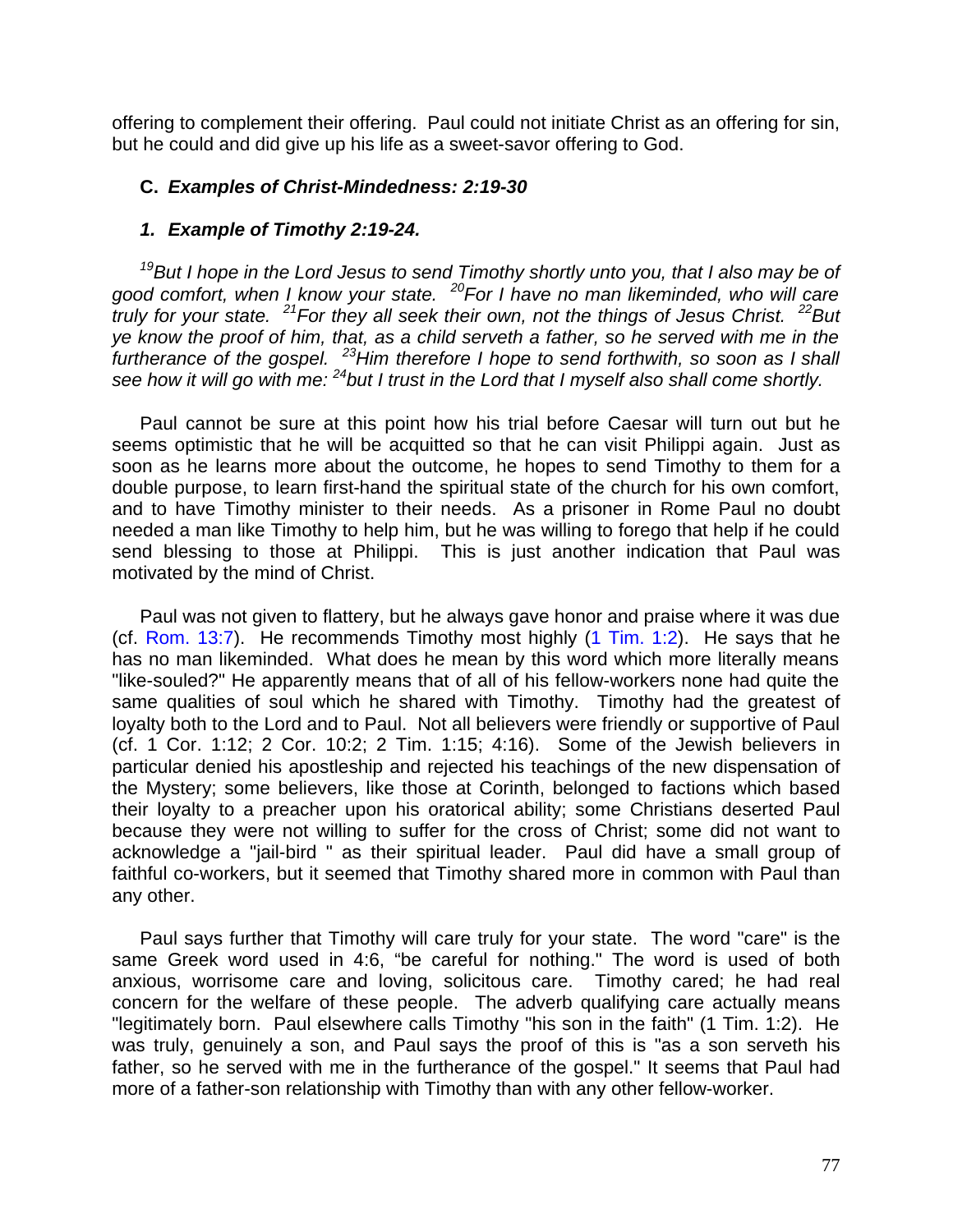In contrast to Timothy Paul has to say, "For they all see their own, not the things of Jesus Christ." The "all" cannot mean all without exception, for in the next few verses he will be voicing the praises of Epaphroditus, and then there was the beloved physician Luke who had stuck with him through the riot in Jerusalem and imprisonment in Caesaria, and the shipwreck on the way to Rome. All in general are busy looking after their own affairs, and have little time for the things of Christ. That was Paul's basis for celibacy. "He that is unmarried careth for the things that belong to the Lord, how he may please the Lord: but he that is married careth for the things that are of the world, how he may please his wife" (1 Cor. 7:32, 33). There is no record that Timothy was married, and perhaps this is why he was so like-souled with Paul. There is no doubt but that both Paul and Timothy were examples of men who were controlled by the mind of Christ. In his final epistle Paul turns over his ministry to Timothy, as he anticipated his coming execution (2 Tim. 2:2).

## **2.** *Example of Epaphroditus – 2:25-30*

*<sup>25</sup>But I counted it necessary to send to you Epaphroditus, my brother and fellow worker and fellow-soldier, and your messenger and minister to my need; <sup>26</sup>since he longed after you all, and was sore troubled, because ye had beard that he was sick: for indeed he was sick nigh unto death: <sup>27</sup>but God had mercy on him; and not to him only, but on me also, that I might not have sorrow upon sorrow. <sup>28</sup>I have sent him therefore the more diligently, that when ye see him again, ye may rejoice, and that I may be the less sorrowful. <sup>29</sup>Receive him therefore in the Lord with all joy; and hold such in honor: <sup>30</sup>because that for the work of Christ he came nigh unto death, hazarding his life to supply that which was lacking in your service toward me.*

We come now to the second example of what it means to have the mind of Christ. Because liberal Christians see nothing in Christ but an example of how we should live, many conservative Christians over-react and practically deny that Christ is set forth in Scripture as an example (See 1 Peter 2:21). Christ is first of all a Savior and must be accepted as such before He can become our example. Example is a powerful teaching aid. We need to teach the Word by preaching, and we need to demonstrate the Word by example of life. The New Testament has quite a bit to say about examples. See John 13:15; 1 Tim. 4:12; 1 Cor. 10:6; Phil. 3:17; 1 Thes. 1:7; 1 Pet. 5:3; 2 Thes. 3:9.

Epaphroditus was chosen by the members of the Philippian church to carry their offering to Paul. Their entrusting this sum of money to him shows that the church had high regard for his honesty and trustworthiness. As a result of the carrying out of his mission he became critically ill. Whether he suffered exposure or fell victim to some disease, we are not told, but his illness was a result of his service for Christ, and for Paul, and for the church. His sickness was so severe that he came near to dying, but God had mercy both on him and Paul, and restored him to health. It might be asked, Why did not Paul lay his hands on him and heal him instantaneously, as he did to the cripple at Lystra (Acts 14:8-10)? It seems that the Pentecostal age of "sign gifts" was passing away, even as Paul had said it would (1 Cor. 13:8-11). What we might call the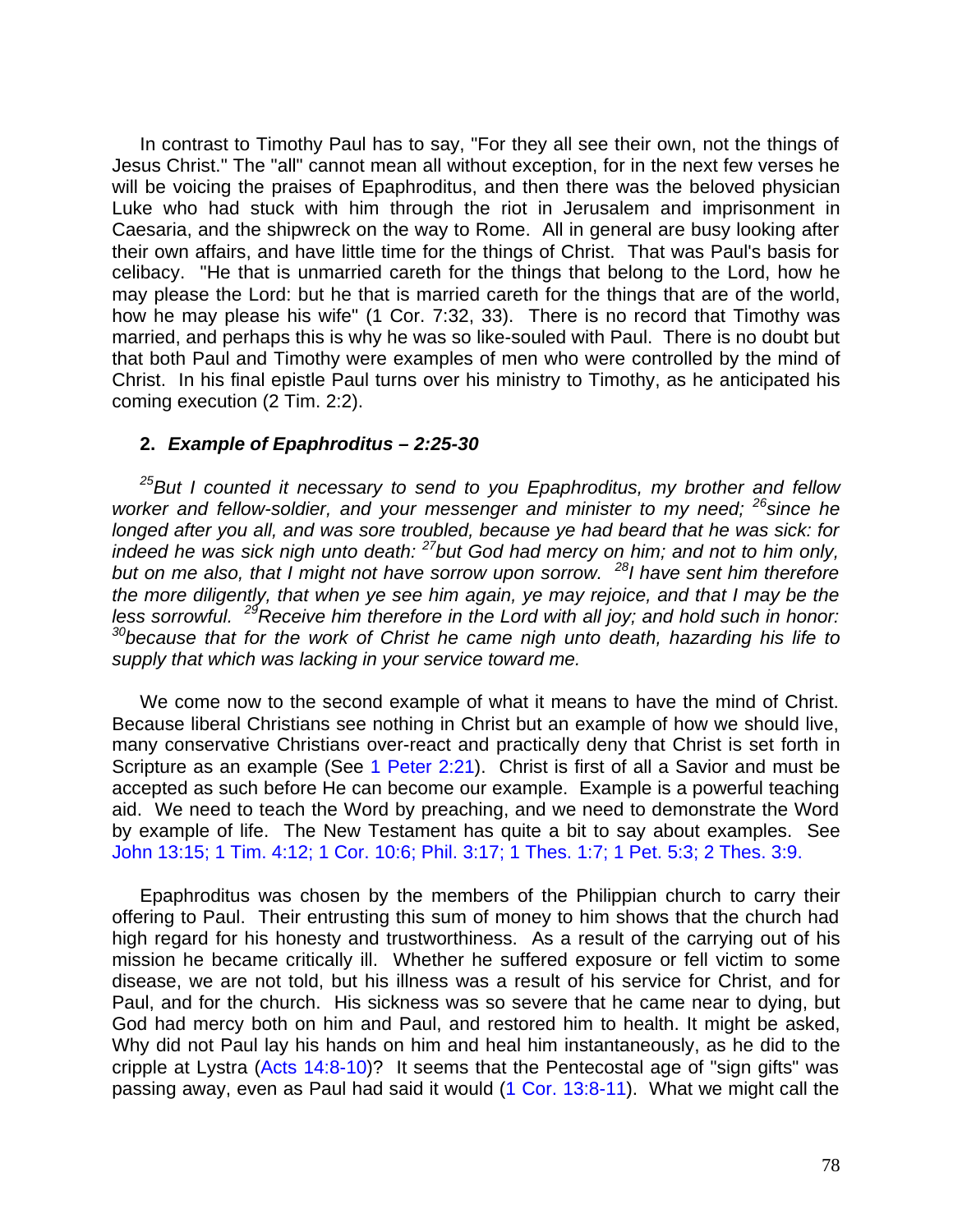mature state of the dispensation of the Mystery was coming to pass. The transition from the Kingdom Program was ending. Surely if the gift of healing was still in operation, Paul would have healed this most faithful fellow-servant, just as he would not have left Trophimus sick at Miletum (2 Tim. 4:20). God still heals people, not through the miraculous gift of healing bestowed upon a preacher, but through what we might call "elective healing." By elective healing we mean healing which God in His sovereign chooses to do, whether it be in answer to our prayers or not. It is a matter of God's will for each individual life. Elect means to choose, and it may be God's choice for His own purpose for one person to endure sickness while another is healed. Paul prayed three times for God to heal him of his "thorn in the flesh," but God did not choose to heal him, but instead gave him the grace to bear it. So Paul accepted God's will and then glorified in his weakness (2 Cor. 12:7-10).

Many Christians would brag about how much they have suffered in order to have every one feeling sorry for them and honoring them for their great work. But here we see something of the self-effacement of Epaphroditus. The word translated "heaviness" in the A.V. and "sore troubled" in the A.S.V. is the same word used to describe the Lord's state of mind in Gethsemane (Matt. 26:37). Epaphroditus was literally in mental anguish when he found out that the folks back at Philippi were anxious about him, and that he had become a cause of worry to them. There were no heroics with Epaphroditus: only the mind of Christ. Again, Paul might have asked this fellow-soldier to remain with him in Rome during this critical time, but he says, "I counted or reckoned (not "supposed" as in the A.V.) it necessary to send to you Epaphroditus." We are not told why Paul judged it necessary, but it may have been to carry this letter back to Philippi, as Paul felt an urgency to correct some problems in the church, as we shall see in the final two chapters. At any rate, Paul was more concerned for the welfare of the church than he was in retaining this valuable worker for his own advantage: just another expression of the mind of Christ.

# **III. CHRIST OUR GOAL - Chapter III (Key Verse 14)**

# **A.** *Warning Against Legalism: 3:1-6*

*1 Finally, my brethren, rejoice in the Lord. To write the same things to you, to me indeed is not irksome, but for you it is safe. <sup>2</sup>Beware of the dogs, beware of the evil* workers, beware of the concision; <sup>3</sup> for we are the circumcision, who worship by the Spirit of God, and glory in Christ Jesus, and have no confidence in the flesh; <sup>4</sup>though I *myself might have confidence even in the flesh: if any other man thinketh to have confidence in the flesh, I more: <sup>5</sup> circumcised the eighth day, of the stock of Israel, of the tribe of Benjamin, a Hebrew of the Hebrews; as touching the law, a Pharisee; <sup>6</sup> as touching zeal, persecuting the church; as touching the righteousness which is in the law, found blameless.*

The word "finally" sounds as if Paul was ready to end his letter. Some think that he was ready to conclude but was urged by the Spirit to warn the Philippians of dangers which they must avoid, somewhat like Jude was led in writing his epistle. Jude had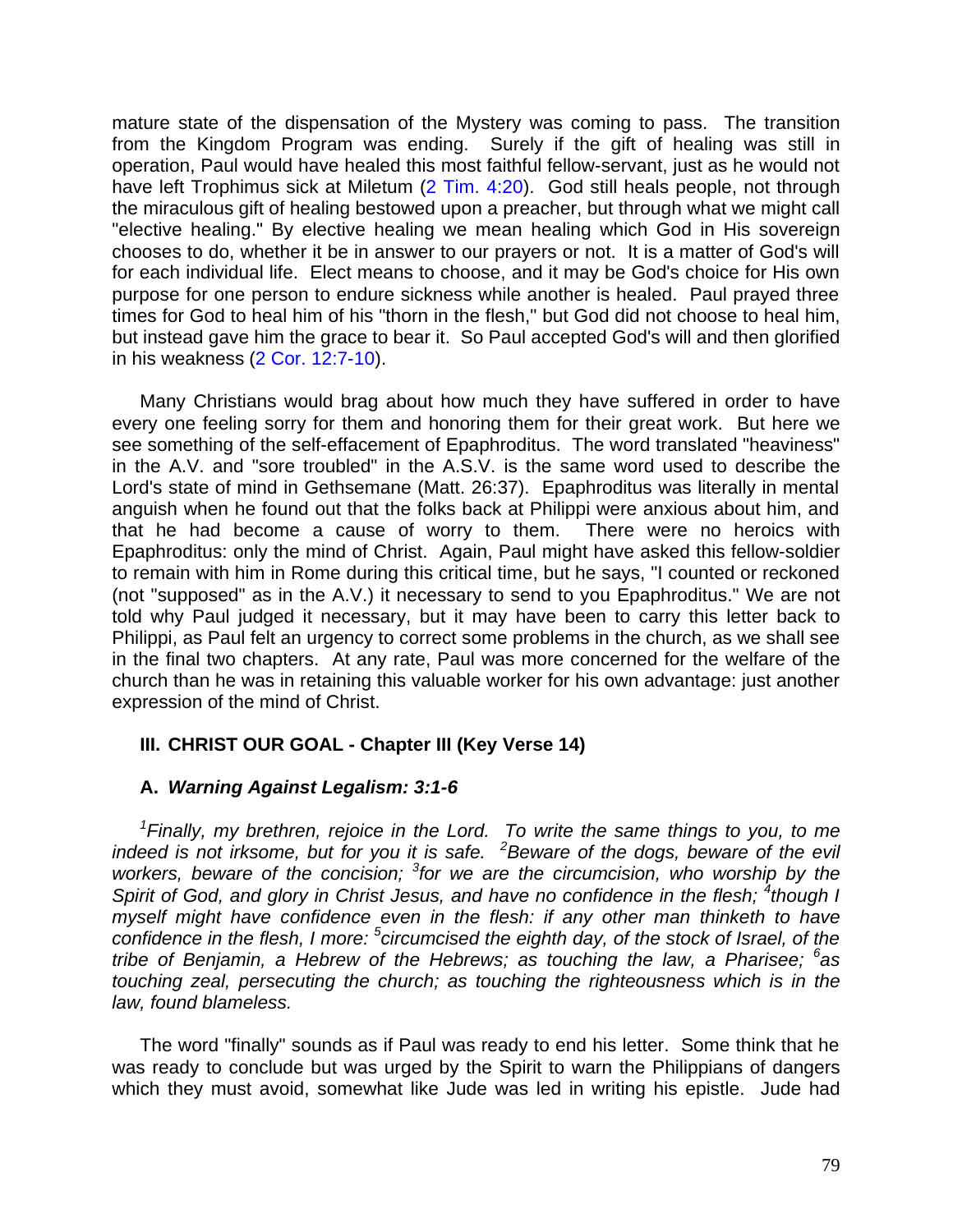planned to write about the common salvation, but according to vs. 3, 4 of his epistle he indicates instead that it was needful for him to warn them to contend for the faith because of errors in doctrine to which they were exposed. Others think that the word "finally" as used here has the meaning of " henceforth, " as in 2 Timothy 4:8, or "to proceed." Paul, having digressed from his main theme to speak about plans for Timothy and Epaphroditus, returns to his theme: "To proceed then, brethren, rejoice in the Lord." Whatever the meaning, it is evident that Paul's tone of voice changes dramatically. His meek, submissive, humble tone changes to one of anger, as he warns about people he calls dogs and evil workers.

To what does Paul refer when he speaks of writing "the same things" to them? He could be talking about the things Mentioned in the first two chapters. But the subject matter of what follows is so different from that, that it appears more likely he is talking about things he had written to them previously. We have no record that Paul had written a letter to Philippi before, but it is surely possible and even probable that he had. We must not suppose that every word that Paul ever wrote after his conversion was inspired Scripture. We know he wrote a letter to the Corinthians which is not in the canon of inspired Scripture (2 Cor. 10:10, 11; 1 Cor. 5:9). lf we had everything that Paul wrote during his lifetime it would probably fill several volumes. lf every thing that Jesus said and did had been written down, the world could not contain the books that should be written (John 21:25).

We need to hear and read the same things many times. Paul says it was no trouble for him to write the same things to them again, and for them it was a safeguard. Peter says much the same thing (2 Peter 1:12-15). There are Christians who can rattle off the names of all of the top ball-players in the athletic arena, but can't recite the names of the books of the New Testament or tell you whether Moses lived before or after David. That is not to condemn athletics, but rather the lack of emphasis upon the Word of God. After all, we do not live just on physical things, but by every word that proceeds out of the mouth of God (Matt. 4:4).

Apparently Paul had learned from Epaphroditus that false teachers were making inroads at Philippi, so he issues warnings against those he calls dogs, evil workers, and the concision. Since no conjunctions are used between these words, the same men are in view in each clause. Dogs were considered unclean (cf. Matt. 7:6; 2 Pet. 2:22). The Gentiles who crucified Jesus are called dogs in Psalm 22:16, 20. Even Jesus referred to Gentiles as dogs (Mk. 7:27). Circumcision (peritome) as practiced by the Judaizers had degenerated into concision: (katatome) flesh-cutting or butchering.

Circumcision was the seal of a covenant made with Abraham and his descendants, the nation of Israel. It had been practiced for almost two thousand years. But when Israel fell (Rom. 11:11, 12), after their rejection of the Kingdom, the Law Dispensation carne to an end, as did the practice of circumcision in God's plan. The "cutting off" of the flesh outwardly was simply a ceremony, which was supposed to represent something that had taken place internally and spiritually. Paul says, "But he is a Jew which is one inwardly; and circumcision is that of the heart, in the spirit not in the letter;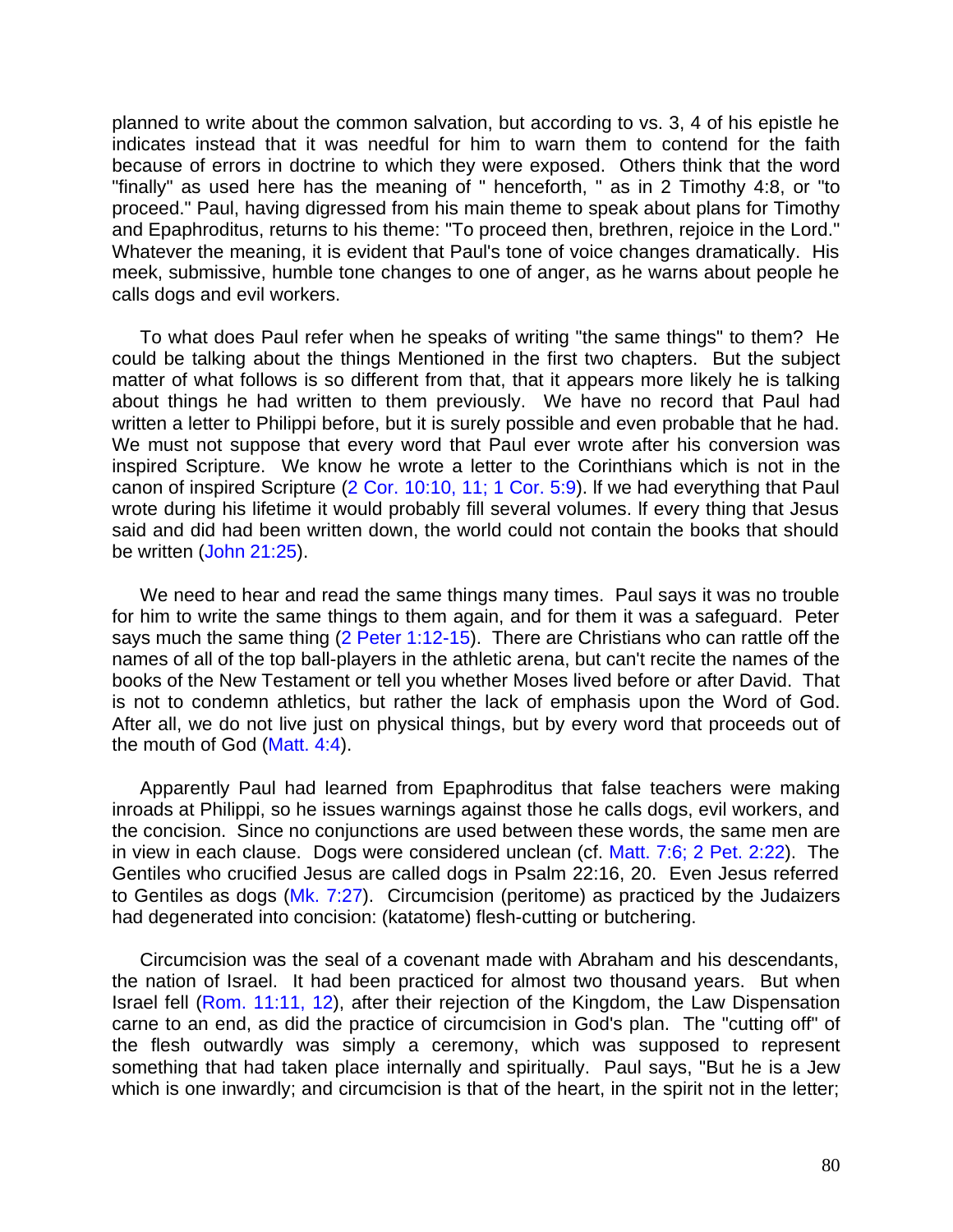whose praise is not of men, but of God (Rom. 2:29). Even the Old Testament taught this truth (Deut. 30:6).

Some Jewish Christians used the same argument for circumcision that many modern Christians use for baptism. Jesus was circumcised, and since He is our example, surely we should be circumcised. Likewise, Jesus was baptized, so surely we must be baptized. If this were a legitimate argument, then Christians should be both circumcised and baptized. But Paul shows us in Colossians 2:11, 12 that in Christ we have been circumcised with a circumcision and baptized with a baptism made without hands. Christ's death was both a circumcision, a cutting off of the flesh, and a baptism, a baptism into death (Lk. 12:50), so that the believer is complete in Christ, apart from any ritualism. To practice circumcision now is to indulge in mere flesh-cutting, or as the N.I.V. translates, "mutilators of the flesh."

Therefore Paul can say, "We who are in Christ are the true circumcision, who worship, not by ritualistic ceremonies, but by the Spirit of God, and glory in Christ Jesus, not in our own religious observances, and have no confidence in the flesh," for, "we have crucified the flesh with the affections and lusts" (Gal. 5:24).

Paul is not only an example of the believer as exhibiting the mind of Christ: he is also an example of one who was best qualified to obtain righteousness by his own good works. lf any man could boast about his strict observance of religion, it was Paul. He was educated at the feet of the greatest rabbi in Israel. He could boast that he advanced in the Jew's religion beyond many of his own age, being more exceedingly zealous for the traditions of his fathers (Gal. 1:14). He proceeds to state a five-fold basis for his superiority.

First, he was not only circumcised, but he had been circumcised on the eighth day, according to the Law of Moses. While most Jews were circumcised on the eighth day, some of Paul's Judaizing critics may have been circumcised as adults. All of those we call proselytes to the Jewish party were adults when they received this rite but Paul was started out in life in strict accordance with the Law.

Second, Paul could trace his genealogy back to prove that he belonged to the pure stock of Israel, God's chosen people. He was of the tribe of Benjamin, the only tribe which, along with Judah, had stood true to the temple as God's appointed place of worship and sacrifice. His tribe had not split off with those tribes which had set up a false worship in Samaria. Further, he was a Hebrew of the Hebrews. The name Hebrew is often connected with speech, those Jews who spoke the Hebrew language in contrast to those who spoke Greek, who were called Hellenists or Grecians (Acts 6:1). Paul was a scholar of the Hebrew language and could speak it fluently (cf. Acts 21:40). He could also speak Aramaic and Greek. In Philippians, however, Paul apparently uses Hebrew to refer to his pure Hebrew lineage. There was no Gentile blood in his lineal descent.

Third, he was a Pharisee, the strictest observer of the Mosaic Law. He was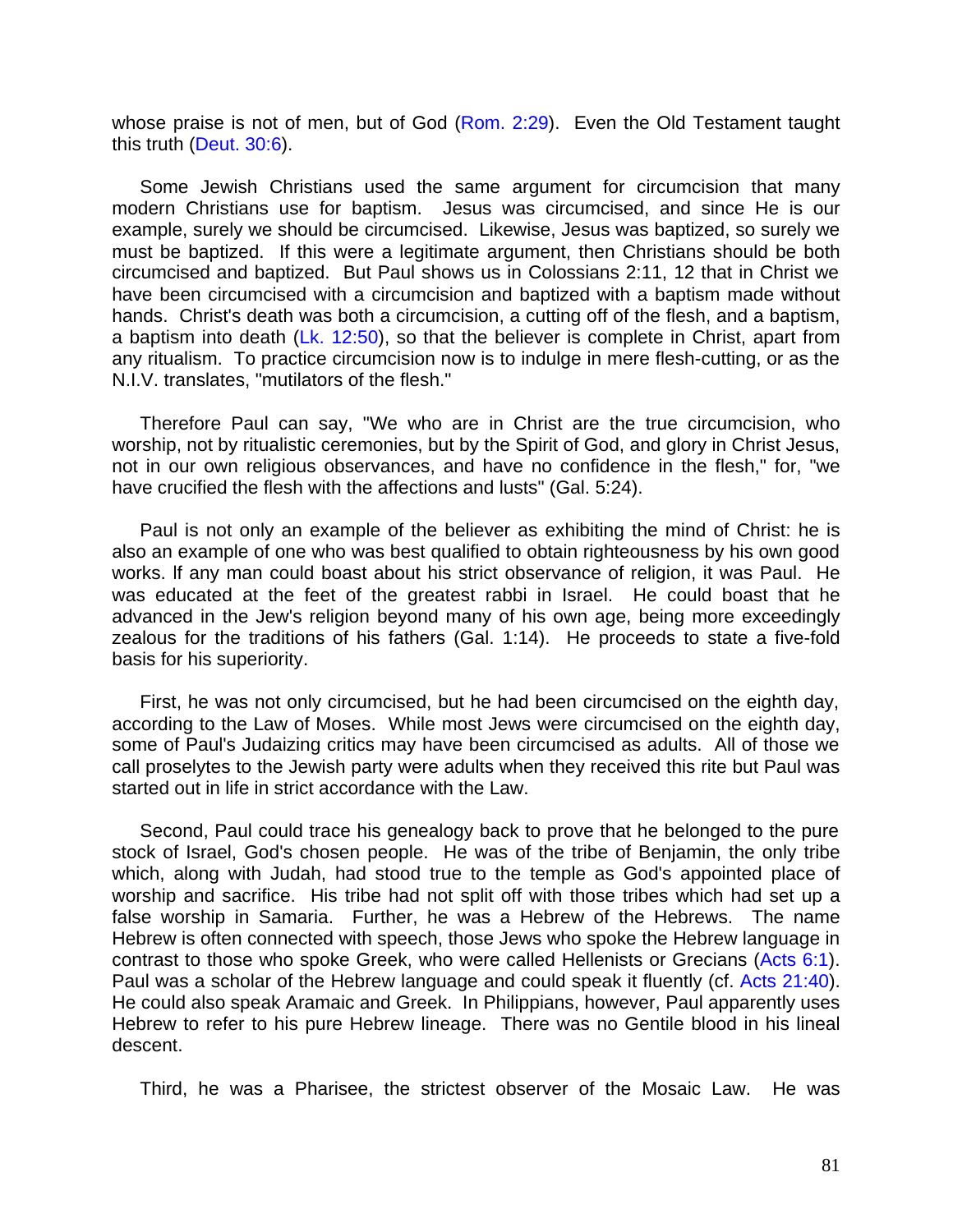orthodox to the core. He was not a liberal in theology like the Sadducees. There was no compromise in his theology.

Fourth, he was an activist. He was not a passive religionist who lived in an ivory tower, simply studying and speculating about the truth. He put his belief into action. His zeal knew no bounds. He took it upon himself to go to the high priest and get orders to arrest and even put to death those who declared that Jesus was the Son of God and had been raised from the dead. He was the outstanding defender of the Jewish faith of his day.

And fifth, he could boast that he was blameless as touching the righteousness which is in the Law. Outwardly he was punctilious in his observance of every ritual and requirement of the Mosaic Law. Thus, if any man supposed that he could make himself right with God by the outworking of the flesh or what we call human nature, Paul had more reason to do so.

## **B.** *Losses and Gains – 3:7-9*

*<sup>7</sup>Howbeit what things were gain to me, these have I counted loss for Christ. <sup>8</sup>Yea verily, and I count all things to be loss for the excellence of the knowledge of Christ Jesus my Lord: for whom I suffered the loss of all things, and do count them but refuse,*  that I may gain Christ, <sup>9</sup> and be found in him, not having a righteousness of mine own, *even that which is of the law, but that which is through faith in Christ, the righteousness which is from God by faith.*

After Paul met with Christ on the Damascus road he came to understand the vast gulf that lay between his own righteousness and the righteousness of God. Whereas Paul, as Saul of Tarsus, had had confidence in rites, race, religion, and rectitude, he now placed all of these personal supposed gains on the refuse pile in exchange for Christ. He discovered what every man has discovered who has had a personal meeting with God. When Isaiah came face to face with God in the temple he cried out, "Woe is me, for I am a man of unclean lips, and I dwell among a people of unclean lips" (Isa. 6:5). He came to see that all of his own righteousnesses were but filthy rags (Isa. 64:6). It is doubtful if anyone was ever truly converted apart from the recognition that all of his own good works can never recommend him to God. Salvation is from sin, and until one sees even his best efforts as sinful in God's sight, he will never see his need of salvation. The reason the good works of an unsaved man are sinful in God's sight is that the unsaved man himself is at enmity with God. Feeding the poor may be considered a good work, but when man rejects the good work Christ has done for him, and substitutes his own work as more meritorious than that of Christ, his work must be rejected by God.

Paul not only counted the five things he once boasted of as loss for Christ: he verily counted ALL things to be loss for the excellency of the knowledge of Christ Jesus his Lord. He gave up every worldly and earthly comfort and pleasure, as well as sacrificing many human relationships which could have been to his advantage. He had the right to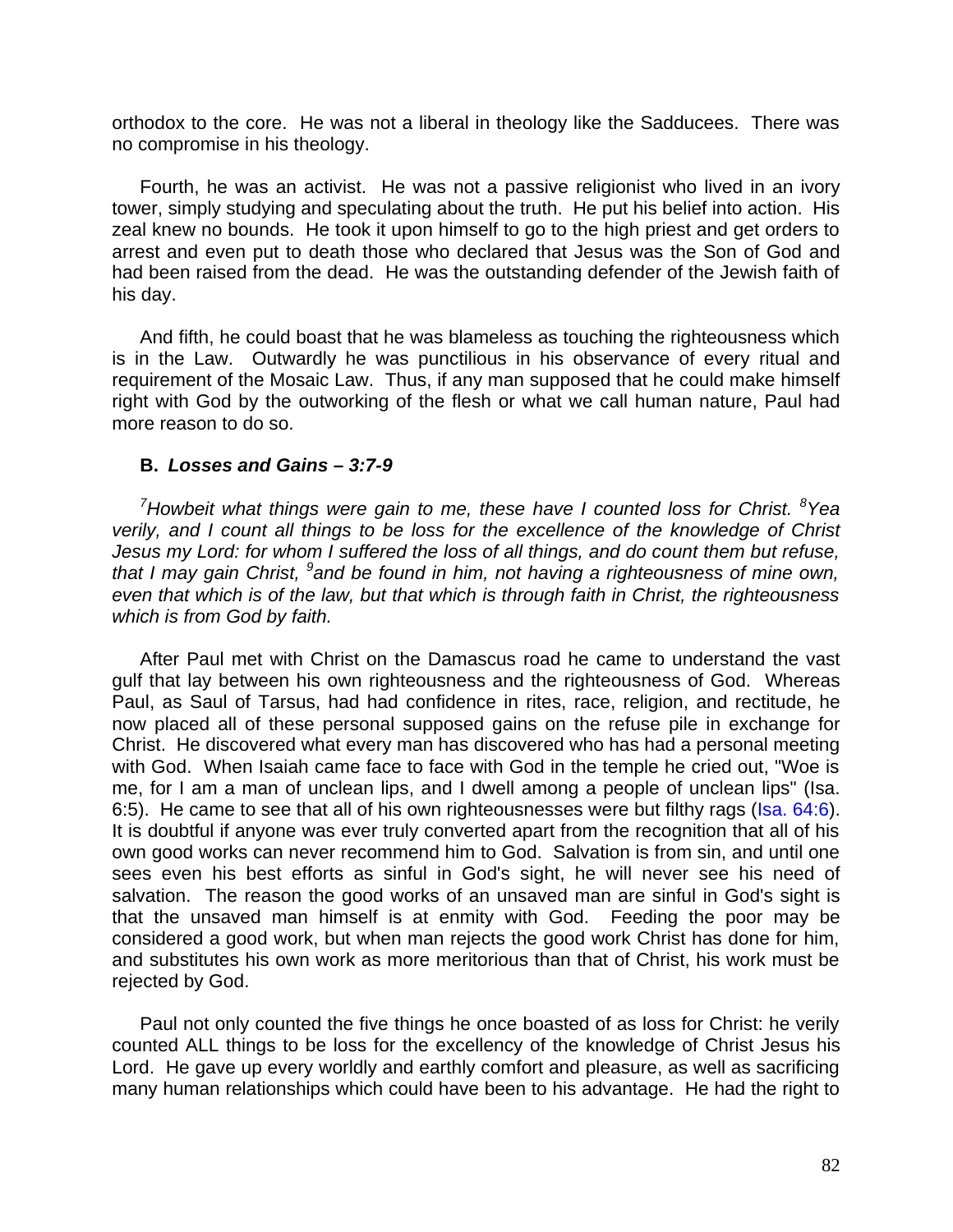have a wife and family and home, the same as the other apostles had (1 Cor. 9:5), but these relationships would occupy his time and attention and keep him from giving every ounce of his energy to propagating the gospel (1 Cor. 7:32, 33). He could have demanded financial support from the churches, but instead he supported himself by tent-making, lest his motives for serving Christ should be misinterpreted (1 Cor. 9:6-23). Paul could truly have sung, "All on the altar of sacrifice laid," a song we often sing but with little reality.

We must not get the impression that Paul obtained the righteousness of God by his sacrificing and giving up of all things. That would be going back to boasting of one's own works. He completely gave up any merit for his own righteousness based upon law principle, and received as a free gift the righteousness of God which was based entirely upon the faith principle in Christ. It was Paul's deep appreciation of Christ's work of salvation that produced his great love for Christ and which caused him to sacrifice all for Christ. The more we realize how much we have been forgiven, the more we will love Christ. Jesus said of the woman in Luke 7:47: "Her sins which are many, are forgiven; for she loved much: but to whom little *is* forgiven, the same loveth little."

## **C.** *Pressing Toward the Goal – 3:10-14*

*<sup>10</sup>that I may know him, and the power of his resurrection, and the fellowship of his sufferings, being conformed unto his death: <sup>11</sup>if by any means I may attain unto the resurrection from the dead. <sup>12</sup>Not that I have already obtained, or am already made perfect: but I press on, if so be that I may lay hold on that for which also I was laid hold on by Christ Jesus. <sup>13</sup>Brethren, I count not myself yet to have laid hold: but one thing I do, forgetting the things which are behind, and stretching forward to the things that are before, <sup>14</sup>I press on toward the goal unto the prize of the high calling of God in Christ Jesus.*

There are different ways of knowing Christ. Paul surely knew Christ as his Savior. He knew Him as the Son of God. He knew Him as his Lord. Such knowledge was factual. But there was another way of knowing Christ, and Paul expresses the desire to know Him in a very intimate and experiential way. A person either knows Christ as Savior or he doesn't know Him. But there are degrees of knowing Christ experientially, and Paul felt that he still had room to grow in this area.

This knowledge evolved out of the experiencing of the power of His resurrection and the fellowship or sharing of His sufferings. The greatest demonstration of the power of God was not in the creation of the universe, but in the resurrection of Jesus Christ from the dead (cf. Eph. 1:19, 20), where Paul prays that we might know what it is to experience that power of resurrection life here and now in our lives.

Paul also wanted to know Christ more through fellowship in His sufferings. This knowledge no doubt involves an understanding and an empathy in what Christ actually suffered under the wrath of both man and God in order to save us from our sins, but it also involves an experience of the personal suffering of one who is true in proclaiming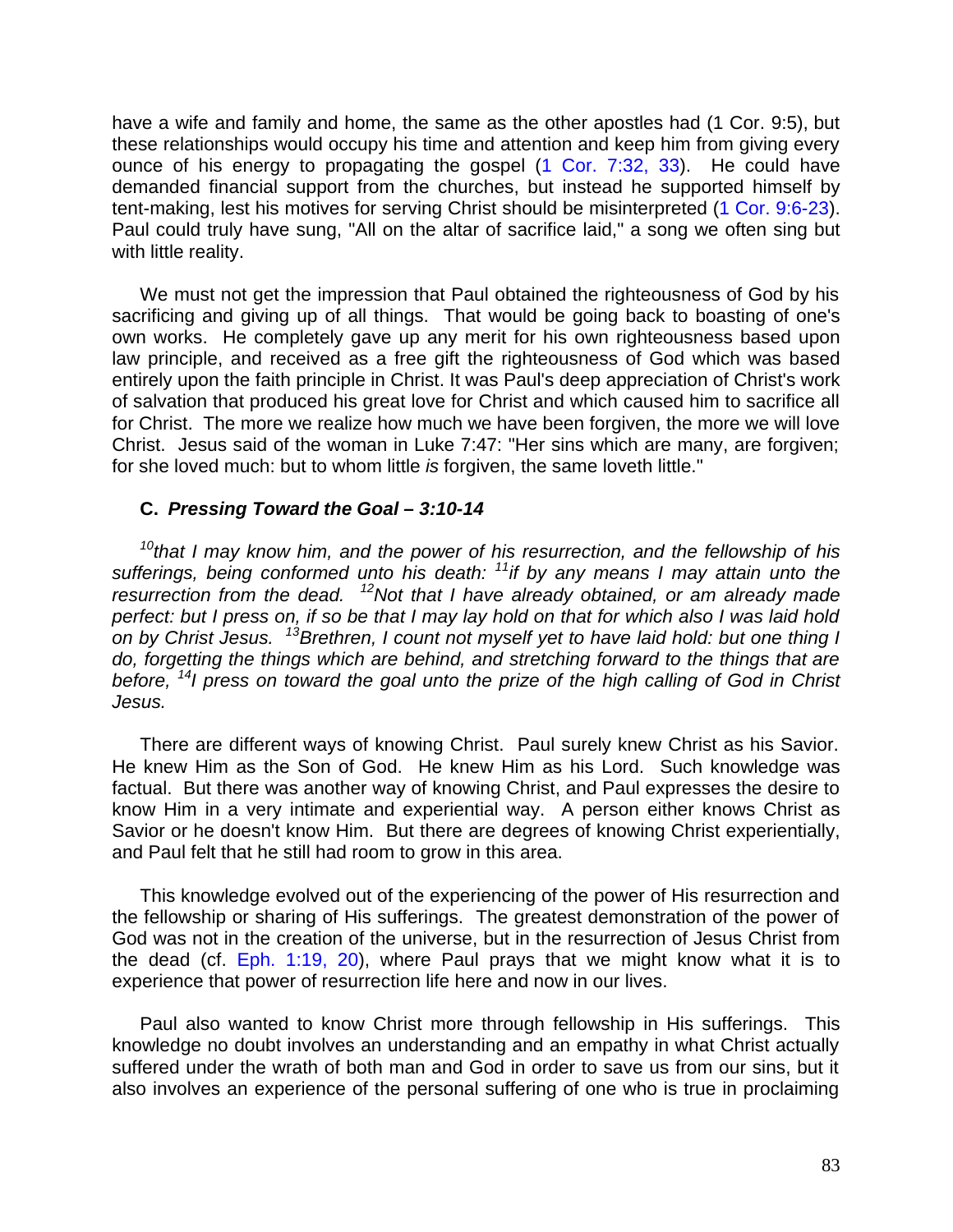the message of the Cross. It is what we might call "bearing His Cross." Paul states: "Now I rejoice in my sufferings for your sake, and fill up on my part that which is lacking of the afflictions of Christ in my flesh for his body's sake, which is the church" (Col. 1:24). The sufferings of the Church, the members of His Body, are the sufferings of Christ. Paul wanted to fill up in his own body those sufferings which were lacking. He wanted to be made conformable unto His death. He says that he wants to have this experience "if by any means I may attain unto the resurrection of the dead. " What does he mean by this?

On the surface it sounds as if he were predicating resurrection from the dead upon attaining a certain degree of spirituality. We know, of course, from Paul's teaching elsewhere, that this is not what he means. Everybody, saved and unsaved, will experience resurrection. The Lord spoke of the resurrection of the just and the resurrection of the unjust (John 5:29). We can't escape resurrection any more than we can escape death. Paul uses a very unique expression here which the translators have rendered "the resurrection of the dead." The Greek reads, "ten exanastasin ten ek nekron," which is literally, "the outresurrection, the one out from among the dead." This expression occurs no place else in the New Testament. The resurrection "out from among the dead" occurs numerous times, and speaks of a resurrection of a special group of the dead, the remainder of which are left in their graves. There will be a resurrection in connection with the rapture in which members of the Body of Christ will be raised. (1 Thes. 4:13-18). There will be a resurrection of the Old Testament saints at the end of the tribulation period, and finally the resurrection of the unsaved dead at the end of the millennium (Rev. 20:4-6). But what is meant by "an outresurrection out from among the dead?" It was apparently something to which Paul could attain. Various suggestions have been made. Some think that Paul is here referring to the rapture and that he is expressing the hope that he will attain unto that event, that he will live until the rapture and will not have to experience death. No doubt all true believers would like to be alive at that day, but it is difficult to see how Paul's devotedness to Christ could help him live unto that day. Another writer thinks that the uncertainty expressed by the "if" is not the uncertainty of the goal, which is resurrection, but uncertainty of the way, that is, the route by which we will reach the goal. Still others, because Paul expresses in this passage the ambition of pressing on toward the goal for the prize, think that he is speaking of "the Exanastasis" as a group singled out from those who are resurrected, having attained a special place of honor or reward. Sometimes it is easier to say what a statement does not mean than to declare what it does mean. It surely does not mean that Paul had any doubt or uncertainty about being resurrected at the time of the rapture.

Neither is Paul expressing doubt of his salvation when he says that he had not yet obtained or were already made perfect. Although he was perhaps the most Christlike man of his day, he was still a human being, subject to the weaknesses and frailties of human nature. There was still room for growth and maturity in his life; and if that were true, how much greater must be the room in our lives.

The word "perfect" in the Bible is a much misunderstood word. Our English word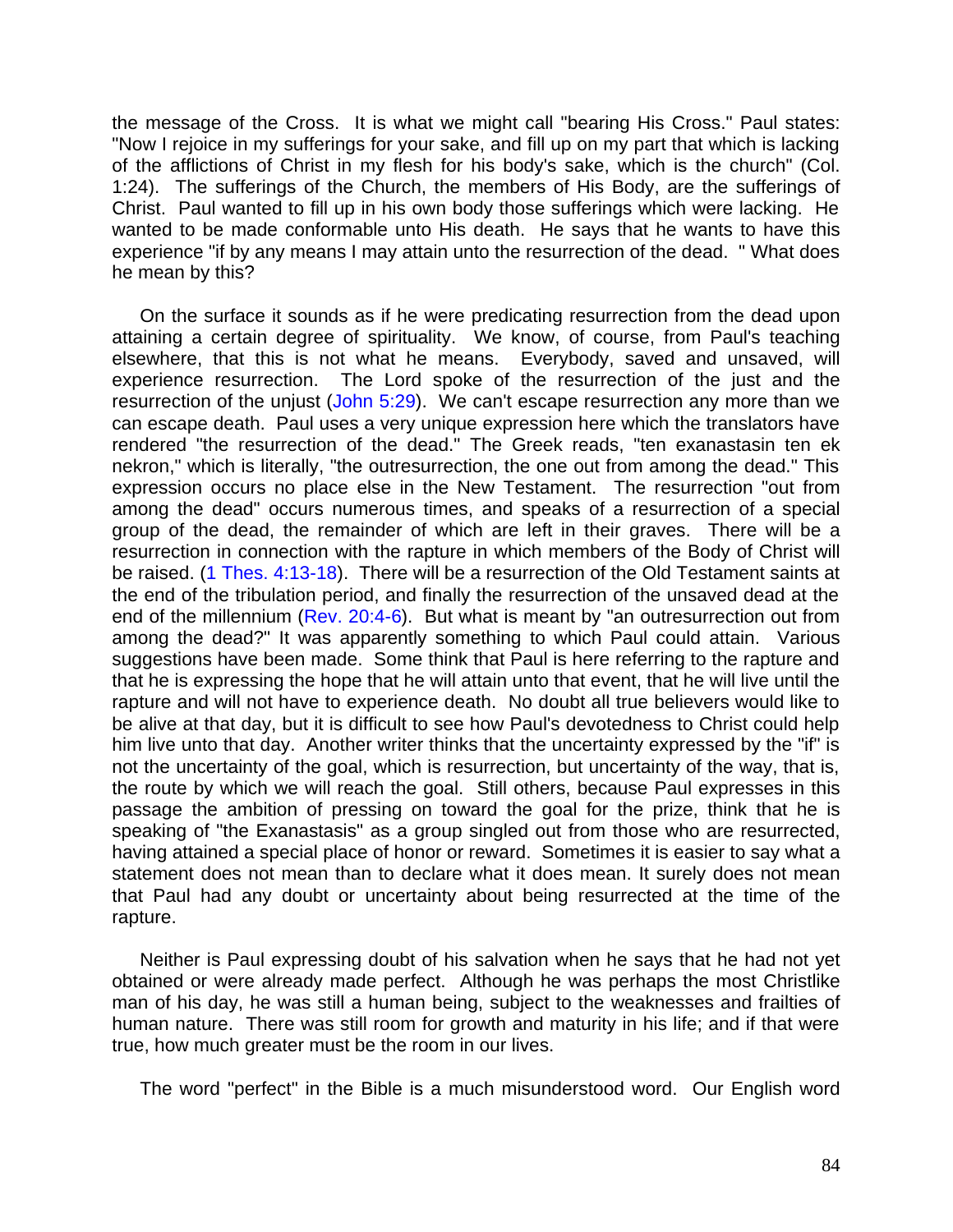means "that which is absolutely without flaw or error: that upon which no improvement is possible." There are several Greek words translated "perfect" in the New Testament. The most frequently used one is some form of the word "telos," which means "end." We see this word as a prefix to many English words: telescope, telephone, television vision or voice from the other end. When the catechism states "the chief end of man is to glorify God and enjoy Him forever," it means that this is God's main purpose for man. The word "telos" is translated "full age" in Hebrews 5:14, and "men" in contrast to children in 1 Corinthians 14:20. It has the idea of maturity or fulfilling the ideal for which a thing was designed. In certain contexts the end in view is the kind of perfection which our English word suggests, such as when we read, "For by one offering he hath perfected for ever them that are sanctified" (Heb. 10:14). But in other contexts "perfect" means mature behavior. When Paul says that he has not yet been made perfect, he is thinking of the perfection which will come at the resurrection. But in vs. 15 he uses the word in reference to spiritual maturity at the then present time. He had not attained the perfection of vs. 12 but he and others of the Philippian church had attained the perfection of vs. 15: "Let us therefore, as many as are perfect, be thus minded."

Paul was never satisfied with his progress in the Christian life. He knew there were higher heights to reach, and as a mountain climber he continued to press on. He wanted to lay hold upon that for which Christ had laid hold upon him. Christ has a purpose or reason for laying hold upon sinners and saving them by His grace. That purpose is not merely to get them to heaven at last, but to render a specific service for Him in the gospel. It should be our desire to fulfill that purpose.

Although Paul did not feel that he had completely laid hold, there was one thing he did: he put out of his mind that which was behind, and stretching forward to that which was before him, he pressed on toward the goal for the prize of the high calling of God in Christ Jesus. Paul's vocabulary in this section is drawn from the athletic track. Earlier, when he spoke of being "made perfect," he was thinking of the runner being "crowned as victor." When he addressed those who were "perfect" in vs. 15 he means those who were fit or qualified to run in the race. Now we see him as a runner, not looking back, but stretching every muscle and fiber forward with his eye fixed upon the goal for the prize. As a lad, I remember when my brother, whom I idolized, competed in the state championship bicycle race. My brother took the lead with the present champion a close second. He maintained the lead almost to the end, when he looked back to see how far he was ahead. The more experienced racer put on an extra spurt as my brother lost some of his momentum in turning to look back, and my hopes were dashed as the champion crossed the finish line just a few feet ahead of my brother. Paul, no doubt, had seen the same thing happen many times in the foot races of the Greek games.

What were the things which were behind? He apparently does not mean that he never recalls or thinks about his past experiences, for he relates many of them in such passages as 2 Corinthians 11:23-30; Galatians 2:1; and even here in Philippians 4:15, 16. He even instructs us to remember what we were in times past (Eph. 2:11, 12). There are many things stated in the Bible that we should remember. Paul apparently means that he did not dwell upon past experiences and blessings, as though he had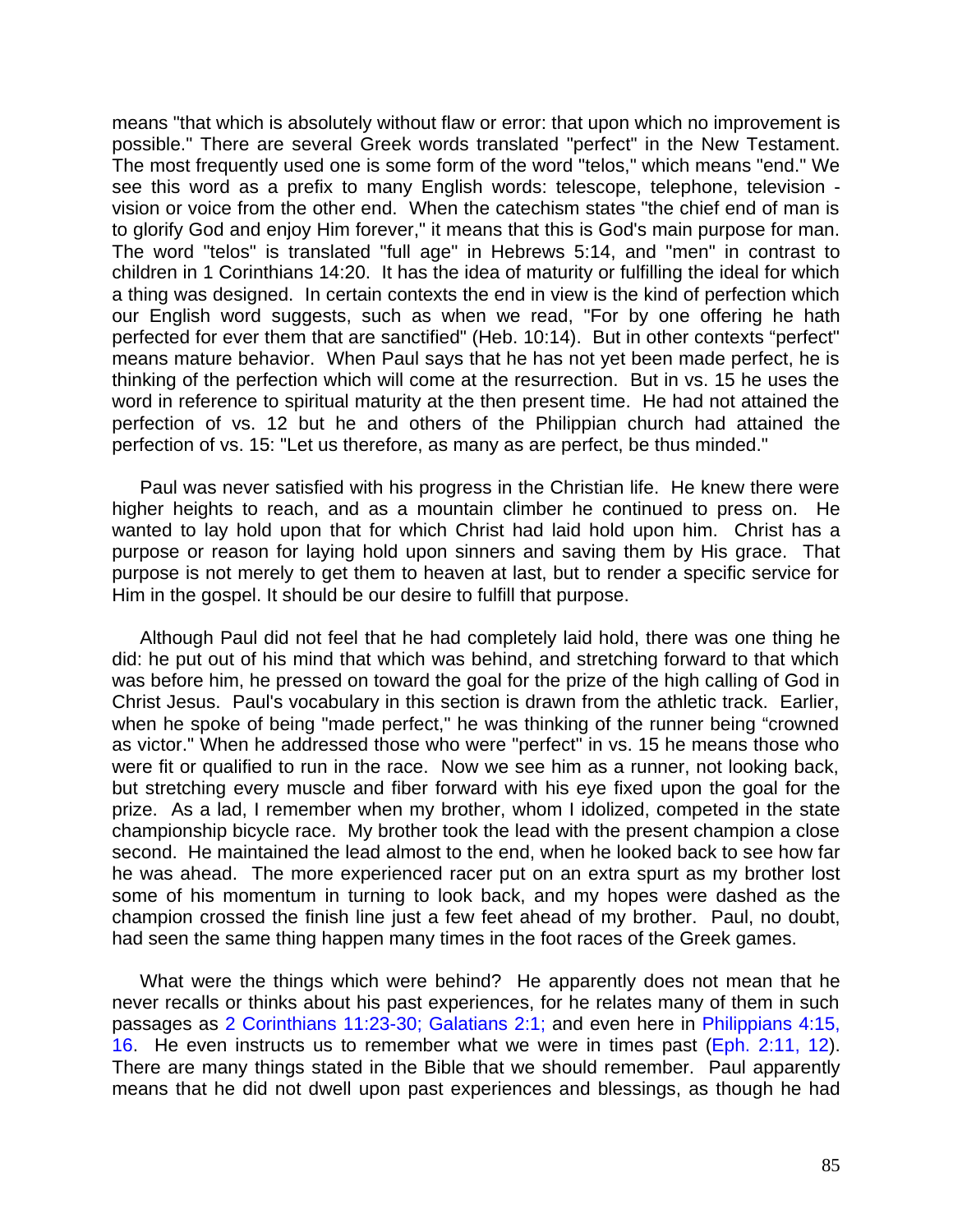attained the ultimate, but he instead concentrated on the higher things which were before him.

It is interesting to note that Paul uses the same Greek word in vs. 6, translated "persecuted," as he does in vs. 12 and 14, translated "press." The word means "to pursue." Paul now pursues the Christian race with the same vigor and determination with which he once pursued the early believers in Jesus and haled them to prison and to death.

## **D.** *Walking by the Same Rule – 3:15, 16*

*<sup>15</sup>Let us therefore, as many as are perfect, be thus minded: and if in anything ye are otherwise minded, this also will God reveal unto you. <sup>16</sup>only, whereunto we have attained, by that same rule let us walk.*

Once more we are brought back to the subject of the mind. To be "thus minded" is to have the mind of Christ, the mind that was in Paul. Mature believers were to have this mind that Paul had, but if some had a different opinion Paul was sure that God would reveal this unto them. He implies that if they are otherwise minded, God will correct their thinking, so that they will be like-minded.

In vs. 16 the "let us walk by the same rule," is omitted by the best Greek texts. This verse is a little difficult to translate. The N.I.V. reads: "Only let us live up to what we have already attained."

# **E.** *Following Paul – 3:17-19*

*<sup>17</sup>Brethren, be ye imitators together of me, and mark them that so walk even as ye have us for an example. <sup>18</sup> For many walk, of whom I told you often, and now tell you even weeping, that they are the enemies of the cross of Christ: <sup>19</sup>whose end is perdition, whose god is the belly, and whose glory is in their shame, who mind earthly things.*

Christ so laid hold of the Apostle Paul that he became the example for all believers in this dispensation to follow. Paul told the Corinthians, "Be ye imitators of me, even as I also am of Christ" (1 Cor. 11:1). We do not become Paulites in following Paul, as some critics charge. We follow Christ as He revealed Himself in Paul. At least five times Paul tells us to follow him. Paul tells Timothy: "Howbeit for this cause I obtained mercy, that in me first Jesus Christ might show forth all his longsuffering, for an ensample of them that should thereafter believe on him unto eternal life" (1 Tim. 1:16). The word "ensample" is the Greek "tupos" or type. Paul is the typical Christian, the mold into which every Christian should fit.

At the beginning of this chapter Paul warned of dogs, evil workers, and the fleshcutters. Now again he sounds another warning. Paul does not identify by name those he calls enemies of the cross of Christ. Some speculate he was speaking of the Judaizers, while others think he was referring to an antinomian group which may have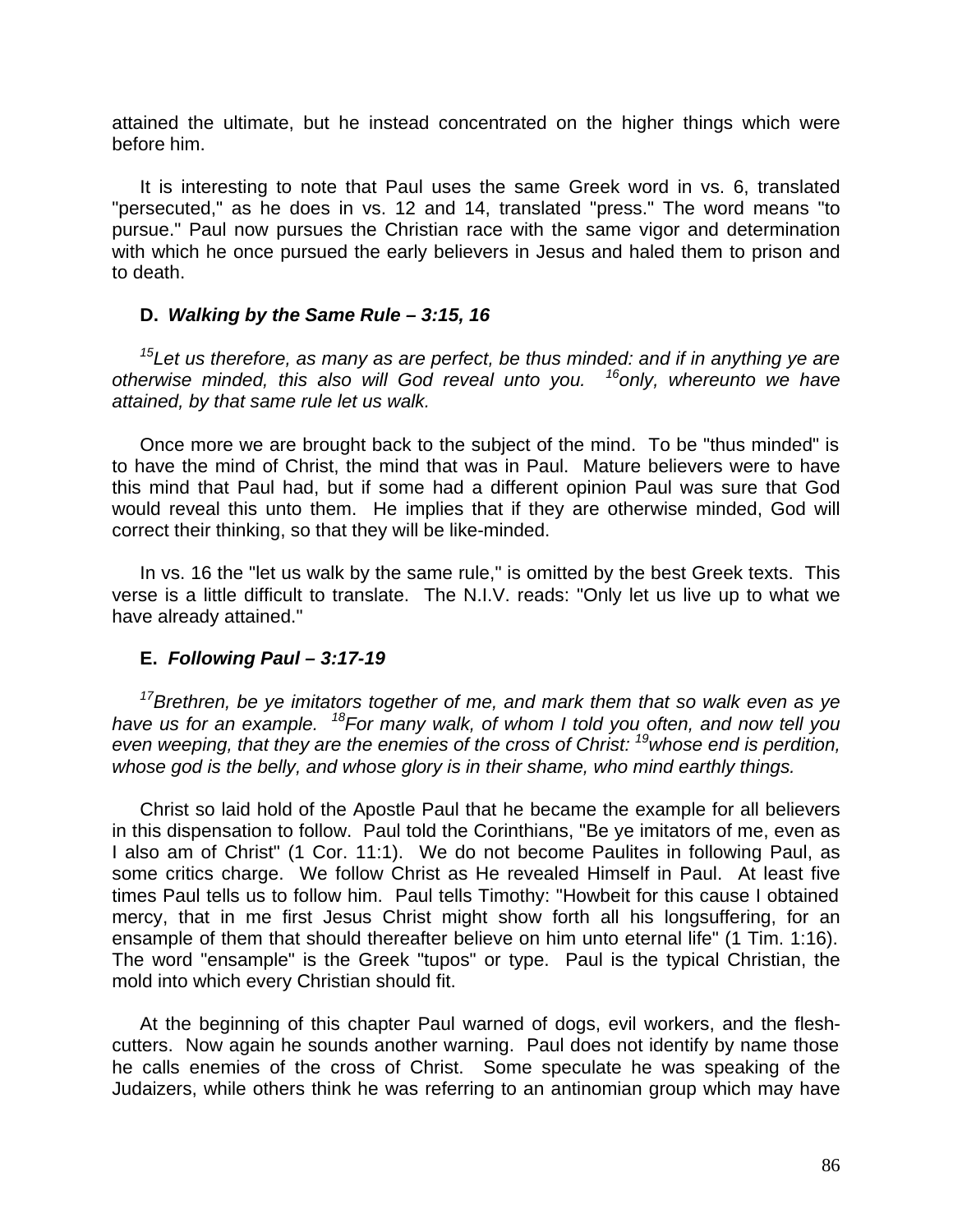formed at Philippi. It seems very evident, if we believe in the eternal security of the believer, that these people, though professing Christians, were never regenerated. They are not only enemies of the Cross, their final end is destruction or perdition. It is possible for truly saved persons to get mixed up in legalism and antinomianism, and they therefore need to be warned that these systems are basically anti-Christian, and that those who foster such teachings have never understood or accepted the work of Christ upon the Cross.

Even in his condemnation of false teachers Paul is an example for us. All too often Christians take a hateful, belligerent, militant attitude toward false teachers, but Paul weeps over these people. How tragic that people should spurn the grace of God or turn the grace of God into lasciviousness, or become enemies of the One who gave His life for them! Tears are more apt to win such people over to the truth than acrimonious accusations.

Three descriptive phrases mark these enemies of the cross whose end is perdition. The first is, "whose god is the belly." The belly is used here, not only in the sense of appetite for physical food, gormandizers, but also for all kinds of selfgratification. It means devotion to self-indulgence. Their appetites and emotions are no longer subject to their control, but have become gods whom they worship. This is the philosophy or religion of those who deny the resurrection and the existence of life after death. They say, "Let us eat and drink (and be merry), for tomorrow we die" (1 Cor. 15:32). It was also the philosophy of the Gnostics who taught that matter is evil, and therefore the body can never be holy. It is the rationale also of antinomianism, which turns grace into licentiousness, which says, "Let us do evil that good may come" (Rom. 3:8), or "Let us continue in sin that grace may abound" (Rom. 6:1).

The second descriptive phrase is "whose glory is in their shame. " They not only do evil but glory in doing that for which they ought to be ashamed. Paul describes the apostasy of the human race in Romans 1:21-32, and ends with these words, "Who, knowing the ordinance of God, that they which practice such things are worthy of death, not only do the same, but also consent with them that practice them." Paul says "it is a shame even to speak of those things which are done of them in secret" (Eph. 5:12), and yet it is in such shameful things that they glory. What a contrast is Paul. He gloried only in the cross of Christ, by which he had been crucified to all of these sinful activities and pleasures of the world.

The third characteristic of these enemies of the cross is, who mind earthly things." They are blind to anything beyond the earthly horizon. They are completely occupied with material and physical things. All they think about is getting wealth or fame, of enjoying the pleasures of sin for a season. Their mind is set like concrete upon earthly things. How different is the renewed Christian mind: "If then ye were raised together with Christ, seek the things that are above, where Christ is, seated on the right hand of God. Set your mind on these things that are above, not upon the things that are upon the earth" (Col. 3:1-2).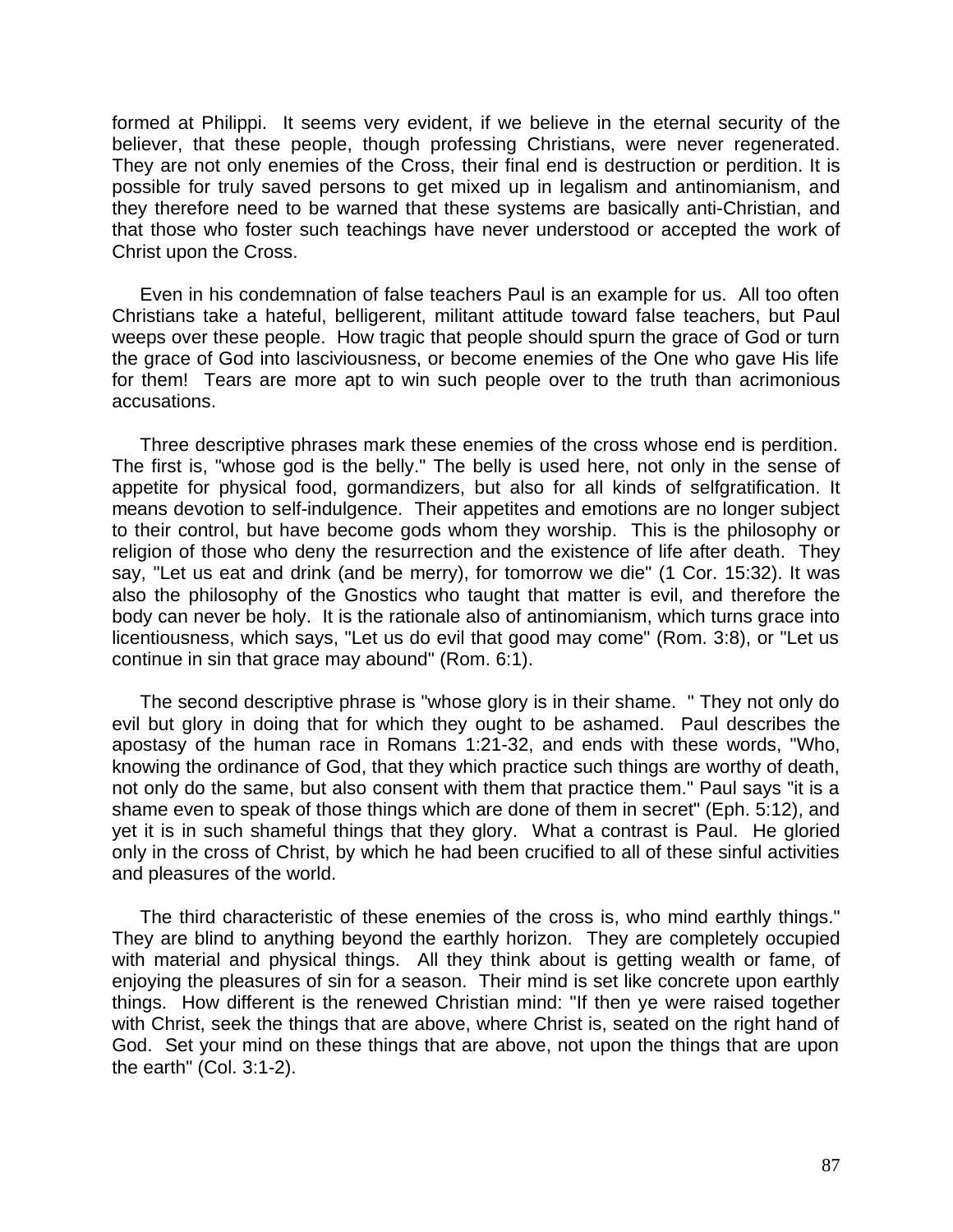In summary, these who are enemies of the Cross render their devotion to selfindulgence, they overthrow and reverse moral standards, and the root of their trouble is that they mind only earthly things. We have pointed out before the importance which Paul attaches to the mind in Philippians, and the great contrast of the mind of Christ to that of the world. In fact, Paul stresses the importance of the mind in all of his epistles. We are to be transformed by the renewing of our minds (Rom. 12:2). We are to be renewed in the spirit of our minds (Eph. 4:23). One would do well to make a concordant study of this most important word.

#### **F.** *Heavenly Citizenship – 3:20, 21*

*<sup>20</sup>For our citizenship is in heaven; whence also we wait for a Savior, the Lord Jesus Christ: <sup>21</sup>who shall fashion anew the body of our humiliation, that it may be conformed to the body of his glory, according to the working whereby he is able even to subject all things unto himself.*

The Philippians were citizens of Rome, even though they lived so far away. We likewise, are citizens of heaven, even though we live so far away. Paul has just told us of the end of those who are enemies of the cross. Now in contrast he tells us of our end. We are eagerly awaiting (ap-ek-dekomai) the Savior who will come out of heaven. One reason we should be eagerly awaiting is that we will actually see the Lord Jesus Christ in all of His glory for the very first time. We have all experienced the expectation of waiting at the depot or airport for the arrival of a loved one: how much more eagerly we should be waiting for our Lord Jesus Christ. We believe in the possibility of His coming for us at any moment. We do not believe that we must first go through the prophecied tribulation and the appearance of the anti-christ before we can begin awaiting. The word Paul used for awaiting has in it the sense of momentary expectation, not some far off event at the end of the world.

Another reason for eagerly awaiting His coming is that our present weak, sickly, dying bodies will be instantly changed to immortality without having to go through the experience of death. (1 Cor. 15:51, 52). God has not told us very much about the resurrection or glorified body, but we know it will be like the glorious body of the Lord Jesus Christ. To know that fact is perhaps better than a description of it. Whatever it will be like, it couldn't be any better. It will be fitted to live in an entirely new and different environment.

And, of course, there is another reason. We are going to be reunited with our loved ones who have died in Christ. How great it will be to meet Paul, and Timothy and others we have read so much about in the Scriptures.

This change from humiliation to glory is going to be accomplished by the power that enables Him to bring all things under His control. Those who have died in Christ will first be raised bodily and then those who are still alive at the time will be changed into the same glorious body. Salvation includes the whole man, body, soul, and spirit. We have the redemption of our souls already: We await the redemption of our bodies (Rom.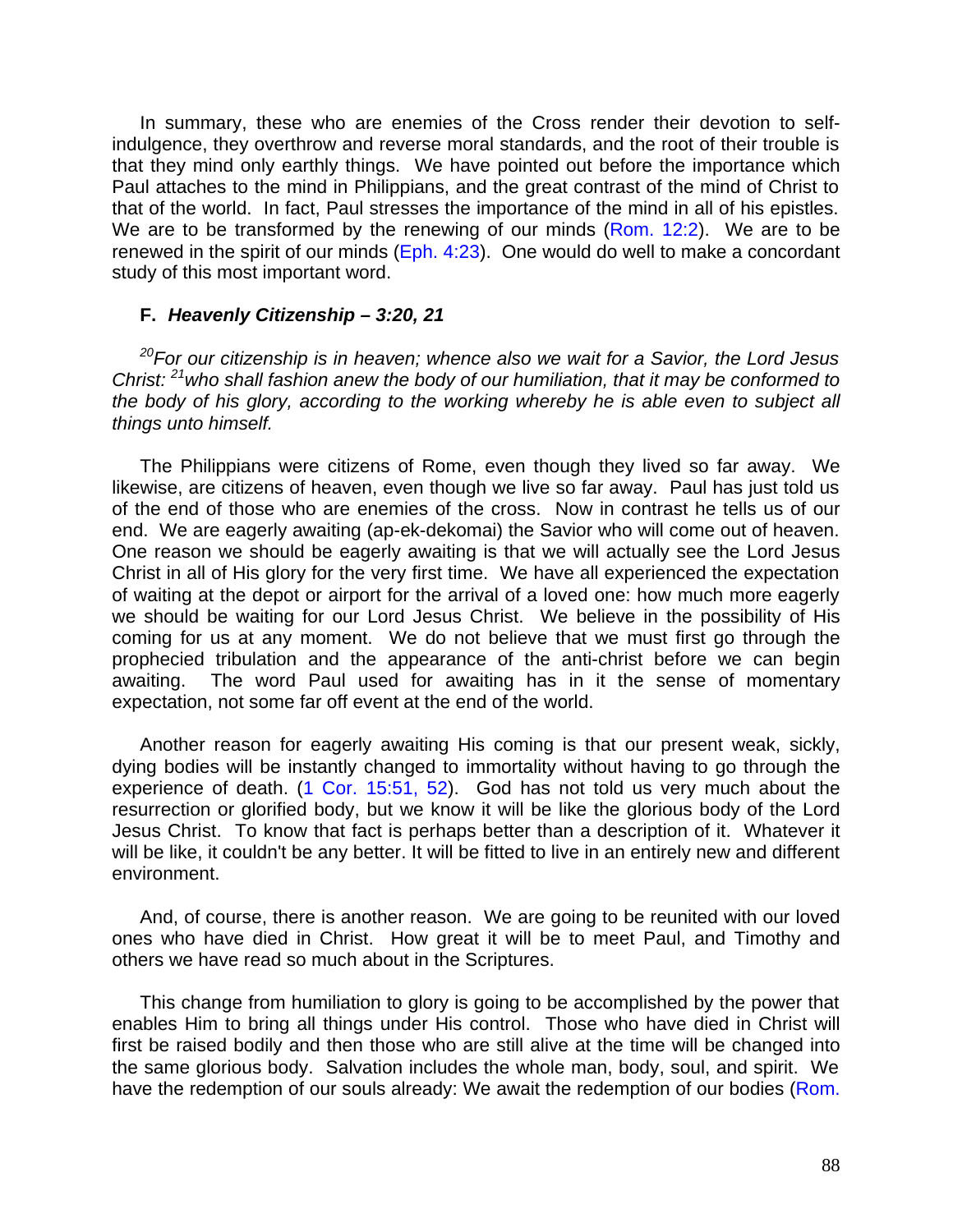#### 8:23; Eph. 1:14; 4:30).

Until the Lord comes the death rate will be one apiece. Some of the charismatic people who preach that it is God's will for all Christians to have perfect health, that there is physical healing in the atonement for the present dispensation, must, to be logical, teach that nothing but a violent accident could cause the death of a true child of God. While an increasing number of people die of accidents, the great majority succumb to disease of one kind or another. We should not be waiting for death, but for the blessed hope, the return of Christ, when He will change us and catch us up to glory with Himself, to forever be with the Lord.

## **IV. CHRIST OUR STRENGTH - Chapter IV (Key Verse, 13)**

#### *A. Standing Fast in The Lord - 4:1-3*

*<sup>1</sup>Wherefore, my brethren beloved and longed for, my joy and crown, so stand fast in the Lord, my beloved. <sup>2</sup> I exhort Euodia, and I exhort Syntyche, to be of the same mind in the Lord. <sup>3</sup>Yea, I beseech thee also, true-yokefellow, help these women, for they labored with me in the gospel, with Clement also, and the rest of my fellow-workers, whose names are in the book of life.*

Paul addresses the Philippians in the tenderest and most loving terms. Twice he repeats the word "beloved" in this one verse, and adds to it another term of endearment, "longed for," and then, "my joy and crown." He is still thinking of the Lord's coming, for he writes to the Thessalonians, "For what is our hope or joy, or crown of glorying? Are not even ye, before our Lord Jesus at His coming?" (1 Thes. 2:19). Paul's greatest reward and joy would be to see all of his converts richly rewarded at the Lord's coming. The joy of any teacher is to see his students excel in the final contest. How discouraging for a music teacher to have her pupils strike the wrong notes, or forget and make other mistakes at the recital. What grief pastors suffer when they see members of their flock go astray.

There was an apparent danger at Philippi. Paul had warned them of those who were enemies of the cross, and now he tells them to stand fast. This exhortation recalls his concluding words to the Ephesians: to stand against the wiles of the devil, and having done all, to stand.

But there was not only the danger from the enemies on the outside, there were problems within. There were two women who had been a great help to Paul in the gospel ministry, but they had had a falling out of some kind, and this was disrupting the unity of the Spirit in the church. Oftentimes, those who play a prominent part in the spiritual ministry of the church may be the cause of division. It doesn't seem that the problem was over doctrine, but possibly over personality differences. One may be unyielding, always insisting things be done according to his way. One may feel that he or she is the most experienced and therefore should always be in charge of a project. There are a hundred and one such little flies that get into the ointment and spoil it: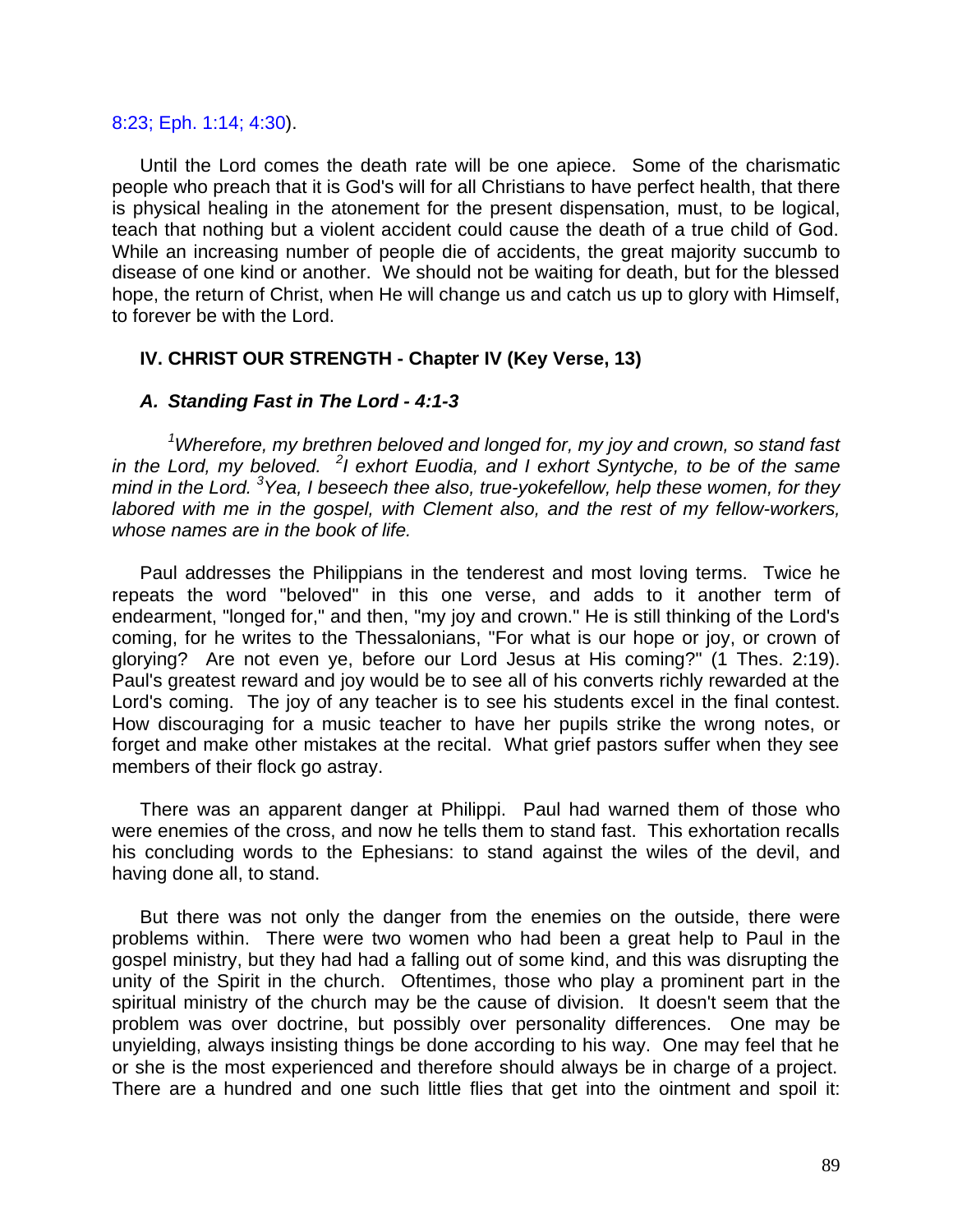things not sinful in themselves, but wedges, nevertheless, which can separate the brethren. Paul tells Euodia and Syntyche to patch up their differences. It is too bad that these two dear ladies got their names in the public record, for millions of people in centuries to come to hear sermons preached about their short-comings, but they had good qualities too, and are the only ones Paul mentions by name who labored with him in the Philippian church.

Paul addresses "his true yoke-fellow" in vs. 3 although he does not identify him by name. He may be referring to Epaphroditus (cf. 2:25), who was to carry this letter back to Philippi. Some think "yoke-fellow" is a proper name, "Synzygus," who was true to his name. He is to help these women get back into good fellowship again, and also to minister to Clement and others of his fellow-workers, "whose names are written in the book of life." This is the only mention of the book of life in Paul's epistles. It is mentioned only in Revelation 13:8; 17:8; 20:12, 15; 21:27. Christ spoke of those whose names are written in heaven (Lk. 10:20). It is difficult to know why Paul referred to the book of life, other than to assure his readers that these two women, who needed to be corrected, along with all of the others, were truly saved people.

#### *B. Recipe for Peace - 4:4-7*

*<sup>4</sup>Rejoice in the Lord always: again I will say, Rejoice. <sup>5</sup> Let your forbearance be known unto all men. The Lord is at hand. <sup>6</sup> In nothing be anxious, but in everything by prayer and supplication with thanksgiving let your requests be made known unto God <sup>7</sup>And the peace of God, which passeth all understanding, shall guard your hearts and your thoughts in Christ Jesus.*

When there is disharmony and disagreement, it is difficult or impossible to rejoice. If all members of a church were manifesting the mind of Christ, there would be continual rejoicing. That is the reason Paul instructed Euodia and Syntyche to be of the same mind in the Lord, thus again carrying out what we believe to be the real theme of the book. Rejoicing is a prominent word in the epistle, but true rejoicing is impossible apart from the mind of Christ. Paul is emphatic: "I will say it again, Rejoice!" Christians can rejoice when there is pressure and opposition from the outside. In fact, Peter says to count it all joy when we suffer for Christ's sake (1 Pet. 4:13, 16). But where there is internal conflict the joy evaporates.

Along with the constant rejoicing there is to be a display of moderation, or forbearance. This attitude of mind is to be shown, not only to Christians, but to all men. Christians should be true gentle people, forbearing to others: not overbearing. This is a manifestation of the mind of Christ. Why does Paul follow up this exhortation with the statement, "The Lord is at hand?" Does Paul mean by this expression that the Lord is near to us in a spiritual sense, or does he mean that the coming of the Lord is near? It would appear that he has the latter thought in mind, but which ever is meant, the effect would be similar. There is a certain motivation, when we know that the boss is very near or that he might pop in at any moment, to be busy, doing our work as we should. Our Lord told some parables illustrating this fact (cf. Lk. 12:43-47). lf the wicked servant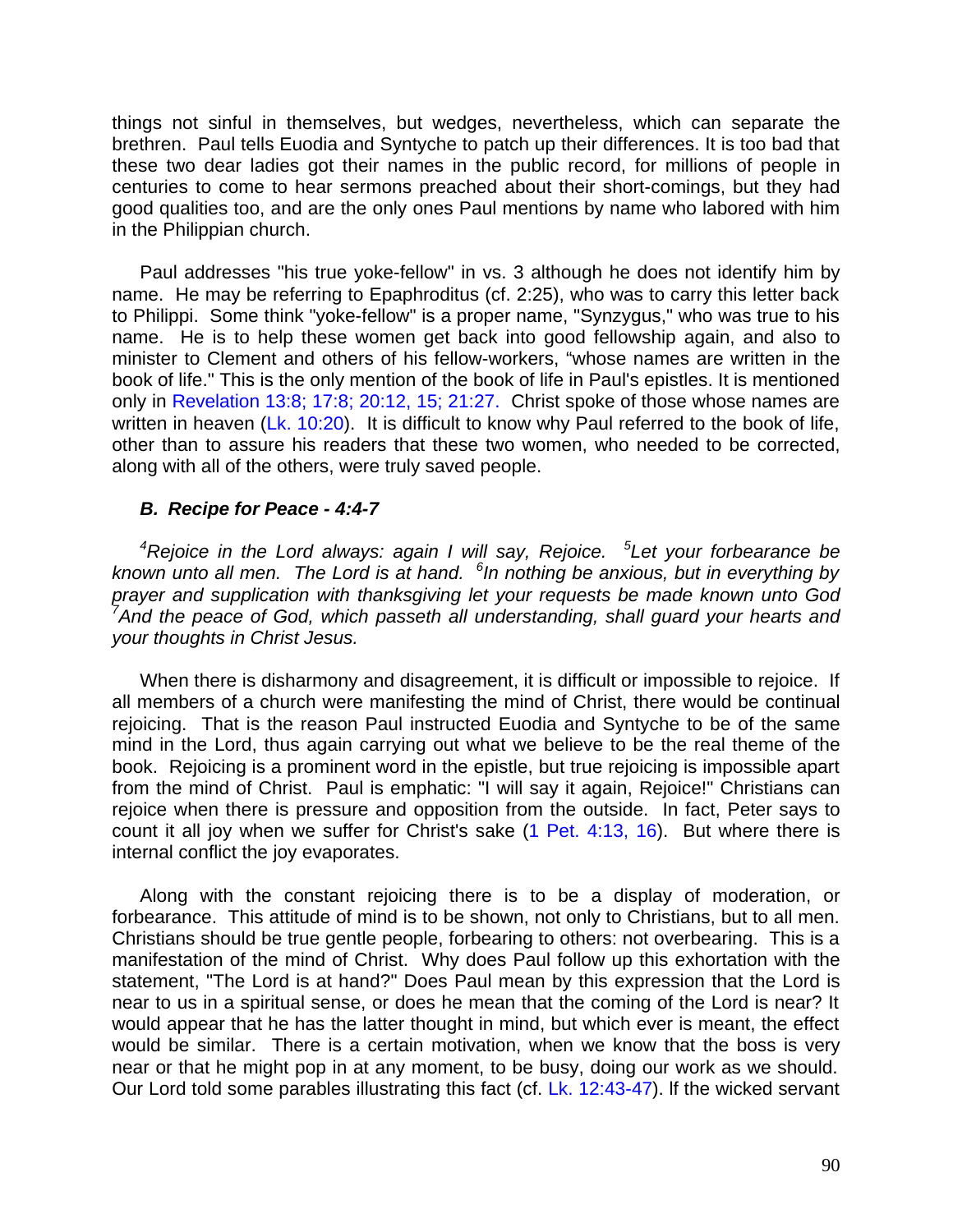had been expecting his master to appear at any moment, he would have shown more forbearance to his fellow servants. The constant expectation of the Lord's coming is a purifying hope. "Every one that hath this hope set on him purifieth himself, even as he is pure (1 John 3:3).

The fact that the Lord is near is also related to the prayer promise which follows. If the Lord is near at hand there is no reason for anxiety and worry. The Greek word translated "careful" in the A.V. should be "anxious." It is the same word used of Martha: "thou art careful and troubled about many things," (Lk. 10:41), showing that the word really means worried or anxious. There are many things in which we should be very careful. In fact, Paul commended the Philippians for being careful of his needs (4:10), and he insists that those who have believed in God must be careful to maintain good works (Tit. 3:8). But in both of these places Paul uses entirely different Greek words, which are related to the key-word of the epistle, "the mind." Actually he said to the Philippians, "Ye did take thought of me," and in Titus he says, "they must be thoughtful or mindful to maintain good works." The word in Philippians 4:6 means to draw in different directions, distract, corroding anxiety. When a loved one is seriously ill we show them every care possible. We are deeply concerned for their welfare, but that concern need not turn into anxiety. lf we follow Paul's recipe of making this a matter of prayer and supplication with thanksgiving, the result will be the peace of God placing a garrison around our hearts and minds, protecting us from worry and anxiety, giving us the peace of God which is beyond human comprehension. God does not answer every prayer in the way we ask it, and we can often be thankful for that, but He always grants this surpassing peace of mind when we pray as here directed. Even in prayer the emphasis is upon the mind.

There are numerous words used in Scripture for prayer. In this passage Paul uses three: "prayer" (proseuche), supplication" (deesis), and "request" (aitema). The words "erotao" (to ask) and "deomai" (to desire) are also used for prayer in the New Testament. "Proseuche" occurs most frequently.

# **C.** *Things to Think Upon - 4.8, 9*

*8 Finally, brethren, whatsoever things are true, whatsoever things are honorable, whatsoever things are just, whatsoever things are pure, whatsoever things are lovely, whatsoever things are of good report; if there be any virtue, and if there be any praise,*  think on these things. <sup>9</sup> The things ye both learned and received and heard and saw in *me, these things do; and the God of peace shall be with you.*

Here is a further analysis of the mind of Christ. If we have the mind of Christ, these are things which will characterize our thinking. There is very little commentary we can add to the meaning of these six categories of virtue mentioned by Paul. We all know what true, honorable, just, pure, lovely, and good report mean. Our thought life is not limited to these six things. We have to think about our daily employment. The mechanic or engineer has to concentrate on his work. The business man must keep track of his inventory and make sure his workers are producing. The housewife has to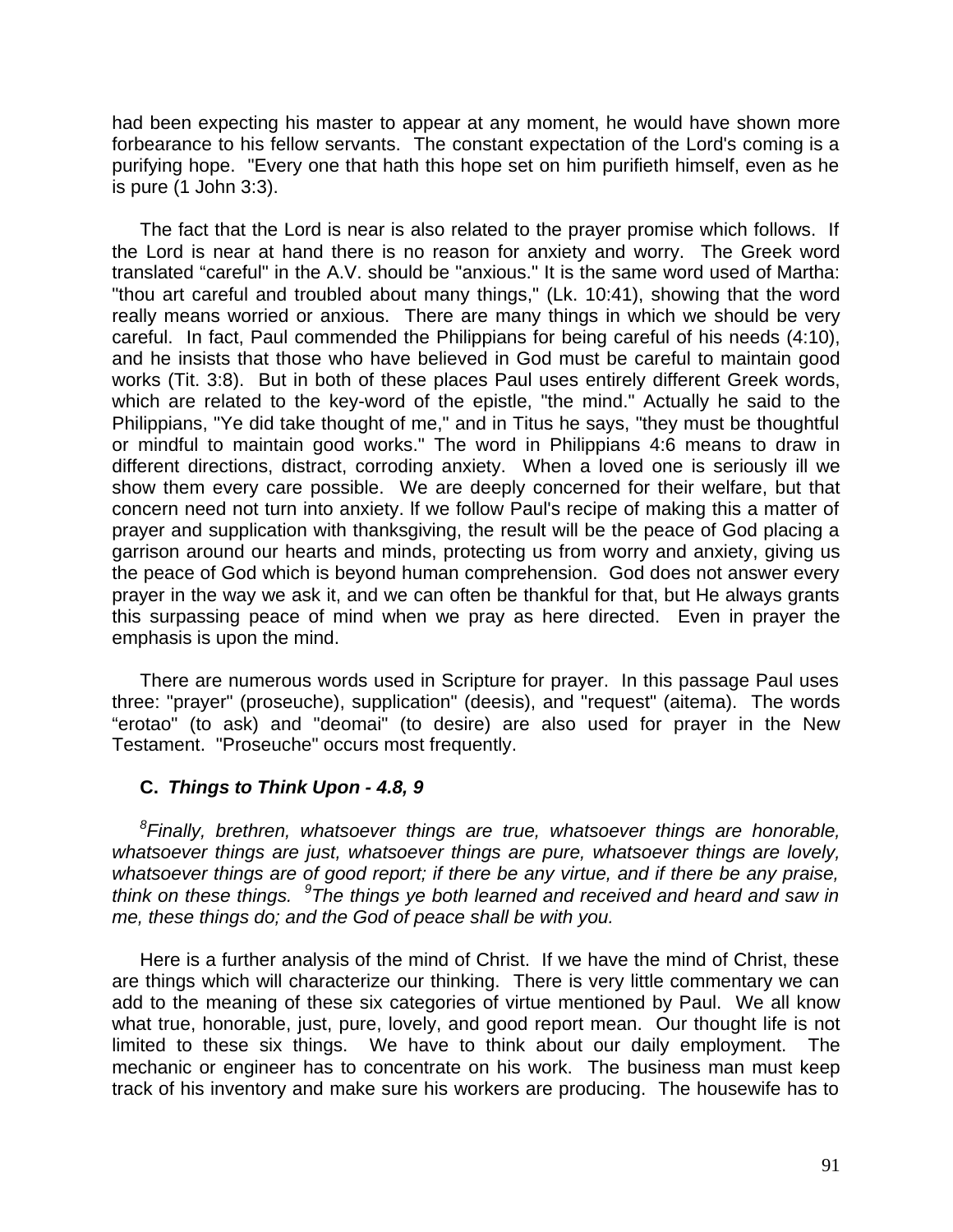think about the needs of her family and the preparation of meals. But in all of these varied activities we must be true and just. We must be pure in our motives and actions. We must promote the finer things of life and avoid the base and ugly. We must strive for excellence and praiseworthiness and not be content with mediocrity. Everything is to be done as unto the Lord. Even the slave was told to obey his master according to the flesh m singleness of heart, just as though he was doing it personally for the Lord Jesus Christ (Col. 3:22, 23). What a revolution in society, in management, in labor, and in industry, if all were Christians, and all had the mind of Christ dictating their attitudes and activities!

Again in vs. 9 Paul sets forth himself as an example to follow. This sounds like egotism on the surface, but we must remember that God was the one who chose Paul and separated him, even from his mother's womb (Gal. 1:15), to reveal His Son in him and to make him the example of what a true believer should be. The Philippians had learned much through Paul's preaching and teaching; they had professed to receive and accept these teachings as their very own; they had heard these things, not secondhand, but directly from Paul; and they had seen these things in action in Paul's life. They had had a complete demonstration in the life of Paul of the mind of Christ. They knew that such a life was possible. They and we are exhorted to so live, and the promise is made that the God of peace shall be with us. God has promised that He will never leave us or forsake us, but that does not necessarily mean that He is with us as *the God of peace.* We will not be experiencing the peace of God which only the God of peace can bring, if the Spirit of God is grieved by the kind of life we are living (Eph. 4:30).

# **D.** *Learning the Secret – 4:10-13*

*<sup>10</sup>But I rejoice in the Lord greatly, that now at length ye have revived your thought for me; wherein ye did indeed take thought, but ye lacked opportunity. <sup>11</sup>Not that I speak in respect of want: for I have learned, in whatsoever state I am, therein to be content.* <sup>12</sup>*I know how to be abased, and I know also how to abound: in everything and in all things have I learned the secret both to be filled and to be hungry, both to abound and to be in want. <sup>13</sup>I can do all things in him that strengtheneth me.*

Paul here uses the figure of a tree that once bore luscious fruit, but which had experienced a period of dormancy due to inclement weather, but now again is sending forth new shoots bearing fruit. The Philippians had ministered faithfully to his needs, but there was a period when he had not heard from them. He says that he is sure he was in their thoughts, but they lacked opportunity. What it was that produced this lack of opportunity we do not know. Circumstances often hold us back from doing the things we would like to do. But Paul rejoices that now at length their thought for him had revived and they had sent the gift by the hand of Epaphroditus. It is interesting to note that the word for "mind" (phronein) appears twice in this verse, being translated "thought." This is another indication of the theme of the epistle, the mind of Christ controlling the thought life of the believer.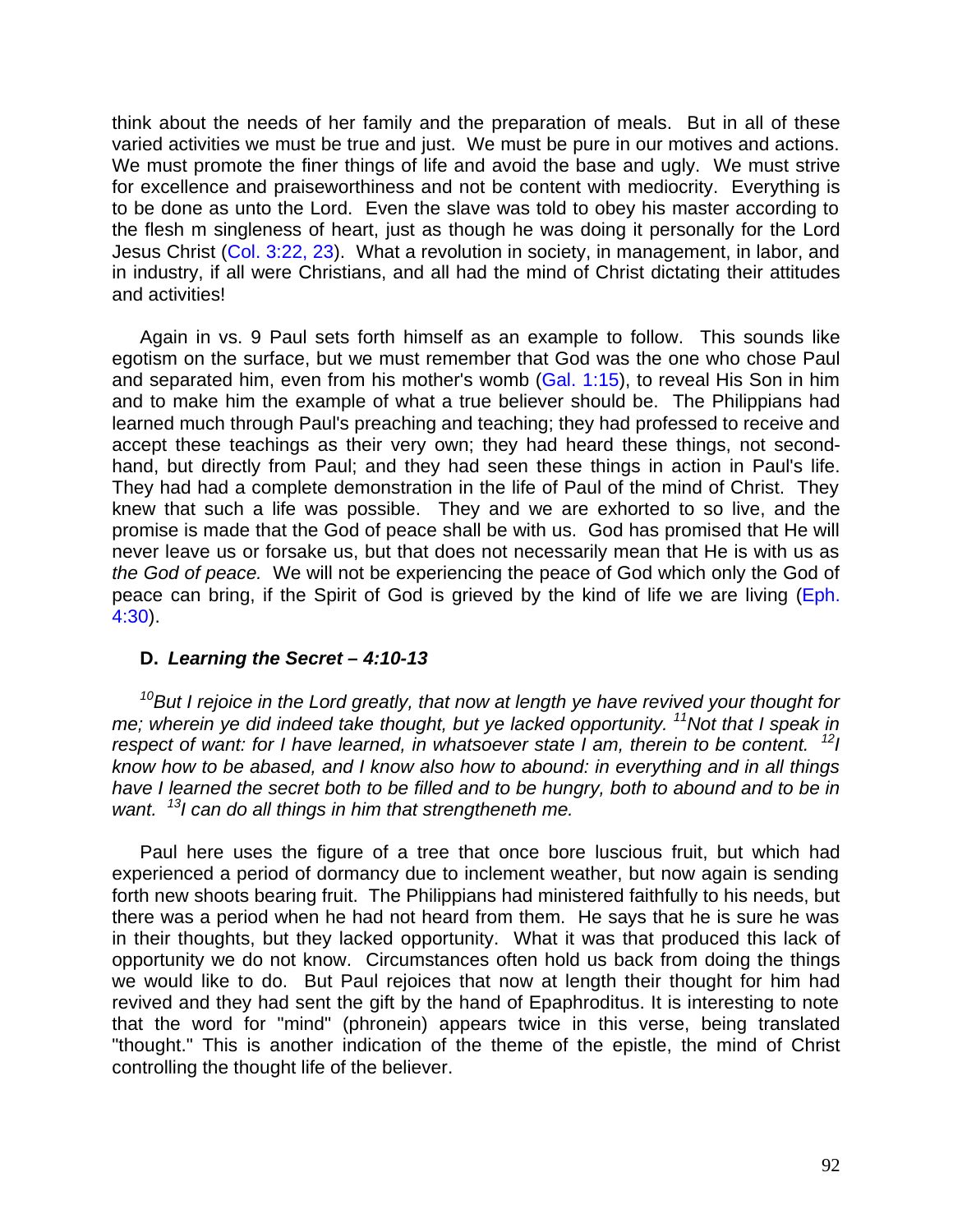Contentment is not something that comes automatically. It is something that must be learned through experience. Paul does not say simply, "I am content," but "I have LEARNED, in whatsoever state I am, therein to be content." "I have learned the secret," says Paul. The "I am instructed" of the A.V. and the "I have learned the secret" of the A.S.V. is a translation of a word referring to the initiatory rites of the mystery religions. Paul uses this metaphor to indicate that he had learned the secret of life in Christ. Candidates for the mystery religions worked their way up through the various lower degrees and were finally admitted into the full possession of the mystery itself. Paul says, "I have worked my way up through the various degrees of detachment from worldly things, its plusses and minuses, and have finally reached maturity. I know how to be content, regardless of outward circumstances.

The word "content" (autarkes) was a word used by the Stoics meaning "selfsufficiency." They believed man should be sufficient to himself for all things which come in life, so that by the power of his own will he could resist the shock of circumstances. Paul's self-sufficiency, however, lay not in himself, but in Christ who indwelt his new man. Sometimes Paul had an abundance of supplies; sometimes he was hungry; sometimes he was highly honored: at other times he was abased. Sometimes he was in good health: at other times sick; but in whatsoever state he found himself, he had learned to be content, or sufficient.

The opposite of this kind of contentment is covetousness, the desire for more and more. The covetous man, even though he is rich, is never satisfied with his riches but must have more. The poor man who envies the rich and would himself be rich, is likewise a prey to covetousness (1 Tim. 6:9). Actually covetousness is idolatry (Col. 3:5). See what Paul has to say about covetousness (Rom. 1:29; 1 Cor. 5:10, 11; 6:10; Eph. 5:3, 5; 1 Tim. 3:3; 2 Tim. 3:2). Our Lord told us to beware and take heed of covetousness (Lk. 12:15). Someone has said, "there is a discipline of self whereby one does not need more than one has." Paul says, "having food and raiment, let us be therewith content" (1 Tim. 6:8), and "godliness with contentment is great gain" (1 Tim. 6:6).

Obviously covetousness does not mean that a person should not work hard, try to better his station in life, earn and use money wisely, since the Bible commends such practices. The question is, Why do these things? What is our motivation? Do we want money to consume it on our own lusts, or to do good with it that we may give to him that is in need (Eph. 4:28)?

When Paul says, "I can do all things," he is not claiming some kind of omnipotence, even if it carne through Christ Himself. There were many things which were physically impossible for Paul to do. This statement has to be taken in its context. The "all things" are those things he has been talking about. The rendition of this verse in *Today's English Version* gives the proper sense: "I have the strength to face all conditions by the power Christ gives me."<sup>16</sup>

 $\overline{\phantom{a}}$ <sup>16</sup> *Today's English, op. cit.,* Phil. 4:13.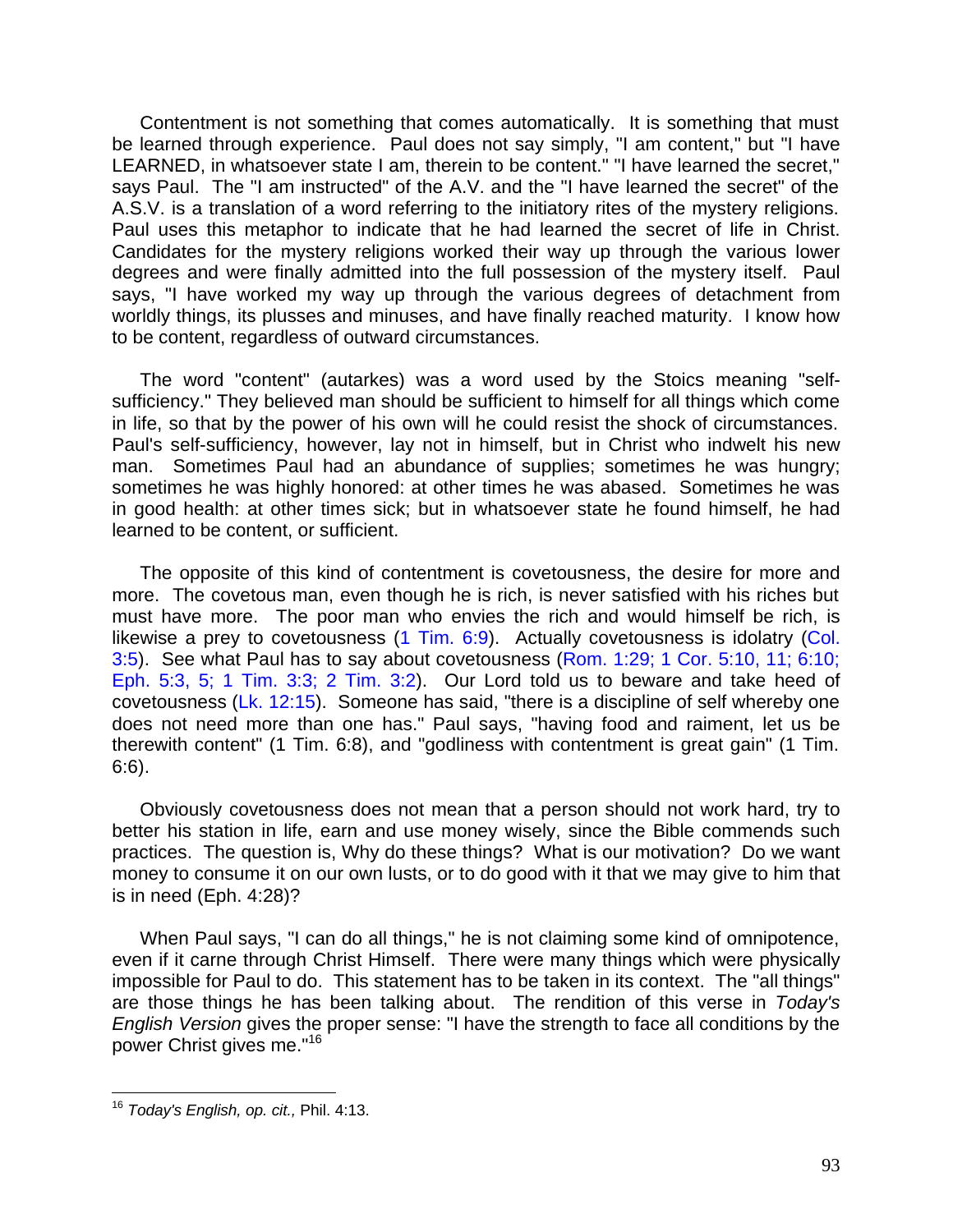We must be careful how we interpret God's promises. Some promises have to be interpreted dispensationally, such as God's promises to Israel in Deuteronomy 28:1-13, while other promises must be interpreted contextually. A very sincere Christian who lifted this promise out of its context could very quickly become disillusioned about his faith or about God's faithfulness when he discovered there were many things he could not do. In reality, Philippians 4:13 is not a promise, but a statement of Paul's spiritual maturity. He had come to the place where he had the strength through Christ to be content regardless of his outward circumstances. The "all" in vs. 13 refers to the two "all's" in vs. 12: the *every* and the *all* circumstances in which Paul had learned to be content.

## **E.** *Giving and Receiving – 4:14-20*

*<sup>1</sup><sup>4</sup>Howbeit ye did well that ye had fellowship with my afflictions <sup>1</sup><sup>5</sup>And ye yourselves also know, ye Philippians, that in the beginning of the gospel, when I departed from Macedonia, no church had fellowship with me in the matter of giving and receiving, but ye only; <sup>1</sup><sup>6</sup> for even in Thessalonica ye sent once and again unto my need. <sup>1</sup><sup>7</sup>Not that I seek for the gift; but I seek for the fruit that increaseth to your account. <sup>1</sup><sup>8</sup>But I have all things and abound: I am filled, having received from Epaphroditus the things that carne from you, an odor of a sweet smell, a sacrifice acceptable, well pleasing to God. <sup>1</sup><sup>9</sup>And my God shall supply every need of yours according to his riches in glory in Christ Jesus. <sup>20</sup>Now unto our God and Father be the glory, for ever and ever. Amen.*

The handling of gifts was a very delicate matter with Paul. On the one hand he wanted to make it plain that he was not soliciting money for his own needs. He did solicit money for the benefit of others, as is plain from 2 Corinthians 8:11. But as far as raising money for himself, Paul says that although the Lord had ordained that they who preach the gospel should live of the gospel, he had used none of these things, neither had he written these things that it might be done unto him, for he says: "It were better for me to die, than that any man should make void his glorying in preaching the gospel without pay." (1 Cor. 9:15).

While Paul greatly appreciated the gift from the Philippian Church, his main source of joy was that the gift was an indication of fruit being borne in the lives of these believers. Just as a gardener rejoices to see an abundance of fruit being produced by his plants, so a pastor rejoices when he sees his people manifesting the fruit of the Spirit.

Paul calls their gift, "an odor of a sweet smell, a sacrifice acceptable, well pleasing to God." This is no doubt an allusion to the sweet-savor offerings of the Old Testament. The gift became, as it were, a sweet perfume in God's nostrils. It was a sacrifice which they had made freely out of the love of their own hearts, not one that had been solicited.

We never make ourselves poor by giving to God. A person ignorant of agriculture might think the farmer was making himself poor by putting all of his grain in the ground, but actually he is making himself richer. "He that sows sparingly shall reap sparingly,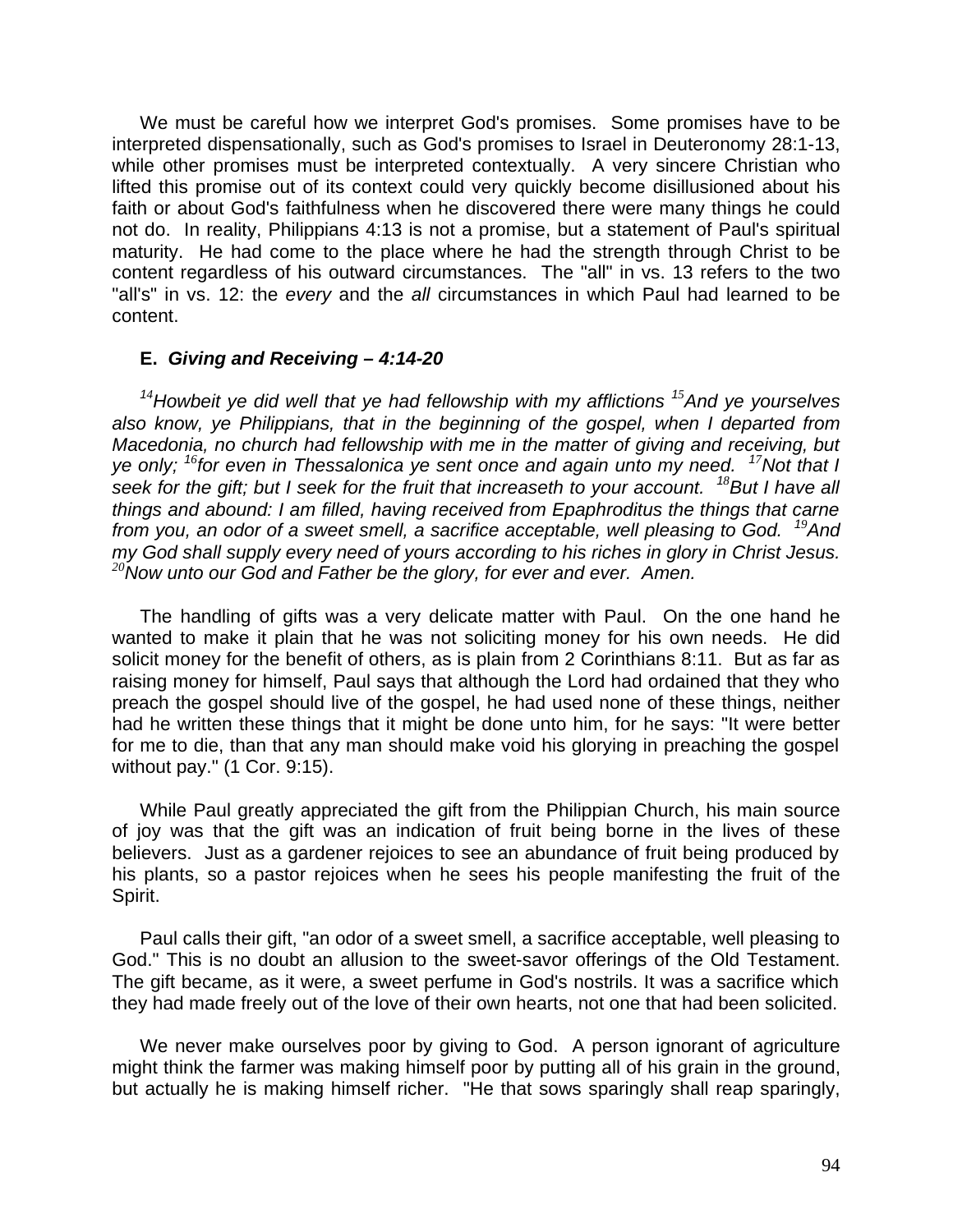and he that sows bountifully shall also reap bountifully" (2 Cor. 9:6). The Philippians had supplied Paul's needs, and Paul tells them that God will supply their every need according to His riches in glory in Christ Jesus.

A problem arises here about what we understand to be our needs. For example, Paul says, "And having food and raiment, let us be therewith content (1 Tim. 6:8). How many of us would think that our needs were supplied with only food and raiment? The question of what one's needs are is a very subjective one. Where do we draw the line between needs and wants? Paul had just said in vs. 12 of our chapter that he had learned how to suffer need. Apparently there were times when he was in need of things, as when he was hungry and had no food. But then Epaphroditus showed up with a gift from the church at Philippi, and he had a big, satisfying meal. If we reap as we sow, then we can't expect God to be liberal with us if we are not liberal with Him. Note how God applied this principle to Israel in Deuteronomy 15:7-11. The Preacher said, "Cast thy bread upon the waters; for thou shalt find it after many days" (Eccl. 11:1). Proverbs 19:17 states, "He that hath pity upon the poor lendeth to the Lord; and that which he hath given will he pay him again." And Hebrews 6:10 tells us, "For God is not unrighteous to forget your work and labor of love, which you have showed toward his name, in that you have ministered unto the saints, and do minister." From experience we must confess that God always gives more generously to us than we ever give to Him. He gives back with high interest compounded momentarily.

# **F.** *Final Greeting – 4:21-23*

<sup>21</sup> Salute every saint in Christ Jesus. The brethren that are with me salute you. <sup>22</sup>All *the saints salute you, especial they that are of Caesar's household. <sup>23</sup>The grace of our Lord Jesus Christ be with your spirit.*

Just as the epistle begins with a salutation, so it ends with one. Examples from the papyri show that the absence of a greeting or salutation in a letter were very keenly felt. Paul seems to send greeting from three groups. He speaks of the brothers who are with me, then all of the saints, and finally especially those of Caesar's household. There have been various speculations about the identity of these saints in Caesar's household, but it is generally supposed that they were domestics who had come into contact with Paul and who had been saved through Paul's influence. Thus the gospel had invaded the highest realm in the Roman world, and when Paul finally carne to trial, no doubt Caesar himself had heard God's message of salvation by grace.

In ending our study of this epistle we would cry with Paul, "Now unto our God and Father be the glory for ever and ever. Amen."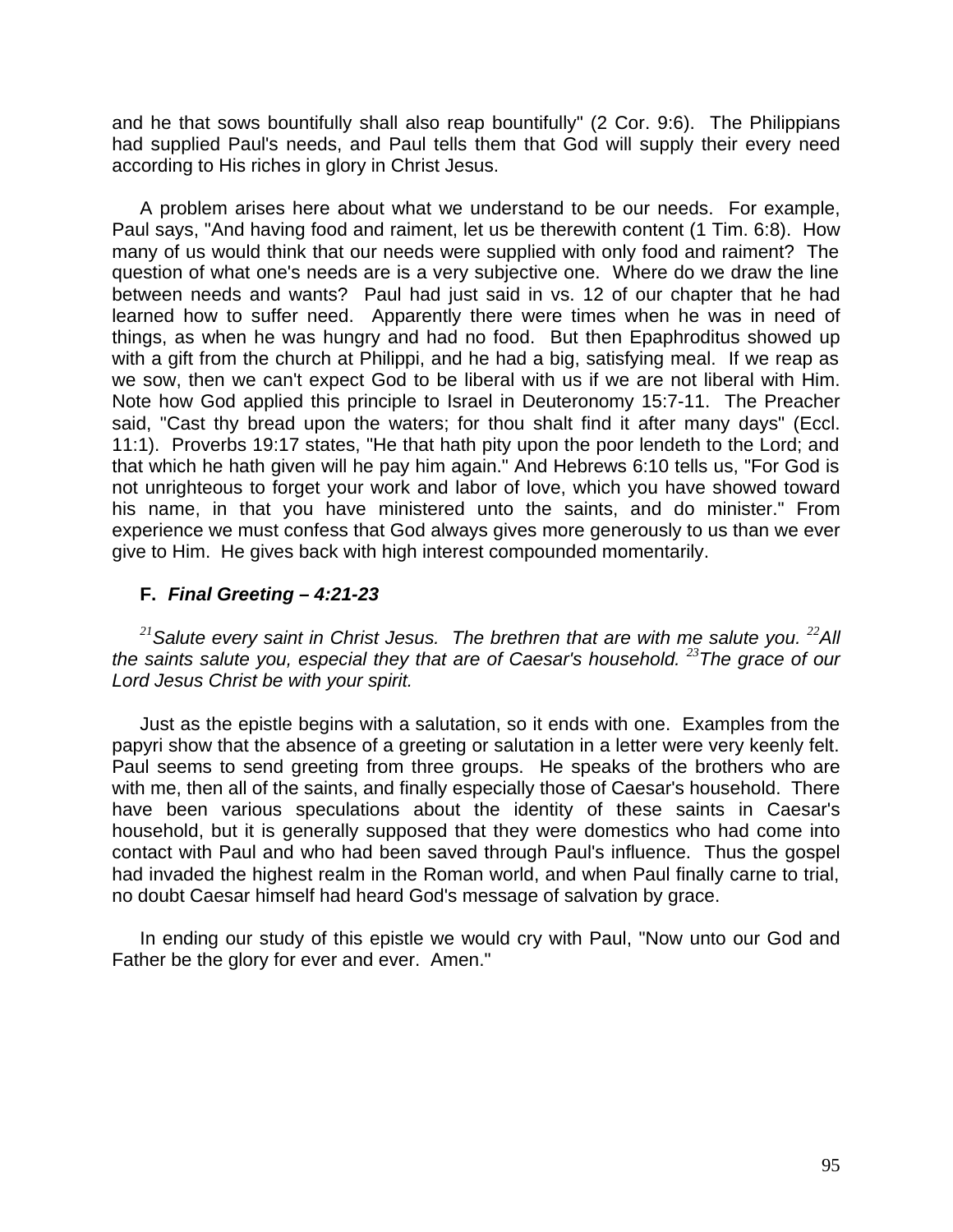# **Colossians**

#### **EMPHASIS ON THE HEADSHIP OF CHRIST**

#### **Introduction**

Philippians and Colossians are both corrective epistles. Some of the Philippians were failing to manifest the mind of Christ in the outworking of their life in the Church. The error at Colosse was doctrinal in nature. Their key fault is stated in chapter two, verse nineteen: "Not holding fast the Head. " Thus, the Headship of Christ, which is clearly declared in Ephesians and represented as the Mind in Philippians, is given special emphasis in Colossians.

Strange to say, Paul writes this letter to a church which he had not founded and one he had not even visited. This fact seems evident from ch. 2:1 where he says that Colossians and the Laodiceans "have not seen my face in the flesh." The church was probably founded by Epaphras (cf. 1:7; 4:12), who was with Paul in Rome, as Paul was writing this letter, and who had informed Paul of the spiritual problems in the church at Colosse.

Colosse, Laodicea, and Hierapolis were Graeco-Phrygian cities located within a few miles of each other in the valley of the Lycus River in the west-central part of Asia Minor, which is now modern Turkey. They were a little over a hundred miles inland from Ephesus. Epaphras may have been converted by Paul in Ephesus. We know there was a mighty work of the Spirit through Paul's ministry at Ephesus (Acts 19:20, "So mightily grew the word of the Lord and prevailed"). And verse 27 tells us that it was not only in Ephesus, "but almost throughout all Asia," which included the three cities we have just mentioned.

We have stated negatively the error at Colosse, "Not holding fast the Head." But to what were they holding? Paul describes it as "philosophy and vain deceit, the traditions of men, following the rudiments of the world," (ch. 2:8), "a voluntary humility and worshipping of angels," (ch. 2:18), and "subjection to ordinances" (ch. 2:20). This was a strange mixture indeed. It included ideas from Oriental mysticism, Greek philosophy, and Jewish ceremonialism. These things were being substituted for Christ, displacing Him as the Head. As a philosophy it had "a show of wisdom in will worship;" it upheld traditions, thus appealing to those who reverenced the past; and it practiced asceticism, "Touch not, taste not, handle not," thus giving it the appearance of humility and superior sanctity. These few facts about the Colossian error should suffice to give us a general impression of the problems with which Paul is confronted in this epistle. In our exposition of the text we shall go into more detail about each of these heretical ideas.

## **OUTLINE**

## I. APOSTOLIC GREETING: 1:1, 2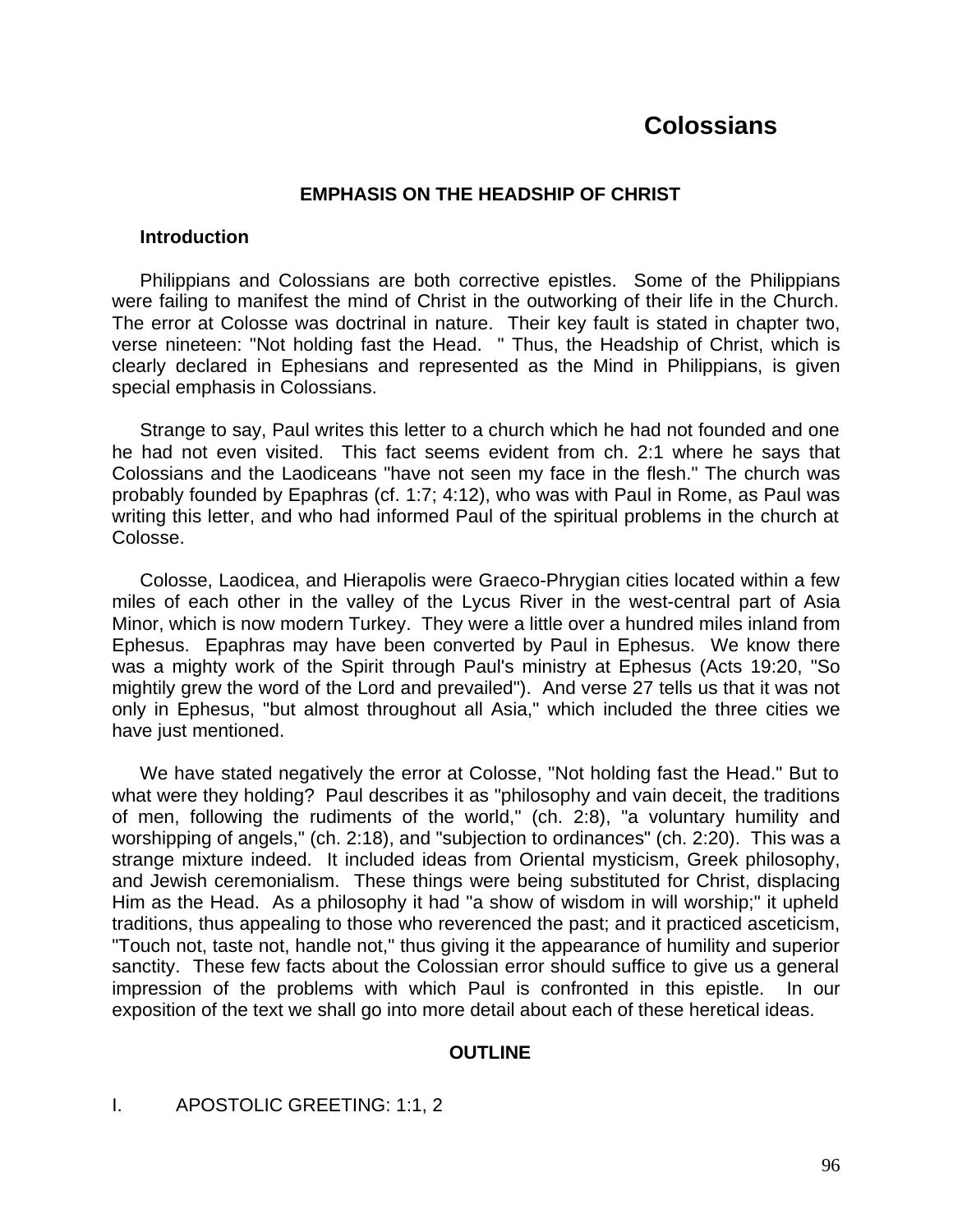- II. THANKSGIVING: 1:3-8
- III. PRAYER FOR SPIRIT OF WISDOM: 1:9-14
- IV. DOCTRINAL THE HEADSHIP OF CHRIST: 1:15-2:7
	- A. THE UNCREATED CREATOR: 1:15-17
	- B. PREEMINENCE OF THE HEAD: 1:18
	- C. PEACE AND RECONCILIATION ACCOMPLISHED: 1:19, 20
	- D. ALIEN ENEMIES RECONCILED: 1:21-23
	- E. THE DISPENSATION THAT FULFILLS THE WORD OF GOD: 1:24-27
	- F. WARNING AND TEACHING EVERY MAN:'1:28, 29
	- G. ACKNOWLEDGEMENT OF THE MYSTERY: 2:1-3
	- H. ROOTED, BUILT UP, AND ESTABLISHED: 2:4-7
- V. WARNING AGAINST FALSE DOCTRINE: 2:8-23
	- A. WARNING AGAINST PHILOSOPHY AND TRADITION: 2:8-15
	- B. WARNING AGAINST ANGELIC WORSHIP: 2:16-19
	- C. WARNING AGAINST ASCETICISM: 2:20-23
- VI. SPIRITUAL LIVING: 3:1-17
	- A. DEAD BUT RISEN WITH CHRIST: 3:1-4
	- B. PUTTING OFF THE OLD AND PUTTING ON THE NEW: 3:5-11
	- C. RESULTS OF PUTTING ON THE NEW: 3:12-15
	- D. DOING ALL IN THE NAME OF THE LORD JESUS: 3:16, 17
- VII. PRACTICAL LIVING: 3:18-4:6
	- A. FAMILY DUTIES: 3:18-21
	- B. SERVANTS AND MASTERS: 3:22-4:1
	- C. PRAYER, WALK, AND SPEECH: 4:2-6
- VIII. GREETINGS AND SALUTATIONS: 4:7-18
	- A. MISSION OF TYCHICUS AND ONESIMUS: 4:7-9
	- B. SALUTATION TO THE COLOSSIANS: 4:10-14
	- C. SALUTATION TO THE LAODICEANS: 4:15-17
	- D. PAUL'S OWN SALUTATION: 4:18

# **EXPOSITION**

**I. APOSTOLIC GREETING - 1:1, 2**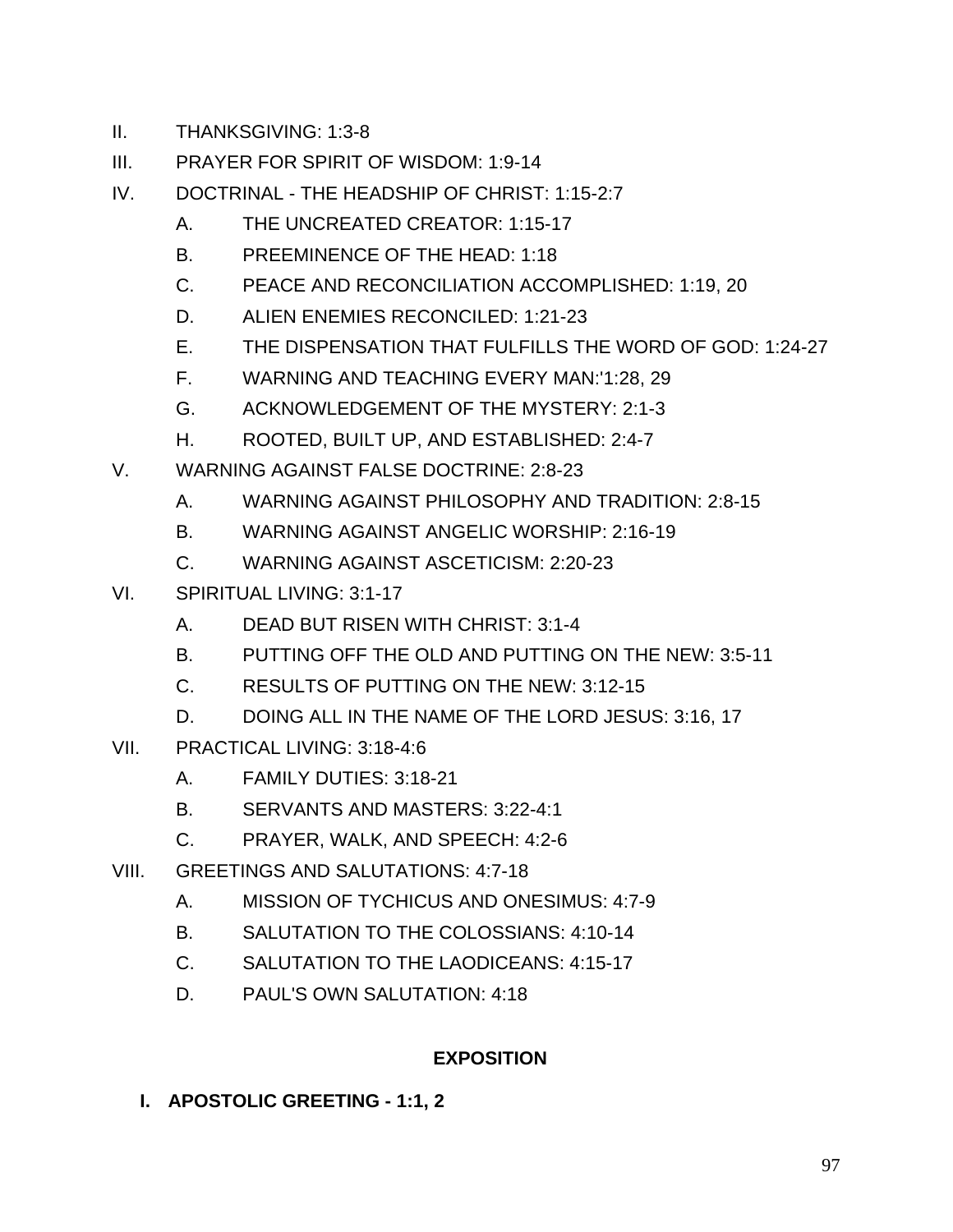*<sup>1</sup>Paul, an apostle of Christ Jesus through the will of God, and Timothy our brother, 12 to the saints and faithful brethren in Christ that are at Colosse; Grace to you and peace from God our Father.*

Paul's apostolic authority had been denied by some who claimed to be believers (1 Cor. 9:1, 2; Gal. 1:1), and so Paul emphasizes the fact that he was an apostle through the will of God.

It is interesting to note that in Paul's earlier epistles he addresses "the church," or "the churches," but beginning with Romans and through the prison epistles he addresses "the saints," the separated or consecrated ones. One reason for this shift might be that many heresies were creeping into the churches, and Paul wants it to be known that he is addressing the truly saved people.

We are not to understand two separate classes by "saints and faithful brethren." Instead, Paul wants it understood that when he speaks of "saints" he means true and steadfast brothers. "Saints" must be understood as a noun, not an adjective modifying "brethren."

#### **II. THANKSGIVING - 1:3-8**

*<sup>3</sup>*We give thanks to God the Father of our Lord Jesus Christ, praying always for you, *4* having heard of your faith in Christ Jesus, and of the love which ye have toward all the saints, <sup>5</sup>because of the hope which is laid up for you in the heavens whereof ye heard before in the word of the truth of the gospel <sup>6</sup>which is come unto you; even as it is also in all the world bearing fruit and increasing, as it doth in you also, since the day ye heard and knew the grace of God in truth; <sup>7</sup> even as ye learned of Epaphras our beloved fellow servant, who is a faithful minister of Christ on our behalf, *<sup>8</sup>*who also declared unto us your love in the Spirit.

Paul's psychology, if we may call it that, is always to commend the saints for their good points, before bringing up any weaknesses or failures on their part. When we begin by attacking people whom we feel are going astray, we immediately set up a blockage which is very difficult to overcome, and which at the same time creates a spirit of antagonism, closing the mind of the listener to what we have to say. Paul does not use insincere flattery, but he is truly thankful to God for all who manifest faith in Christ and show their love to the saints.

Paul had heard of their faith through Epaphras, who was a member of Paul's evangelistic team that went out from Ephesus and evangelized the whole of Asia. The expression in v. 7, "who is a faithful minister of Christ *on our behalf,"* indicates that Epaphras was commissioned and set out by Paul to preach the gospel.

The A.V. has Paul giving thanks (v. 3) for the hope which is laid up in heaven (v. 5). It is better to connect the hope with that which immediately precedes it: your faith and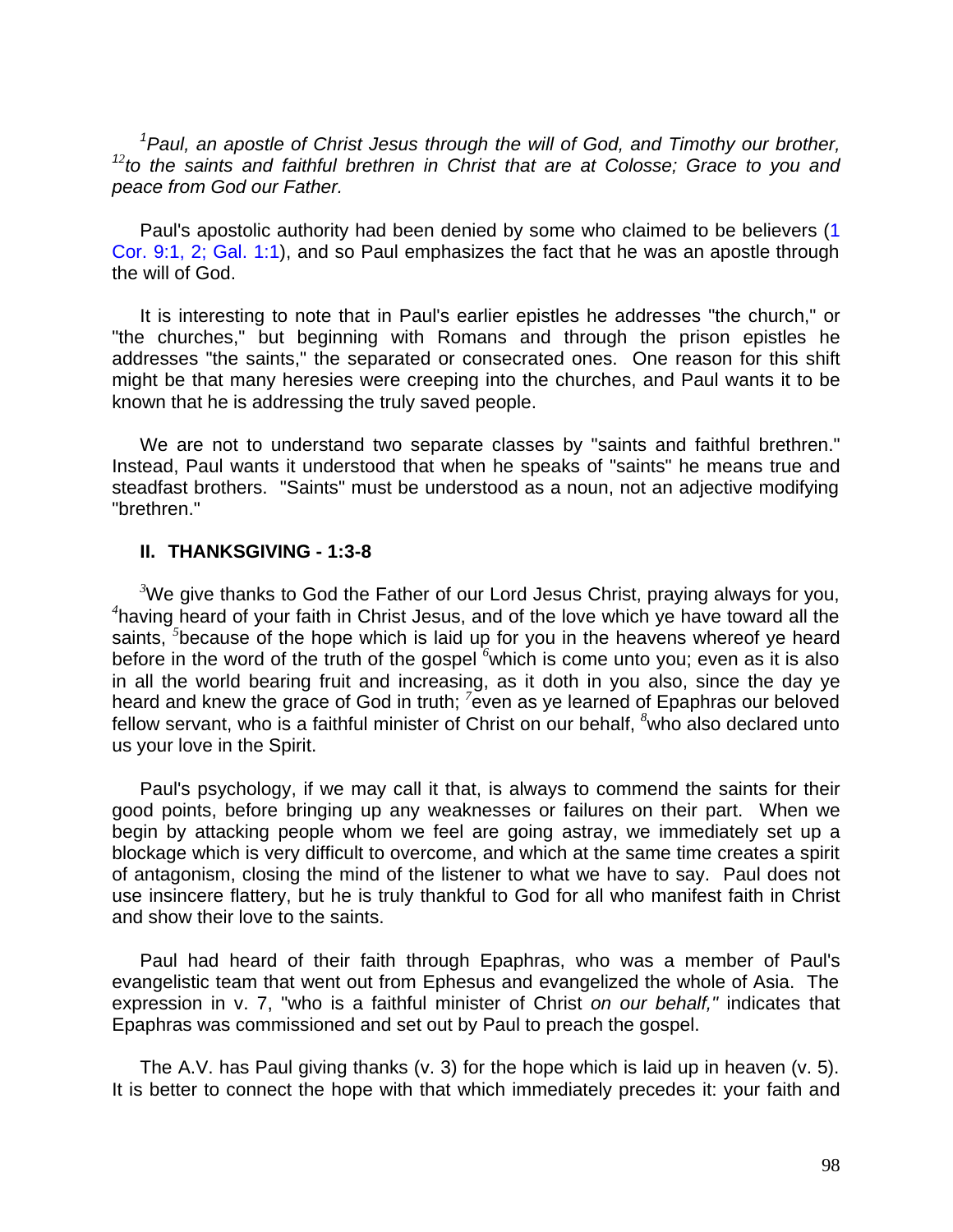love. Thus the hope describes the motive of the Colossians for welldoing, rather than the cause of Paul's thanks. Maclaren states, "The hope laid up in heaven is not the deepest reason or motive for faith and love, but both are made more vivid when it is strong." The triad, "faith, hope, and love," <sup>17</sup> is a favorite one with Paul (see 1 Thes. 1:3; 1 Cor. 13:13; Rom. 5:1-5; 12:6-12).

The word translated "ye heard before, " occurs only here in the New Testament. It does not occur in the Septaugint. It has been interpreted to mean before the fulfillment of the hope, before Paul had written to them, and as a contrast of the true gospel which they had heard at the beginning with the false gospel which was now being preached. Since Paul does not even intimate there was heresy at Colosse until ch. 2:4 or 8, it seems unlikely that the latter explanation is correct. It is more natural to understand "before" to mean that the Colossians had already heard about the hope contained in the word of truth of the gospel.

Note the difference between the A.V. and the A.S.V. in v. 6. The A.V. has Paul saying that the gospel has come into all the world and is bearing fruit, whereas the A.S.V. states that the gospel is bearing fruit in all the world. We know that the gospel had not yet reached all the world, but it was bearing fruit in all the world where it had been preached. There is something wrong with the preaching if the gospel does not bear fruit and if it does not continue to grow. On "increasing," Lightfoot comments that the gospel is "Not like those plants which exhaust themselves in bearing fruit, but the growth keeps pace with the reproductive energy."<sup>18</sup> It not only bears fruit but makes wood as well.

The last half of v. 7 concerning Epaphras, rendered in the A.V., "who is for you a faithful minister of Christ," should be rendered as in the A.S.V. and other revisions, "who is a faithful minister of Christ on our behalf." This indicates that Epaphras was commissioned by Paul and was officially a part of Paul's evangelistic team.

## **III. PRAYER FOR SPIRITUAL WISDOM - 1:9-14**

*9 For this cause we also, since the day we heard it, do not cease to pray and make request for you, that ye may be filled with the knowledge of his will in all spiritual wisdom and understanding, <sup>10</sup>to walk worthily of the Lord unto all pleasing, bearing fruit in every good work, and increasing in the knowledge of God, <sup>11</sup>strengthened with all power, according to the might of his glory, unto all patience and longsuffering with joy; <sup>12</sup>giving thanks unto the Father, who made us meet to be partakers of the inheritance of the saints in light: <sup>13</sup>who delivered us out of the power of darkness, and translated us into the kingdom of the Son of his love; <sup>14</sup>in whom we have redemption, the forgiveness of our sins."*

Having heard from Epaphras that the Colossian Christians were abounding in works of faith and love, Paul is led to pray that they might abound even more. He prayed that

 $\overline{\phantom{a}}$ 

<sup>17</sup> Alexander Maclaren, quoted by Vincent *op. cit,* Vol. lI, p. 463.

<sup>18</sup> Bishop Lightfoot, quoted by Vincent, *ibid*. p. 464.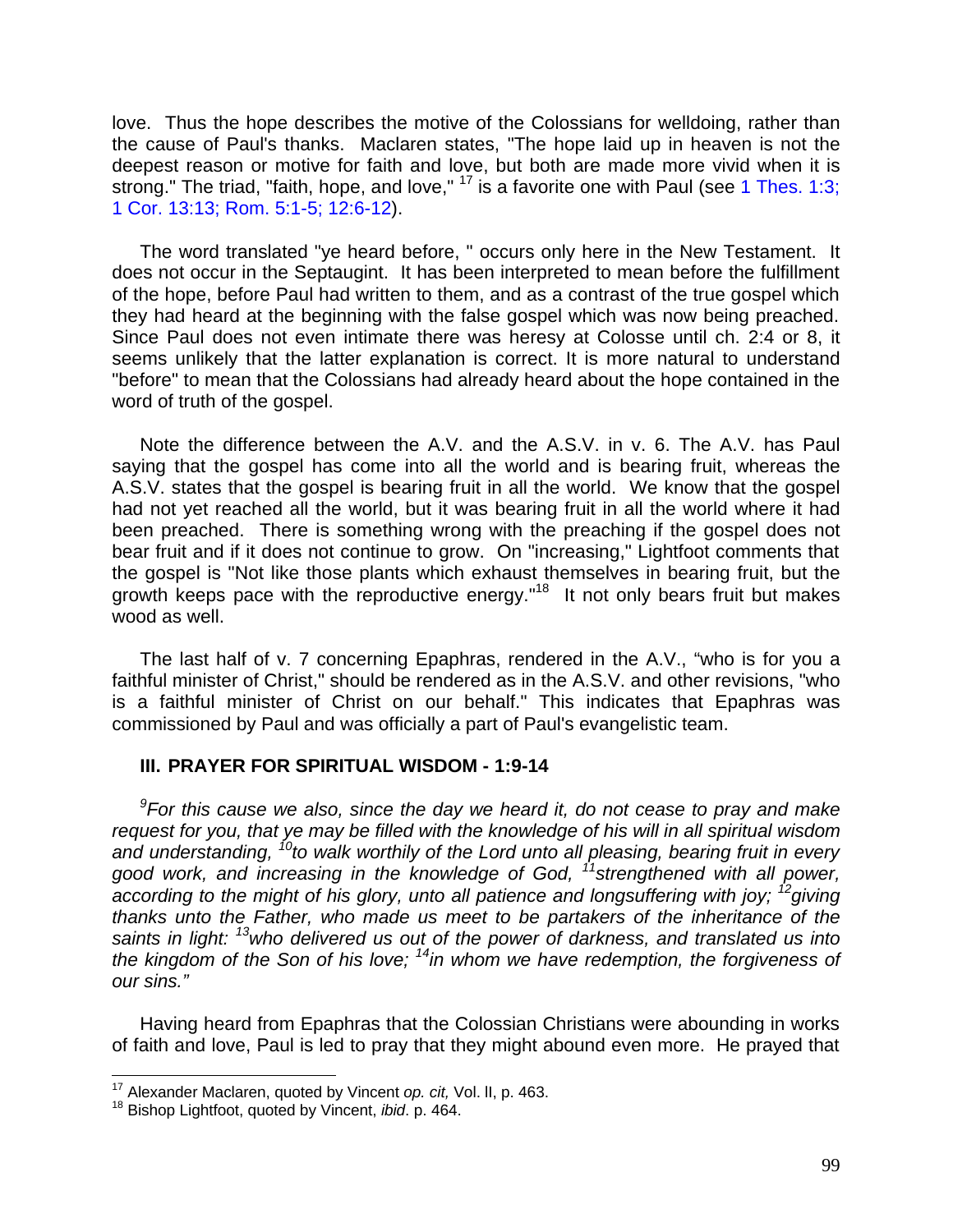they might be filled (ple-ro-o). The verb, "to fill," and the noun, "fulness," are favorite words of Paul in his prison epistles. These words are used eight times in Ephesians, four times in Philippians, and seven times in Colossians. " Filed with the knowledge of his will." Paul does not use the simple word for knowledge, but the intensive form (epignosis), which means "full and complete knowledge." He uses this word in the opening prayer in all of his first imprisonment epistles (Eph. 1:17; Phil. 1:9; Col. 1:9; and Phile. 6). The fact that Paul was in prison and had more time to contemplate the deep truths of the gospel may explain why he places so much emphasis upon knowledge. Another reason may be the incipient error of Gnosticism which was creeping in. The Gnostics claimed to have secret knowledge possessed only by the initiated, and thus Paul had to show the superior knowledge of the gospel. This complete knowledge of God's will was to be in all spiritual wisdom *(sophia)* and understanding (sunesei). In his prayer in Ephesians he prayed for wisdom and prudence *(phronesis)*. Lightfoot<sup>19</sup> points out that "sophia" is mental excellence in its highest and fullest sense. "Sunesis" is intelligence, and *"Phronesis"* is prudence: both being applications *of "sophia"* to details. *"Sunesis"* is critical, apprehending the bearings of things. "Pronesis" is practical, suggesting lines of action. The word "spiritual" is emphatic by reason of its position grammatically. The gnostics and other mystics also spoke of "sophia" but their wisdom had only a "show of wisdom" (Col. 2:23). Paul elsewhere describes it as the wisdom of the world, the wisdom of man, the wisdom of the flesh. See especially 1 Corinthians 1:18-2:8.

The consequence of this spiritual knowledge is "to walk worthily of the Lord (Christ) unto all pleasing." The end result of spiritual knowledge is conduct. If a person's conduct is not changed by his knowledge, it is not true, spiritual knowledge. Again Paul uses the intensive form of the word knowledge. The knowledge of God is like the refreshing shower which nurtures the growth of the garden.

Here we have a great contrast: "strengthened with all power" and "the might of his glory" (vs. 11), contrasted with "all patience and longsuffering." The world often looks upon the latter two things as weakness, but not so. It requires great power to exercise patience and longsuffering. People sometimes ask, lf there is a God, why doesn't He do something about all of the crime and injustice in the world? Peter tells us why (2 Pet. 3:9). God is longsuffering to sinful mankind, not willing that any should perish. Had it not been for His longsuffering and patience, mankind would have been destroyed in God's judgment long ago. Notice that our longsuffering is to be "with joy," not complainingly putting up with things.

Thanksgiving always produces joy (vs. 12). Therefore we are to give thanks to the Father, who has made us meet, that is, competent, able, worthy, to be partakers of the inheritance of the saints in light. Paul is probably here using the inheritance of Canaan and the allotment of different parcels of the land to the various tribes as an analogy to our inheritance in Christ. Similar language is used by Paul in Acts 26:18 concerning his ministry to the Gentiles: "to open their eyes, and to turn them from darkness to light, and from the power of Satan unto God, that they may receive forgiveness of sins, and

 $\overline{a}$ <sup>19</sup> *St. Paul's Epistles to the Colossians and Philemon* (London, Macmillan and Co., 1890), p. 169.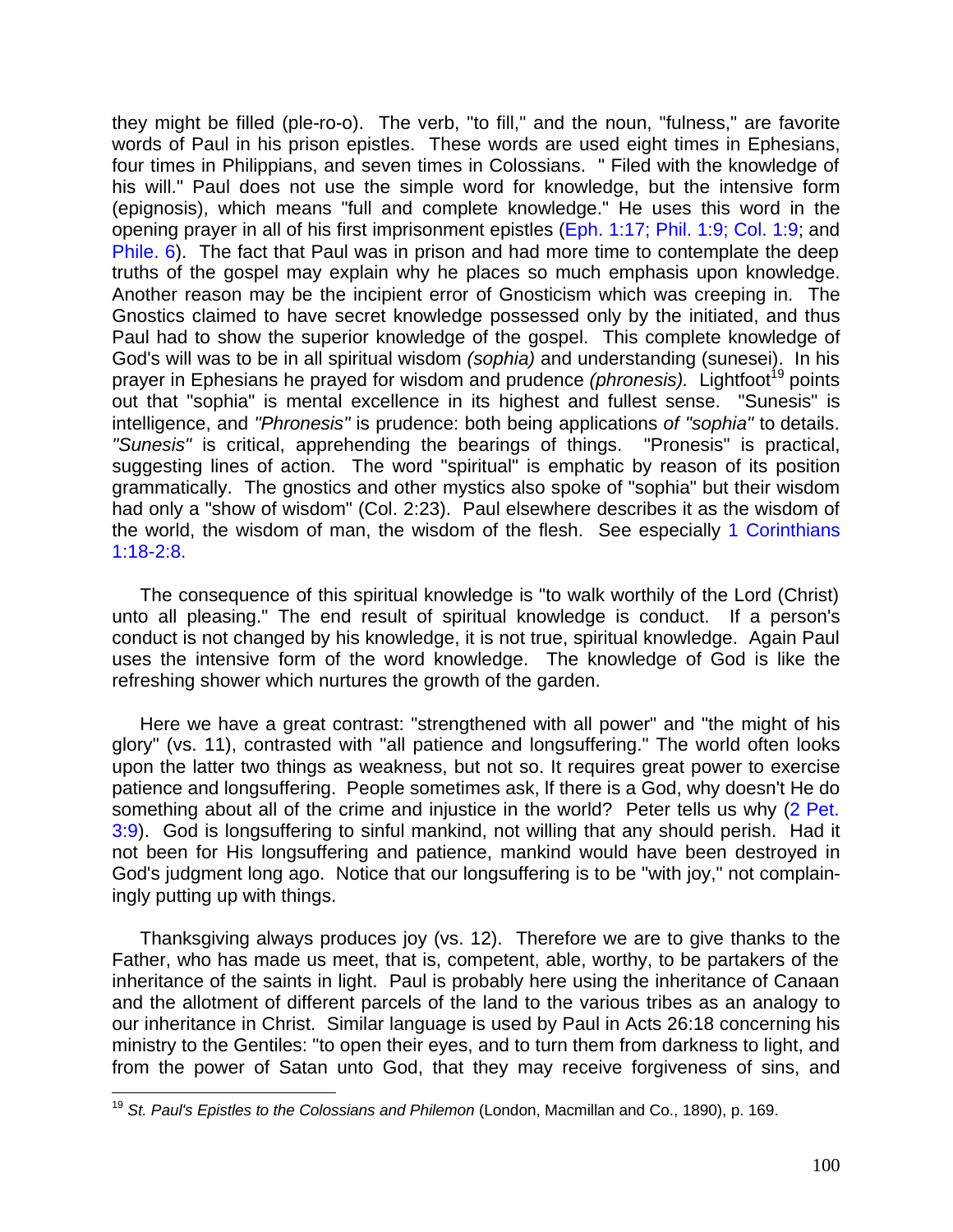inheritance among them which are sanctified by faith that is in me."

The word for "power" in this verse is similar to the English word "license," which means "to be permitted." It has a double meaning. You may purchase a license to operate your automobile. But one may also take license, that is, act licentiously, contrary to constituted rules or authority. The Greek word also has this meaning. It may be a delegated power or a tyrannical lawless power. Here "the power of darkness" has this latter meaning. Jesus spoke of "the power of darkness" in Luke 22:53. We have been translated out of this tyrannical, disordered power into the well-ordered kingdom of the Son of His love. Whereas v. 13 represents God as a mighty warrior delivering us from the power of darkness, v. 14 presents Him as a Philanthropist who releases us from slavery by paying a ransom. Redemption is defined as the forgiveness of sins.

# **IV. DOCTRINAL - THE HEADSHIP OF CHRIST: 1:15-2:7**

# **A.** *The Uncreated Creator. 1:15-17*

*<sup>15</sup>Who is the image of the invisible God, the firstborn of all creation: <sup>16</sup>for in him were all things created, in the heavens and upon the earth, things visible and things invisible, whether thrones, or dominions, or principalities; or powers; all things have been created through him, and unto him; <sup>17</sup>and he is before all things, and in him all things consist.*

The Gnostics taught that there was a series of emanations from God, the final one being the creator of the world. They used the word "redemption" in their baptismal formula, but it was not a redemption from sin, but from that which was inherent in the constitution of nature and therefore due to its creator. Paul claims that the redemption of which he speaks is from sin, and was accomplished, not by some intermediary, but by One who is the very image of God, the firstborn of all creation. The term "firstborn" does not mean that Christ carne into existence at some point in time, as the next verse indicates. Firstborn is a term that means "heir". He, Christ, is Heir of the Universe. Paul first relates Christ to God: He is the visible representation of the invisible God. He then relates Christ to creation: He existed prior to every created thing and is therefore the Heir of all creation.

The A. V. has, "For by him," whereas the R.V. has, "For in him." While it is true that the universe was created by Him, the idea here is not that of instrumentality, but that in Christ resides the creative power and act. Paul makes it plain that all things means everything that is in heaven or earth, no matter what they may be called. Thus the most exalted of angelic beings as well as a speck of dust, was created in and through Christ, as well as for Him. The fact that He is before all things is evidence that He is not a part of creation. There are numerous New Testament passages which clearly teach the Creatorhood of Christ. John 1:1-3 is an outstanding example. Not only were all things created in Christ, but in Him all things consist or hold together. Unimaginable force and power is required to keep all matter from disintegrating. The power is in Him that holds the universe together.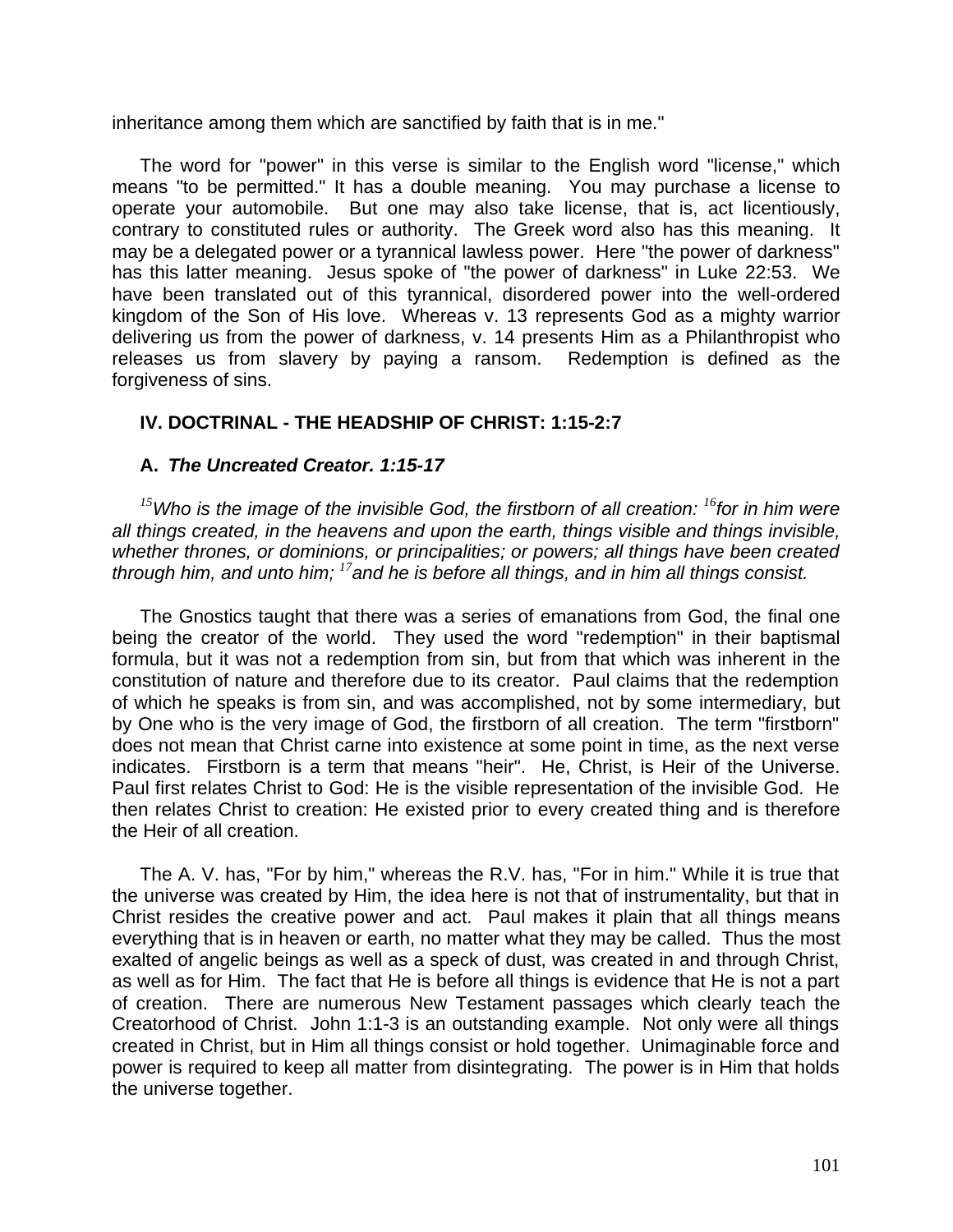## *B. Preeminence* **of** *the Head - 1:18*

*<sup>18</sup>And he is the bead of the body, the church: who is the beginning, the firstborn from the dead; that in all things be might have the preeminence.*

In the two preceding verses Paul speaks of Christ as the Head of all creation. In this verse he presents Christ as Head of the Church which is His Body. While Paul uses the human body as an illustration of the Body of Christ in 1 Corinthians 12:12-27, we must be careful not to think of the Body of Christ looking like an immense human body, or of anything about that Body as having physical characteristics. Theologians sometimes call it the *mystical* Body. Just as the human body has many members joined together by joints and tendons (cf. Eph. 4:15, 16), just so are all believers joined together spiritually in a spiritual body of which Christ is the Head, or as we saw in Philippians, Christ is the Mind that is in every member and is supposed to control every member. We generally think of the head as the skull that sits above our shoulders. But the skull contains many members: ears, eyes, mouth, tongue, various glands, etc. The real head is that which controls every member.

In the previous verses Christ is presented as the firstborn of all creation. Now He is called the firstborn from the dead. Thus there is a parallelism between His Headship over Creation and over the Church. There were resuscitations of the dead before Christ's resurrection, but no resurrections, in the sense that Christ was raised. In His resurrection He is the beginning of a new spiritual life. The words, "that in all things he might have the preeminence," read in the Greek text, "that in all things he might become being first." There is thus a contrast between the verb "is" in v. 17 and "become" in v. 18. He is, in the sense of always having been, Head of all creation, but He became Head over all things to the Church by the resurrection from the dead. The same idea is expressed in Philippians 2:6, 7, where He always existed in the form of God but became (not simply was) in the form of man historically through the Incarnation.

If Christ became Head of the Body through resurrection, then it would seem logical to say that the Body of Christ, the Church, began with His resurrection from the dead. However, Paul indicates that the Body was formed by the baptizing work of the Holy Spirit, and many commentators teach that this took place at Pentecost, almost two months after the resurrection. We have pointed out previously that the baptism which took place at Pentecost was not that of the Holy Spirit doing the baptizing but of Christ doing the baptizing with the Holy Spirit. We believe, therefore, that the work of the Spirit in forming the Body of Christ took place subsequent to Pentecost under the ministry of the Apostle to whom this new and heretofore unannounced truth was made known. It is true that the Body began potentially with Christ's resurrection, but not historically with it. There are many things which potentially reside in the death and resurrection of Christ, which did not occur historically at that time. For example, Hebrews 2:14, "that through death he might destroy him that had the power of death, that is the devil." But the Devil was not actually destroyed historically at the time of Christ's death. That will take place at the end of the millennium. There was the potential in His death to destroy the Devil,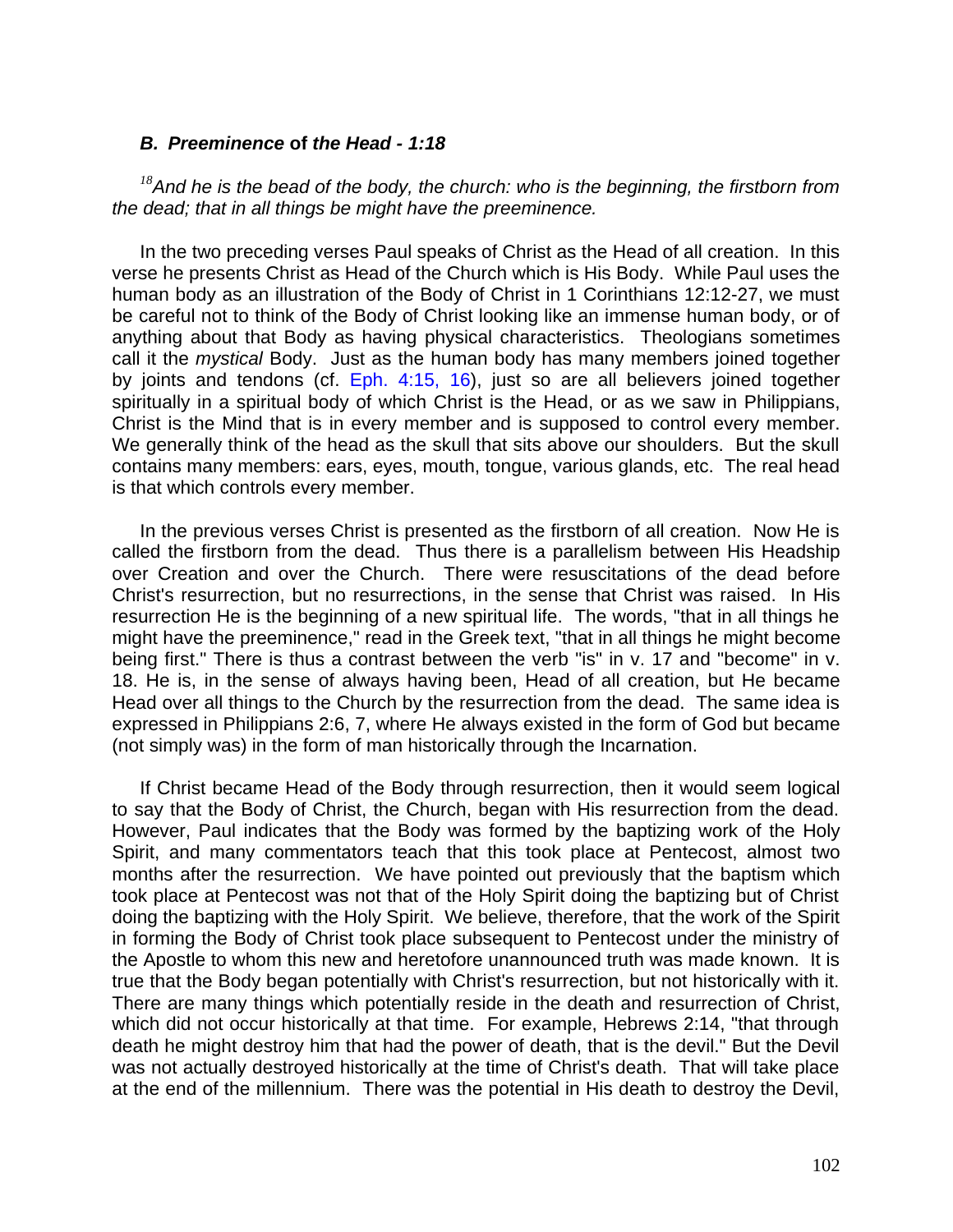and that potential will one day be manifested. The same principle is true in the salvation of sinners today. We are saved today, almost twenty centuries after Christ died, by His death. There was potential in that death to save all sinners who ever lived, either before or after His death. Just so, there was potential in His rising from the dead, not only to become Head of the Church, but to become Head of all new life in the ages to come.

## **C***. Peace and Reconciliation - 1:19, 20*

*<sup>19</sup>For it was the good pleasure of the Father that in him should all the fulness dwell; <sup>20</sup>and through him to reconcile all things unto himself, having made peace through the blood of his cross; through him, I say, whether things upon the earth, or things in the heavens.*

Here we have the climaxing statement concerning the eternal Deity of the Lord Jesus Christ. It was God the Father's good pleasure that in Christ should all the plenitude of Deity dwell. "The fulness" is a technical theological term which means the totality of divine powers and attributes. In ch. 2:9 the statement is repeated with added words which make this fact self-evident: "For in Him dwelleth all the fulness of the Godhead bodily." This statement is the grand climax to all that Paul has been saying about Christ: image of God, firstborn of all creation, firstborn from the dead, Creator, the preexistent One, Head of the Church, Head of all things, first in all things. The false teachers at Colosse gave Christ an exalted position, but a position far below absolute Deity; just as modern Jehovah Witnesses do in making Christ the mightiest of angels, but not Deity.

It should be noted that the word Paul uses for "dwell" means permanent dwelling (katoikia). There is a word for transitory dwelling (paroikia). This was another error of some of the false teachers who held that the divine Spirit came upon Jesus during His earthly ministry, but left Him at His death. But Paul states that all of the fulness of Deity permanently dwells in Him.

Verse 20 has become a very controversial passage. What is meant by "through Him to reconcile all things to Himself?" There are those who claim that this verse means that every created intelligence in the universe will some day be brought back into a saving relationship with God. Those who hold this view are generally known as *Universal Reconciliationists.* There are various schools of Universalism, all the way from liberals who believe that no one is lost or that there is such a place as hell, to some who follow a form of dispensationalism. It seems evident from a number of scriptural facts that this passage does not teach universal salvation.

First, if this is the meaning of the gospel, it seems strange that there is only this one verse out of dozens which state this fact. lf Satan and his angels, along with all of the wicked Christ-rejectors, are going to be saved, we would expect this fact to be emphasized.

Second, since the same word "everlasting," is used to describe the future of the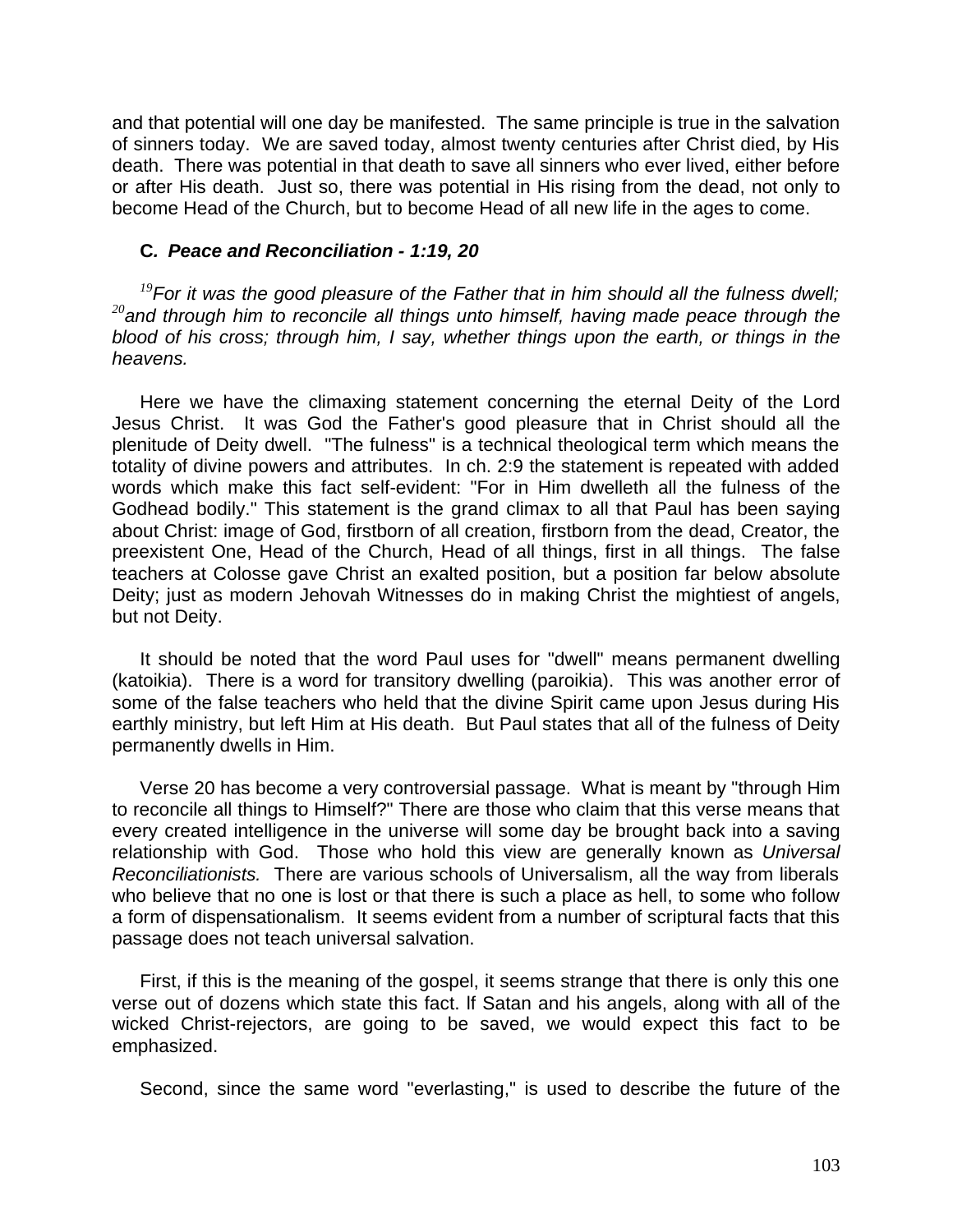saved and the unsaved (John 3:16; 1 Tim. 1:16 with Matt. 25:46 and 2 Thes. 1:9), it is apparent that the punishment of the unsaved lasts as long as the everlasting life of the saved.

Third, this passage does not speak about the reconciliation of people only, but of "all things." Somewhat the same thing is stated in Acts 3:21, "the times of the restoration of all things"; but it should be noted that in the context it is "all things which had been spoken by the mouth of the prophets. They never spoke about the Devil and all of the wicked being restored in a saving relationship with God.

A fourth observation is that the expression "all things," (ta panta), does not necessarily mean the Universe. For example, try reading "the universe" into the following passages in which "ta panta" occurs: 2 Corinthians 4:15; 12:19; Ephesians 4:15; 5:13; Philippians 3:8, 21; Colossians 3:8. The "all things" in these passages is determined by the context. They do not mean all universally.

In keeping with the above argument is the fact that the "all things" in our text are limited to "all things in heaven and upon the earth." Paul recognizes three spheres of habitation: "things in heaven, in the earth, and under the earth" (Phil. 2:10). The unsaved, those under the earth, will in that future day, have to admit that Jesus Christ is Lord to the glory of God. They will be put under His feet. That does not mean that they are saved. God's enemies are going to be put under His feet.

There are two other very important passages on "ta panta."

"The last enemy that shall be destroyed is death. For He hath put all things (panta) under His feet. But when He saith: all things (panta) are put under Him, it is manifest that He is excepted, which did put all things (ta panta) under Him, And when all things (ta panta) shall be subdued unto Him, then shall the Son also Himself be subject unto Him that put all things (ta panta) under Him, that God may be all in all (panta en pasin)" (1 Cor. 15:26-28).

There is no doubt but that the "ta panta" in this passage is universal, for it names the last enemy to be destroyed, which means that there will be no more rebels or powers running loose to disrupt God's eternal kingdom of righteousness and peace. This passage does not say that every intelligent being shall be saved, but that everything shall be subdued under His feet. Enemies in this passage are destroyed, but this word (katargeo) does not mean "to annihilate, " but "to render idle, inactive, inoperative." There is a graphic picture of this in Isaiah 14 concerning Lucifer (secondary reference to the king of Babylon), who excelled in power over all nations of the earth. He is seen here in the pit of sheol, and the other great ones ask, "Art thou also become weak as we? art thou become like us?" Satan and the ungodly are still in existence, but all strength has been taken from them; they are weak; they can no longer operate.

The other passage with "ta panta" is Hebrews 2:8: "Thou hast put all things (panta) in subjection under His feet. For in that He put all (ta panta) in subjection under Him,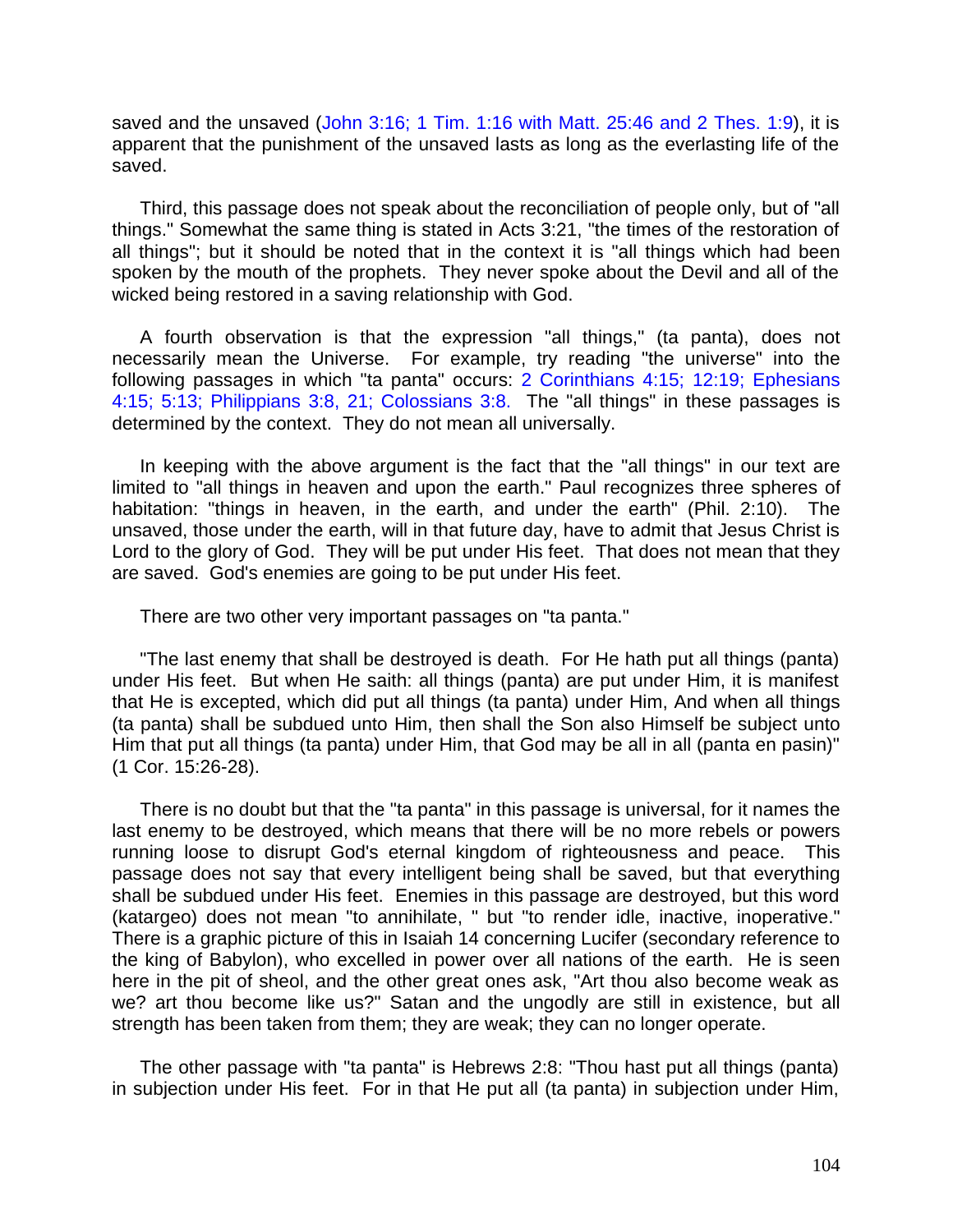He left nothing that is not put under Him. But now we see not yet all things (ta panta) put under Him." Here again "ta panta" refers to the grand consummation when all chaos will be removed from God's universe, and all things will be reconciled, or brought back to order and peace.

The blood of Christ has brought peace and has provided the means of reconciliation. The blood was a propitiation towards God, and a reconciliation towards man. But man must receive that reconciliation by faith. "Now then we are ambassadors for Christ, as though God did beseech you by us: we pray you in Christ's stead, be ye reconciled to God" (2 Cor. 5:20). And Paul writes to the Romans, "For if, when we were enemies, we were reconciled to God by the death of his Son, much more, being reconciled, we shall be saved by His life. And not only so, but we also joy in God through our Lord Jesus Christ, by whom we have now received the reconciliation." (5:10, 11).

## **D.** *Alien Enemies Reconciled – 1:21-23*

*<sup>21</sup>"And you, being in time past alienated and enemies in your mind in your evil works, <sup>22</sup>yet now hath he reconciled in the body of his flesh through death, to present you holy and without blemish and unreprovable before him: <sup>23</sup>if so be that ye continue in the faith, grounded and steadfast, and not moved away from the hope of the gospel which ye heard, which was preached in all creation under heaven; whereof I Paul was made a minister.*

There is quite a similarity between this passage and Ephesians 2:11-19, where the relationship of Gentiles to God in past dispensations is described. The Gentile word was alienated, estranged, enemies of God in their mind in the outward sphere of their evil works (see Eph. 2:12; 4:18; Rom. 5:10; Jas. 4:4). The apostasy of the Gentile world is set forth in detail in Romans 1:18-32. The mind is the spiritual seat of man's enmity towards God. In Luke 1:51 this word "mind" is translated "imagination" of their hearts. Very often in Scripture the word "heart" is used as synonymous with "mind." (cf. Rom. 1:21 with Eph. 4:18 where "understanding" is the word "mind").

"Yet now hath He reconciled." "Reconciled" is in the aorist tense, which speaks of past finished action. How then can it be "now"? The "now" does not mean the immediate present, but in the present dispensation. There are numerous uses of now in this sense, as in Romans 3:21, "But now apart from the law a righteousness of God hath been manifested."

The word "body" in Paul's epistles refers sometimes to the human body of flesh and sometimes to the spiritual body, the Church. Paul makes it plain which body he means. Christ had to have a real, human body of flesh in order to die and thus effect the reconciliation. Marcion, a gnostic heretic who came to Rome around 140 A.D. and became the leader of a Christian sect, omitted the words, "of his flesh," as inconsistent with his gnostic views, and taught that the "body" here was the spiritual body, the Church. No doubt the Spirit of God anticipated the rise of gnosticism which denied either that Christ had a body of flesh, or that he accomplished reconciliation through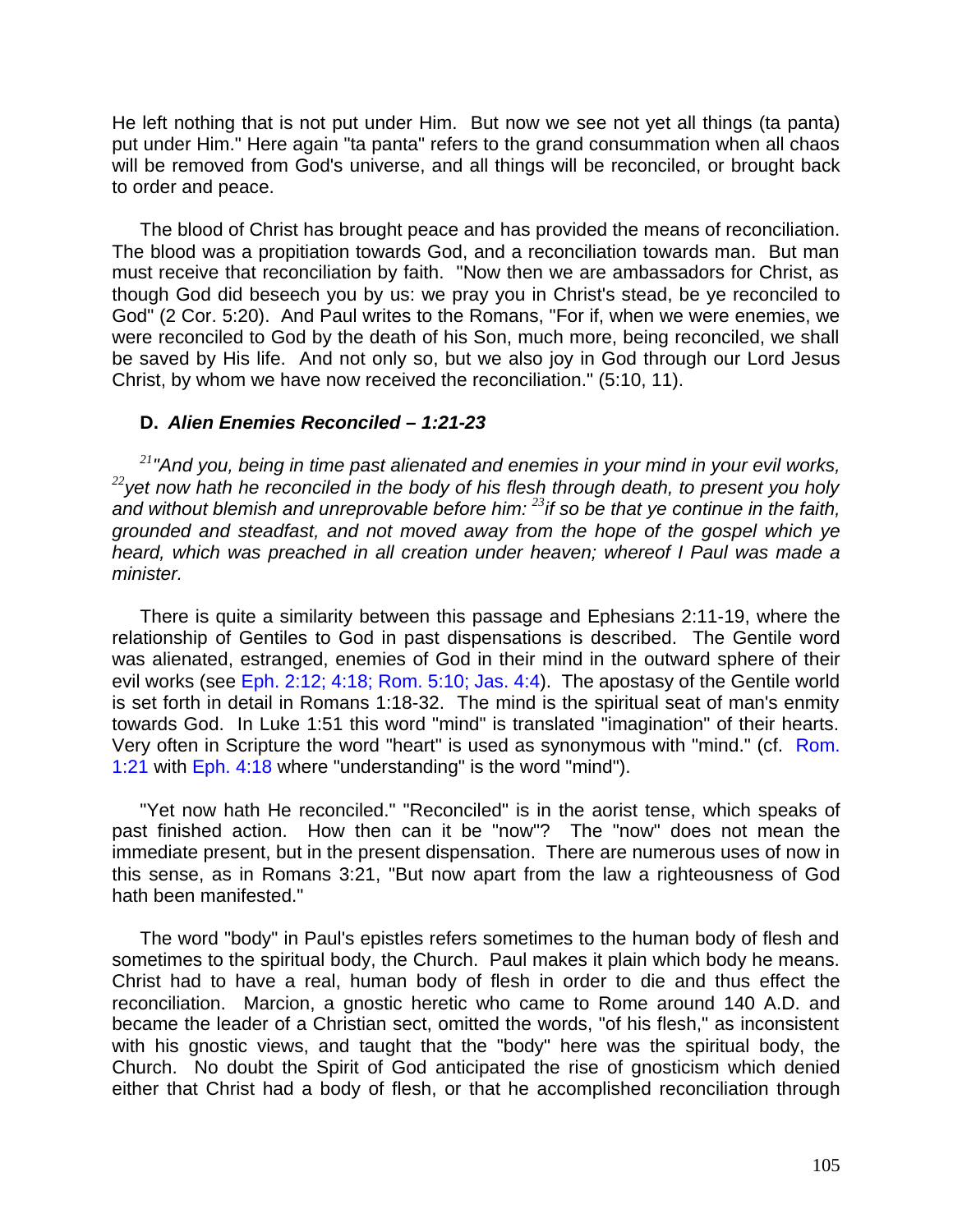death in His body of flesh. The Apostle John states: "Every spirit that confesseth not that Jesus Christ is come in the flesh is not of God" (1 John 4:3). Hebrews 2:14 states that since the ones saved are partakers of flesh and blood, He himself likewise took part of the same. There is the tendency on the part of some to slight or minimize the true humanity of Jesus Christ in order to defend His Deity. He is the God-man: truly man and at the same time, truly God.

The purpose of the reconciliation is to present us holy and without blemish, and unreprovable in His sight. *Holy* means separated unto God for His possession and use. *Without blemish* is a more accurate rendering than the "unblamable" of the A.V. The same thing is true in Ephesians 1:4, where the same Greek word is used. *Unreprovable:* not only without blemish, but free from any charge or consequence of blemish. It is interesting to note that the A.V. translates this Greek word, *"blameless:*  ""Who shall also confirm you unto the end, that ye may be blameless in the day of our Lord Jesus Christ" (1 Cor. 1:8).

Here we are confronted by an "if": "IF ye continue in the faith." This verse is not an argument against the eternal security of the believer. The Scripture never contradicts itself, and there are many more positive statements about security in Christ than there are "ifs". The fact is, that the Scripture never gives us the right to judge that a person who is living in sin is saved, simply because he says he believes. Truly saved persons may and do commit sins; otherwise there would be no need for the work of Christ at God's right hand as advocate and intercessor (1 John 2:1; Heb. 7:25; Rom. 8:34). True Christian faith is a continuing or abiding faith. It is not a matter of doing meritorious works in order to keep saved. The fact that the "if" (eige) is followed by the indicative and not the subjunctive mood shows that Paul is not doubting the Colossian's continuance in the faith. Trench says that this grammatical construction "converts a hypothesis into a hope." (ibid p. 161)

The word "grounded" means built on a foundation and therefore firmly established. "Be not moved away" has the sense of not constantly shifting. "The hope of the gospel" is the hope which the Gospel gives us.

Paul's statement that the gospel was preached to all creation does not mean that it had been preached to every person who was then alive. It means that the gospel had been offered to all mankind without reservation or distinction. Paul uses hyperbole frequently (see ch. 1:6; 1:28; 1 Thes. 1:8).

Paul is not showing egotism when he says, "I Paul". Compare especially Ephesians 3:1-9, where he asserts the same thing, but ends with the statement that he was less than the least of all saints. He is magnifying his office as the Apostle of the Gentiles, to whom was given by direct revelations from the lips of Jesus Christ the dispensing of the Mystery. None of the false teachers could make or substantiate such a claim.

## **E.** *The Dispensation that Fulfills the Word of God – 1:24-27*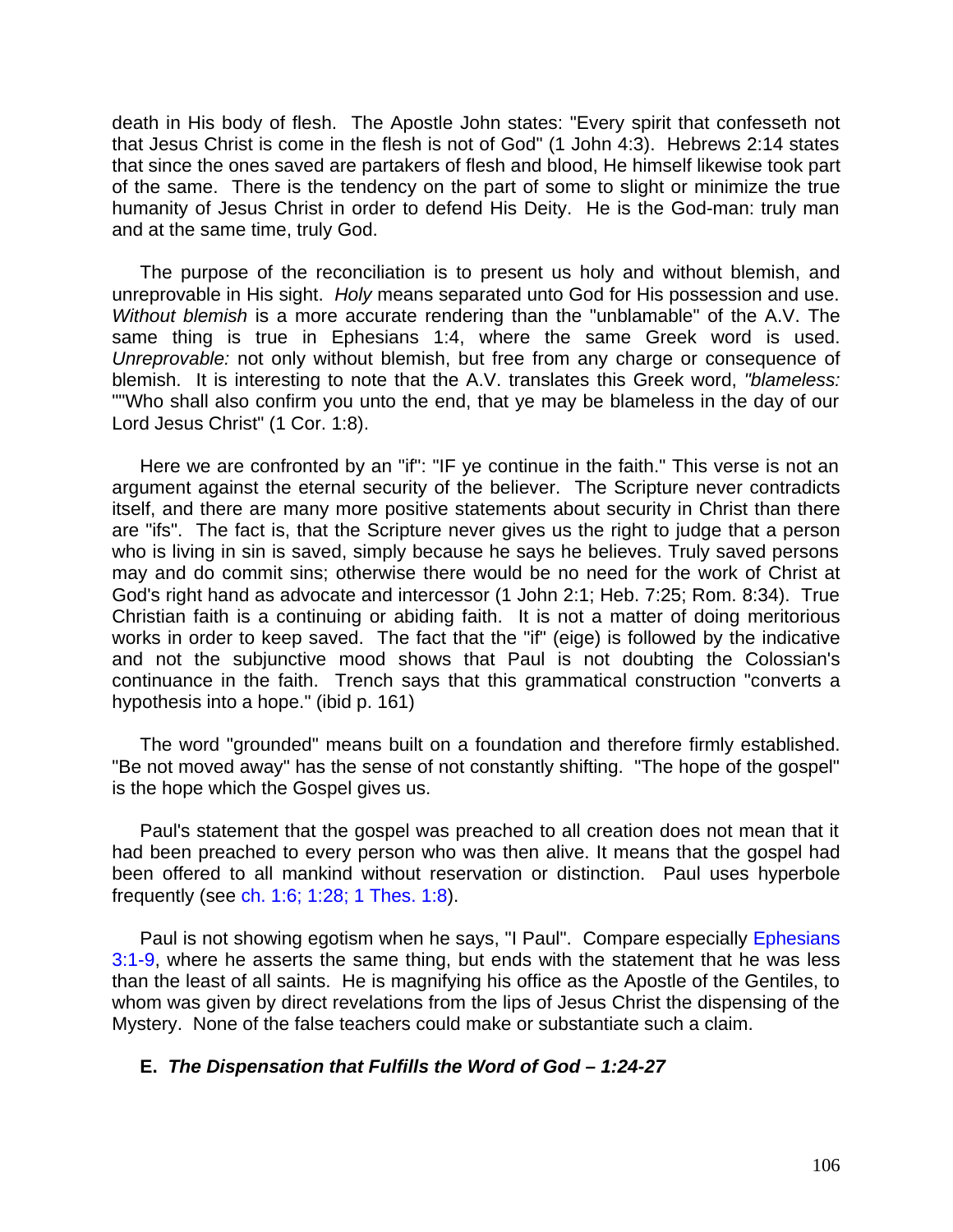*<sup>24</sup>Now I rejoice in my sufferings for your sake, and fill up on my part that which is lacking of the afflictions of Christ in my flesh for his body's sake, which is the church; <sup>25</sup>whereof I was made a minister according to the dispensation of God, which was given me to you-ward, to fulfill the word of God, <sup>26</sup>even the mystery which hath been hid for ages and generations; but now hath it been manifested to his saints, <sup>27</sup>to whom God was pleased to make known what is the riches of the glory of this mystery among the Gentiles, which is Christ in you, the hope of glory:*

Paul was not rejoicing because he was suffering; rather he was rejoicing in the midst of his suffering as a Roman prisoner. It was not only for the sake of the Colossians that Paul endured such sufferings, but for ours also. Had he not been faithful and willing to lay down his life daily (Rom. 8:36), we would not have the gospel of the grace of God, humanly speaking. So we too are indebted to Paul. Paul rejoiced that he was privileged to fulfill this mission for the glory of Christ. No one goes through suffering for the gospel's sake without a sense of joy. Turn to 1 Peter 4:13, 14 to see what Peter says about rejoicing in the midst of suffering for Christ's sake.

"To fill up" is a double compound word which means literally, "to fill up by adding." What was he filling up? On his own part he was filling up that which was lacking of the afflictions of Christ. The afflictions of Christ do not describe Christ's sufferings on the Cross to pay the penalty of sin. The Greek word used here for sufferings (tribulations) is never used to describe His death. The afflictions of Christ are those that He suffered in His earthly ministry. Christ told His disciples, "In the world ye shall have tribulation," the same word as in our text, (John 16:33). Paul told the Philippians, "Because to you it hath been granted in the behalf of Christ, not only to believe on him, but also to suffer in his behalf." (Phil. 1:29). And he told Timothy, "but suffer hardship with the gospel according to the power of God," and "Therefore I endure all things for the elect's sake, that they also may obtain the salvation which is in Christ Jesus with eternal glory" (2 Tim. 1:8; 2:10). He also told Timothy, "Yea, and all that would live godly in Christ Jesus shall suffer persecution" (2 Tim. 3:12). These verses speak of that which is lacking of the afflictions of Christ. The part lacking is the part that Christ did not endure in His earthly ministry, but which is to be endured by members of His Body, the Church. The church at Pentecost, or the church mentioned in the Gospels, or that mentioned in the Old Testament is never called the Body. The Church which is His Body is the subject of the new revelation given to Paul, which we shall see in the next two verses.

The phrase, "which was given me to you-ward to fulfil the word of God," is parenthetical. This phrase separates the word "dispensation" from "the mystery". The name of the dispensation of which Paul was made a minister is "the mystery". As in Ephesians 3, Paul declares two things: it was given to him, no other apostle makes such a claim, and it is a truth that was hidden from all previous ages and generations. There is no trace of this truth about the Church which is Christ's Body in God's revelation before it was given to Paul. This fact in no way puts Paul on a pedestal or gives undue glory to him. It is simply a fact that God chose to reveal this mystery to Paul, just as He chose to reveal the Law through Moses.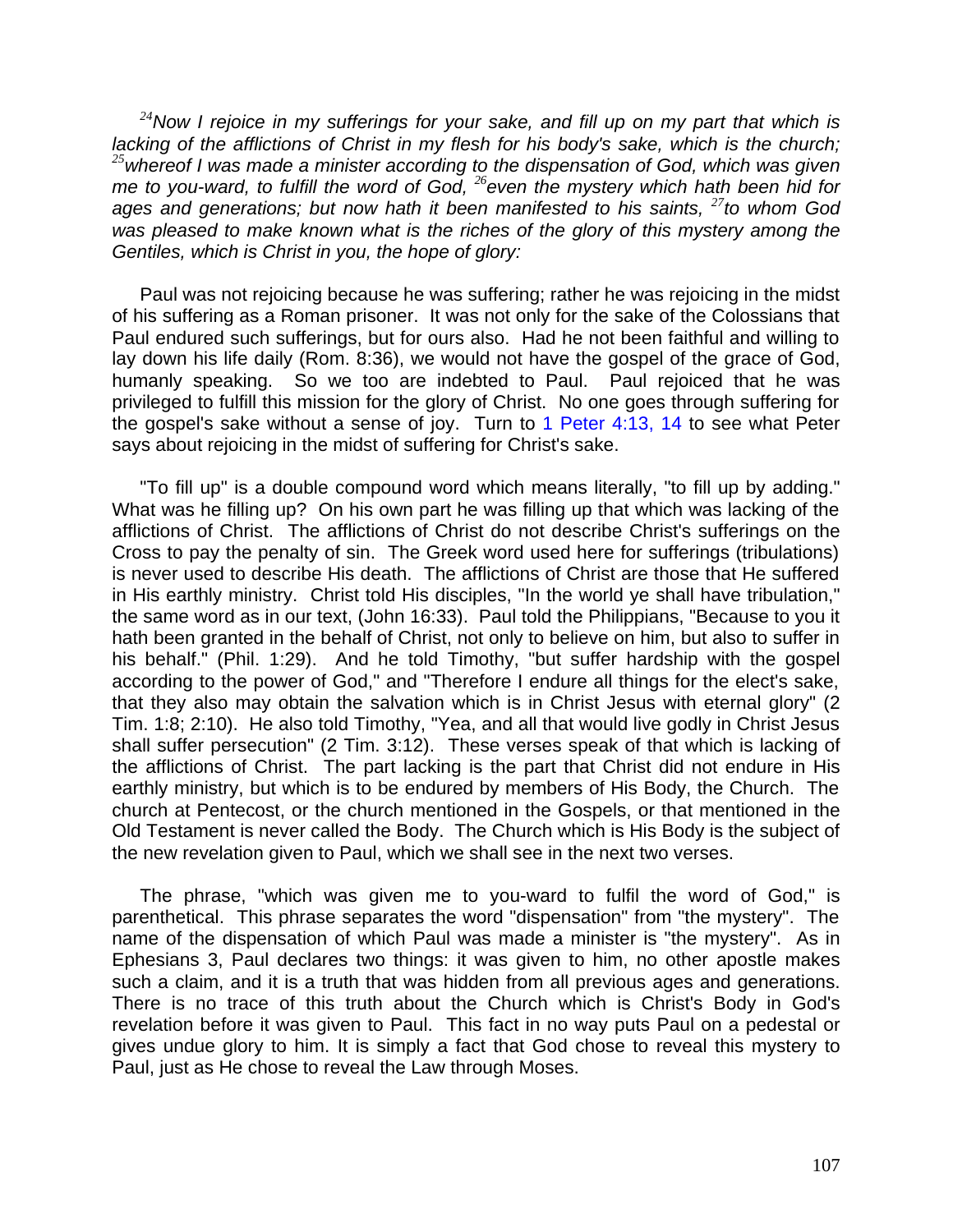The Mystery is not something mysterious or hard to understand. It was, before Paul, a secret that only God knew about, but this secret has now been made manifest to His saints. Christ personally, as the Son of God, as the Lamb of God who takes away the sin of the world, was made known through type and prophecy from the very beginning of time. But the fact that God would constitute a group of His saints into a church called the Body of Christ was not made known prior to Paul. Paul's epistles are full of truth for members of the Body.

Most Bible expositors make the Mystery to be simply Gentile admission to salvation. But this was no mystery or secret. The prophets are replete with promises of Gentile salvation. Paul quotes some of those prophets in Romans 15:9-12, not to indicate that his special ministry was a fulfillment of the prophets, but to make plain to his Jewish antagonists that God had predicted Gentile salvation; so why would they become angry or accuse him of heresy in preaching to the Gentiles. It is impossible to make "that which was never before made known," to be the same as that which had been made known. And yet this is what the majority of Bible expositors unconsciously do. They fail to see the distinctiveness and uniqueness of Paul's revelation.

God was pleased to, or more literally, He willed to make known what is the riches of the glory of this mystery among or in the Gentiles, which is Christ in you, the hope of glory. The Body of Christ is a joint-body of Jews and Gentiles, but it is evident that the Gentile nations of the world far outnumber the small Jewish nation. Therefore, the Church is largely Gentile and the Mystery is described as the mystery among the Gentiles. Halley's *Bible Handbook* gives the total World population as 2,400,000,000 and Jewish population as 101,000,000,<sup>20</sup> making about one out of every 220 people to be a Jew. Since Paul was called to be the Apostle of the Gentiles, he magnified his office as such.

The mystery is described as Christ's Body, the Church. The riches of the glory of this mystery is described as Christ in you Gentiles, the hope of glory. In contrast to the false teachers at Colosse who taught that Christ was merely one of the emanations or intermediaries between God and man, Paul teaches that ALL is in Christ. In Christ the whole fulness of the Godhead was pleased to dwell. The Cross of Christ has not only a worldwide comprehensiveness, but a universal one. And in this present section, the mystery comprehends all of the ages.

Paul says that it was given to him, Paul, to fulfill the word of God. The Mystery is that which fills up to the full God's Word. It fulfills in the sense of completing it. This does not mean that Paul was the last one to write Scripture, for John apparently wrote Revelation after Paul's death, but John did not add any new body of truth to the Word, as Paul did. The book of Revelation concerns the fulfillment of Old Testament prophecy.

### **F.** *Warning and Teaching Every Man – 1:28, 29*

 $\overline{\phantom{a}}$ <sup>20</sup> Henry H. Halley, *Bible Handbook* (Grand Rapids, Zondervan Publishing Co. 1957) P. 908.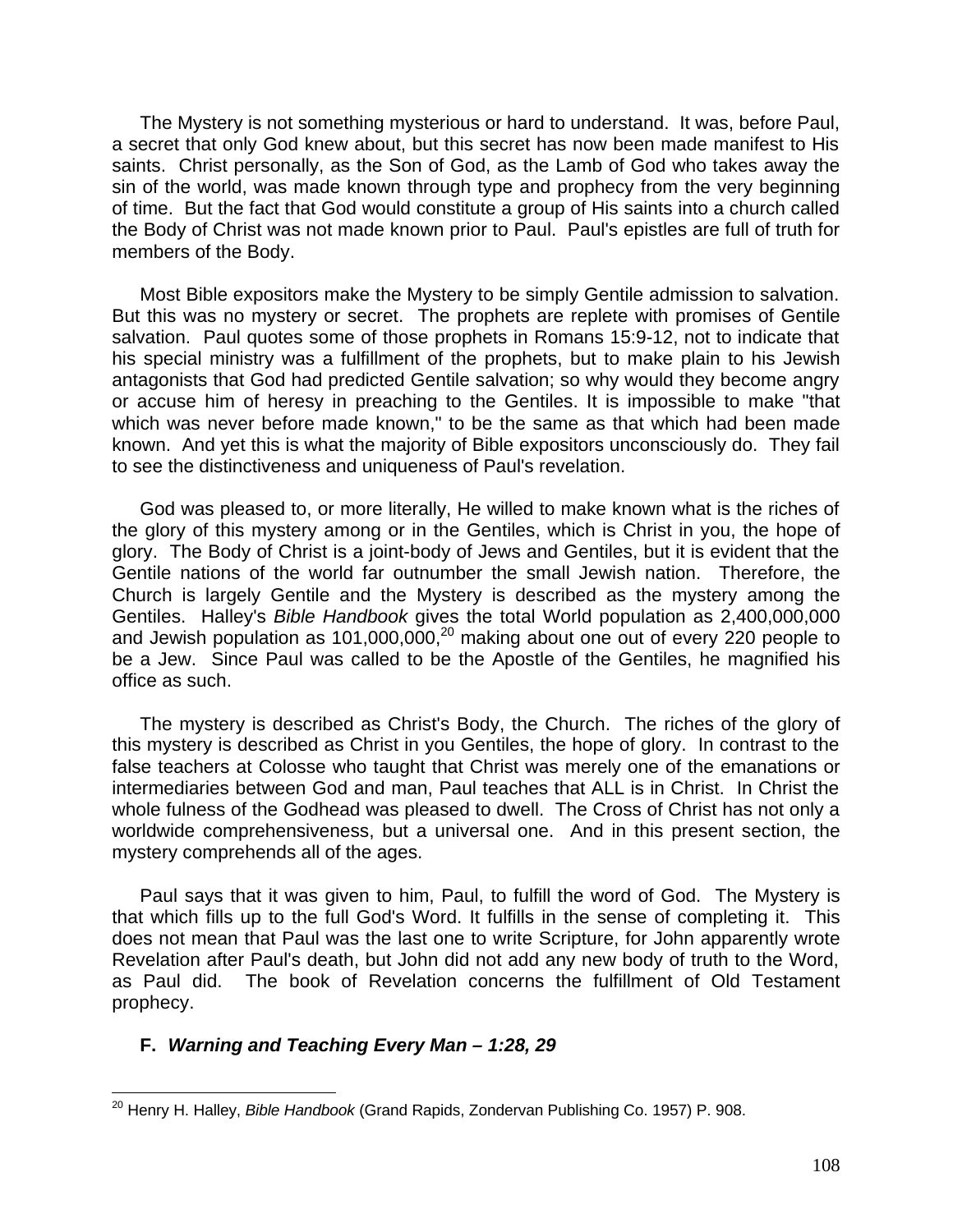*<sup>28</sup>whom we proclaim, admonishing every man and teaching every man in all wisdom, that we may present every man perfect in Christ <sup>29</sup>whereunto I labor also, striving according to his working, which worketh in me mightily.*

The preacher has a two-fold ministry: admonishing and teaching. On the word "admonition" see Acts 20:31; Romans 15:14; 1 Corinthians 4:14; 10:11; Ephesians 6:4; Colossians 3:16; 1 Thessalonians 5:12, 13; 2 Thessalonians 3:15. The word is sometimes translated "warning" in the A.V.

The expression, "every man" is repeated three times in vs. 28. No doubt Paul's purpose was to counteract the false teachers who taught an intellectual exclusiveness for those who had been inducted into the deepest mysteries. Paul's ministry was for every man. And the teaching was to be *in all* wisdom. Again, the false teachers held that full knowledge was only for those who understood philosophy, whereas the common man had to accept blind faith. Paul taught that all the treasures of wisdom and knowledge are open to every Christian (ch. 2:3). Paul's objective was to be able to present every man perfect in Christ. Concerning the word "perfect" *(teleios),* Lightfoot states: "While employing the favourite Gnostic term, the Apostle strikes at the root of the Gnostic doctrine. The language descriptive of the heathen mysteries is transferred by him to the Christian dispensation, that he may thus more effectively contrast the things signified. The true Gospel also has its mysteries, its hierophants, its initiation: but these are open to all alike. In Christ every believer is *teleios,* for he has been admitted as epoptes (eye-witnesses) of its most profound, most awful secrets." <sup>21</sup> To the above end Paul "labored." This word was used for strict discipline and exercise in preparing for an athletic contest. The word striving" (agonizing) describes the effort put forth by the wrestler in the ring. And "his working which worketh in me mightily" is His energizing which energizes in me with dynamite. The Gospel is the very power of God.

# **G.** *Acknowledgement of the Mystery.- 2:1-3*

*1 For I would have you know how greatly I strive for you, and for them at Laodicea, and for as many as have not seen my face in the flesh; <sup>2</sup> that their hearts may be comforted, they being knit together in love, and unto all riches of the full assurance of* understanding, that they may know the mystery of God, even Christ, <sup>3</sup> in whom are all *the treasures of wisdom and knowledge hidden.*

Paul continues with the metaphor of the preceding verse. The word "strive" is "agona." Paul no doubt means that he was striving or wrestling in prayer for them, for he uses the same word in ch. 4:12: "striving for you in his prayers." The special reason for Paul's striving so hard in prayer for them was the danger of the false teaching to which they were exposed. His striving was for all who, like the Colossians and the Laodiceans, had not seen his face in the flesh. It is evident from this statement that Paul had never personally visited these two cities.

 $\overline{\phantom{a}}$ <sup>21</sup> Bishop Lightfoot, *St. Paul's Epistles to the Colossians and Philemon* (London, Macmillan and Co., 1890), p. 169.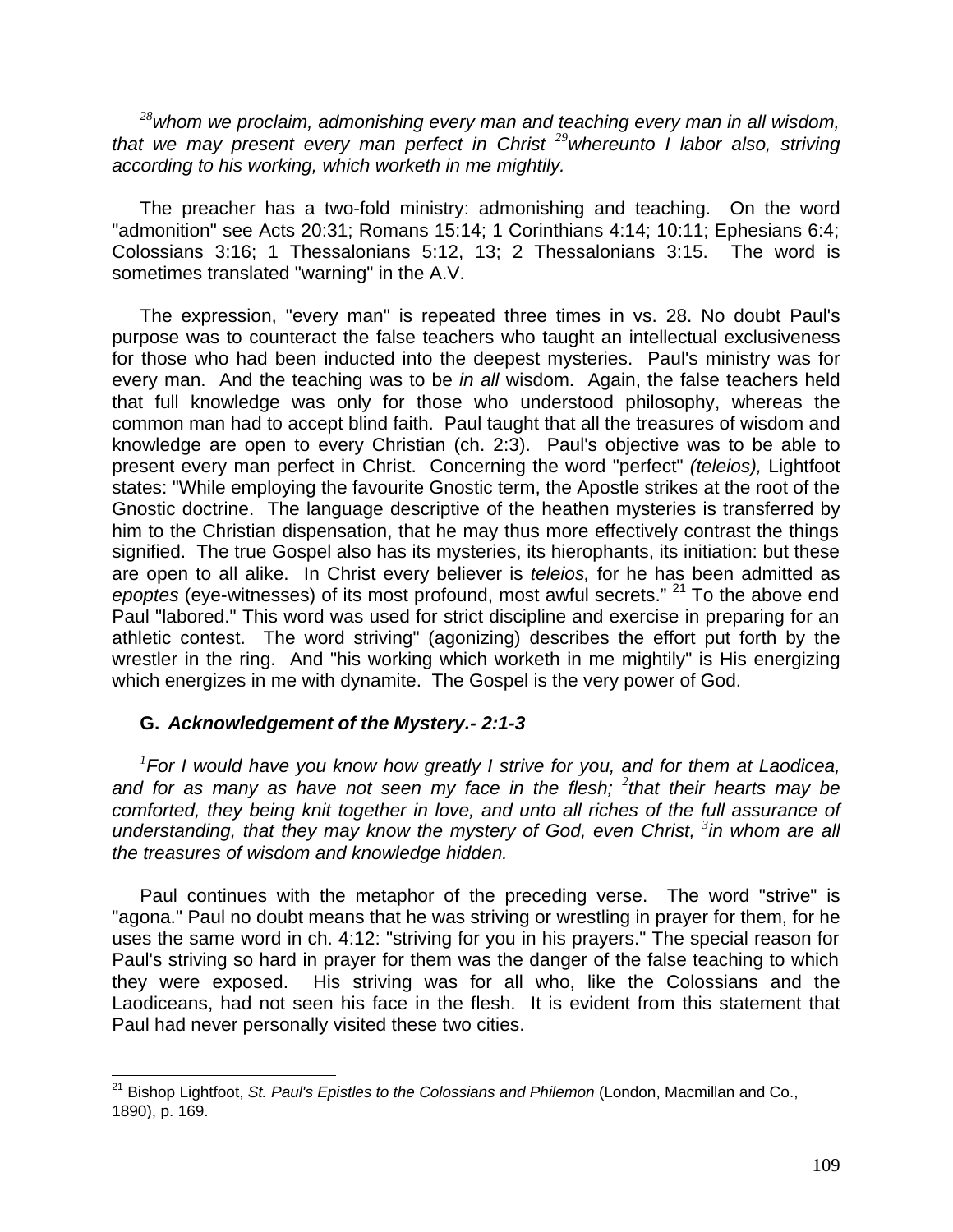The word "comforted" is the same word as used for the Holy Spirit in John 14:16, and means "one called alongside to help." The meaning here is not that of tranquilizing, but of bracing or strengthening, as a result of their hearts being knit together in love.

The verb, "being knit together," has the meaning of "being instructed" in the LXX, but here, as in Ephesians 4:16, it has the sense of being united or compacted.

"Face" and "heart" are put in opposition. They had not met Paul face to face, but they had met him heart to heart. Somewhat the same idea is seen in 1 Thessalonians 2:17: "But we, brethren, being bereaved of you for a short season, in presence (face), not in heart. . . "

Lightfoot gives the following expanded paraphrase of vs. 2 and 3: "I am constantly wrestling in spirit that the hearts of all such may be confirmed and strengthened in the faith; that they may be united in love; that they may attain to all the unspeakable wealth which comes from the firm conviction of an understanding mind, may be brought to the perfect knowledge of God's mystery, which is nothing else than Christ - Christ containing in Himself all the treasures of wisdom and knowledge hidden away.<sup>22</sup>

Love is the cement of the Gospel. Paul calls Love the *bond* of perfectness (ch. 3:14). Truly Christian hearts are knit together, bonded, cemented, glued together in love. There is a great deal of practical truth in this statement.

If these verses say anything, they say that believers must be associated with other believers and be bound together in the bonds of love. There are doubtless many Christians who, for one reason or another, have isolated themselves from other believers. Some simply stop assembling with others as a church. Some find a teacher they like and they sit at home listening to his tapes, and think thereby they are becoming more spiritual. There are churches today like that at Corinth, where there is division and immorality, or like that in Galatia where there is controversy, or where emotionalism runs wild, and such churches no doubt are the cause of the isolation of many Christians. But such isolationists may be no more spiritual than the churches which drove them away.

From the very beginning of the human race God has said that it is not good for man to be alone. That statement has its primary application to marriage, but it applies as well to Christian fellowship. The isolationist dismembers the Body of Christ. What good is a hand or foot or eye or ear, if it is isolated, cut off, disjoined from the other members of the body? And what good is a church where there is bickering and division instead of fellowship in love?

We often think of Paul, not as a pastor but as a missionary. He was a missionary indeed, but he was a super-pastor over all the churches he had founded, and even over those like Colosse and Laodicea where Paul had never been. Paul enumerates all of the things he had suffered for the gospel's sake, and then he says, "Besides those

 $\overline{a}$ <sup>22</sup> Lightfoot, *ibid*., p. 169, 170.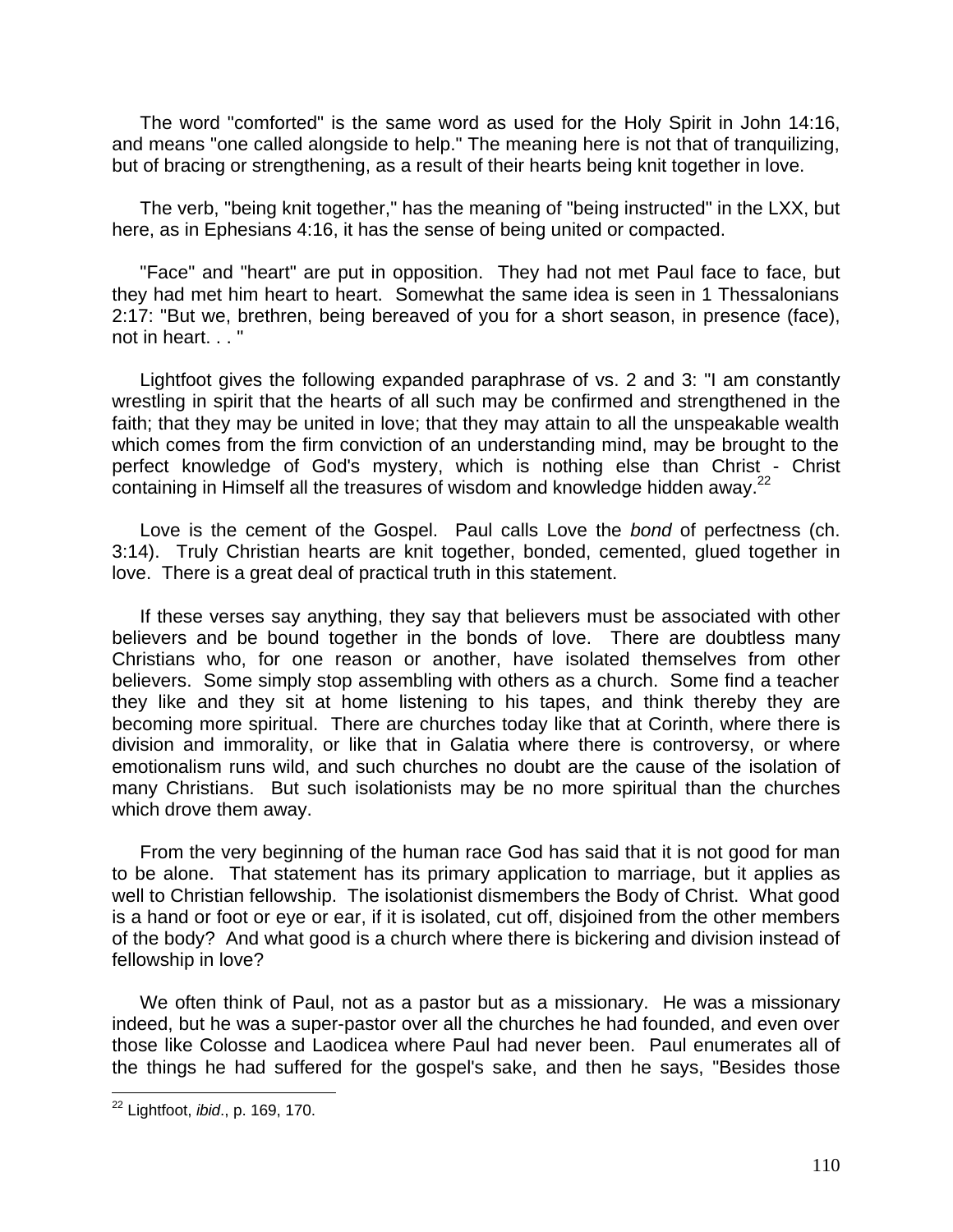things that are without, there is that which presseth upon me daily, anxiety for all the churches" (2 Cor. 11:28). He really cared for all of those in all of the churches. He was troubled by anything that threatened to break the bond of fellowship, just as he was troubled by the threat of Gnosticism at Colosse. The words "save" and "salvation" are often translated "heal, be made whole, health." Salvation includes more than the forgiveness of sins, or of getting to heaven at last. Salvation is healing the sin-sick soul. It is a restoration of the proper relationships between body, soul, spirit, and mind, all of which have been thrown out of adjustment by sin. In fact, in Ephesians 4:12 Paul uses the word translated "for the perfecting of the saints," which was used for the setting of broken bones. God's love shed abroad in the believers' lives is a therapeutic agent. R.E.O. White, in his study on Colossians says:

"Paul makes mutual edification one main purpose of church life - meaning that each Christian circle should be ready to throw around the man or woman under pressure of temptation, persecution, or doubt, and around every new convert, the strong shield of intellectual, moral, emotional, and spiritual support and friendship. To Paul, each local church was a nursery, a school for saints. $"^{23}$ 

We need pastors and leaders of churches with big hearts like that of Paul, filled with the love of Christ, caring for and healing the souls of Christians who, in the complex maize of modern life, become discouraged, emotionally upset, and feel that they just cannot keep up with the *rat race.* Such people need empathy, help, encouragement, not simply censure. They need a little *gospel glue* to reintegrate them into a wholeness of life.

# **H.** *Rooted, Built Up, and Established – 2:4-7*

*4 This I say, that no one may delude you with persuasiveness of speech. <sup>5</sup> For though I am absent in the flesh, yet am I with you in the spirit, joying and beholding your order, and the steadfastness of your faith in Christ. <sup>6</sup>As therefore ye received Christ Jesus the*  Lord, so walk in him, <sup>7</sup> rooted and builded up in him, and established in your faith, even *as ye were taught, abounding in thanksgiving.*

False teachers usually have persuasiveness of speech, otherwise they would not win so many converts. If what they were teaching were made clear and plain, people would not be deluded. Many such teachers are simply high-pressure salesmen who succeed in selling a poor product at an exhorbitant price.

Paul's greatest joy was in seeing other believers living lives worthy of the Lord Jesus Christ. When Paul wrote to the Thessalonians he was afraid that the severe persecution they were enduring might cause them to defect from the gospel. He therefore sent Timothy back to Thessalonica, when he could no longer forbear, to learn of their welfare. When Timothy returned with good tidings, Paul wrote to them, "For now we live, if ye stand fast in the Lord" (1 Thes. 3:8). To state it another way, Paul was saying, "lt would kill us to learn that you had renounced Christ."

 $\overline{\phantom{a}}$ <sup>23</sup> R.E.O. White, *To Him the Fulness* (Old Tappan, N.J., Fleming H. Revell Co., 1978) p. 69.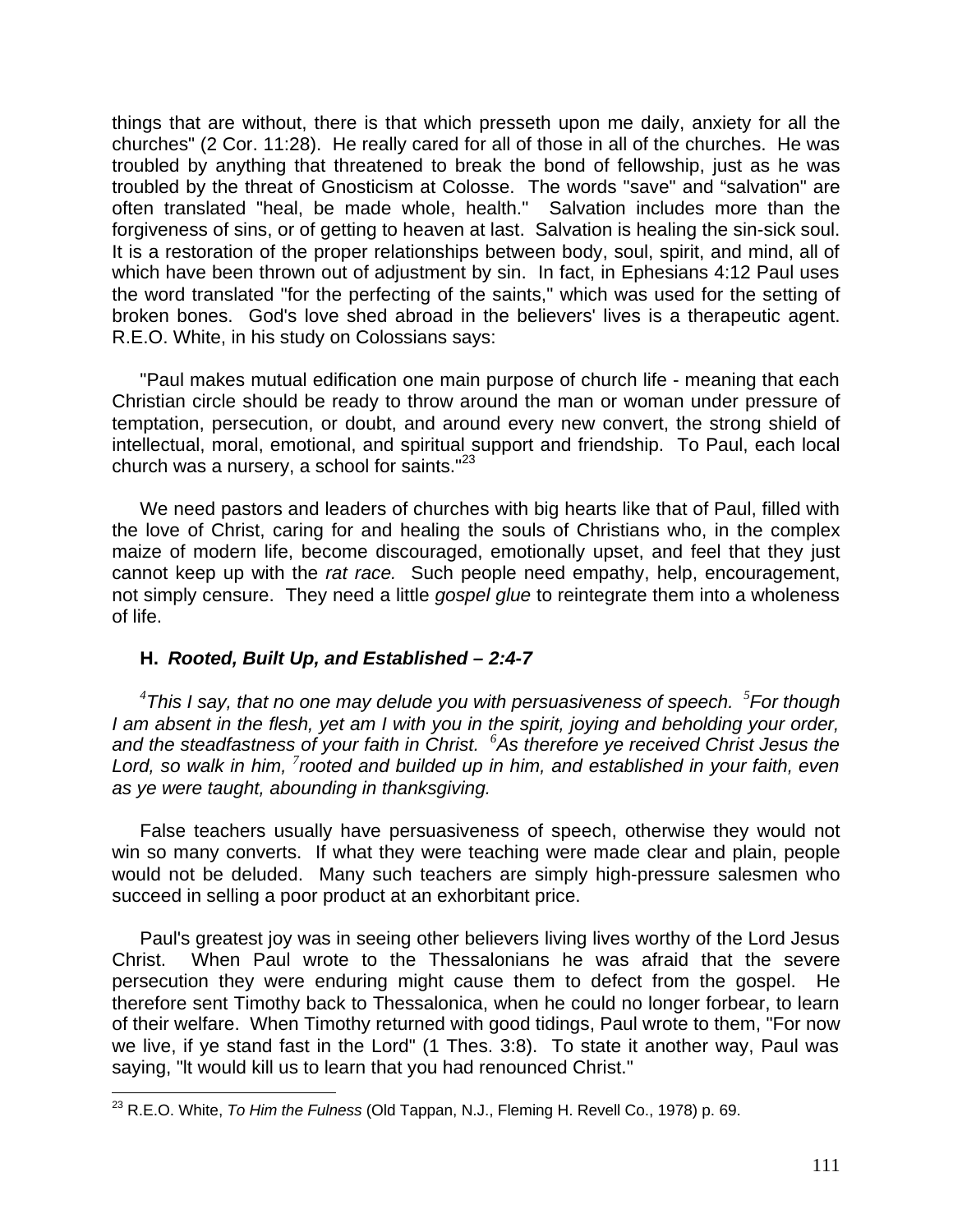There are two military metaphors in this verse. "Your order" is a military term to describe the orderly array of soldiers marching in step in straight lines or columns. The word steadfastness" means "solid front" or "solid phalanx." It has been suggested that Paul's use of military metaphors as here and in Ephesians 6, carne naturally from his association with the praetorian guard during his imprisonment.

Paul does not say, "As ye have received the gospel," as we might have expected, but because the false teachers had perverted the truth concerning Christ's person, he says, "As ye have received the Christ, even Jesus, the Lord." Jesus is the true Christ, and He is Lord.

Paul changes from the military metaphor to that of the tree and the building. Some trees have shallow roots and are easily toppled by a storm. Others have a deep taproot. Paul's word means "firmly rooted once for all." "Being built up" is a present participle, meaning that this process is to continue day by day. Sometimes Christ is presented as the foundation upon which we are to build, as in 1 Corinthians 3:11, 12. But here we are builded up IN Him. Christ is the sphere within which the building up takes place. Most versions translate, "established in the faith," but others understand "faith" to be a dative of instrument, and translate, as does the Jerusalem Bible, "held firm BY the faith you have been taught." Of course, we should be established in THE faith, that is, in the gospel, but here it seems to refer to being established by your personal faith.

"Abounding in thanksgiving." Paul lays great stress on thanksgiving. The Greek word has as its root the word "grace" (charis). It has the prefix "eu" which means "well": "wellgraced." That is why our prayer before meals is called "saying grace." Paul is the great Apostle of grace. To him was committed the gospel of the grace of God and the dispensation of the grace of God, and the believer is to express his wellgraced condition and position in Christ.

# **V. WARNING AGAINST FALSE DOCTRINE: 2:8-23**

### *A. Warning Against Philosophy and Tradition: 2:8-15*

*8 Take heed lest there shall be any one that maketh spoil of you through his philosophy and vain deceit, after the tradition of men, after the rudiments of the world, and not after Christ;*

The A.V. is ambiguous leaving the impression of spoiling or corrupting you. The Greek word means "taking captive," or "making booty of you." The false teachers were doing this through their philosophy and vain deceit. Paul is not making a wholesale condemnation of philosophy, for the word means love of wisdom, and surely Paul says a great deal about gaining wisdom in this epistle. It was the false teacher's philosophy he was condemning. This philosophy was based on speculations and traditions of men. not upon the written revealed word of God. It was also after the rudiments of the world.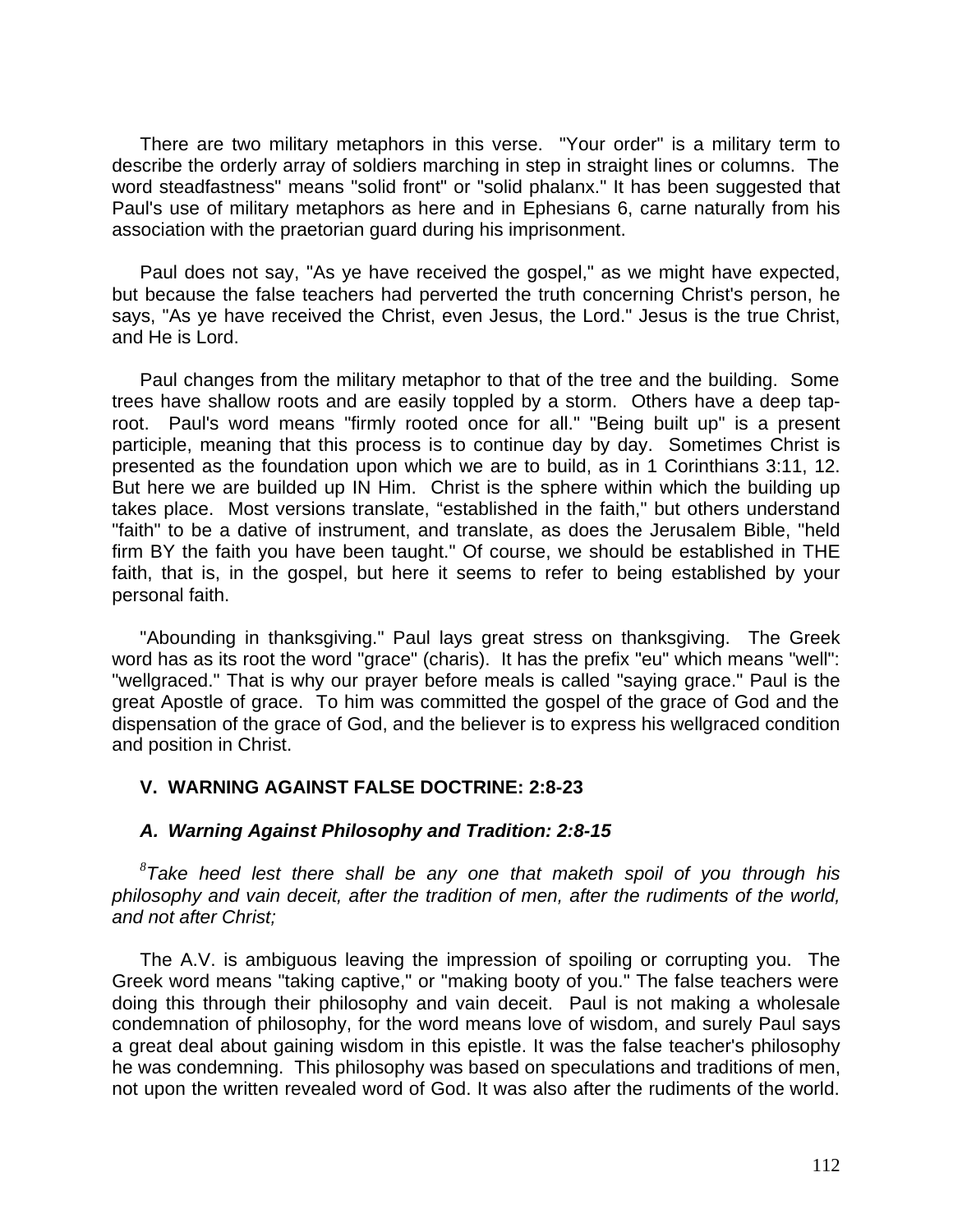Paul uses this word "rudiments" in Galatians 4:3, "So we also, when we were children, were held in bondage under the rudiments of the world." The word is also used in Hebrews 5:12, "ye have need again that some one teach you the rudiments of the first principles of the oracles of God." Rudiments refer to ceremonialism: meats and drinks, baptisms, asceticism, new moon feasts, whether Jewish or pagan. Such things only detract from Christ, although at one time they may have been shadows of things to come (Heb. 10:1).

# *9 for in him dwelleth all the fulness of the Godhead bodily, <sup>10</sup>and in him ye are made full, who is the head of all principality and power*:

The word *Godhead* is used only this one time in the New Testament. The word "Godhead" in Romans 1:20 in the A.V. is a different word which means "divinity" or "Godhood." The pagans knew God, not personally, but only through His attributes. We know God in a personal way through Christ, for in Christ dwells all of the fulness of the essential being and nature of God. The Gnostics taught that Jesus was simply one of many spirit emanations from God. But the Bible teaches that the plenitude of Deity is to be found in Jesus Christ. It is not just an attribute of God, but the fulness of the Godhead which dwells in Him, and in Him we are made full or complete. What a contrast is Christ and the position of the believer in Christ to the theosophical teachings of the Gnostics. And Paul makes it plain that this fulness of the Godhead dwells "bodily" in Christ. As the second Person of the Trinity the fulness dwelt in Him before His incarnation. Then He came in a body of flesh in incarnation and the fulness still dwells in Him bodily. He arose from the dead and ascended to heaven in a glorified human body and the fulness continues to dwell in Him bodily. Paul does not say that the fulness once dwelt in Him, but that it dwells (continues to dwell) in Him.

*<sup>11</sup>*in whom ye were also circumcised with a circumcision not made with hands, in the putting off of the body of the flesh, in the circumcision of Christ;

The Judaizers insisted that salvation was impossible apart from physical circumcision (Acts 15:1). They were ignorant of the meaning of circumcision. They should have known from Deuteronomy 10:16 and 30:6 that physical circumcision was just a shadow of a spiritual work which was necessary. They had physical circumcision, but God said that they needed something more than that. God said that in a coming day He would circumcise their hearts, that they might live. And Paul says, "For he is not a Jew, which is one outwardly; neither is that circumcision, which is outward in the flesh. But he is a Jew, which is one inwardly; and circumcision is that of the heart, in the spirit, and not in the letter (law); whose praise is not of men, but of God" (Rom. 2:28, 29). Here in Colossians Paul declares that we, by virtue of being in Christ, are circumcised with a circumcision made without human hands. Circumcision was a cutting off of the flesh. Christ was circumcised as an infant according to the Mosaic Law. He was again circumcised when His flesh was cut off in death. By virtue of our union with Christ His circumcision becomes our circumcision, in the putting off of the body of flesh. Fleshly circumcision removed only a small part of the body, but spiritual circumcision puts off the whole corrupt carnal nature. *The body of the flesh* is used here in its moral sense as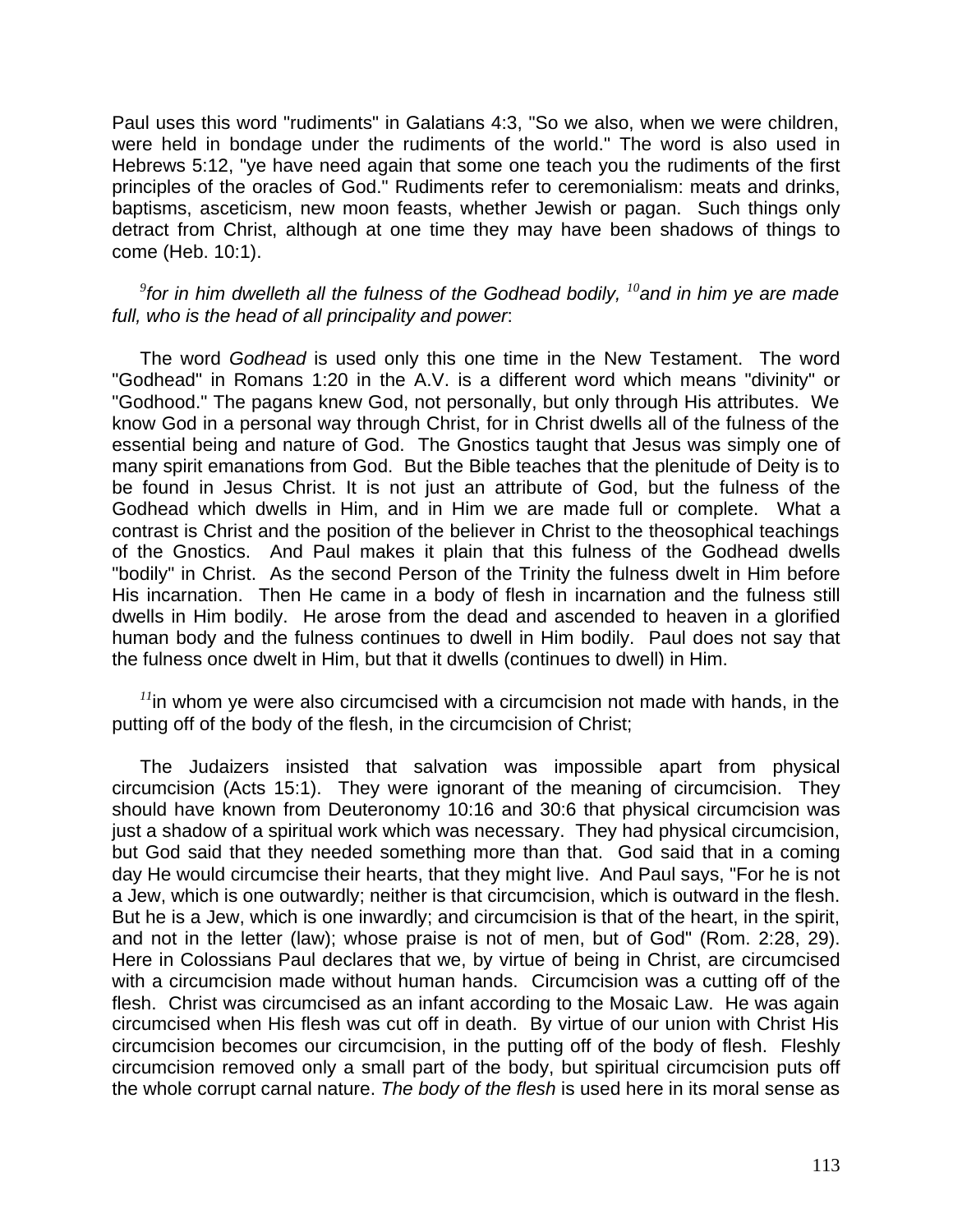being the seat of sin: "the flesh with its passions and lusts" (Gal. 5:24).

*<sup>12</sup>having been buried with him in baptism, wherein ye were also raised with him through faith in the working of God, who raised him from the dead.*

lt is strange how commentators can be so inconsistent on certain subjects. For example, Bishop Lightfoot states that the circumcising work of vs. 11 is that of the Holy Spirit, and then he says of the baptizing work of vs. 12, "This circumcision ye have, because ye were buried with Christ to your old selves beneath the baptismal waters, and were raised with Him from those same waters to a new and regenerate life".<sup>24</sup> If we have this spiritual circumcision because we were physically baptized in water, then we cannot be regenerated apart from water baptism. How strange for Paul, in the midst of fighting against any kind of ceremonialism and human work having anything to do with salvation, to have him say we get all of these spiritual riches through going through a ritual in the flesh!! If the circumcision is spiritual, the baptism must also be spiritual.

Just as Christ's death was a circumcision, so also was His death a baptism. Paul asks, "Or are ye ignorant that all who were baptized into Christ Jesus were baptized into his death?

We were buried therefore with him through the baptism into the death; that like as Christ was raised from the dead through the glory of the Father, so also we might walk in newness of life" (Rom. 6:3, 4). The idea of being buried in water is entirely foreign to the Bible. The word for "buried" means "to inter," and inter means "to put into the earth; to bury in the ground. " Christ's ministry began with water baptism and ended with death baptism. Christ Himself called His death a baptism: "But I have a baptism to be baptized with, and how am I straitened till it be accomplished" (Lk. 12:50).

*<sup>13</sup>And you, being dead through your trespasses and the uncircumcision of your flesh, you, I say, did he make alive together with him, having forgiven us all our trespasses: <sup>14</sup>having blotted out the bond written in ordinances that was against us, which was contrary to us: and he hath taken it out of the way, nailing it to the cross; <sup>15</sup><i>having despoiled the principalities and the powers, he made a show of them openly, triumphing over them in it.*

These verses tell us what Christ has done through His death and resurrection for us who were spiritually dead through our trespasses and the uncircumcision of our flesh. First, He made us alive. He regenerated us together with Himself. He forgave us all of our trespasses. He blotted out the bond written in ordinances (that is, the Law of God), which was against us and contrary to us. The Law is God's holy standard, which is against us because we have broken it. Williams states that "in the East bonds were cancelled by nailing them to a post. $n^{25}$  Christ cancelled this bond, this debt that was against us, and thus took it out of the way, nailing it to His cross. He was nailed to the cross, but in His death He nailed the Law to the cross, and thus became the end of the

 $\overline{a}$ 

<sup>24</sup> Lightfoot, *op. cit.* p. 175.

<sup>25</sup> Williams *op. cit.* p. 938.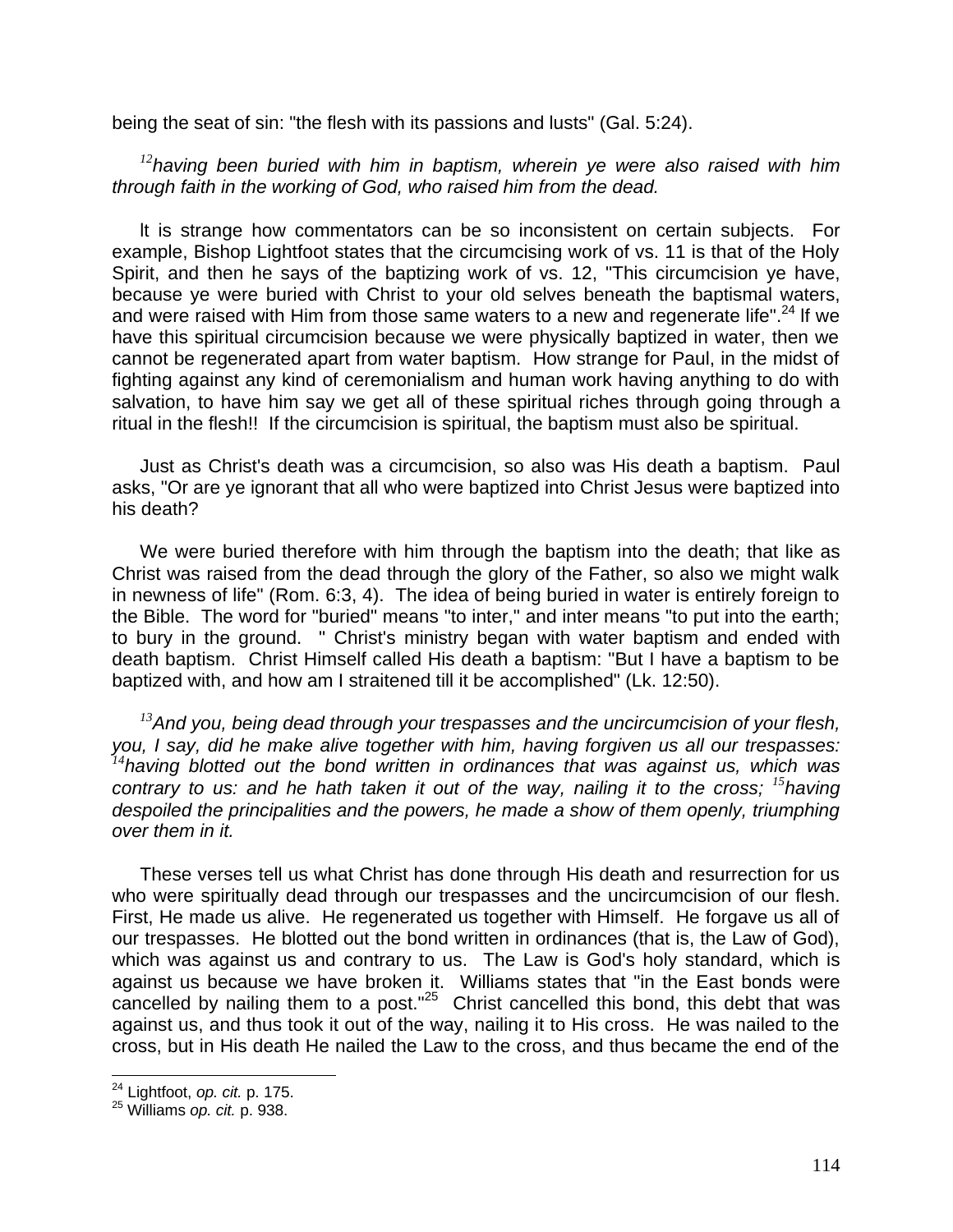law for righteousness to every one that believeth (Rom. 10:4). In His death He also despoiled the evil satanic principalities and powers, and triumphed over them in the cross, having publicly exhibited them as far inferior to Himself. Angels assisted in the giving of the Law (Gal. 3:19), and from this fact there arose the idea of angelic mediators. This teaching was part of the Colossian heresy. But this ministry of angelic mediation ended at the cross, and Christ is now revealed as the one and only Mediator between God and man (1 Tim. 2:5). The Law was an indirect way to God. Only the high priest could enter the presence of God, and that but once a year with the blood of a sacrifice. The gospel is a direct way into the very presence of God (Heb. 9:25; 10:20), for every believer. We can come boldly, with confidence to the throne of grace (Heb. 4:16).

# **B.** *Warning Against Angelic Worship – 2:16-19*

*<sup>16</sup>Let no man therefore judge you in meat, or in drink, or in respect of a feast day or a new moon or a sabbath day:<sup>17</sup>which are a shadow of the things to come; but the body is Christ's. <sup>18</sup>"Let no man rob you of your prize by a voluntary humility and worshipping of the angels, dwelling in the things which he hath seen, vainly puffed up by his fleshly mind, <sup>19</sup>and not holding fast the Head, from whom all the body, being supplied and knit together through the joints and bands, increaseth with the increase of God.*

There are two warnings in these verses: Don't let anyone pass judgment on you for not observing their ceremonialism, and, Don't let anyone rob you of your prize, worshipping angels instead of holding to the Head, which is Christ.

The Apostle enumerates a number of the ceremonials associated with Mosaic Law: rules about which animal flesh it is unlawful to eat, the keeping of certain feast days, or the observance of new moons and the sabbath day. All of these observances were merely shadows cast by Christ before he arrived on the scene. A shadow has no reality or substance; yet millions of people are still trying to grasp the shadows, instead of seeing that the reality is in Christ. Their action is akin to that of a man who marries a beautiful and gracious woman, but never looks at her, never speaks to her, never embraces her, but instead sits before a dim picture of her, talking to it and kissing it. Don't let such a fellow as this criticize you for holding to your wife and enjoying her fellowship and love. That is what Paul is saying. See Romans 14:14-17; Hebrews 10:1 and 9:9, 10.

The first warning just considered was against ritualism and asceticism. The second warning was against theological error, the worship of angelic mediators. The first was practical; the second doctrinal. The first substituted shadows for the reality, and the second preferred an inferior being to the Head. The "things which he hath seen," refers to imagined or professed supernatural visions. The A.V. is wrong here.

By the mention of "your prize" Paul is saying, "Look, the race is almost won, the goal is in sight. Don't let anyone distract you with a false humility, thus taking your eyes off the Goal, which is Christ, and getting them fixed on some lesser person. These false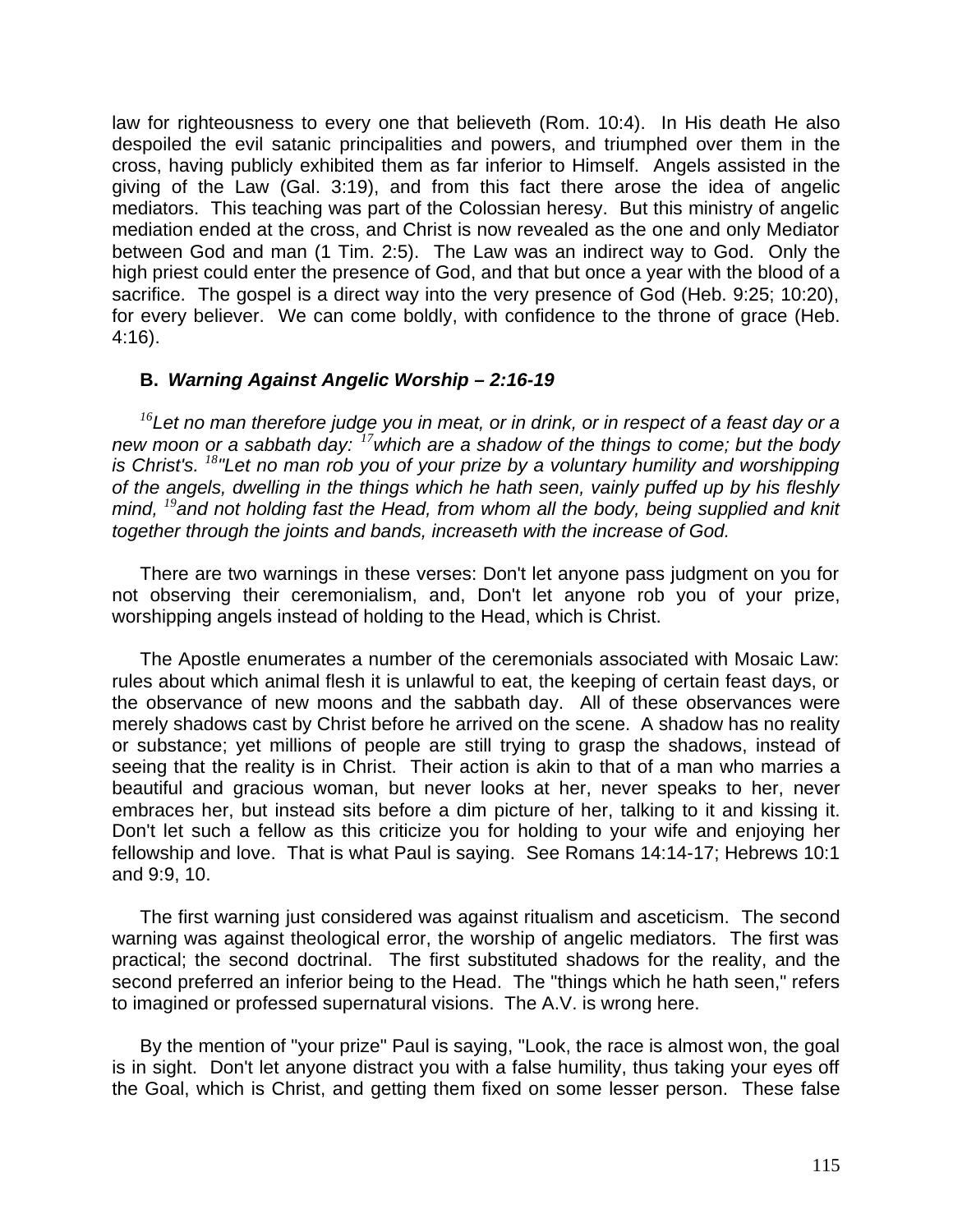teachers may appear to have great humility by saying that we are too sinful to come directly to God; we must come through some lower angelic mediator. But that is a false humility. God has opened up a new and living way into His presence through Christ for everyone, and any other route to God is a false one. These false teachers like to dwell on visions they have seen. They are vainly puffed up by their fleshly minds."

Paul speaks of the prize in 1 Corinthians 9:24 and Philippians 3:14. Lightfoot<sup>26</sup> and others are wrong in making the prize to be eternal life. Eternal life is the gift of God, not a reward for something we do. The Colossian believers already had eternal life. Paul did not want them to miss getting the prize at the judgment seat of Christ (1 Cor. 3:14).

The Head as the source of supply for the growth of the body is presented in more detail in Ephesians 4:15, 16.

In trying to distinguish between the Head and the Body, we must be careful not to identify the Head as that part of the Body which occupies the space above the shoulders. The human skull contains several members of the body: eyes, ears, nose, mouth; but that is not the kind of head of which Paul speaks. Christ is not the Skull of the body: He is the Head of the body as being the source of all spiritual life and energy. As we saw in Philippians, He is the Mind of the body, which is in communication with every member of the body, much as the brain through the nervous system in the physical body has two-way communication with every member. We must hold fast to the Head if we are to experience spiritual life and growth.

# **C.** *Warning Against Asceticism: 2:20-23*

*<sup>20</sup>If ye died with Christ from the rudiments of the world, why, as though living in the world, do ye subject yourselves to ordinances, <sup>21</sup>Handle not, nor taste, nor touch <sup>22</sup>(all which things are to perish with the using) after the precepts and doctrines of men? <sup>23</sup>Which things have indeed a show of wisdom in will-worship, and humility, and severity to the body; but are not of any value against the indulgence of the flesh.*

After showing the shallowness, the emptiness, the deceptiveness of philosophic speculation, of ceremonialism, of asceticism, of angel worship, all of which were mixed together in the heretical teachings at Colosse, and after showing the reality and the substance which resides in Christ, the Head, it is only natural to ask, Why would anyone choose the former and reject the latter? That form of the question should be addressed to an unsaved person. But when addressing a saved person, Paul puts the question a bit differently. He asks, "lf you died with Christ from the rudiments of the world, why as though living in the world do you subject yourselves to these things?" Paul has just told us that the believer had been identified with Christ in His death baptism, so that he died with Christ. This was a death, not only to the world, but to the sinful flesh also, for the believer was also circumcised with Christ, in putting off the body of the flesh. There is the paradox here of being dead and alive at the same time. In Galatians 2:20 Paul says, "I have been crucified with Christ; and it is no longer I that have, but Christ liveth

 $\overline{\phantom{a}}$ <sup>26</sup> Lightfoot, *op. cit.,* p. 193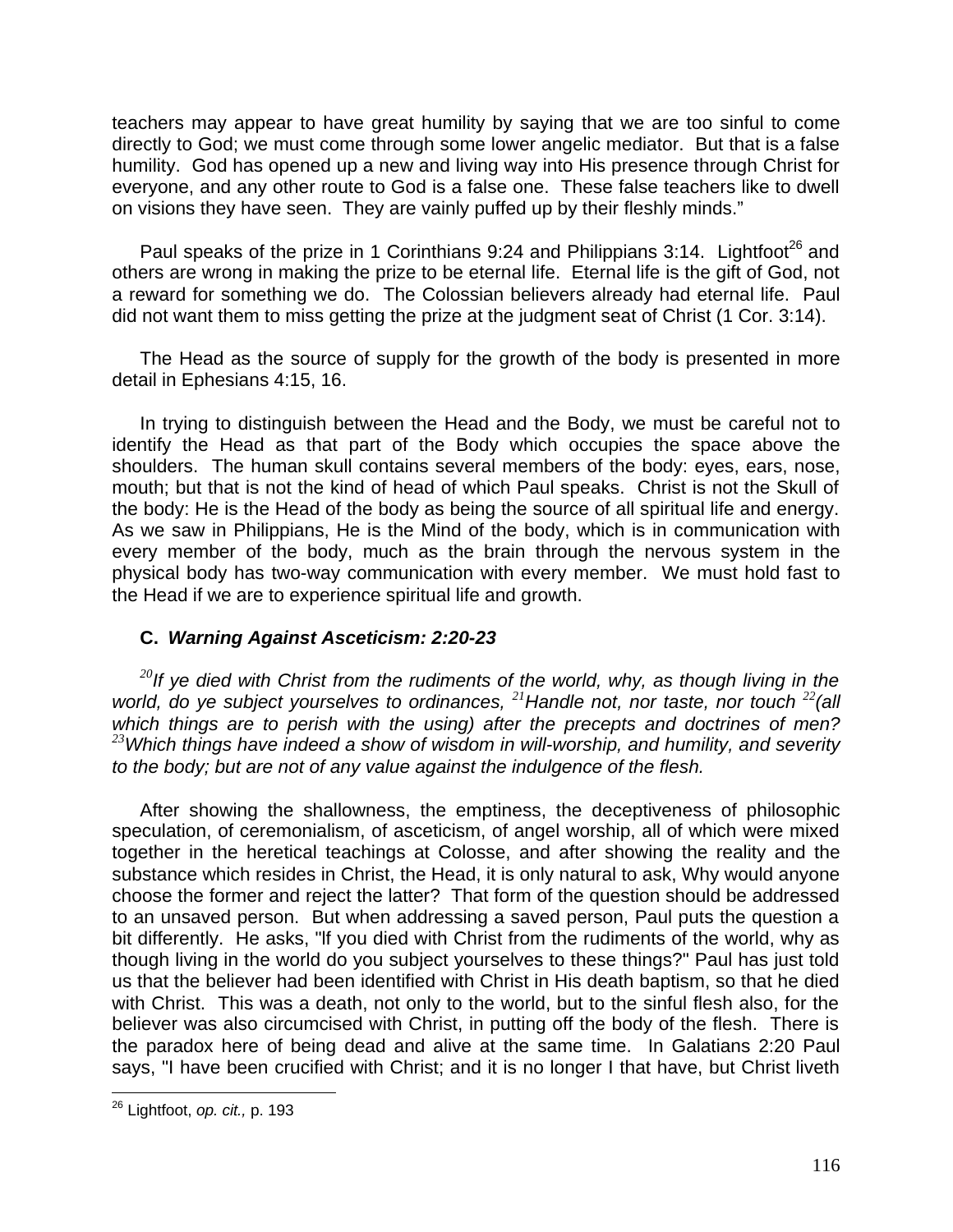in me: and that life which I now live in the flesh I live in faith, the faith which is in the Son of God, who loved me, and gave himself up for me." If we died to all of these rudimentary things of the worldsystem, how or why can we be in subjection to those things from which we are dead? How could dead people handle this, or taste that, or touch something else? And besides, all of these things are temporary: they perish with the using. They are nothing but the precepts and doctrines of men. They have no abiding value.

All of this religious ceremonialism and asceticism being practiced by the false teachers had indeed a show of wisdom in self-imposed worship, and humility, and selfdiscipline, but it was only a show put on by the fleshly nature and it had absolutely no value against the indulgence of the flesh (vs. 23). It was, in fact, an indulgence of the flesh, even when it went to extreme in excessive severity to the body. Religious people boast in their works, just as the Pharisee did when he went to the temple to pray. How he thanked God he was not sinful like that despised tax-collector over there, and how he congratulated himself on all of the ritual and religious exercises he had done. One looking on from the outside would say, " Why, there is a really good and godly man." But he left the temple unjustified before God. He made the mistake of praying to himself, instead of to God. Just so, these Judeo-gnostic teachers appeared outwardly to be true worshippers. Why, they were so humble that they didn't think they could come directly to God, but must approach Him through an endless line of eons or angelic mediators between God and man. And look at their self-discipline. They rigorously and severely suppressed the bodily appetites. This too appeared to be praise-worthy. But this form of asceticism was a very dangerous teaching. They held that all matter, the whole creation, was evil; that God had no connection with creation, for He was pure spirit. Between this pure Spirit and evil<sup>1</sup> matter lay a long line of spirit beings of less and less spirituality, the last of which was Jesus. This doctrine of matter being inherently evil denies God as Creator, denies Jesus Christ as being a member of the Godhead, makes marriage, sex, and the pleasures and joys of life to be inherently evil. If one believes that the human body is in itself inherently evil, and if that person is sincere, then he will try rigorously to suppress the body. But as Paul shows, while these things have a show of religiosity, they are of no value against the indulgence of the flesh.

# **VI. SPIRITUAL LIVING: 3:18-4:6**

# **A.** *Dead But Risen With Christ – 3:1-4*

*1 If then ye were raised together with Christ, seek the things that are above, where Christ is, seated on the right hand of God. <sup>2</sup>Set your mind on the things that are above, not on the things that are upon the earth. <sup>3</sup> For ye died, and your life is hid with Christ in God. <sup>4</sup>When Christ, who is our life, shall be manifested, then shall ye also with him be manifested in glory.*

In the last section Paul based his teaching on the identification of the believer with Christ in His death. In this section the emphasis is upon identification in His resurrection. It is mind-boggling to realize that the millions of saved people of all ages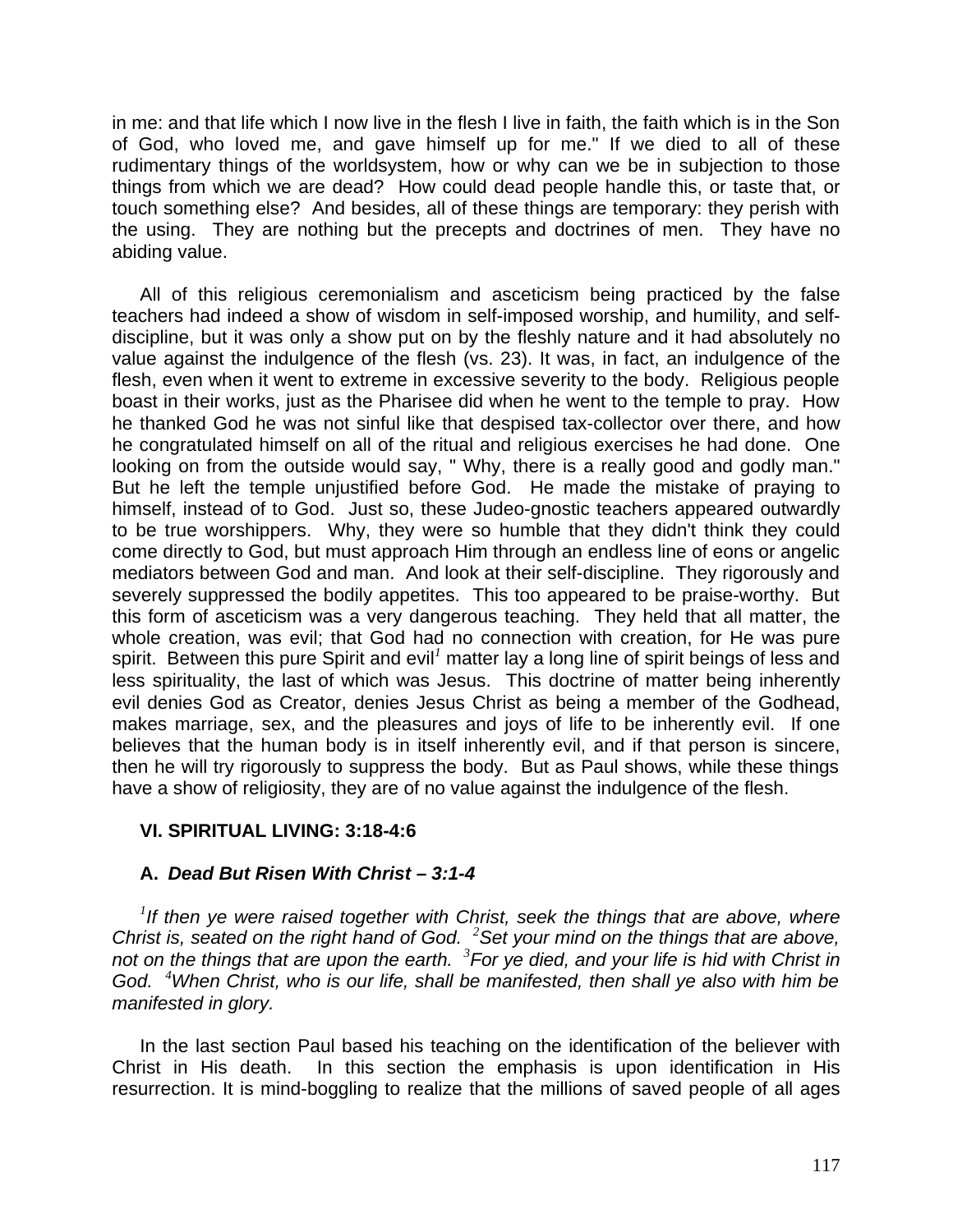were buried in that tomb of Joseph's. And that these millions also arose victorious over death when Christ arose three days later. But that is what God asks us to believe when we believe the gospel.

In these last two chapters of Colossians Paul deals with the more practical matters of life and behavior. This is Paul's plan in most of his epistles. He lays the foundation doctrinally first, and then builds the life upon that foundation. Many people try to build their life without a foundation, with no assurance of the source of their strength or of the end which awaits them.

The A.V. has two mistakes in translation in vs. 1. "If ye then be risen with Christ," should be, "lf then ye were raised together with Christ." And, "where Christ is seated on the right hand of God," should be, where Christ is, seated on the right hand of God." "Seated" is a secondary predicate.

The "if" of this verse is not the "if" of doubt, but the "if" of argument. Every believer was raised together with Christ when He was raised. This took place two thousand years ago, and therefore could have nothing to do with any ceremony through which the believer might go today.

Life consists largely in seeking, looking for this and that. The natural man sets his mind on earthly things (Phil. 3:19, cf. Jas. 3:15), for that is all he knows about. The Christian knows about a much more wonderful place and he seeks for the better things above. Heaven is always presented as being above the earth. Doubters might ask, How could heaven be above, when for people on the opposite side of the earth it would be in the opposite direction. To begin with, the stellar heaven is always up, no matter where one might be located on earth. And further, "above" is not necessarily a direction, but a position of superiority. Christ has been given a name that is above every name that is named (Eph. 1:21).

"Set your mind:" the dictionary definition for "set one's mind on" is "to be determinedly desirous of. " Quoting Vincent: *"Seek* marks *the practical striving,- set your mind, the inward impulse and disposition.* Both must be directed at things above. 'You must not only seek heaven, you must think heaven."<sup>27</sup> Vincent later quotes the statement from Lightfoot.

The reason we should not seek earthly things and not have a mind-set on earthly things is because "we died" in Christ's death. The reason why we should seek things above and set our minds on heavenly things is because "our life is hid with Christ in God." The new life which we receive in regeneration does not function in the sphere of the fleshly and the sensual. It is hidden in the sphere of God Himself. We are in the world but we are not of the world (See John 17, where the Lord mentions the world and His and our relation to it 19 times in His prayer).

Mention was made before of Bishop Lightfoot's inconsistency in reading water

 $\overline{\phantom{a}}$ <sup>27</sup> Vincent, *op. cit.* P. 501.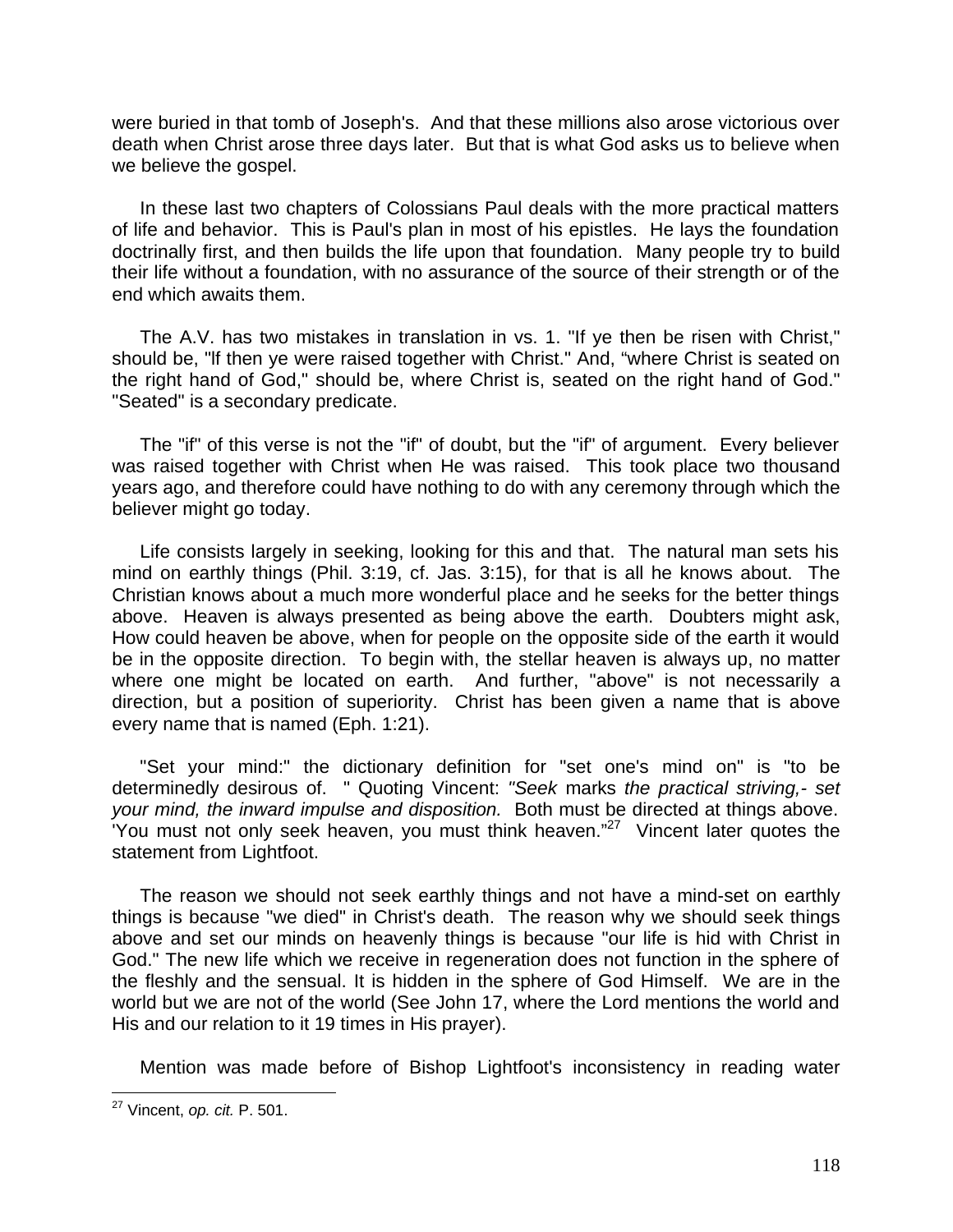baptism into ch. 2:12. In commenting on the present verse he makes a grand statement which is true of Spirit baptism into Christ's death, but again he applies it to water baptism, which is a ritual ordinance. His statement is worth quoting:

"The change involved in baptism, if truly realized, must pervade a man's whole nature. It affects not only his practical conduct, but his intellectual conceptions also. It is nothing less than a removal into a new sphere of being. He is translated from earth to heaven; and with this translation his point of view is altered, his standard of judgment is wholly changed. Matter is to him no longer the great enemy; his position towards it is one of absolute neutrality. Ascetic rule, ritual ordinances, have ceased to have any absolute value, irrespective of their effects. All these things are of the earth, earthy. The material, the transitory, the mundane, has given place to the moral, the eternal, the heavenly."<sup>28</sup>

It is difficult to understand how a man can begin a short paragraph by saying that a ritual ordinance produces all of these wonderful results, and at the end of the paragraph say that ritual ordinances have ceased to have any absolute value. And yet, this inconsistency pervades much of the Christian world.

lt seems it must have come to Paul's mind, as he dictated these words about our wonderful, heavenly position, that he realized we are still upon the earth, surrounded by all of its sin and corruption and death, and even though we have the firstfruit of the Spirit, we groan along with the remainder of creation. So he hastens to point forward to the day when all of these glories shall be our actual experience.

"When Christ, who is our life, shall be manifested, then shall ye also with him be manifested in glory." Christ not only gives life (John 10:28), but He is Life. He has life in Himself (John 5:26).

When will Christ be manifested in glory, at the Rapture of the Church, or at His second coming back to earth? We believe that these are two separate events, and that the Rapture is a part of the truth of the Mystery which was never before made known to the sons of men in other ages or generations. The Church which is His Body and redeemed Israel are distinct entities. And yet God, in His eternal plan and purpose, placed these two events very close together in time. It is our conviction that at the Rapture we will be manifested with Christ in His glory in the heavenly sphere, and then as He comes back to earth we will be manifested in glory in the earthly sphere. The whole universe will blaze with His glory, so that every created intelligence will know that He is Lord of all. Surely the Body of Christ, even though distinct from Israel, will be manifested in glory with the Head, when He is displayed in the glory of His Kingdom as King of kings and Lord of lords.

# **B.** *Putting Off the Old and Putting on the New – 3:5-11*

*<sup>5</sup>Put to death therefore your members which are upon the earth: fornication,*

 $\overline{a}$ <sup>28</sup> Lightfoot, *op. cit.,* p. 207.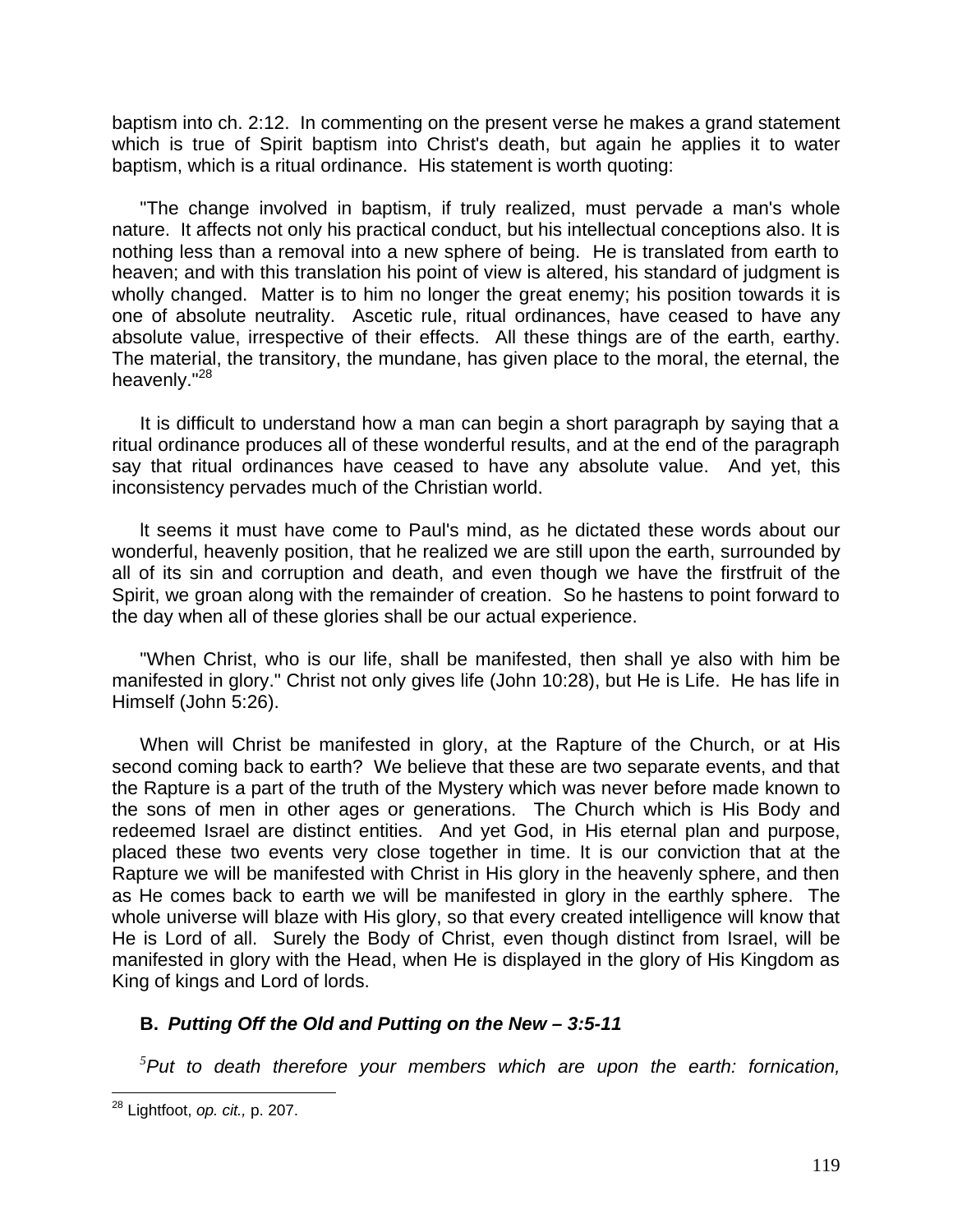*uncleanness, passion, evil desire, and covetousness, which is idolatry; <sup>6</sup> for which things' sake cometh the wrath of God upon the sons of disobedience: <sup>7</sup>Wherein also ye once walked, when ye lived in these things; <sup>8</sup> but now do ye also put them all away: anger,* wrath, malice, railing, shameful speaking out of your mouth: <sup>9</sup>lie not to one another; *seeing that ye have put off the old man with his doings; <sup>10</sup>and have put on the new man, that is being renewed unto knowledge after the image of him that created him: <sup>11</sup>where there cannot be Greek and Jew, circumcision and uncircumcision, barbarian, Scythian, bondman, freeman; but Christ is all, and in all.*

Just what does Paul mean by putting to death the members of our body? We are reminded of Christ's words in Matthew 5:29, 30. Did He advocate actually cutting off a hand or foot or any other member of the human body which was involved in committing a sin? Or was He speaking symbolically? Mutilation of the body was strictly forbidden by God's Law, and besides, such chopping off of members of the body would probably lead to death from bleeding. When Paul enumerates the members which are upon the earth, he does not speak of hands, or feet, or eyes, but of evil practices in which the members of the body participate, such as uncleanness, passion, evil desires and covetousness. These are the things that are to be killed, not the physical members of the body. The human body is not evil in itself. In fact, Paul was warning against this gnostic error that matter is evil. Matter (the body) is neutral. The very same feet that were once swift to shed blood (Rom. 3:15), may now become beautiful feet that preach the gospel of peace (Rom. 10:15). So it is not the physical nature of man that is evil, but the moral nature. It is this old nature or "old man" that must be put to death, because the wrath of God will fall upon those who practice these evil things: those who are called the sons of disobedience. Before we were saved we all walked in these things when we lived in them. "Lived in" and "walked in" distinguish between the condition of their life and their practice. Their conduct conformed to their circumstances. But now that we are saved we must put away *all* of these works of the flesh; not only sins of the type just mentioned, but also anger, wrath, malice, railing, foul or abusive speaking, and lying. For a more complete catalog of the works of the flesh, see Galatians 5:19-21. All of these doings belong to the old man, and since faith has reckoned the old man to have been put to death in identification with Christ's death, there is no longer place for such practices.

The verb, "to put off, " in vs. 9, is used only here and in ch. 2:11 and 15. It means "to strip off from one's self, to get out of one's clothing," and a prefix which is added gives it the meaning of "getting away from them." Strip them off and leave them alone. It should be pointed out that the verbs, "put to death" (vs. 5), "Put them all away" (vs. 8), "ye have put off" (vs. 9), and "have put on" (vs. 10), are all in the aorist tense, which means past finished action. Paul is not talking about a long progression of putting off or putting away these evils, but to do it as a once for all act. The same idea is true in Romans 12:1, "present your bodies a living sacrifice." Would it have been acceptable for an Israelite to present a sacrificial animal to the priest, and then take it away and come every day presenting the same animal? Yet this is what many Christians do, or try to do, but the sacrifice can be offered only once. This does not mean that the person who has presented his body once for all as a living sacrifice is from that moment perfect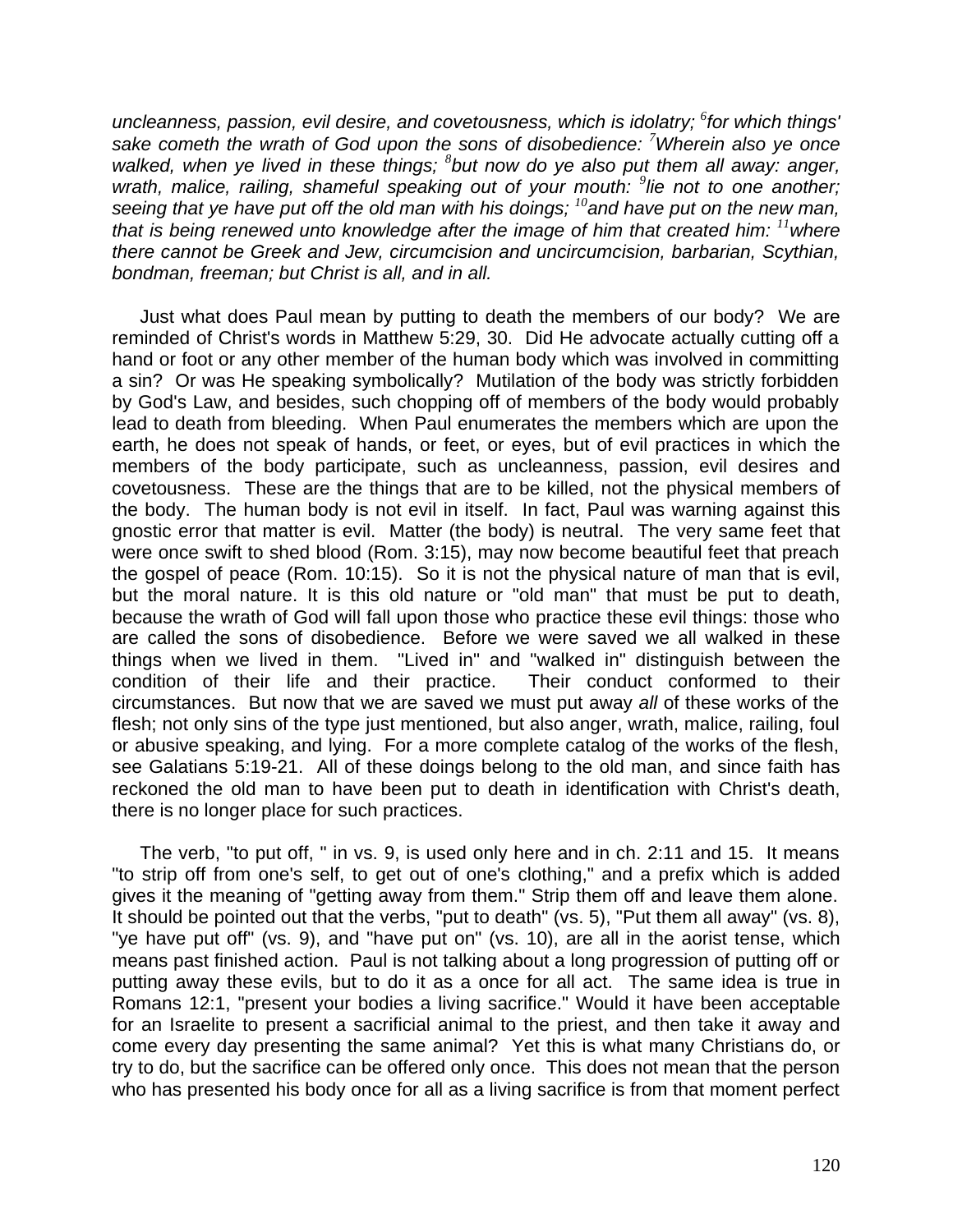in behavior, for on occasions he may still lose his temper, or slip backwards in some other way, but when this happens he needs, not to go through the offering of himself as a sacrifice, but to confess the sin to God for what it is, and thus maintain his fellowship with God.

Once the "new man" has been put on, there is no place for taking him off and putting on the "old man" again. But after the once for all putting on of the new man, there is something that is not once for all, but a process. Now the present tense is used: the new man *"is being renewed* unto knowledge after the image of him that created him." The new man needs a constant renewing.

There are two Greek words for new: "neon" and "kainon." The former means "new in time, or young;" the latter "new in quality, fresh." The former is used in this passage, while the latter is used to describe the new man in Ephesians 4:24. However, the participle in Colossians, "is being renewed," is the verbal form of "kainon" and the "be renewed" of Ephesians 4:23 is the verbal form of "neon", so that both passages give the sense of new in time and new in quality. One is reminded of Old Testament passages, such as Isaiah 40:31: "But they that wait upon the Lord shall renew their strength; they shall mount up with wings as eagles; they shall run and not be weary; and they shall walk, and not faint."

The new man is a creation of God. it is created in the image of God. It is being renewed unto the "epignosis" the full knowledge of God.

In verse 11 the A.V. is weak in stating simply that in Christ "there is neither circumcision nor uncircumcision, barbarian, Scythian, bondman, freeman," etc. The verb used means, " there cannot be. " All such distinctions belong to the earthly sphere. "Barbarian" (barbaros) means "a person rude in speech, one hard to be understood." The repetition of the syllable "bar bar" gives it a sort of onomatopoeic sound, as of one stuttering. It carne to mean any one who didn't speak Greek fluently. Scythian was an inhabitant of Scythia, which is modern Russia. The Scythians were considered by the Greeks to be the wildest of all of the barbarians. The barbarians on the Island of Malta, Acts 28:2, were a very kind and friendly people. Luke called them barbarians because they didn't speak Greek, but not as a derogatory term.

All of these outward differences in the flesh have no meaning in Christ. The cultured Greek who believed had no better standing in Christ than the wildest Scythian who believed. Christ is all that matters and He is in all believers.

#### **C.** *Results of Putting on the New Man – 3:12-15*

*<sup>12</sup>Put on therefore, as God's elect, holy and beloved, a heart of compassion, kindness, lowliness, meekness, longsuffering: <sup>13</sup>forbearing one another, and forgiving each other, if any man have a complaint against any; even as the Lord forgave you, so also do ye: <sup>14</sup>and above all these things put on love, which is the bond of perfectness, <sup>15</sup>and let the peace of Christ rule in your hearts, to the which also ye were called in one*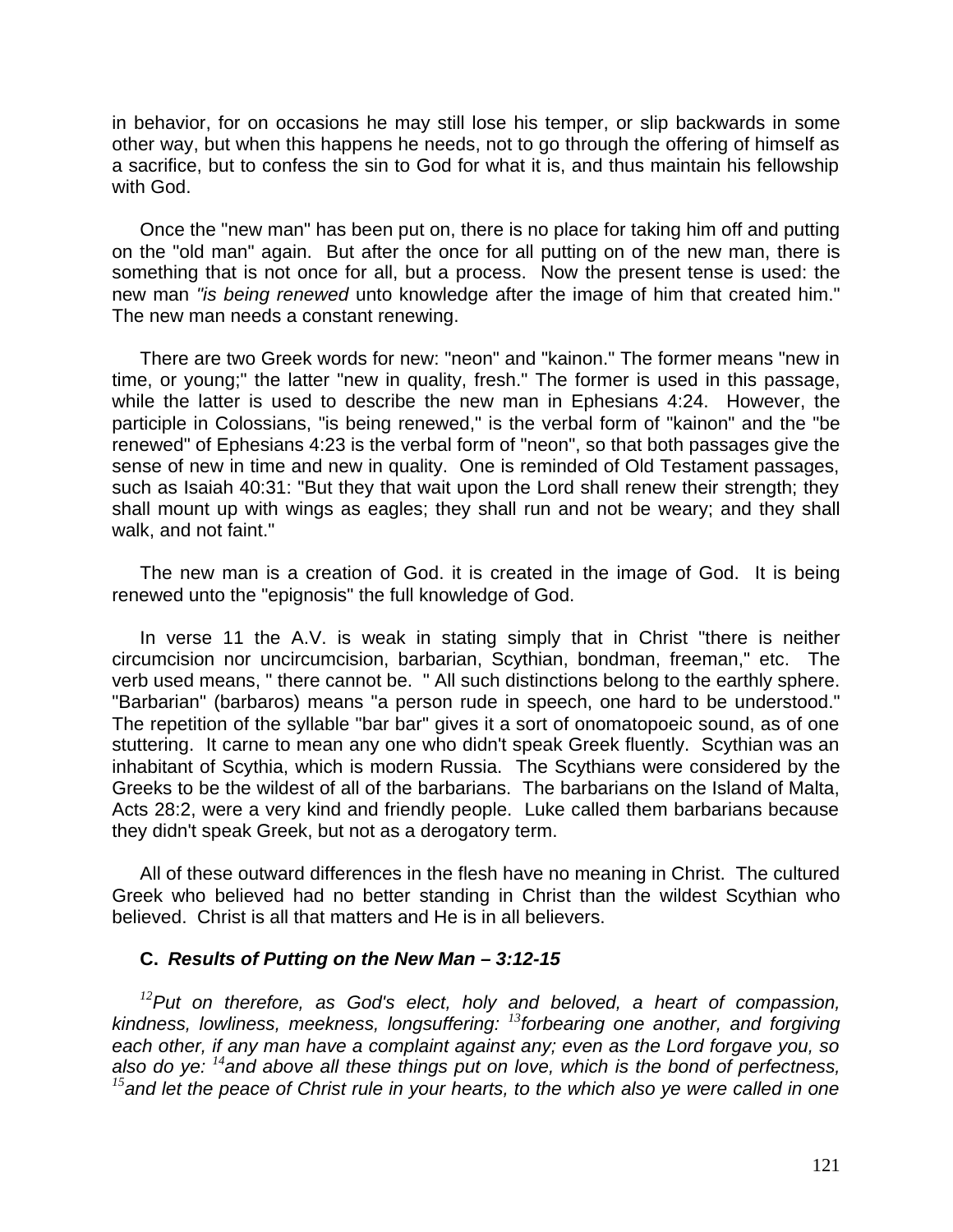#### *body, and be ye thankful.*

Christians have a name of honor which they must live up to. Before telling us what it means to put on the new man, we are reminded that we are God's elect. We are God's specially chosen ones. We must uphold the honor of our Father and of our family. Every time Christians sin they bring dishonor upon God. Five Christian virtues are named in this verse. "Compassion" means "entering into the sufferings of others, having pity upon those in distress." "Kindness" describes "an attitude of generousness and benevolence to others." "Lowliness" describes "a humble estimate of self. "Meekness" is just "the opposite of rashness and rudeness." "Longsuffering" is "the opposite of quick-tempered."

"Forbearing" means "putting up with people, or reflexively, controlling one's self." "Forgiving" is the Greek word for "showing grace." It means to give freely without cost or charge; hence, to forgive. The wrong of not forgiving others when God has forgiven us is reflected in the parable of the wicked servant in Matthew 18:21-35. But see also Luke 17:3, 4.

Love is the greatest of Christian virtues (1 Cor. 13:13). It is the super-glue, the bond of perfection, which holds every virtue together.

The word "rule" means "to umpire". Since the activities of the new man are at odds with those of the old man; since the flesh lusts against the Spirit, and the Spirit against the flesh (Gal. 5:17), the metaphor of a referee or umpire is appropriate, as keeping things under control.

### **D.** *Doing All in the Name of the Lord Jesus – 3:16, 17*

*<sup>16</sup>Let the word of Christ dwell in you richly; in all wisdom teaching and admonishing one another with psalms and hymns and spiritual songs, singing with grace in your hearts unto God. <sup>17</sup>And whatsoever ye do in word or in deed, do all in the name of the Lord Jesus, giving thanks to God the Father through Him.*

Red-letter editions of the Bible give the impression that the words of Christ are to be found only in the four Gospels. What many people do not understand is that Christ spoke through the Apostle Paul also (2 Cor. 13:3). Christ spoke a number of things in His Kingdom ministry which are not for our obedience as members of the Body of Christ. For example, we are not to limit our ministry to the lost sheep of the house of Israel (Matt. 10:5, 6); we are not forbidden to provide finances and materials for the ministry (Matt. 10:9, 10); our message is not the Kingdom of heaven is at hand and our ministry is not healing the sick, cleansing the lepers, and raising the dead (Matt. 10:7, 8); we are not to be obedient to those who sit in Moses' seat (Matt. 23:2, 3). Many of the words Christ spoke in His earthly ministry are compatible with those He spoke through Paul and can be included in Paul's exhortation. Since Paul's Gentile churches did not as yet have the Four Gospels it is evident that the words of Christ are those contained in Paul's personal ministry and epistles. Paul makes only two references to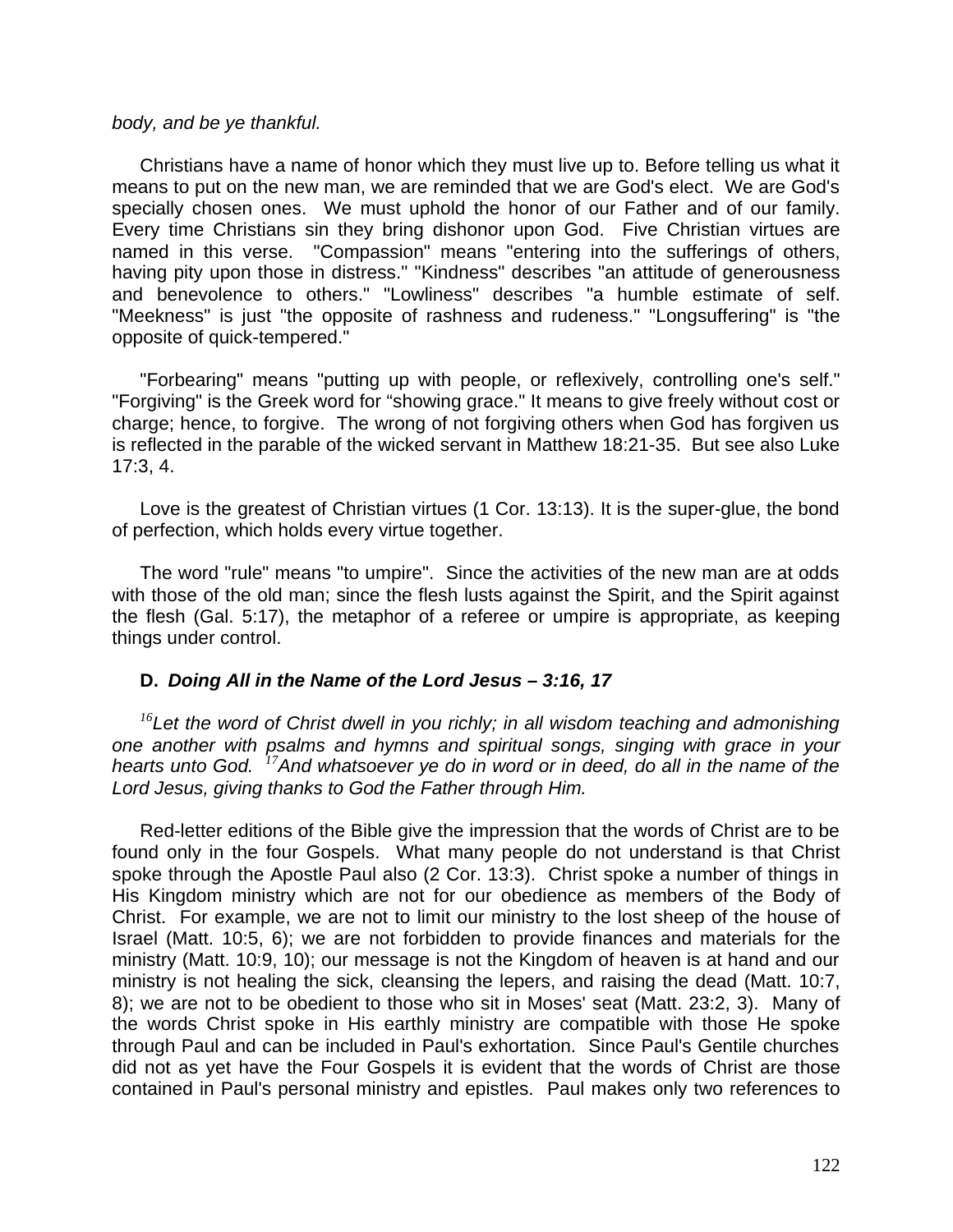words which Christ spoke while on earth: (Acts 20:35; 1 Cor. 11:24-26).

The A.S.V. correctly punctuates vs. 16 by placing the semicolon after richly, instead of after wisdom, as in the A.V. We are to teach and admonish in all wisdom. Wisdom is more than knowledge. It is good judgment based upon knowledge.

"Teaching" and "admonishing" refer to the positive and the negative sides of instruction: what to do and what not to do. The rendering of both the A.V. and the A.S.V. makes the teaching and admonishing to be by means of music. Most modern versions punctuate as in the N.I.V., "Let the word of Christ dwell in you richly, as you teach and counsel one another with all wisdom, and as you sing psalms, hymns, and spiritual psalms with gratitude in your hearts to God." We must guard against formality and professionalism in our church music. We may become so familiar with the hymns we sing that the words come out automatically without any thought of their meaning. On the other hand, music may be professionalized to the point it becomes a means of entertainment instead of worship.

In the foregoing verses of this chapter Paul has begun to deal with the practical aspects of our moral and spiritual life, of things we should not be doing and of things we should be doing. Now in vs. 17 he sums up all of these by saying that we should do all of these things in the name of our Lord Jesus Christ. Two questions arise in our minds. What are the all things we are to do, and what does it mean to do them in the name of Christ?

When a science teacher teaches his student to do everything in the textbook in performing an experiment, the everything may include only three or four things out of thousands of things the student might do. When Paul said, "I can do all things through Christ who strengthens me" (Phil. 4:13), or more accurately, "I am sufficient for all things through Christ who strengthens me," he did not mean that he could jump over the moon or fly like a bird. The all things of which Paul was speaking were limited to those things he was speaking about: enduring hunger, thirst, privation, or any other adversity he might face in life. Thus we understand Paul to be saying in Colossians 3:17, "Do all of these things which I have just stated in the name of the Lord Jesus Christ."

In the parallel passage in Ephesians 5:20 Paul says, "Giving thanks always for all things unto God and the Father in the name of our Lord Jesus Christ." Does the "all things" of this verse include acts of rape and murder of loved ones, or the high-handed actions of a brother who splits the church and drives people away from Christ? We can thank God that He will some day judge all of these sinful acts in righteousness, but that is far different from thanking Him that the acts were committed, whether by ourselves or others.

The other question concerns the meaning of doing a thing in another person's name. We cannot sign checks, enter into contracts or make promises in another person's name unless we have legal authority, such as power of attorney. lf doing things in Christ's name has this legal significance, then it is evident that the "all things" we do is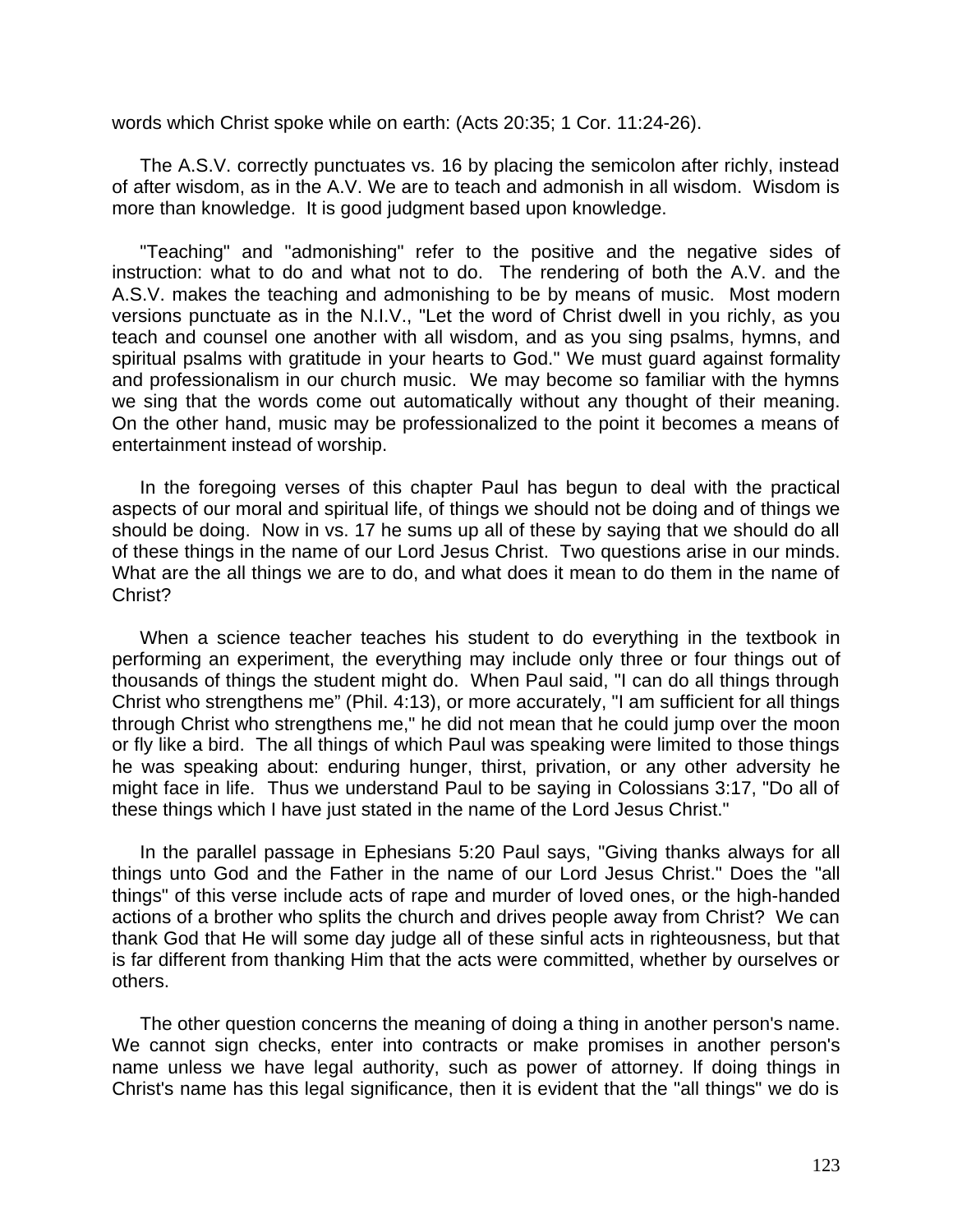limited to those things which He has specifically given us the authority to do in His word. We cannot say, "I am going to cheat on my income tax in the name of Christ." That should be obvious. But what about the hundreds of mundane things we do every day? Some Christians defend their actions by saying, "The Lord told me to do it." We have to be very careful about making God responsible for our acts. We may pray and hope we have made the right decision in a business venture, and we may have done it with the desire to glorify the Lord, but that is no proof that God authorized our action. Paul knew nothing against himself, but that did not justify his actions (1 Cor. 4:4). We all have to wait for the judgment seat of Christ when God will make manifest the counsels of the heart and bring to light the hidden things of darkness.

Paul uses the expression "in the name of Christ" five times (here and 1 Cor. 5:4; 6:11; Eph. 5:20 and 2 Thes. 3:6). He also used it in casting out the demon from the young woman at Philippi (Acts 16:18). Christ gave the apostles the authority to cast out demons and to cure diseases (Lk. 9:1), and they exercised this authority in His name (Mk. 16:17, 18). Paul had the authority in the name of Christ to commit a sinning brother to Satan for the destruction of his body (1 Cor. 5:4, 5), but God has not committed this apostolic power to us today as members of the Body of Christ. A judge is a person of authority. The Twelve Apostles are going to sit as judges over the Twelve Tribes of Israel in the coming Kingdom (Matt. 19:28). We as members of the Body of Christ will some day judge angels (1 Cor. 6:3), but that authority has not yet been committed to us.

Thus it would seem that doing all things in the name of Christ includes only those things which He has commanded us or has given us authority to do. Doing all things for the glory of God (1 Cor. 10:31) includes also all of the mundane things which we do, such as eating and drinking. God has not authorized or commanded what and how much we must eat and drink or how many meals we should eat each day. These and many other daily activities are left up to our own judgment. But we can do all of these things with the motive of glorifying God. God has promised to direct our paths if we commit our ways unto Him, but our trouble is that we are not always fully committed to Him.

# **VII. PRACTICAL LIVING: 3:18-4:6**

# **A.** *Family Duties of the New Life – 3:18-21*

*<sup>18</sup>Wives, be in subjection to your husbands, as is fitting in the Lord. <sup>19</sup>Husbands, love your wives, and be not bitter against them. <sup>20</sup>Children, obey your parents in all things, for this is well-pleasing in the Lord. <sup>21</sup>Fathers, provoke not your children, that they be not discouraged.*

These four brief admonitions to wives, husbands, children, and fathers are dealt with in much more detail in Ephesians 5:22-6:4. The suggestion has been made that what we called the epistle to the Ephesians is what Paul called the epistle to the Laodiceans, and since Paul asked the Colossians to also read the Laodicean epistle, it is suggested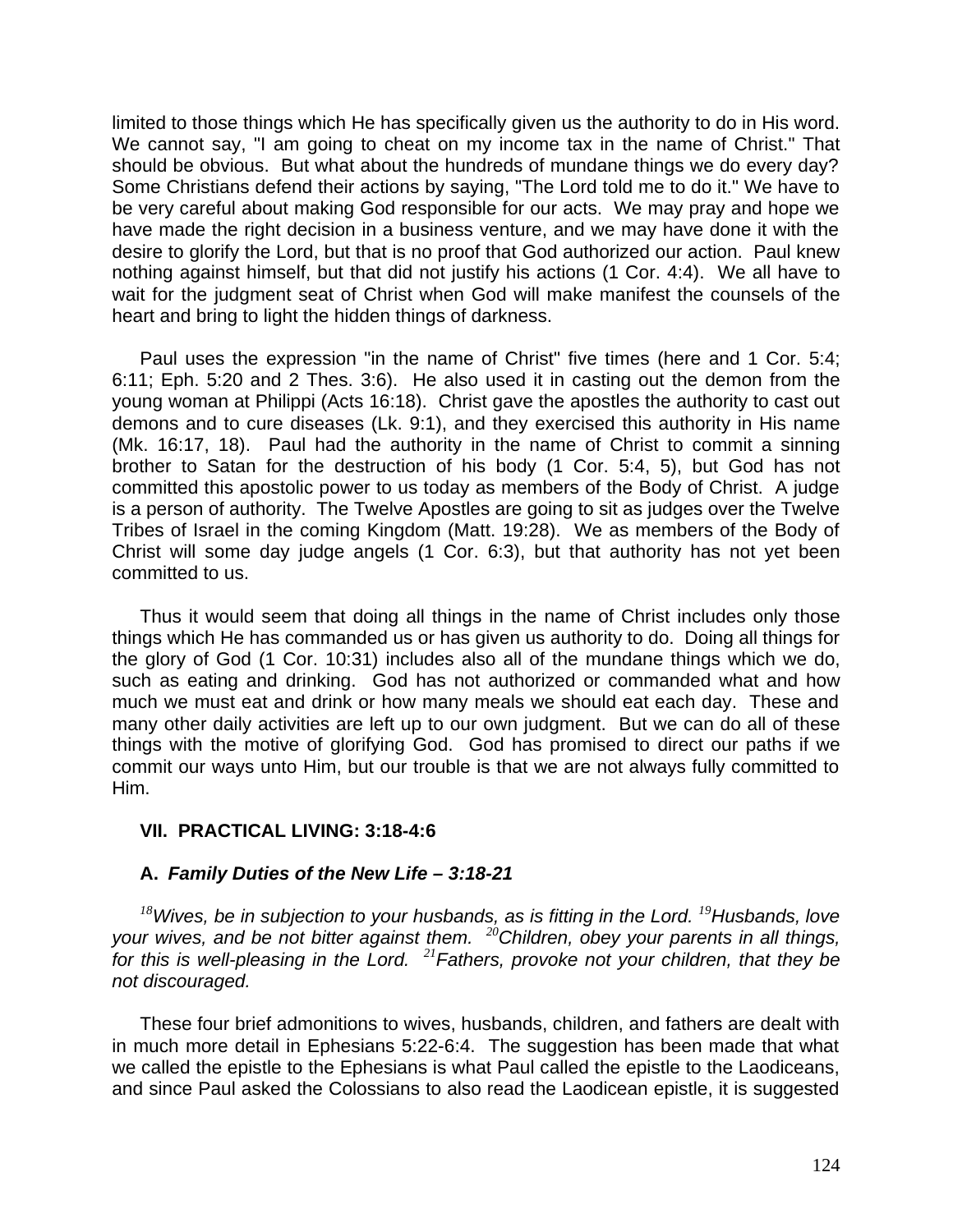that you do the same on our notes on that epistle.

The subjection shown by the wife is balanced by the love of the husband, which is to be of the same kind and quality as that with which Christ loves the Church. Love is the positive quality of the husband's attitude, and gentleness, or lack of bitterness or harshness is the negative aspect.

Children are to obey their parents in all things. The word obey" is a compound of "to hear" and "under," to hear under, to hear submissively. The first step in obedience is to hear. Unless a child hears and understands what the parent commands, he cannot obey. Parents are sometimes poor communicators, and they take it out on their children. If children can read it might be a good idea to write out the chores for which they are responsible, or demonstrate so that they will be sure to understand.

The Father as head of the family has the ultimate responsibility for the discipline of the children. The father is not to provoke, stir up, irritate the child in administering discipline. This does not mean throwing away the rod, but using it justly and judiciously. The child should be informed beforehand of the nature of the discipline for disobedience, and the severity of the penalty should be commensurate with the act of disobedience. When overly harsh discipline is meted out, Paul says they become discouraged. This word conveys the idea of losing heart, giving up, becoming despondent. If a child tries to obey but has not been made to understand exactly what is required of him, and he is constantly reprimanded, he will probably give up trying, or develop a complex that he can never do anything right. Discipline is mostly a negative process. There should also be the positive aspect of recognition of obedience for the encouragement of the child. And, of course, there must be no partiality shown to one child over another. There is no partiality or respect of persons with God (Deut. 1:17; Acts 10:34).

We need to understand the difference between punishment as a penalty and as a discipline. The purpose of punishment is to inflict a penalty upon the lawbreaker. The biblical word for discipline or chastening means "child training." It is administered for the good of the child, not for his hurt. A judge metes out a penalty on the criminal; a father administers correction. The judge acts on the basis of legal justice; the father on the basis of love.

### **B.** *Servants and Masters – 3:22-4:1*

*<sup>22</sup>Servants, obey in all things them that are your masters according to the flesh; not with eye-service, as men-pleasers, but in singleness of heart, fearing the Lord: <sup>23</sup>whatsoever ye do, work heartedly, as unto the Lord, and not unto men; <sup>24</sup>knowing that from the Lord ye shall receive the recompense of the inheritance: ye serve the Lord Christ. <sup>25</sup>For he that doeth wrong shall receive again for the wrong he hath done: and there is no respect of persons. 4:1Masters, render unto your servants that which is just and equal; knowing that ye also have a Master in heaven.*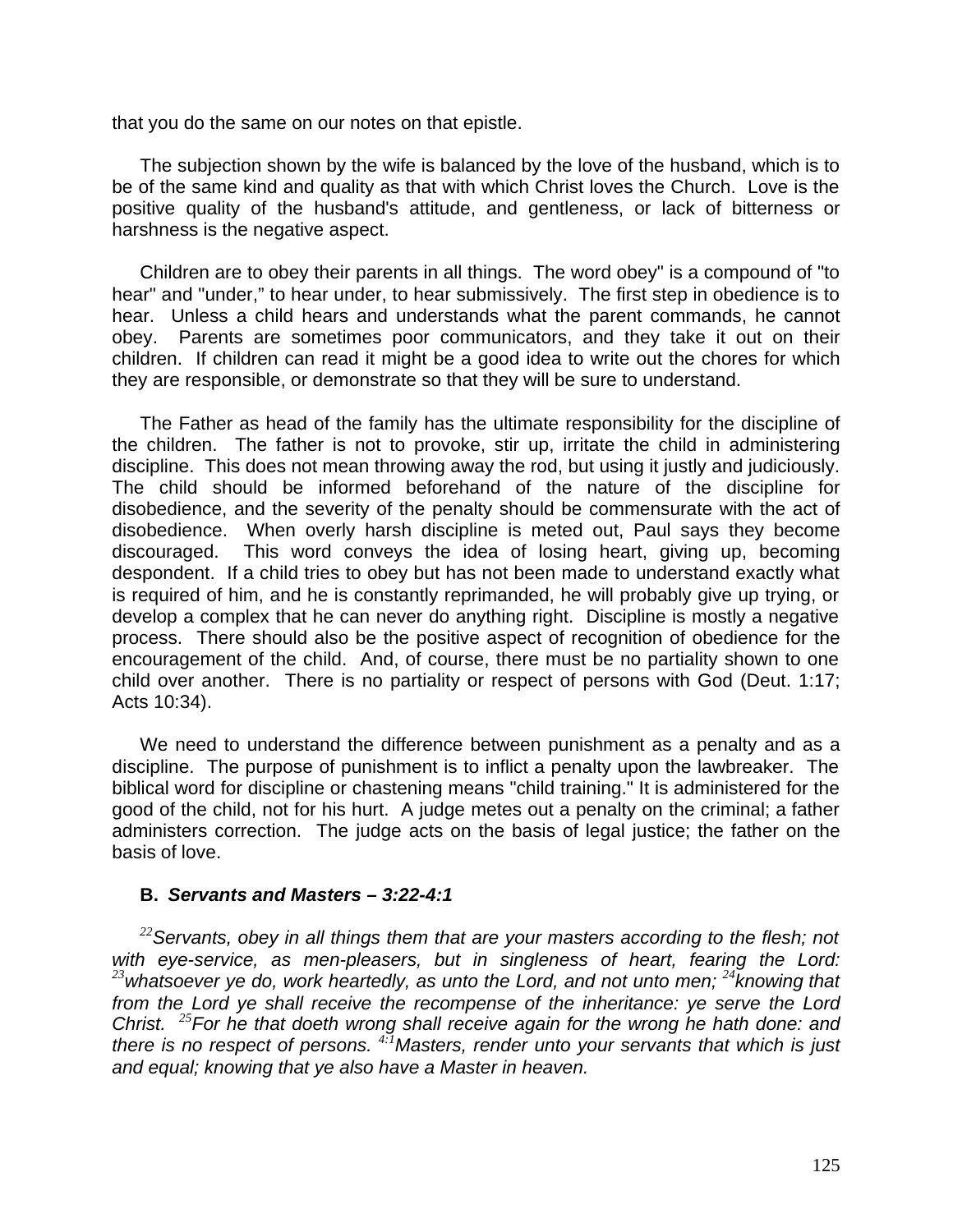The words "slaves" and "masters," have no place in our modern vocabulary. Today it is "labor" and "management". But the principles expressed in these verses apply equally to our modern culture. Of course, in communist countries and other dictatorships, the government is the master and the plebeian is the slave.

lt is instructive to note that Paul did not head up an activist movement of slaves to rebel against their masters. He seemingly does not speak one word against slavery. We know that some of Paul's converts owned slaves. Paul's weapon against slavery was the same as against all other wrongs, the Gospel. We see this weapon in action in the case of Philemon and Onesimus. Paul sends the runaway slave back to his master, but he writes a letter to the master:

"I beseech thee for my child, whom I have begotten in my bonds, Onesimus, who once was unprofitable to thee, but now is profitable to thee and to me: whom I have sent back to thee in his own person, that is, my very heart: whom I fain would have kept with me, that in thy behalf he might minister unto me in the bonds of the gospel: but without thy mind I would do nothing; that thy goodness should not be as necessity, but of free will. For perhaps he was therefore parted from thee for a season, that thou shouldest have him for ever; no longer as a bond-servant, but more than a bond-servant, a brother beloved, specially to me, but how much rather to thee, both in the flesh and in the Lord."

Christian slaves were to serve their masters as though they were serving Christ Himself. They were to obey, not only when their master was watching them, but in the secret of their own hearts. What a testimony these Christian slaves must have been to their masters, and no doubt they received much persecution from their unsaved fellowslaves, whose poor service was cast in such sharp contrast to that of the believers. These believing slaves were not only to obey in all things from the heart; they were to do it heartily, for they were assured that they would receive the recompense of the inheritance; that is, they would receive an inheritance from the Lord as a reward for their service.

The one who does wrong will be requited for his wrong doing. While this applies primarily to the slave, it also applies to the master, for Paul goes on to say that the Lord is no respector of persons and masters are to deal justly and equitably with their slaves. No matter how great a master is here on earth, he must always remember that he has a Master in heaven. Greek philosophers taught and Roman law assumed that slaves were mere chattels, and therefore had no rights. But before God the slave had as many rights as did the master. Slave owners in the early history of the United States tried to justify their practice either by claiming that the black man had no soul and was therefore not human, or that he was under the curse pronounced upon Canaan by Noah (Gen. 9:25).

# **C.** *Prayer, Walk, and Speech – 4:2-6*

*<sup>2</sup>Continue steadfast in prayer, watching therein with thanksgiving; <sup>3</sup>withal praying for us also, that God may open unto us a door for the word to speak the mystery of*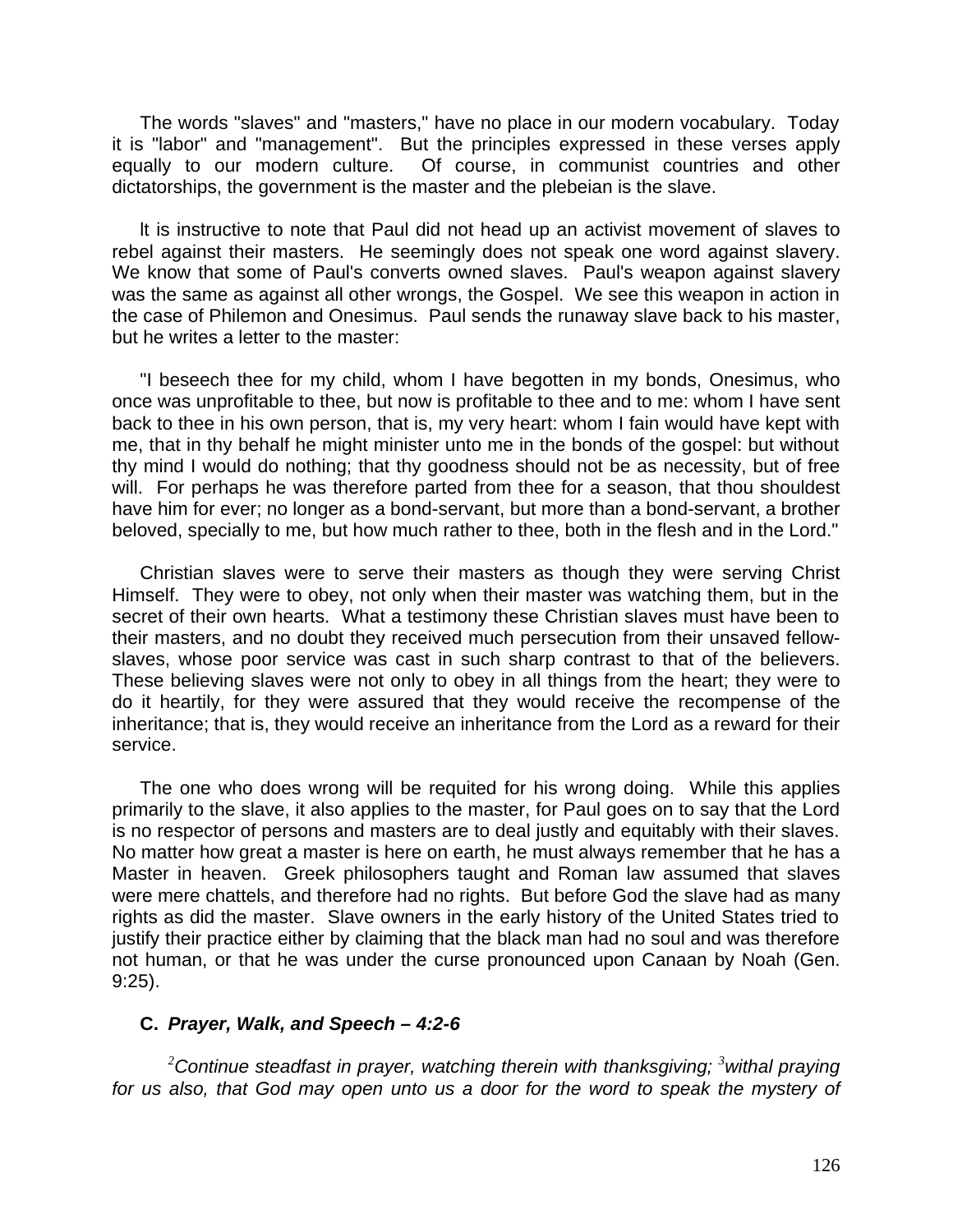*Christ, for which I also am in bonds;* <sup>4</sup>that I may make it manifest, as I ought to speak. *<sup>5</sup>Walk in wisdom toward them that are without, redeeming the time. <sup>6</sup> Let your speech be always with grace, seasoned with salt, that ye may know how ye ought to answer each man.*

Paul's first instruction in prayer is to be steadfast, persevering, devoted to, making everything the subject of prayer. Next to be watching in prayer. Some take this to mean to keep watching for answers to prayer and to be thankful when they come, as expressed in the *Living Bible.* However, the grammatical construction favors the idea of keeping awake, staying mentally alert in prayer. There is the tendency when praying silently for the mind to wander, especially if one prays for any length of time, and it is possible even to go to sleep while thus praying. Circumstances do not always permit audible prayer, but it is certainly a fact that when one prays *out loud* he keeps mentally alert and frames his petitions more clearly and accurately. Whether this text says so, it is surely true that we should watch for the answers to prayer, recognize them, and give thanks for them. It is also true that in the act of praying our requests should be made with thanksgiving.

Paul desired that he and his fellow-workers be included in their prayers. His main concern as an evangelist was that God would open doors where it would be possible for him to preach the Word, to speak the mystery of *the* Christ. The definite article before Christ seems to indicate that Paul had in mind the special revelation of the mystery concerning the Body of Christ, not simply the Person of Christ. The same construction occurs in 1 Corinthians 12:12: "For as the body is one, and hath many members, and all the members of the body being many, are one body; so also is THE Christ." All of the versions consulted omit the definite article which is in the Greek. The *Living Bible* gives the sense of the definite article by inserting the word *body*: *"*So it is with the 'body' of Christ." There are really two Christs: Christ personal, and Christ corporate: the Head together with all of the members. This corporate Christ is the special subject of the revelation given to Paul, which is called the Mystery.

Paul expresses a similar request to that of Colossians in Ephesians 6:19, "that utterance may be given unto me in opening my mouth, to make known with boldness the mystery of the gospel, for which I am an ambassador in chains; that in it I may speak boldly, as I ought to speak."

A well-balanced Christian life includes prayer, speaking the truth in love, especially the truth of the gospel, and in practical conduct. The speech must always be gracious in character, seasoned with salt. It is interesting to note some Old Testament references to salt. "And every oblation of thy meat offering shalt thou season with salt; neither shalt thou suffer the salt of the covenant of thy God to be lacking from thy meat offering: with all thine offerings thou shalt offer salt" (Lev. 2:13). The enemies of the Jews wrote a letter to the king of Persia in which they stated: "Now because we have maintenance from the king's palace (eat the salt of the palace), and it was not meet for us to see the king's dishonor, therefore we have sent and certified the king" (Ezra 4:14). Job asked, "Can that which is unsavoury be eaten without salt, or is there any taste in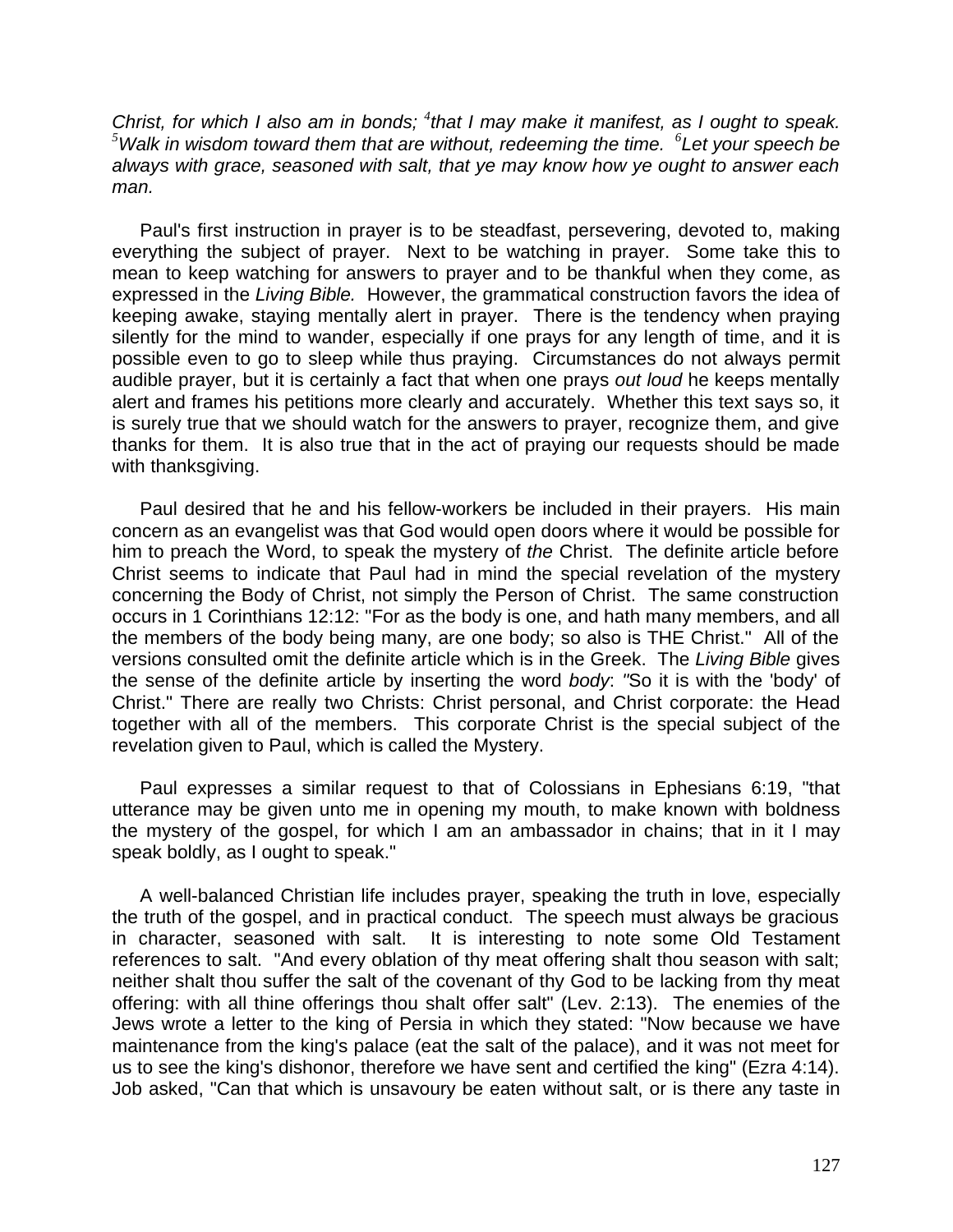the white of an egg? (Job 6:6). Christ called His disciples "the salt of the earth," (Matt. 5:13), and in Mark 9:47-50 Christ spoke of hell fire, or gehenna, "Where their worm dieth not, and the fire is not quenched. For every one shall be salted with fire. Salt is good: but if the salt have lost its saltness, wherewith shall ye season it? Have salt in yourselves, and be at peace with one another."

Salt is a seasoning for food to keep it from tasting insipid. It is also a preservative for food. It protects food from corruption. Salt was also used by the Jews as a metaphor for instruction in wisdom: "The Torah (Law) is like salt." All of these ideas may be read into Paul's use here, let your speech "be seasoned with salt, that ye may know how ye ought to answer each man." The idea of wisdom is surely associated with salt in this verse. And there is also the idea of seasoning, making your speech palatable, enjoyable, pleasing, as food is made by proper use of salt. And although the word is not used here, elsewhere Paul says, "Let no corrupt speech proceed out of your mouth" (Eph. 4:29), and salt is that which preserves from corruption.

# **VIII. GREETINGS AND SALUTATIONS: 4:7-18**

# **A.** *Mission of Tychicus and Onesimus – 4:7-9*

*<sup>7</sup>All my affairs shall Tychicus make known unto you, the beloved brother and faithful minister and fellow-servant in the Lord: <sup>8</sup>whom I have sent unto you for this very purpose, that ye may know our state, and that he may comfort your hearts; <sup>9</sup> together with Onesimus, the faithful and beloved brother, who is one of you. They shall make known unto you all things that are done here.*

In the closing verses of this epistle we are introduced to Paul's fellow-workers who were with him and ministered to him in his Roman imprisonment. First we are introduced to Tychicus, who was commissioned to carry this letter to the Colossians, as well as the one to the Ephesians (Eph. 6:21), and also the brief letter to Philemon. According to Acts 20:4, Tychicus was a representative of the church at Thessalonica who accompanied Paul on his last trip to Jerusalem to carry the gift of Paul's churches to the poor Jewish saints. Apparently after Paul's release from his first Roman imprisonment, we read of Tychicus again in Titus 3:12, where Paul proposes to send either Artemas or Tychicus to the island of Crete. And finally, in Paul's last epistle during his final imprisonment he mentions the fact that he has sent Tychicus to Ephesus. We might almost think of Tychicus as being Paul's *mail man*.

Paul gives a three-fold commendation of Tychicus. He was a beloved brother, a faithful minister, and a fellow-servant in the Lord.

Onesimus is the next person named. He was a slave who was owned by Philemon, a member of the Colossian church. Onesimus had run away from his master, had made his way to Rome, and through some fortuitous circumstance had come in contact with Paul and had been converted. His name means "profitable," a name often given to nameless slaves, in hope that they would prove to be profitable to their masters. But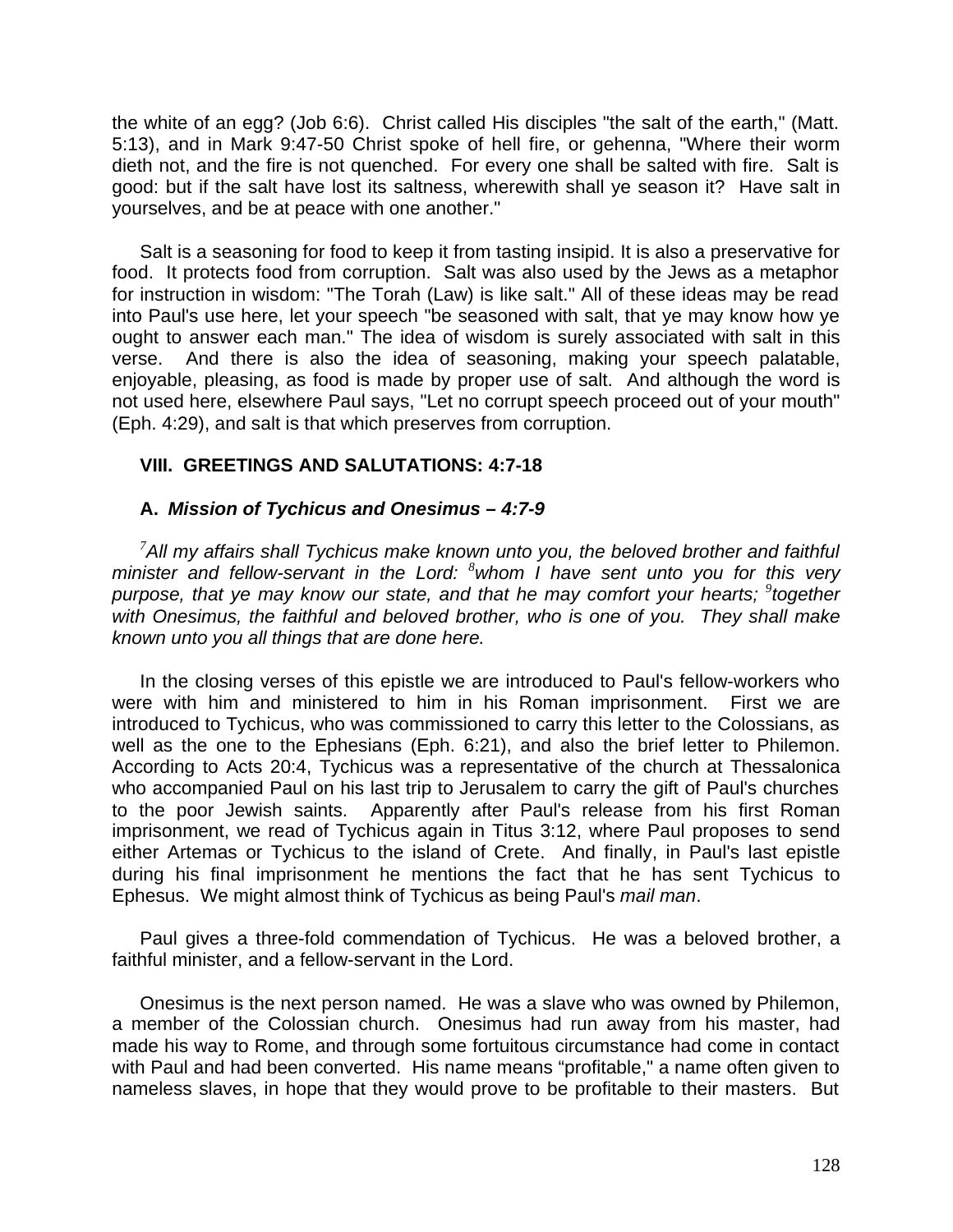this Onesimus had in the past proved to be unprofitable, but now as a new man in Christ, Paul states that he is profitable to both him and Philemon (Phile. 11). Paul even asks that Philemon receive this runaway slave as though he were Paul himself, and he even offers to repay Philemon for anything Onesimus had stolen when he ran away. What a gracious, generous, Christ-like spirit Paul manifested!

### *B. Salutations to the Colossians - 4:10-14*

*<sup>10</sup>Aristarchus my fellow-prisoner saluteth you, and Mark, the cousin of Barnabas (touching whom ye received commandments; if he come unto you, receive him), <sup>11</sup>and Jesus that is called Justus, who are of the circumcision: these only are my fellowworkers unto the kingdom of God, men that have been a comfort unto me. <sup>12</sup>Epaphras, who is one of you, a servant of Christ Jesus, saluteth you, always striving for you in his prayers, that ye may stand perfect and fully assured in all the will of God. <sup>13</sup>For I bear him witness that be hath much labor for YOU, and for them in Laodicea, and for them in Hierapolis. <sup>14</sup>Luke, the beloved physician, and Demas salute you.*

Tychicus and Onesimus were to bring their greetings personally when they arrived in Colosse. Now Paul mentions some of his other fellow-workers who wanted to be remembered to the Colossians. Aristarcus, Paul's fellow-prisoner, sent his greetings. He, as Tychicus, was from the church in Thessalonica. He apparently had become a believer when Paul was in his home town in Acts 17, and we find him with Paul at Ephesus, when the silversmiths started a riot against Paul (Acts 19:29; "And the city was filled with the confusion; and they rushed with one accord into the theater, having seized Gaius and Aristarcus, men of Macedonia, Paul's companions in travel." After the riot he accompanied Paul back into Macedonia and then returned with Paul as far as Asia (Acts 20:4). He accompanied Paul all the way to Jerusalem, for Luke tells us that he was on shipboard when Paul, as a prisoner, sailed from Caesaria (Acts 27:2). Although Paul calls him a fellow-prisoner, there is no indication that he was actually made a prisoner. In the letter written at the same time to Philemon, Epaphras is called a fellow-prisoner, and Aristarcus is listed as a fellow-laborer (vs. 23, 24). Epaphras was the one who had come from Colosse to Rome to carry the good tidings of the progress of the church at Colosse, so he could not have been an actual prisoner. Apparently these men were so committed to Paul and boldly shared his lot as a prisoner, that Paul thought of them as fellow-prisoners.

The next one to send greetings was John Mark. He was the fellow who deserted Paul on his first missionary journey, and it was because of him that Paul and Barnabas had a falling out and went their separate ways (Acts 15:36-40). We do not know how Mark got back into the good graces of Paul, but no doubt Paul practiced what he preached. We have already heard him say in this epistle, "Forbearing one another, and forgiving each other, if any man have a complaint against any; even as the Lord forgave you, so also do ye" (3:13). No doubt the members of Paul's churches knew about the trouble Mark had caused, and would have been hesitant to receive him as a brother, had not Paul sent special word to receive him. There is no positive commendation of Mark here, but in Paul's last letter written during his second imprisonment he tells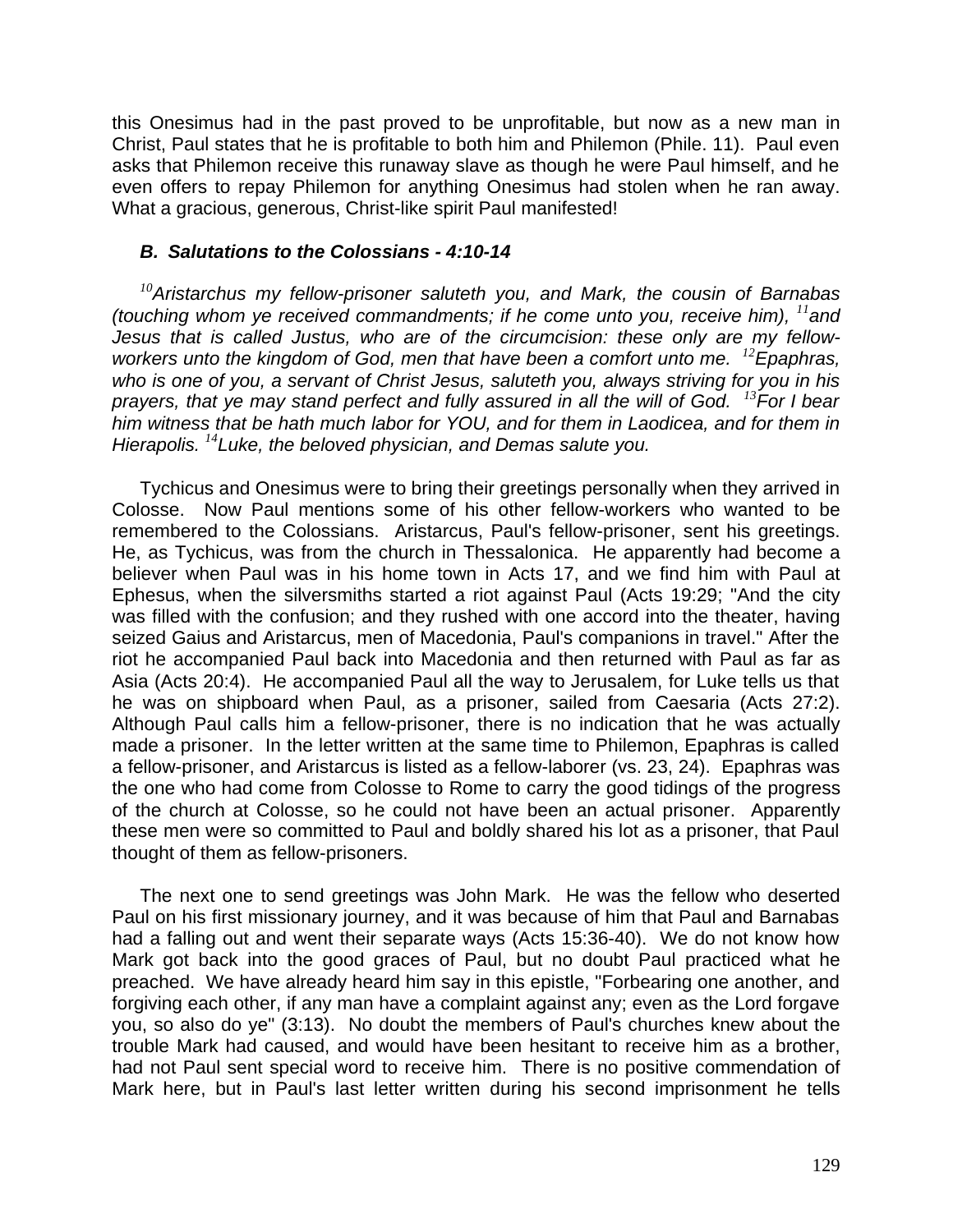Timothy, "Take Mark, and bring him with thee; for he is useful to me for ministering" (2 Tim. 4:11). Such come-backs and reconciliations are very encouraging, in showing the power resident in the gospel to change lives.

Jesus was a common name among the Jews. It is the same as the Hebrew "Joshua." Therefore Paul gives us his other name, "Justus." But with the spreading of the gospel of Jesus Christ, the name Jesus became a hated name among the Jews. Paul states that these three men: Aristarcus, Mark, and Jesus Justus, were of the circumcision. By that he means they were Jewish believers. These three were the only Jewish believers who were his fellow-workers unto the kingdom of God. Apparently, then, the others mentioned in these salutations, Epaphras, Luke and Demas, were Gentile believers. These Jewish fellow-workers had been a special comfort (Gr. *paregoria)* to Paul, since so few of his own countrymen had supported his ministry. The Greek word for "comfort" sounds much like "paregoric" a medication used especially with children.

Epaphras, who had just come from Colosse to Rome, would naturally want to send greetings to his own people, and they would be encouraged to know that he was continually striving (agonizing) in prayer for them that they might stand in complete assurance of the will of God. This Epaphras is to be distinguished from the Epaphroditus in Philippians 2:25, who was from Philippi. Paul gave honor where honor was due. He highly praised this man for his labor in behalf, not only of the Colossians, but of those in the neighboring cities of Laodicea and Hierapolis. Apparently Epaphras had done evangelistic work in both of these cities. They were located about six miles apart on the north and south sides of the Lycus valley, with Colosse about ten miles up stream. Hierapolis was the center of worship of the Phrygian goddess, Cybele. The city's name means "sacred city". Hierapolis is mentioned only here in the New Testament, and Laodicea is mentioned twice by Paul in this epistle and twice by John in Revelation 1:11; 3:14.

# **C.** *Salutations to the Laodicians - 4:15-17*

*<sup>15</sup>Salute the brethren that are in Laodicea, and Nymphas, and the church that is in their house: <sup>16</sup>And when this epistle hath been read among you, cause that it be read also in the church of the Laodiceans; and that ye also read the epistle from Laodicea. <sup>17</sup>And say to Archippus, Take heed to the ministry which thou hast received in the Lord, that thou fulfil it.*

We have suggested earlier that the epistle we call Ephesians may have been originally the one Paul wrote to the Laodiceans; that it was circulated not only to the Colossian Christians, but to churches throughout the area and finally ended up at Ephesus. At least, we know that the letters to Colosse and Laodicea were to be interchanged. It is possible, of course, that the letter to the Laodiceans became lost, and that God did not intend for it to be a part of the canon. It is no doubt true that Paul wrote many notes and letters which have not been preserved.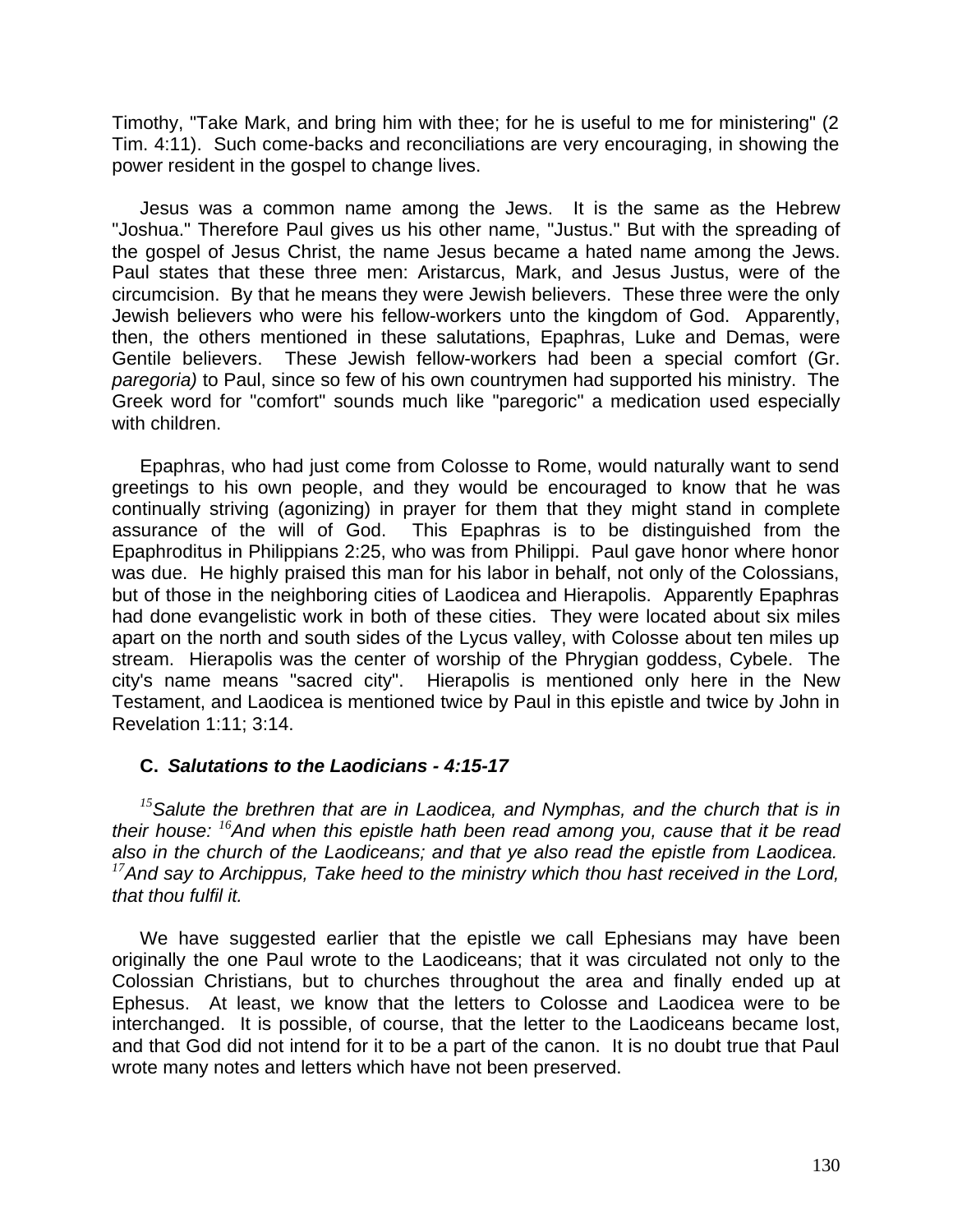There is much evidence that the early churches assembled in homes. We know that the church met in Philemon's house in Colosse (Phile. 1:2). Apparently the saints at Philippi met in Lydia's house (Acts 16:15, 40). Priscilla and Aquila opened their house for church meetings (Rom. 16:3-5; 1 Cor. 16:19). It was not until about the third century that churches began to acquire real estate and build buildings. There are certain advantages in small congregations, advantages which are lost in very large congregations. But small churches should be continually growing in size. When a church grows so large that the sense of close fellowship among its members is lost, it would seem wise to divide and begin a new assembly in another section of the city.

In vs. 17, after having greeted the Laodiceans, Paul returns his thoughts to Colosse and gives a personal message to Archippus: "Take heed to the ministry which thou hast received in the Lord, that thou fulfill it." We know from Phile. 1:2 that Apphia and Archippus were beloved fellow-soldiers in the Lord and that he was probably the leader or pastor of the flock. Were it not for this word of commendation, we might suppose from the tone of Paul's admonition at the close of his letter that Archippus was not fulfilling his ministry. It may be that Paul was especially concerned because of the incipient heresy which was getting a foothold in that area, and especially because a man like Epaphras was on his mission to Rome, that he felt led to give him a public prod to see to it that he carried through with the task given to him. We have no way of knowing what specific ministry had been committed to him, but apparently Archippus knew, and when these words were read publicly every one knew, and knew that the Apostle himself had given him the authority to fulfill this ministry.

# **D.** *Paul's Own Salutation: 4:18*

*<sup>18</sup>The salutation of me Paul with mine own hand. Remember my bonds. Grace be with you.*

Paul apparently dictated his letters to a scribe (Rom. 16:22), and then he signed them. He states at the end of 2 Thessalonians, "This salutation of me Paul with mine own hand, which is the token in every epistle: so I write." He no doubt signed his letters to make them more personal, but the main reason was to make them authentic. False teachers had circulated letters claimed to have been written by Paul (2 Thess. 2:2). Only letters with Paul's own signature were to be accepted as scripture.

As students of the Word, we often wonder what happened to those original letters bearing Paul's name in his own handwriting. The last scribe to copy that original before it became so tattered and worn as to be unreadable, must have destroyed it with a deep feeling of regret. From that point on we were to have only copies, but copies that were very carefully made.

Paul's only request for himself was, "Remember my bonds." There are various ways of remembering. They could have remembered by praying for his needs and privations as a Roman prisoner. They could have remembered him as the Philippians had done, by sending a messenger with a gift to help supply his physical needs. They could have